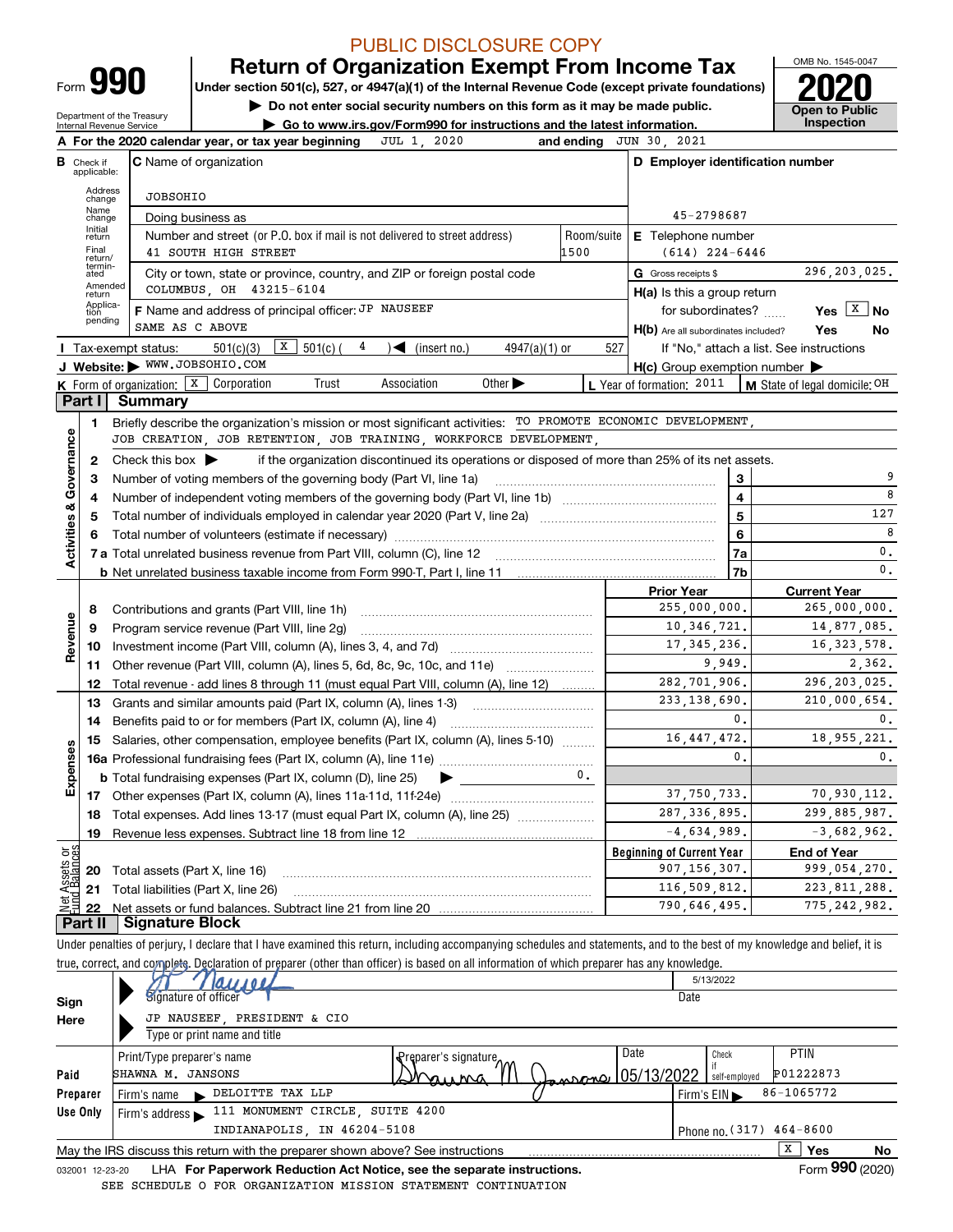|              | PUBLIC DISCLOSURE COPY                                                                                                                       |                                                                   |
|--------------|----------------------------------------------------------------------------------------------------------------------------------------------|-------------------------------------------------------------------|
|              | <b>JOBSOHIO</b><br>45-2798687<br>Form 990 (2020)                                                                                             | Page 2                                                            |
|              | <b>Statement of Program Service Accomplishments</b><br>Part III                                                                              |                                                                   |
|              |                                                                                                                                              |                                                                   |
| 1.           | Briefly describe the organization's mission:                                                                                                 |                                                                   |
|              | TO PROMOTE ECONOMIC DEVELOPMENT, JOB CREATION, JOB RETENTION, JOB                                                                            |                                                                   |
|              | TRAINING, WORKFORCE DEVELOPMENT, AND THE RETENTION OF CURRENT AND                                                                            |                                                                   |
|              | RECRUITMENT OF NEW BUSINESS TO OHIO.                                                                                                         |                                                                   |
|              |                                                                                                                                              |                                                                   |
| $\mathbf{2}$ | Did the organization undertake any significant program services during the year which were not listed on the                                 |                                                                   |
|              |                                                                                                                                              | $\sqrt{Y}$ es $\boxed{X}$ No                                      |
|              | If "Yes," describe these new services on Schedule O.                                                                                         |                                                                   |
| 3            |                                                                                                                                              | $Yes \left[\begin{array}{c c} X & \textbf{No} \end{array}\right]$ |
|              | If "Yes," describe these changes on Schedule O.                                                                                              |                                                                   |
| 4            | Describe the organization's program service accomplishments for each of its three largest program services, as measured by expenses.         |                                                                   |
|              | Section 501(c)(3) and 501(c)(4) organizations are required to report the amount of grants and allocations to others, the total expenses, and |                                                                   |
|              | revenue, if any, for each program service reported.                                                                                          |                                                                   |
| 4a           | (Code: 14,879,447.) (Expenses \$284,708,219. including grants of \$210,000,654.) (Revenue \$14,879,447.)                                     |                                                                   |
|              | JOBSOHIO'S PROGRAM OF ECONOMIC DEVELOPMENT FOCUSED ON JOB CREATION, JOB                                                                      |                                                                   |
|              | RETENTION, AND NEW CAPITAL INVESTMENT FROM EXISTING BUSINESS EXPANSION                                                                       |                                                                   |
|              | AND ATTRACTION OF NEW COMPANIES TO THE SATE OF OHIO, THE ECONOMIC                                                                            |                                                                   |
|              | DEVELOPMENT PROGRAM HAS INCREASED IN INTENSITY IN FISCAL YEAR 2021 AS                                                                        |                                                                   |
|              | JOBSOHIO PROMOTED NEW ECONOMIC DEVELOPMENT PROGRAMS WHILE CONTINUING TO                                                                      |                                                                   |
|              | LEVERAGE EXISTING PROGRAMS. JOBSOHIO RECEIVED A CONTRIBUTION OF                                                                              |                                                                   |
|              | \$265,000,000 DURING THE FISCAL YEAR ENDED JUNE 30, 2021 FROM JOBSOHIO                                                                       |                                                                   |
|              | BEVERAGE SYSTEM TO AID IN CARRYING OUT ITS JOB CREATION AND OTHER                                                                            |                                                                   |
|              | ECONOMIC DEVELOPMENT ACTIVITIES.                                                                                                             |                                                                   |
|              |                                                                                                                                              |                                                                   |
|              |                                                                                                                                              |                                                                   |
|              |                                                                                                                                              |                                                                   |
|              |                                                                                                                                              |                                                                   |
| 4b           |                                                                                                                                              |                                                                   |
|              |                                                                                                                                              |                                                                   |
|              |                                                                                                                                              |                                                                   |
|              |                                                                                                                                              |                                                                   |
|              |                                                                                                                                              |                                                                   |
|              |                                                                                                                                              |                                                                   |
|              |                                                                                                                                              |                                                                   |
|              |                                                                                                                                              |                                                                   |
|              |                                                                                                                                              |                                                                   |
|              |                                                                                                                                              |                                                                   |
|              |                                                                                                                                              |                                                                   |
|              |                                                                                                                                              |                                                                   |
|              |                                                                                                                                              |                                                                   |
| 4с           |                                                                                                                                              |                                                                   |
|              |                                                                                                                                              |                                                                   |
|              |                                                                                                                                              |                                                                   |
|              |                                                                                                                                              |                                                                   |
|              |                                                                                                                                              |                                                                   |
|              |                                                                                                                                              |                                                                   |
|              |                                                                                                                                              |                                                                   |
|              |                                                                                                                                              |                                                                   |
|              |                                                                                                                                              |                                                                   |
|              |                                                                                                                                              |                                                                   |
|              |                                                                                                                                              |                                                                   |
|              |                                                                                                                                              |                                                                   |
|              |                                                                                                                                              |                                                                   |
|              |                                                                                                                                              |                                                                   |
| 4d           | Other program services (Describe on Schedule O.)                                                                                             |                                                                   |
|              | (Expenses \$<br>) (Revenue \$<br>including grants of \$                                                                                      |                                                                   |
|              | 284,708,219.<br>4e Total program service expenses                                                                                            |                                                                   |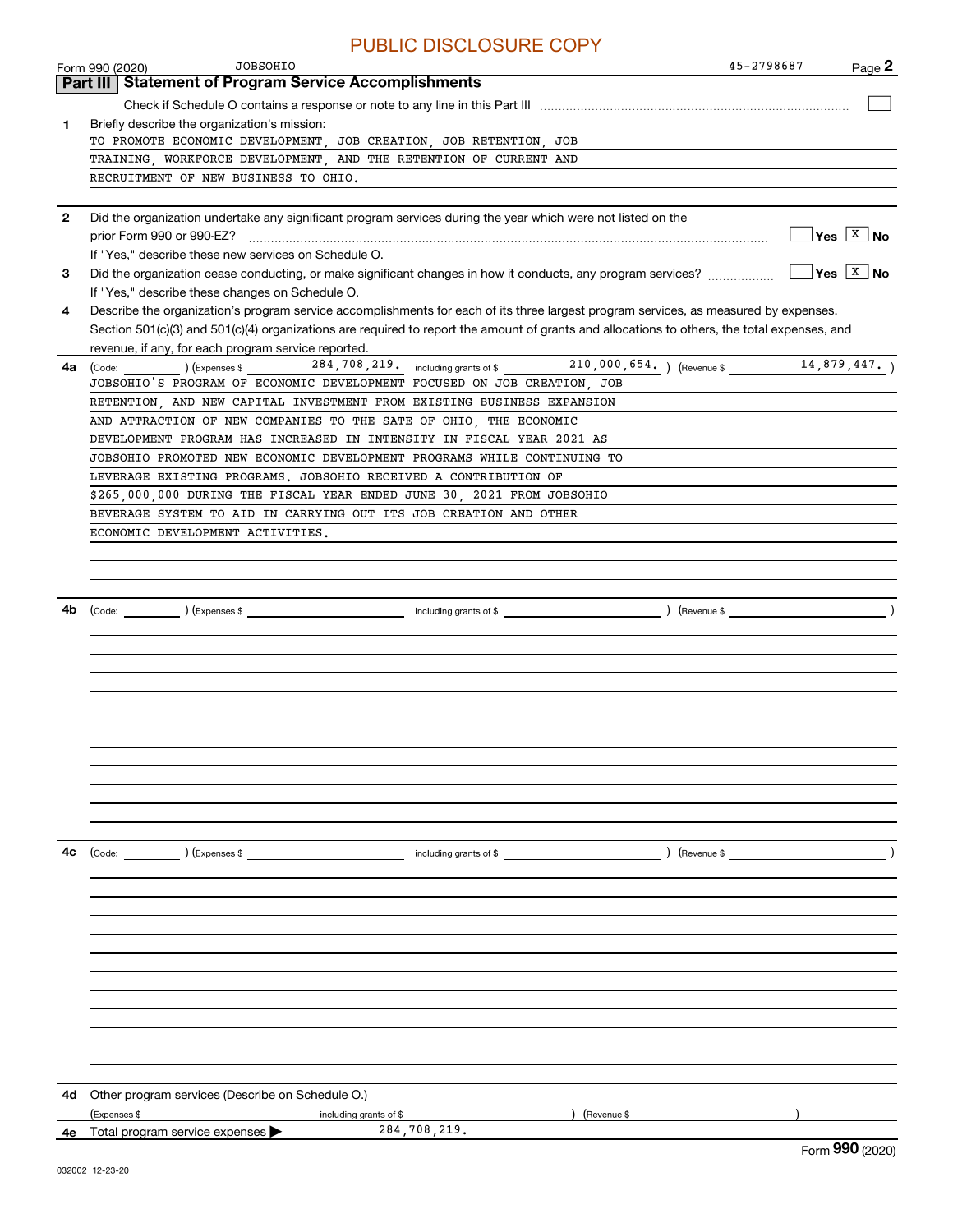|     | <b>JOBSOHIO</b><br>45-2798687<br>Form 990 (2020)                                                                                      |                 |                  | Page 3 |
|-----|---------------------------------------------------------------------------------------------------------------------------------------|-----------------|------------------|--------|
|     | <b>Part IV   Checklist of Required Schedules</b>                                                                                      |                 |                  |        |
|     |                                                                                                                                       |                 | Yes <sub>1</sub> | No     |
| 1   | Is the organization described in section $501(c)(3)$ or $4947(a)(1)$ (other than a private foundation)?                               |                 |                  |        |
|     |                                                                                                                                       | 1               |                  | х      |
| 2   |                                                                                                                                       | $\mathbf{2}$    | X                |        |
| 3   | Did the organization engage in direct or indirect political campaign activities on behalf of or in opposition to candidates for       |                 |                  |        |
|     |                                                                                                                                       | з               |                  | x      |
| 4   | Section 501(c)(3) organizations. Did the organization engage in lobbying activities, or have a section 501(h) election in effect      |                 |                  |        |
|     |                                                                                                                                       | 4               | N/A              |        |
| 5   | Is the organization a section 501(c)(4), 501(c)(5), or 501(c)(6) organization that receives membership dues, assessments, or          |                 |                  |        |
|     |                                                                                                                                       | 5               |                  | х      |
| 6   | Did the organization maintain any donor advised funds or any similar funds or accounts for which donors have the right to             |                 |                  |        |
|     | provide advice on the distribution or investment of amounts in such funds or accounts? If "Yes," complete Schedule D, Part I          | 6               |                  | х      |
| 7   | Did the organization receive or hold a conservation easement, including easements to preserve open space,                             |                 |                  |        |
|     |                                                                                                                                       | $\overline{7}$  |                  | х      |
| 8   | Did the organization maintain collections of works of art, historical treasures, or other similar assets? If "Yes," complete          |                 |                  |        |
|     |                                                                                                                                       | 8               |                  | x      |
| 9   | Did the organization report an amount in Part X, line 21, for escrow or custodial account liability, serve as a custodian for         |                 |                  |        |
|     | amounts not listed in Part X; or provide credit counseling, debt management, credit repair, or debt negotiation services?             |                 |                  |        |
|     |                                                                                                                                       | 9               |                  | х      |
| 10  | Did the organization, directly or through a related organization, hold assets in donor-restricted endowments                          |                 |                  |        |
|     |                                                                                                                                       | 10              |                  | х      |
| 11  | If the organization's answer to any of the following questions is "Yes," then complete Schedule D, Parts VI, VII, VIII, IX, or X      |                 |                  |        |
|     | as applicable.                                                                                                                        |                 |                  |        |
|     | a Did the organization report an amount for land, buildings, and equipment in Part X, line 10? If "Yes," complete Schedule D.         |                 |                  |        |
|     |                                                                                                                                       | 11a             | x                |        |
|     | <b>b</b> Did the organization report an amount for investments - other securities in Part X, line 12, that is 5% or more of its total |                 |                  |        |
|     |                                                                                                                                       | 11b             |                  | x      |
|     | c Did the organization report an amount for investments - program related in Part X, line 13, that is 5% or more of its total         |                 |                  |        |
|     |                                                                                                                                       | 11c             | х                |        |
|     | d Did the organization report an amount for other assets in Part X, line 15, that is 5% or more of its total assets reported in       |                 |                  |        |
|     |                                                                                                                                       | 11d             |                  | х      |
|     | e Did the organization report an amount for other liabilities in Part X, line 25? If "Yes," complete Schedule D, Part X               | 11e             |                  | х      |
| f   | Did the organization's separate or consolidated financial statements for the tax year include a footnote that addresses               |                 |                  |        |
|     | the organization's liability for uncertain tax positions under FIN 48 (ASC 740)? If "Yes," complete Schedule D, Part X                | 11f             |                  | х      |
|     | 12a Did the organization obtain separate, independent audited financial statements for the tax year? If "Yes," complete               |                 |                  |        |
|     |                                                                                                                                       | 12a             | x                |        |
|     | <b>b</b> Was the organization included in consolidated, independent audited financial statements for the tax year?                    |                 |                  |        |
|     | If "Yes," and if the organization answered "No" to line 12a, then completing Schedule D, Parts XI and XII is optional                 | 12b             | х                |        |
| 13  |                                                                                                                                       | 13              |                  | х      |
| 14a | Did the organization maintain an office, employees, or agents outside of the United States?                                           | 14a             | x                |        |
| b   | Did the organization have aggregate revenues or expenses of more than \$10,000 from grantmaking, fundraising, business,               |                 |                  |        |
|     | investment, and program service activities outside the United States, or aggregate foreign investments valued at \$100,000            |                 |                  |        |
|     |                                                                                                                                       | 14b             | x                |        |
| 15  | Did the organization report on Part IX, column (A), line 3, more than \$5,000 of grants or other assistance to or for any             |                 |                  |        |
|     |                                                                                                                                       | 15              |                  | х      |
| 16  | Did the organization report on Part IX, column (A), line 3, more than \$5,000 of aggregate grants or other assistance to              |                 |                  |        |
|     |                                                                                                                                       | 16              |                  | x      |
| 17  | Did the organization report a total of more than \$15,000 of expenses for professional fundraising services on Part IX,               |                 |                  |        |
|     |                                                                                                                                       | 17              |                  | х      |
| 18  | Did the organization report more than \$15,000 total of fundraising event gross income and contributions on Part VIII, lines          |                 |                  |        |
|     |                                                                                                                                       | 18              |                  | х      |
| 19  | Did the organization report more than \$15,000 of gross income from gaming activities on Part VIII, line 9a? If "Yes."                |                 |                  |        |
|     |                                                                                                                                       | 19              |                  | x      |
|     |                                                                                                                                       | 20a             |                  | х      |
|     | <b>b</b> If "Yes" to line 20a, did the organization attach a copy of its audited financial statements to this return?                 | 20 <sub>b</sub> |                  |        |
| 21  | Did the organization report more than \$5,000 of grants or other assistance to any domestic organization or                           |                 |                  |        |
|     |                                                                                                                                       | 21              | X                |        |

Form (2020) **990**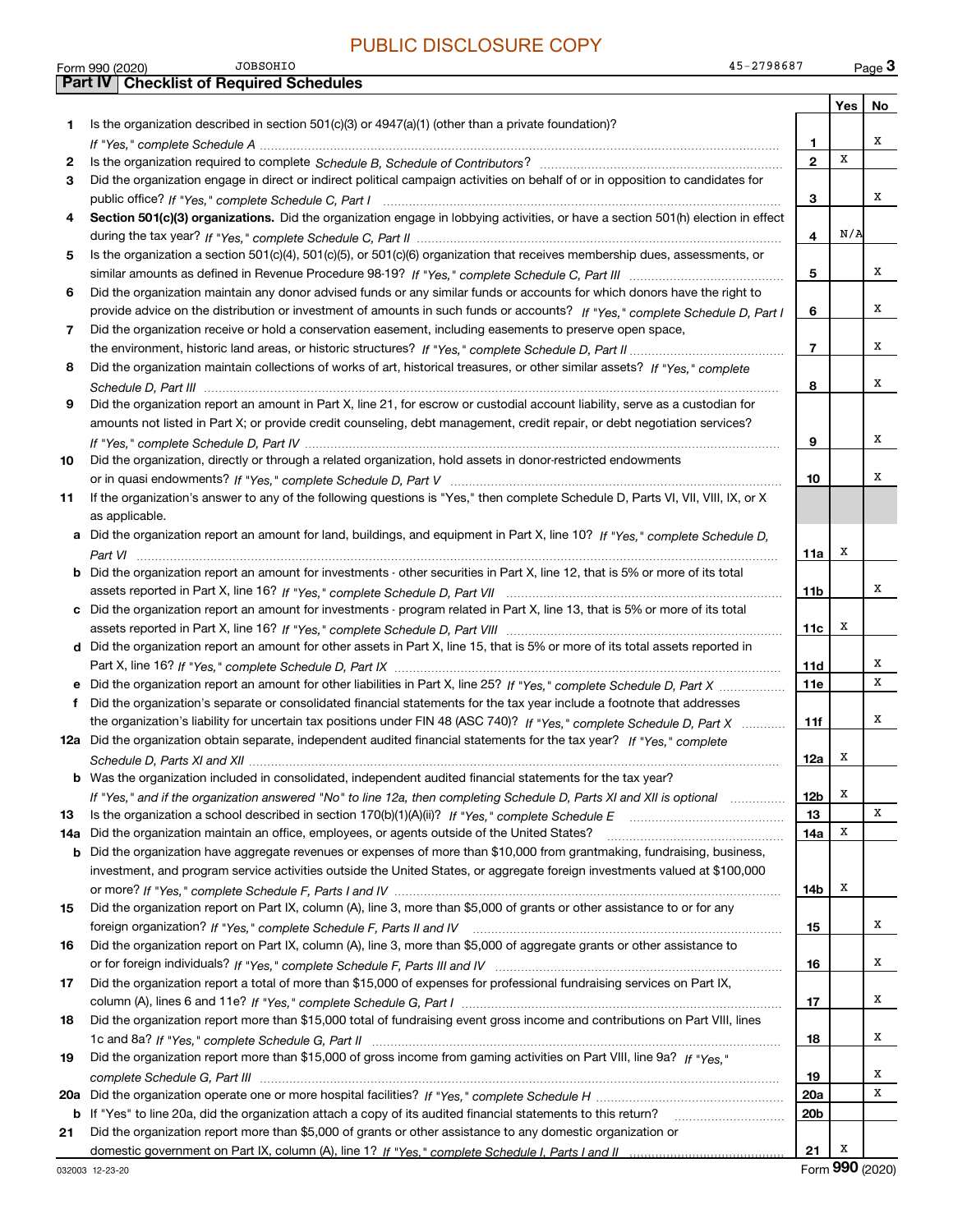|               | <b>JOBSOHIO</b><br>45-2798687<br>Form 990 (2020)                                                                             |     |     | Page 4 |
|---------------|------------------------------------------------------------------------------------------------------------------------------|-----|-----|--------|
|               | <b>Part IV Checklist of Required Schedules</b> (continued)                                                                   |     |     |        |
|               |                                                                                                                              |     | Yes | No     |
| 22            | Did the organization report more than \$5,000 of grants or other assistance to or for domestic individuals on                |     |     |        |
|               |                                                                                                                              | 22  |     | х      |
| 23            | Did the organization answer "Yes" to Part VII, Section A, line 3, 4, or 5 about compensation of the organization's current   |     |     |        |
|               | and former officers, directors, trustees, key employees, and highest compensated employees? If "Yes," complete               |     |     |        |
|               |                                                                                                                              | 23  | х   |        |
|               | 24a Did the organization have a tax-exempt bond issue with an outstanding principal amount of more than \$100,000 as of the  |     |     |        |
|               | last day of the year, that was issued after December 31, 2002? If "Yes," answer lines 24b through 24d and complete           |     |     |        |
|               |                                                                                                                              | 24a |     | x      |
|               |                                                                                                                              | 24b |     |        |
|               |                                                                                                                              |     |     |        |
|               | c Did the organization maintain an escrow account other than a refunding escrow at any time during the year to defease       |     |     |        |
|               |                                                                                                                              | 24c |     |        |
|               |                                                                                                                              | 24d |     |        |
|               | 25a Section 501(c)(3), 501(c)(4), and 501(c)(29) organizations. Did the organization engage in an excess benefit             |     |     |        |
|               |                                                                                                                              | 25a |     | х      |
|               | b Is the organization aware that it engaged in an excess benefit transaction with a disqualified person in a prior year, and |     |     |        |
|               | that the transaction has not been reported on any of the organization's prior Forms 990 or 990-EZ? If "Yes," complete        |     |     |        |
|               | Schedule L. Part I                                                                                                           | 25b |     | х      |
| 26            | Did the organization report any amount on Part X, line 5 or 22, for receivables from or payables to any current              |     |     |        |
|               | or former officer, director, trustee, key employee, creator or founder, substantial contributor, or 35%                      |     |     |        |
|               |                                                                                                                              | 26  |     | х      |
| 27            | Did the organization provide a grant or other assistance to any current or former officer, director, trustee, key employee,  |     |     |        |
|               | creator or founder, substantial contributor or employee thereof, a grant selection committee member, or to a 35% controlled  |     |     |        |
|               | entity (including an employee thereof) or family member of any of these persons? If "Yes," complete Schedule L, Part III     | 27  |     | х      |
| 28            | Was the organization a party to a business transaction with one of the following parties (see Schedule L, Part IV            |     |     |        |
|               |                                                                                                                              |     |     |        |
|               | instructions, for applicable filing thresholds, conditions, and exceptions):                                                 |     |     |        |
|               | a A current or former officer, director, trustee, key employee, creator or founder, or substantial contributor? If           |     |     | х      |
|               |                                                                                                                              | 28a |     | X      |
|               |                                                                                                                              | 28b |     |        |
|               | c A 35% controlled entity of one or more individuals and/or organizations described in lines 28a or 28b? If                  |     |     |        |
|               |                                                                                                                              | 28c |     | х      |
| 29            |                                                                                                                              | 29  |     | X      |
| 30            | Did the organization receive contributions of art, historical treasures, or other similar assets, or qualified conservation  |     |     |        |
|               |                                                                                                                              | 30  |     | х      |
| 31            | Did the organization liquidate, terminate, or dissolve and cease operations? If "Yes," complete Schedule N, Part I           | 31  |     | X      |
| 32            | Did the organization sell, exchange, dispose of, or transfer more than 25% of its net assets? If "Yes," complete             |     |     |        |
|               |                                                                                                                              | 32  |     | Χ      |
| 33            | Did the organization own 100% of an entity disregarded as separate from the organization under Regulations                   |     |     |        |
|               |                                                                                                                              | 33  | х   |        |
| 34            | Was the organization related to any tax-exempt or taxable entity? If "Yes," complete Schedule R, Part II, III, or IV, and    |     |     |        |
|               |                                                                                                                              | 34  | х   |        |
|               | 35a Did the organization have a controlled entity within the meaning of section 512(b)(13)?                                  | 35a | х   |        |
|               | b If "Yes" to line 35a, did the organization receive any payment from or engage in any transaction with a controlled entity  |     |     |        |
|               |                                                                                                                              | 35b | х   |        |
| 36            | Section 501(c)(3) organizations. Did the organization make any transfers to an exempt non-charitable related organization?   |     |     |        |
|               |                                                                                                                              | 36  | N/A |        |
|               | Did the organization conduct more than 5% of its activities through an entity that is not a related organization             |     |     |        |
| 37            |                                                                                                                              |     |     | x      |
|               |                                                                                                                              | 37  |     |        |
| 38            | Did the organization complete Schedule O and provide explanations in Schedule O for Part VI, lines 11b and 19?               |     |     |        |
| <b>Part V</b> | Note: All Form 990 filers are required to complete Schedule O                                                                | 38  | х   |        |
|               | <b>Statements Regarding Other IRS Filings and Tax Compliance</b>                                                             |     |     |        |
|               | Check if Schedule O contains a response or note to any line in this Part V                                                   |     |     |        |
|               |                                                                                                                              |     | Yes | No     |
|               | 108<br>1a                                                                                                                    |     |     |        |
| b             | 0<br>Enter the number of Forms W-2G included in line 1a. Enter -0- if not applicable<br>1b                                   |     |     |        |
| C             | Did the organization comply with backup withholding rules for reportable payments to vendors and reportable gaming           |     |     |        |
|               | (gambling) winnings to prize winners?                                                                                        | 1c  | x   |        |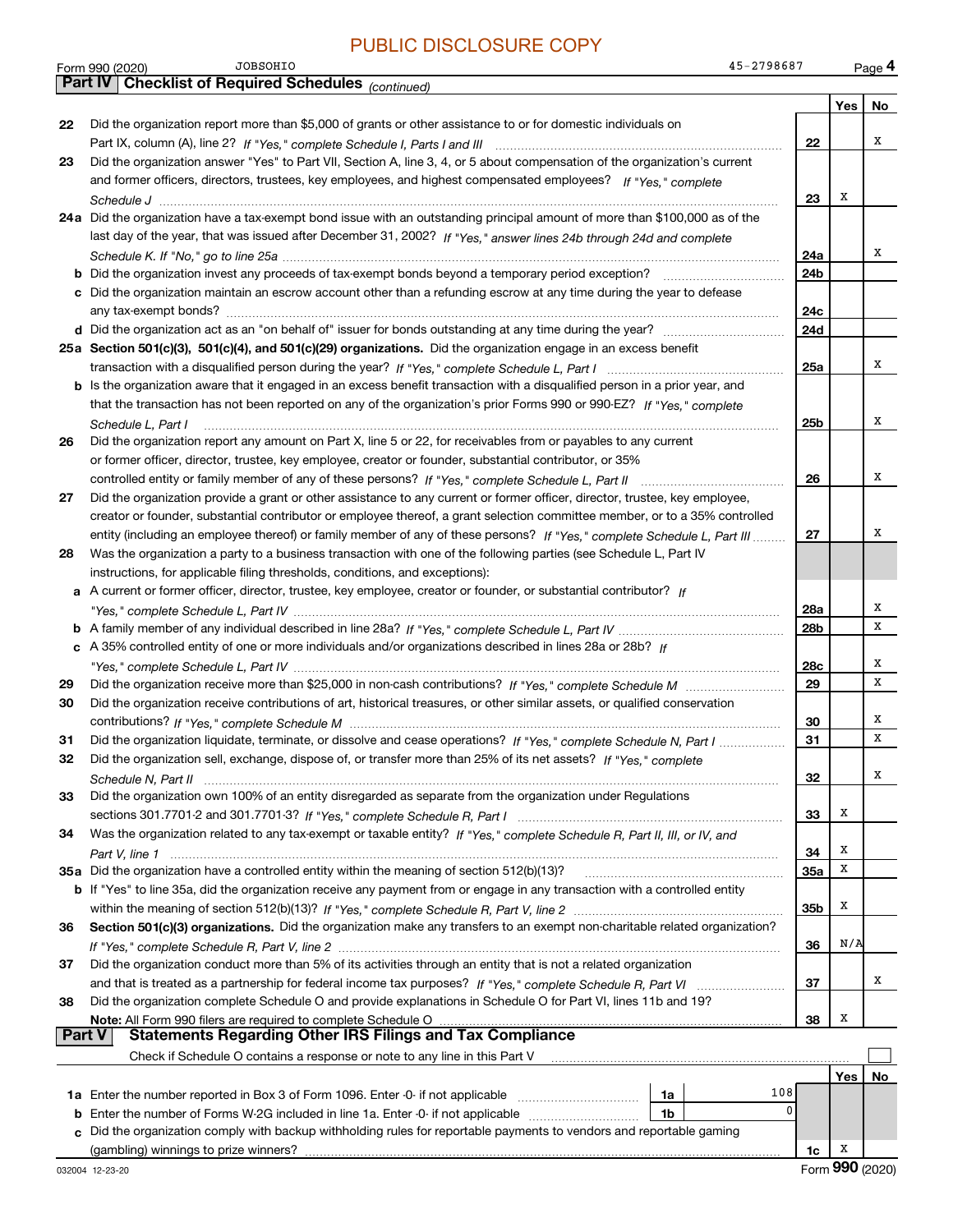|     | <b>JOBSOHIO</b><br>45-2798687<br>Form 990 (2020)                                                                                                |                |     | Page $5$ |
|-----|-------------------------------------------------------------------------------------------------------------------------------------------------|----------------|-----|----------|
|     | Statements Regarding Other IRS Filings and Tax Compliance (continued)<br><b>Part V</b>                                                          |                |     |          |
|     |                                                                                                                                                 |                | Yes | No       |
|     | 2a Enter the number of employees reported on Form W-3, Transmittal of Wage and Tax Statements,                                                  |                |     |          |
|     | 127<br>filed for the calendar year ending with or within the year covered by this return <i>manumumumum</i><br>2a                               |                |     |          |
| b   |                                                                                                                                                 | 2 <sub>b</sub> | X   |          |
|     |                                                                                                                                                 |                |     |          |
| За  | Did the organization have unrelated business gross income of \$1,000 or more during the year?                                                   | За             |     | х        |
| b   |                                                                                                                                                 | 3b             |     |          |
| 4а  | At any time during the calendar year, did the organization have an interest in, or a signature or other authority over, a                       |                |     |          |
|     |                                                                                                                                                 | 4a             |     | х        |
|     | <b>b</b> If "Yes," enter the name of the foreign country $\blacktriangleright$                                                                  |                |     |          |
|     | See instructions for filing requirements for FinCEN Form 114, Report of Foreign Bank and Financial Accounts (FBAR).                             |                |     |          |
| 5а  | Was the organization a party to a prohibited tax shelter transaction at any time during the tax year?                                           | 5a             |     | Χ        |
| b   |                                                                                                                                                 | 5 <sub>b</sub> |     | х        |
| с   |                                                                                                                                                 | 5c             |     |          |
| 6а  | Does the organization have annual gross receipts that are normally greater than \$100,000, and did the organization solicit                     |                |     |          |
|     | any contributions that were not tax deductible as charitable contributions?                                                                     | 6a             |     | х        |
|     | <b>b</b> If "Yes," did the organization include with every solicitation an express statement that such contributions or gifts                   |                |     |          |
|     | were not tax deductible?                                                                                                                        | 6b             |     |          |
| 7   | Organizations that may receive deductible contributions under section 170(c).                                                                   |                |     |          |
| а   | Did the organization receive a payment in excess of \$75 made partly as a contribution and partly for goods and services provided to the payor? | 7a             |     | х        |
| b   | If "Yes," did the organization notify the donor of the value of the goods or services provided?                                                 | 7b             |     |          |
| с   | Did the organization sell, exchange, or otherwise dispose of tangible personal property for which it was required                               |                |     |          |
|     |                                                                                                                                                 | 7c             |     | х        |
| d   | 7d                                                                                                                                              |                |     |          |
| е   | Did the organization receive any funds, directly or indirectly, to pay premiums on a personal benefit contract?                                 | 7е             |     | Χ        |
| Ť   | Did the organization, during the year, pay premiums, directly or indirectly, on a personal benefit contract?                                    | 7f             |     | x        |
|     | If the organization received a contribution of qualified intellectual property, did the organization file Form 8899 as required?                | 7g             | N/A |          |
| h   | If the organization received a contribution of cars, boats, airplanes, or other vehicles, did the organization file a Form 1098-C?              | 7h             | N/A |          |
| 8   | Sponsoring organizations maintaining donor advised funds. Did a donor advised fund maintained by the                                            |                |     |          |
|     | N/A<br>sponsoring organization have excess business holdings at any time during the year?                                                       | 8              |     |          |
| 9   | Sponsoring organizations maintaining donor advised funds.                                                                                       |                |     |          |
| а   | N/A<br>Did the sponsoring organization make any taxable distributions under section 4966?                                                       | 9а             |     |          |
| b   | N/A<br>Did the sponsoring organization make a distribution to a donor, donor advisor, or related person?                                        | 9b             |     |          |
| 10  | Section 501(c)(7) organizations. Enter:                                                                                                         |                |     |          |
| а   | N/A<br>10a                                                                                                                                      |                |     |          |
|     | Gross receipts, included on Form 990, Part VIII, line 12, for public use of club facilities<br>10 <sub>b</sub>                                  |                |     |          |
| 11  | Section 501(c)(12) organizations. Enter:                                                                                                        |                |     |          |
| а   | N/A<br>Gross income from members or shareholders<br>11a                                                                                         |                |     |          |
| b   | Gross income from other sources (Do not net amounts due or paid to other sources against                                                        |                |     |          |
|     | amounts due or received from them.)<br>11b                                                                                                      |                |     |          |
|     | 12a Section 4947(a)(1) non-exempt charitable trusts. Is the organization filing Form 990 in lieu of Form 1041?                                  | 12a            |     |          |
|     | 12b                                                                                                                                             |                |     |          |
| 13  | Section 501(c)(29) qualified nonprofit health insurance issuers.                                                                                |                |     |          |
| а   | N/A<br>Is the organization licensed to issue qualified health plans in more than one state?                                                     | 13а            |     |          |
|     | Note: See the instructions for additional information the organization must report on Schedule O.                                               |                |     |          |
| b   | Enter the amount of reserves the organization is required to maintain by the states in which the                                                |                |     |          |
|     | 13b                                                                                                                                             |                |     |          |
| с   | 13 <sub>c</sub>                                                                                                                                 |                |     |          |
| 14a | Did the organization receive any payments for indoor tanning services during the tax year?                                                      | 14a            |     | х        |
|     | <b>b</b> If "Yes," has it filed a Form 720 to report these payments? If "No," provide an explanation on Schedule O                              | 14b            |     |          |
| 15  | Is the organization subject to the section 4960 tax on payment(s) of more than \$1,000,000 in remuneration or                                   |                |     |          |
|     |                                                                                                                                                 | 15             |     | х        |
|     | If "Yes," see instructions and file Form 4720, Schedule N.                                                                                      |                |     |          |
| 16  | Is the organization an educational institution subject to the section 4968 excise tax on net investment income?                                 | 16             |     | х        |

Form (2020) **990**

If "Yes," complete Form 4720, Schedule O.

JOBSOHIO

45-2798687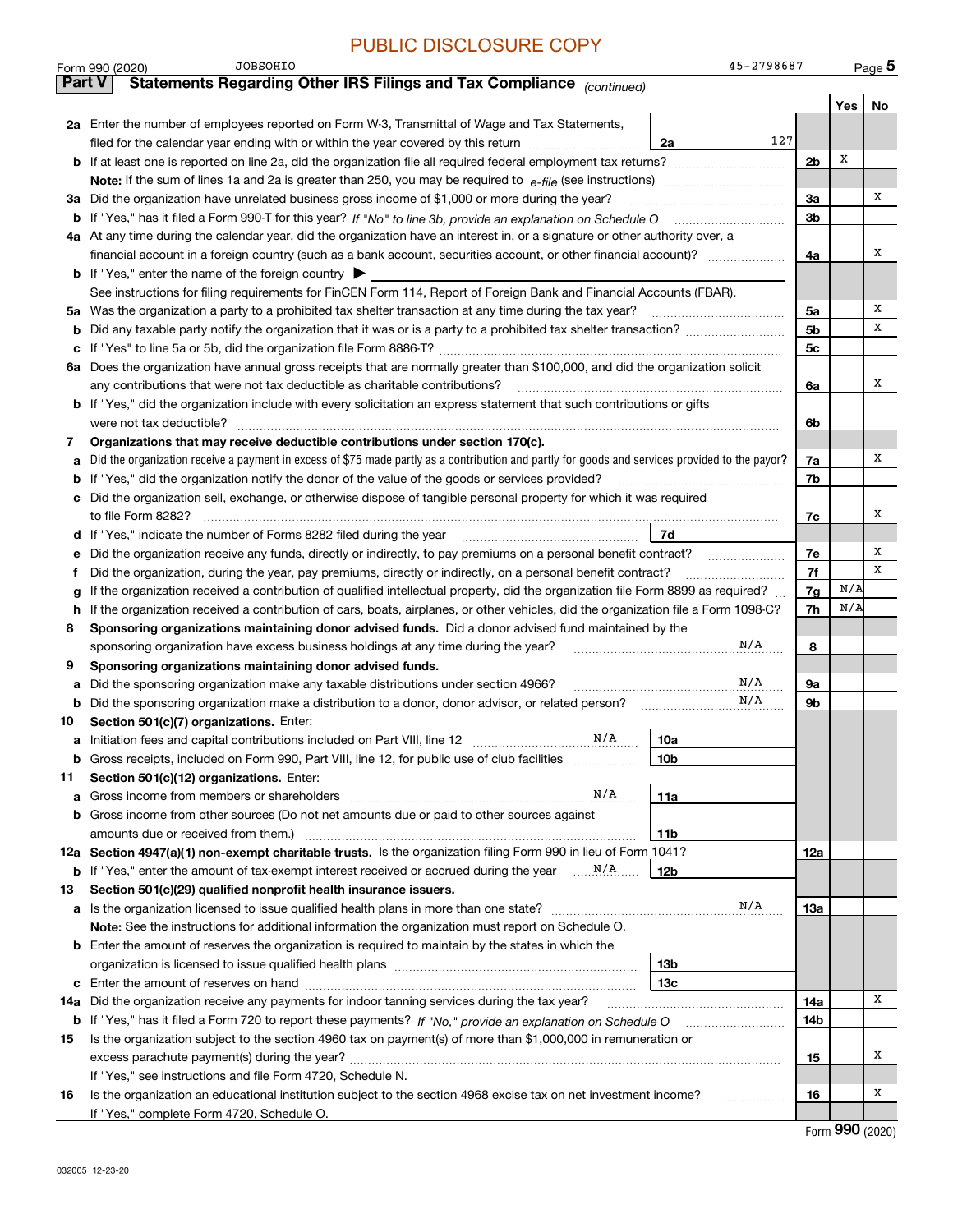|    | <b>JOBSOHIO</b><br>45-2798687<br>Form 990 (2020)                                                                                                                                                                               |                 |     | $Page$ 6 |
|----|--------------------------------------------------------------------------------------------------------------------------------------------------------------------------------------------------------------------------------|-----------------|-----|----------|
|    | <b>Part VI</b><br>Governance, Management, and Disclosure For each "Yes" response to lines 2 through 7b below, and for a "No" response                                                                                          |                 |     |          |
|    | to line 8a, 8b, or 10b below, describe the circumstances, processes, or changes on Schedule O. See instructions.                                                                                                               |                 |     |          |
|    |                                                                                                                                                                                                                                |                 |     | x        |
|    | <b>Section A. Governing Body and Management</b>                                                                                                                                                                                |                 |     |          |
|    |                                                                                                                                                                                                                                |                 | Yes | No       |
|    | <b>1a</b> Enter the number of voting members of the governing body at the end of the tax year<br>1a<br>.                                                                                                                       |                 |     |          |
|    | If there are material differences in voting rights among members of the governing body, or if the governing                                                                                                                    |                 |     |          |
|    | body delegated broad authority to an executive committee or similar committee, explain on Schedule O.                                                                                                                          |                 |     |          |
|    | 8<br>Enter the number of voting members included on line 1a, above, who are independent<br>1b                                                                                                                                  |                 |     |          |
| 2  | Did any officer, director, trustee, or key employee have a family relationship or a business relationship with any other                                                                                                       |                 |     |          |
|    | officer, director, trustee, or key employee?                                                                                                                                                                                   | 2               |     | x        |
| З  | Did the organization delegate control over management duties customarily performed by or under the direct supervision                                                                                                          |                 |     |          |
|    | of officers, directors, trustees, or key employees to a management company or other person?                                                                                                                                    | 3               |     | х        |
| 4  | Did the organization make any significant changes to its governing documents since the prior Form 990 was filed?                                                                                                               | 4               | x   |          |
| 5  | Did the organization become aware during the year of a significant diversion of the organization's assets?                                                                                                                     | 5               |     | X        |
| 6  | Did the organization have members or stockholders?                                                                                                                                                                             | 6               |     | x        |
| 7a | Did the organization have members, stockholders, or other persons who had the power to elect or appoint one or                                                                                                                 |                 |     |          |
|    | more members of the governing body?                                                                                                                                                                                            | 7a              | х   |          |
|    | <b>b</b> Are any governance decisions of the organization reserved to (or subject to approval by) members, stockholders, or                                                                                                    |                 |     |          |
|    | persons other than the governing body?                                                                                                                                                                                         | 7b              |     | x        |
| 8  | Did the organization contemporaneously document the meetings held or written actions undertaken during the year by the following:                                                                                              |                 |     |          |
| a  | The governing body? [[11] matter and the contract of the contract of the contract of the contract of the contract of the contract of the contract of the contract of the contract of the contract of the contract of the contr | 8a              | х   |          |
|    | Each committee with authority to act on behalf of the governing body?                                                                                                                                                          | 8b              | x   |          |
| 9  | Is there any officer, director, trustee, or key employee listed in Part VII, Section A, who cannot be reached at the                                                                                                           |                 |     |          |
|    |                                                                                                                                                                                                                                | 9               |     | х        |
|    | Section B. Policies (This Section B requests information about policies not required by the Internal Revenue Code.)                                                                                                            |                 |     |          |
|    |                                                                                                                                                                                                                                |                 | Yes | No       |
|    | <b>10a</b> Did the organization have local chapters, branches, or affiliates? <i>marroum content of the organization</i> have                                                                                                  | 10a             |     | x        |
|    | b If "Yes," did the organization have written policies and procedures governing the activities of such chapters, affiliates,                                                                                                   |                 |     |          |
|    | and branches to ensure their operations are consistent with the organization's exempt purposes?                                                                                                                                | 10b             |     |          |
|    | 11a Has the organization provided a complete copy of this Form 990 to all members of its governing body before filing the form?                                                                                                | 11a             | X   |          |
|    | <b>b</b> Describe in Schedule O the process, if any, used by the organization to review this Form 990.                                                                                                                         |                 |     |          |
|    |                                                                                                                                                                                                                                | 12a             | х   |          |
|    |                                                                                                                                                                                                                                | 12 <sub>b</sub> | х   |          |
|    | c Did the organization regularly and consistently monitor and enforce compliance with the policy? If "Yes," describe                                                                                                           |                 |     |          |
|    | in Schedule O how this was done manufactured and contain an according to the state of the state of the state o                                                                                                                 | 12c             | x   |          |
| 13 | Did the organization have a written whistleblower policy?                                                                                                                                                                      | 13              | x   |          |
| 14 | Did the organization have a written document retention and destruction policy?<br>The organization have a written document retention and destruction policy?                                                                   | 14              | х   |          |
| 15 | Did the process for determining compensation of the following persons include a review and approval by independent                                                                                                             |                 |     |          |
|    | persons, comparability data, and contemporaneous substantiation of the deliberation and decision?                                                                                                                              |                 | х   |          |
| а  | The organization's CEO, Executive Director, or top management official manufactured content of the organization's CEO, Executive Director, or top management official                                                          | 15a             | x   |          |
|    | b Other officers or key employees of the organization manufactured content to the organization of the organization manufactured content of the organization manufactured content of the organization manufactured content of t | 15b             |     |          |
|    | If "Yes" to line 15a or 15b, describe the process in Schedule O (see instructions).                                                                                                                                            |                 |     |          |
|    | 16a Did the organization invest in, contribute assets to, or participate in a joint venture or similar arrangement with a<br>taxable entity during the year?                                                                   | 16a             |     | х        |
|    | b If "Yes," did the organization follow a written policy or procedure requiring the organization to evaluate its participation                                                                                                 |                 |     |          |
|    | in joint venture arrangements under applicable federal tax law, and take steps to safeguard the organization's                                                                                                                 |                 |     |          |
|    |                                                                                                                                                                                                                                | 16b             |     |          |
|    | <b>Section C. Disclosure</b>                                                                                                                                                                                                   |                 |     |          |
| 17 | NONE<br>List the states with which a copy of this Form 990 is required to be filed $\blacktriangleright$                                                                                                                       |                 |     |          |
| 18 | Section 6104 requires an organization to make its Forms 1023 (1024 or 1024-A, if applicable), 990, and 990-T (Section 501(c)(3)s only) available                                                                               |                 |     |          |
|    | for public inspection. Indicate how you made these available. Check all that apply.                                                                                                                                            |                 |     |          |
|    | $X$ Own website<br>  X<br>Upon request<br>Another's website<br>Other (explain on Schedule O)                                                                                                                                   |                 |     |          |
| 19 | Describe on Schedule O whether (and if so, how) the organization made its governing documents, conflict of interest policy, and financial                                                                                      |                 |     |          |
|    | statements available to the public during the tax year.                                                                                                                                                                        |                 |     |          |
| 20 | State the name, address, and telephone number of the person who possesses the organization's books and records                                                                                                                 |                 |     |          |
|    | BRIAN FAUST - (614) 224-6446                                                                                                                                                                                                   |                 |     |          |

41 S. HIGH STREET, SUITE 1500, COLUMBUS, OH 43215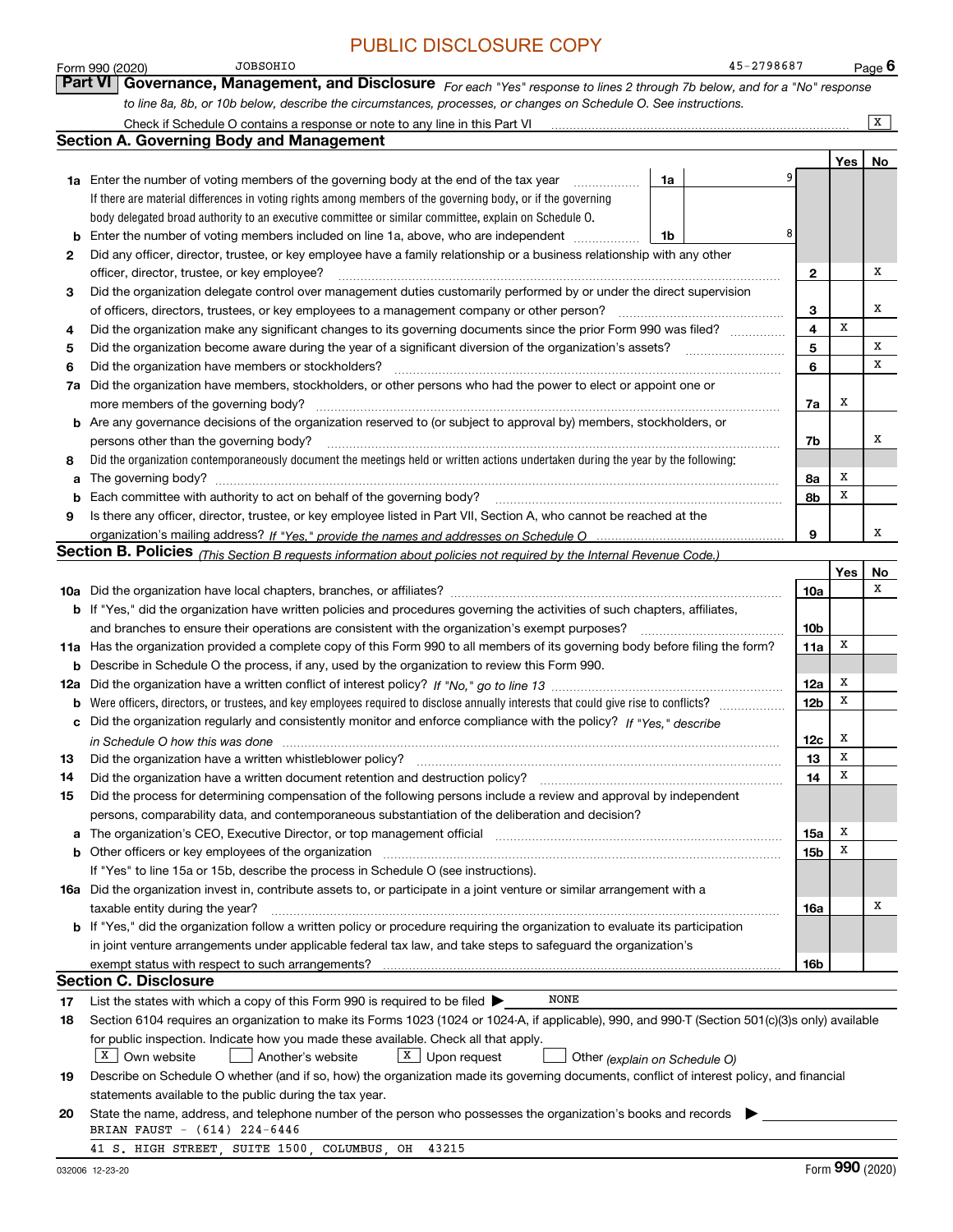$\mathcal{L}^{\text{max}}$ 

| וחכ | JOBSOHIO |
|-----|----------|

### Form 990 (2020) JOBSOHIO 45-2798687 Page **7Part VII Compensation of Officers, Directors, Trustees, Key Employees, Highest Compensated Employees, and Independent Contractors**

### Check if Schedule O contains a response or note to any line in this Part VII

**Section A. Officers, Directors, Trustees, Key Employees, and Highest Compensated Employees**

**1a**  Complete this table for all persons required to be listed. Report compensation for the calendar year ending with or within the organization's tax year. **•** List all of the organization's current officers, directors, trustees (whether individuals or organizations), regardless of amount of compensation.

Enter -0- in columns (D), (E), and (F) if no compensation was paid.

 $\bullet$  List all of the organization's  $\,$ current key employees, if any. See instructions for definition of "key employee."

• List the organization's five current highest compensated employees (other than an officer, director, trustee, or key employee) who received report-■ List the organization's five current highest compensated employees (other than an officer, director, trustee, or key employee) who received report-<br>able compensation (Box 5 of Form W-2 and/or Box 7 of Form 1099-MISC) of

**•** List all of the organization's former officers, key employees, and highest compensated employees who received more than \$100,000 of reportable compensation from the organization and any related organizations.

**former directors or trustees**  ¥ List all of the organization's that received, in the capacity as a former director or trustee of the organization, more than \$10,000 of reportable compensation from the organization and any related organizations.

See instructions for the order in which to list the persons above.

Check this box if neither the organization nor any related organization compensated any current officer, director, or trustee.  $\mathcal{L}^{\text{max}}$ 

| (A)                                  | (B)                                                                          |                               |                            |          | (C)          |                                                                                                 |        | (D)                                            | (E)                                              | (F)                                                                               |
|--------------------------------------|------------------------------------------------------------------------------|-------------------------------|----------------------------|----------|--------------|-------------------------------------------------------------------------------------------------|--------|------------------------------------------------|--------------------------------------------------|-----------------------------------------------------------------------------------|
| Name and title                       | Average<br>hours per                                                         |                               |                            | Position |              | (do not check more than one<br>box, unless person is both an<br>officer and a director/trustee) |        | Reportable<br>compensation                     | Reportable<br>compensation                       | Estimated<br>amount of                                                            |
|                                      | week<br>(list any<br>hours for<br>related<br>organizations<br>below<br>line) | ndividual trustee or director | trustee<br>Institutional t | Officer  | Key employee | Highest compensated<br>employee                                                                 | Former | from<br>the<br>organization<br>(W-2/1099-MISC) | from related<br>organizations<br>(W-2/1099-MISC) | other<br>compensation<br>from the<br>organization<br>and related<br>organizations |
| <b>JP NAUSEEF</b><br>(1)             | 40.00                                                                        |                               |                            |          |              |                                                                                                 |        |                                                |                                                  |                                                                                   |
| PRESIDENT & CIO                      | 1,00                                                                         | x                             |                            | x        |              |                                                                                                 |        | 522,478.                                       | 0.                                               | 37,560.                                                                           |
| (2)<br>DANA SAUCIER                  | 40.00                                                                        |                               |                            |          |              |                                                                                                 |        |                                                |                                                  |                                                                                   |
| VP, HEAD OF ECONOMIC DEV.            | 0.00                                                                         |                               |                            |          | X            |                                                                                                 |        | 428,698.                                       | $\mathbf{0}$ .                                   | 14,566.                                                                           |
| (3) BRIAN FAUST                      | 40.00                                                                        |                               |                            |          |              |                                                                                                 |        |                                                |                                                  |                                                                                   |
| CHIEF FINANCIAL OFFICER-TREASURER    | 1.00                                                                         |                               |                            | X        |              |                                                                                                 |        | 348,756.                                       | $\mathbf{0}$ .                                   | 33,338.                                                                           |
| (4) AARON PITTS                      | 40.00                                                                        |                               |                            |          |              |                                                                                                 |        |                                                |                                                  |                                                                                   |
| SENIOR MANAGING DIRECTOR (THRU 7/20) | 0.00                                                                         |                               |                            |          | X            |                                                                                                 |        | 343,327.                                       | 0.                                               | 37,558.                                                                           |
| (5) KRISTI TANNER                    | 40.00                                                                        |                               |                            |          |              |                                                                                                 |        |                                                |                                                  |                                                                                   |
| SENIOR MANAGING DIRECTOR             | 0.00                                                                         |                               |                            |          | X            |                                                                                                 |        | 312,940.                                       | $\mathbf{0}$ .                                   | 26,180.                                                                           |
| <b>GLENN RICHARDSON</b><br>(6)       | 40.00                                                                        |                               |                            |          |              |                                                                                                 |        |                                                |                                                  |                                                                                   |
| MANAGING DIRECTOR                    | 0.00                                                                         |                               |                            |          | X            |                                                                                                 |        | 281,839.                                       | 0.                                               | 37,537.                                                                           |
| (7)<br>TED GRIFFITH                  | 40.00                                                                        |                               |                            |          |              |                                                                                                 |        |                                                |                                                  |                                                                                   |
| MANAGING DIRECTOR                    | 0.00                                                                         |                               |                            |          | X            |                                                                                                 |        | 281,747.                                       | 0.                                               | 36, 385.                                                                          |
| (8) ANDREW DEYE                      | 40.00                                                                        |                               |                            |          |              |                                                                                                 |        |                                                |                                                  |                                                                                   |
| VP, STRATEGY                         | 0.00                                                                         |                               |                            |          | X            |                                                                                                 |        | 293,354.                                       | 0.                                               | 24,527.                                                                           |
| (9) KRISTINA CLOUSE                  | 40.00                                                                        |                               |                            |          |              |                                                                                                 |        |                                                |                                                  |                                                                                   |
| SENIOR MANAGING DIRECTOR, TALENT     | 0.00                                                                         |                               |                            |          | X            |                                                                                                 |        | 278,988.                                       | 0.                                               | 31,956.                                                                           |
| (10) DONELL GRUBBS                   | 40.00                                                                        |                               |                            |          |              |                                                                                                 |        |                                                |                                                  |                                                                                   |
| GENERAL COUNSEL-SECRETARY            | 1,00                                                                         |                               |                            | х        |              |                                                                                                 |        | 278,628.                                       | 0.                                               | 21,840.                                                                           |
| (11) TERRENCE SLAYBAUGH              | 40.00                                                                        |                               |                            |          |              |                                                                                                 |        |                                                |                                                  |                                                                                   |
| VP, SITES AND INFRASTRUCTURE         | 0.00                                                                         |                               |                            |          | х            |                                                                                                 |        | 257,490.                                       | 0.                                               | 34,463.                                                                           |
| (12) JULIE BATTLES                   | 40.00                                                                        |                               |                            |          |              |                                                                                                 |        |                                                |                                                  |                                                                                   |
| SR MANAGING DIRECTOR, FIN. & ADMIN   | 0.00                                                                         |                               |                            |          | X            |                                                                                                 |        | 208,104.                                       | $\mathbf{0}$ .                                   | 31,319.                                                                           |
| (13) MATTHEW CYBULSKI                | 40.00                                                                        |                               |                            |          |              |                                                                                                 |        |                                                |                                                  |                                                                                   |
| MANAGING DIRECTOR                    | 0.00                                                                         |                               |                            |          | X            |                                                                                                 |        | 216,157.                                       | 0.                                               | 17,688.                                                                           |
| (14) RENAE SCOTT                     | 40.00                                                                        |                               |                            |          |              |                                                                                                 |        |                                                |                                                  |                                                                                   |
| MANAGING DIRECTOR, MRKT & COMM       | 0.00                                                                         |                               |                            |          | X            |                                                                                                 |        | 212,662.                                       | 0.                                               | 17,751.                                                                           |
| (15) SEVERINA KRANER                 | 40.00                                                                        |                               |                            |          |              |                                                                                                 |        |                                                |                                                  |                                                                                   |
| MANAGING DIRECTOR (THRU 7/20)        | 0.00                                                                         |                               |                            |          | X            |                                                                                                 |        | 195,637.                                       | 0.                                               | 33,789.                                                                           |
| (16) JASON DUNKLE                    | 40.00                                                                        |                               |                            |          |              |                                                                                                 |        |                                                |                                                  |                                                                                   |
| MANAGING DIRECTOR                    | 0.00                                                                         |                               |                            |          | х            |                                                                                                 |        | 210,808.                                       | $\mathbf{0}$ .                                   | 17,619.                                                                           |
| (17) PHILLIP GREENBERG               | 40.00                                                                        |                               |                            |          |              |                                                                                                 |        |                                                |                                                  |                                                                                   |
| CHIEF OF STAFF                       | 0.00                                                                         |                               |                            |          | X            |                                                                                                 |        | 208,756.                                       | 0.                                               | 17,611.                                                                           |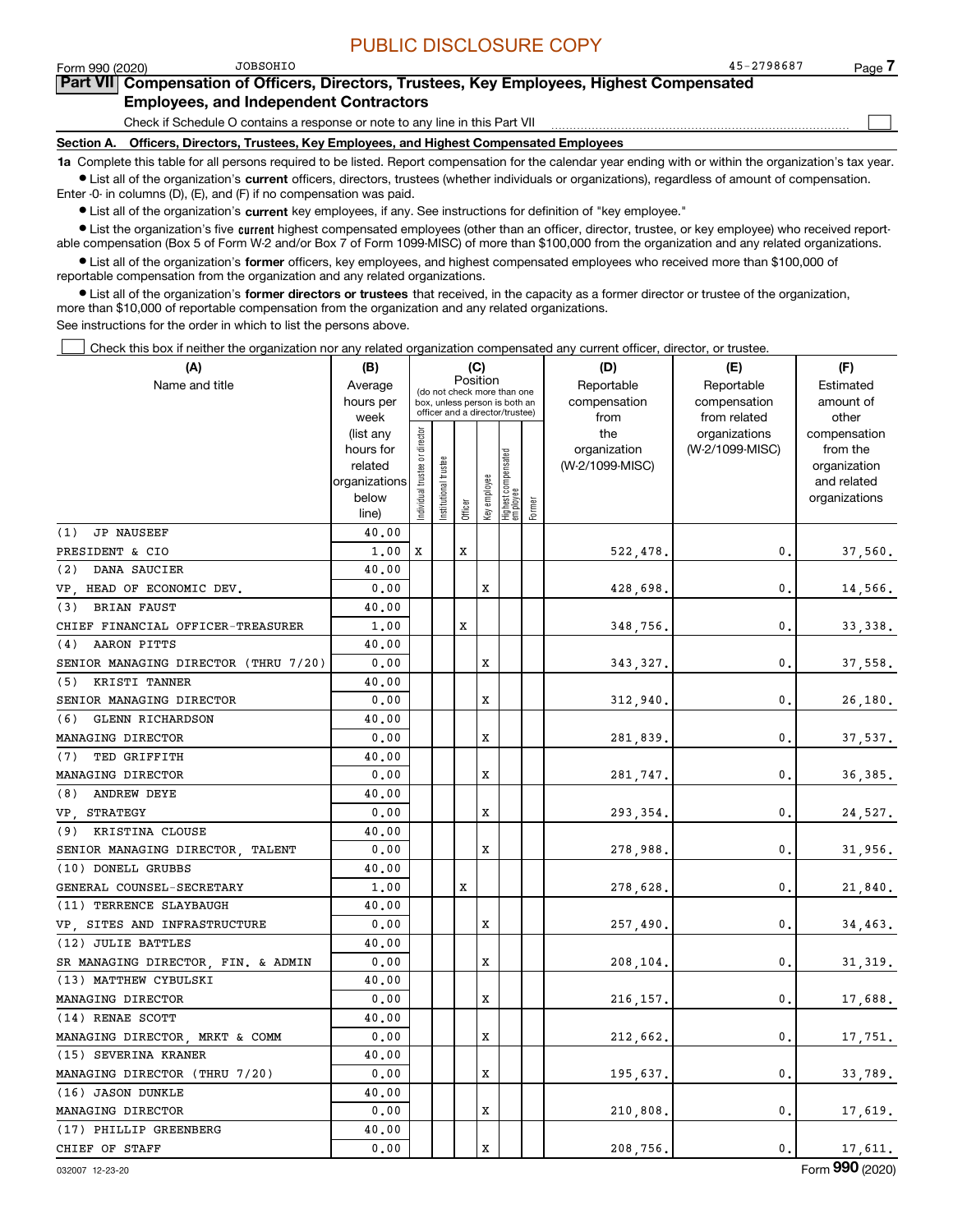| <b>JOBSOHIO</b><br>Form 990 (2020)                                                                                                           |                   |                               |                      |          |              |                                                                  |        |                         | 45-2798687                       |                |              | Page 8                   |
|----------------------------------------------------------------------------------------------------------------------------------------------|-------------------|-------------------------------|----------------------|----------|--------------|------------------------------------------------------------------|--------|-------------------------|----------------------------------|----------------|--------------|--------------------------|
| <b>Part VII</b><br>Section A. Officers, Directors, Trustees, Key Employees, and Highest Compensated Employees (continued)                    |                   |                               |                      |          |              |                                                                  |        |                         |                                  |                |              |                          |
| (A)                                                                                                                                          | (B)               |                               |                      | (C)      |              |                                                                  |        | (D)                     | (E)                              |                |              | (F)                      |
| Name and title                                                                                                                               | Average           |                               |                      | Position |              | (do not check more than one                                      |        | Reportable              | Reportable                       |                |              | Estimated                |
|                                                                                                                                              | hours per         |                               |                      |          |              | box, unless person is both an<br>officer and a director/trustee) |        | compensation            | compensation                     |                |              | amount of                |
|                                                                                                                                              | week<br>(list any |                               |                      |          |              |                                                                  |        | from                    | from related                     |                |              | other                    |
|                                                                                                                                              | hours for         |                               |                      |          |              |                                                                  |        | the<br>organization     | organizations<br>(W-2/1099-MISC) |                |              | compensation<br>from the |
|                                                                                                                                              | related           |                               |                      |          |              |                                                                  |        | (W-2/1099-MISC)         |                                  |                |              | organization             |
|                                                                                                                                              | organizations     |                               |                      |          |              |                                                                  |        |                         |                                  |                |              | and related              |
|                                                                                                                                              | below             | ndividual trustee or director | nstitutional trustee |          |              |                                                                  |        |                         |                                  |                |              | organizations            |
|                                                                                                                                              | line)             |                               |                      | Officer  | Key employee | Highest compensated<br>  employee                                | Former |                         |                                  |                |              |                          |
| (18) LORRAINE TERRY                                                                                                                          | 40.00             |                               |                      |          |              |                                                                  |        |                         |                                  |                |              |                          |
| MANAGING DIRECTOR                                                                                                                            | 0.00              |                               |                      |          | $\mathbf x$  |                                                                  |        | 186,003.                |                                  | 0.             |              | 30,896.                  |
| (19) JONATHAN BRIDGES                                                                                                                        | 40.00             |                               |                      |          |              |                                                                  |        |                         |                                  |                |              |                          |
| MANAGING DIRECTOR                                                                                                                            | 0.00              |                               |                      |          | х            |                                                                  |        | 188,422.                |                                  | 0.             |              | 23,320.                  |
| (20) SHEILA AEKINS                                                                                                                           | 40.00             |                               |                      |          |              |                                                                  |        |                         |                                  |                |              |                          |
| MANAGING DIRECTOR, HR                                                                                                                        | 0.00              |                               |                      |          | $\mathbf x$  |                                                                  |        |                         |                                  | 0.             |              |                          |
| (21) MATTHEW WALDO                                                                                                                           | 40.00             |                               |                      |          |              |                                                                  |        | 187,638.                |                                  |                |              | 21,297.                  |
|                                                                                                                                              | 0.00              |                               |                      |          |              |                                                                  |        |                         |                                  |                |              |                          |
| <b>DIRECTOR</b>                                                                                                                              |                   |                               |                      |          |              | X                                                                |        | 160,060.                |                                  | 0.             |              | 31,168.                  |
| (22) CLAUDIA HERRINGTON                                                                                                                      | 40.00             |                               |                      |          |              |                                                                  |        |                         |                                  |                |              |                          |
| SR DIRECTOR                                                                                                                                  | 0.00              |                               |                      |          |              | X                                                                |        | 158,454.                |                                  | 0.             |              | 31,085.                  |
| (23) TIMOTHY SWEENEY                                                                                                                         | 40.00             |                               |                      |          |              |                                                                  |        |                         |                                  |                |              |                          |
| <b>DIRECTOR</b>                                                                                                                              | 0.00              |                               |                      |          |              | X                                                                |        | 172,416.                |                                  | 0.             |              | 15,543.                  |
| (24) RON ROCK                                                                                                                                | 40.00             |                               |                      |          |              |                                                                  |        |                         |                                  |                |              |                          |
| SENIOR DIRECTOR, INSURANCE                                                                                                                   | 0.00              |                               |                      |          |              | X                                                                |        | 159,233.                |                                  | 0.             |              | 25,724.                  |
| (25) VALENTINA ISAKINA                                                                                                                       | 40.00             |                               |                      |          |              |                                                                  |        |                         |                                  |                |              |                          |
| MANAGING DIRECTOR (THRU 07/20)                                                                                                               | 0.00              |                               |                      |          | X            |                                                                  |        | 158,896.                |                                  | 0.             |              | 15,448.                  |
| (26) JOSEPH NEEDHAM                                                                                                                          | 40.00             |                               |                      |          |              |                                                                  |        |                         |                                  |                |              |                          |
| DIRECTOR (THRU 09/20)                                                                                                                        | 0.00              |                               |                      |          |              | x                                                                |        | 148,039.                |                                  | 0.             |              | 18,724.                  |
|                                                                                                                                              |                   |                               |                      |          |              |                                                                  |        | 6,399,530.              |                                  | 0.             |              | 684,892.                 |
| c Total from continuation sheets to Part VII, Section A                                                                                      |                   |                               |                      |          |              |                                                                  |        | 0.                      |                                  | $\mathbf{0}$ . |              | 0.                       |
|                                                                                                                                              |                   |                               |                      |          |              |                                                                  |        | 6,399,530.              |                                  | 0.             |              | 684,892.                 |
| Total number of individuals (including but not limited to those listed above) who received more than \$100,000 of reportable<br>$\mathbf{2}$ |                   |                               |                      |          |              |                                                                  |        |                         |                                  |                |              |                          |
| compensation from the organization                                                                                                           |                   |                               |                      |          |              |                                                                  |        |                         |                                  |                |              | 56                       |
|                                                                                                                                              |                   |                               |                      |          |              |                                                                  |        |                         |                                  |                |              | Yes<br>No                |
| Did the organization list any former officer, director, trustee, key employee, or highest compensated employee on<br>3                       |                   |                               |                      |          |              |                                                                  |        |                         |                                  |                |              |                          |
|                                                                                                                                              |                   |                               |                      |          |              |                                                                  |        |                         |                                  |                | 3            | x                        |
| line 1a? If "Yes," complete Schedule J for such individual manufactured contained and the Ves," complete Schedule J for such individual      |                   |                               |                      |          |              |                                                                  |        |                         |                                  |                |              |                          |
| For any individual listed on line 1a, is the sum of reportable compensation and other compensation from the organization<br>4                |                   |                               |                      |          |              |                                                                  |        |                         |                                  |                | x<br>4       |                          |
|                                                                                                                                              |                   |                               |                      |          |              |                                                                  |        |                         |                                  |                |              |                          |
| Did any person listed on line 1a receive or accrue compensation from any unrelated organization or individual for services<br>5              |                   |                               |                      |          |              |                                                                  |        |                         |                                  |                |              |                          |
| rendered to the organization? If "Yes." complete Schedule J for such person                                                                  |                   |                               |                      |          |              |                                                                  |        |                         |                                  |                | 5            | x                        |
| <b>Section B. Independent Contractors</b>                                                                                                    |                   |                               |                      |          |              |                                                                  |        |                         |                                  |                |              |                          |
| Complete this table for your five highest compensated independent contractors that received more than \$100,000 of compensation from<br>1    |                   |                               |                      |          |              |                                                                  |        |                         |                                  |                |              |                          |
| the organization. Report compensation for the calendar year ending with or within the organization's tax year.                               |                   |                               |                      |          |              |                                                                  |        |                         |                                  |                |              |                          |
| (A)                                                                                                                                          |                   |                               |                      |          |              |                                                                  |        | (B)                     |                                  |                | (C)          |                          |
| Name and business address                                                                                                                    |                   |                               |                      |          |              |                                                                  |        | Description of services |                                  |                | Compensation |                          |
| TOWNSQUARE MEDIA, LLC, 425 2ND STREET SE,                                                                                                    |                   |                               |                      |          |              |                                                                  |        |                         |                                  |                |              |                          |
| 4TH FLOOR, CEDAR RAPIDS, IA 52401                                                                                                            |                   |                               |                      |          |              |                                                                  |        | CONSULTANT              |                                  |                |              | 4,792,300.               |
| MCKINSEY & COMPANY, INC., 2711 CENTERVILLE                                                                                                   |                   |                               |                      |          |              |                                                                  |        |                         |                                  |                |              |                          |
| ROAD, SUITE 400, WILMINGTON, DE 19808                                                                                                        |                   |                               |                      |          |              |                                                                  |        | CONSULTANT              |                                  |                |              | 4,237,000.               |
| TEAM NEO, 737 BOLIVAR ROAD, SUITE 2000,                                                                                                      |                   |                               |                      |          |              |                                                                  |        |                         |                                  |                |              |                          |
| CLEVELAND, OH 44115                                                                                                                          |                   |                               |                      |          |              |                                                                  |        | CONSULTANT              |                                  |                |              | 4,024,257.               |
| MADWELL, LLC                                                                                                                                 |                   |                               |                      |          |              |                                                                  |        |                         |                                  |                |              |                          |
| 243 BOERUM STREET, BROOKLYN, NY 11206                                                                                                        |                   |                               |                      |          |              |                                                                  |        | CONSULTANT              |                                  |                |              | 2,742,313.               |
| COLUMBUS 2020, 150 SOUTH FRONT STREET,                                                                                                       |                   |                               |                      |          |              |                                                                  |        |                         |                                  |                |              |                          |
| SUITE 200, COLUMBUS, OH 43215                                                                                                                |                   |                               |                      |          |              |                                                                  |        | CONSULTANT              |                                  |                |              | 2,378,642.               |
|                                                                                                                                              |                   |                               |                      |          |              |                                                                  |        |                         |                                  |                |              |                          |

**2**Total number of independent contractors (including but not limited to those listed above) who received more than \$100,000 of compensation from the organization 69

SEE PART VII, SECTION A CONTINUATION SHEETS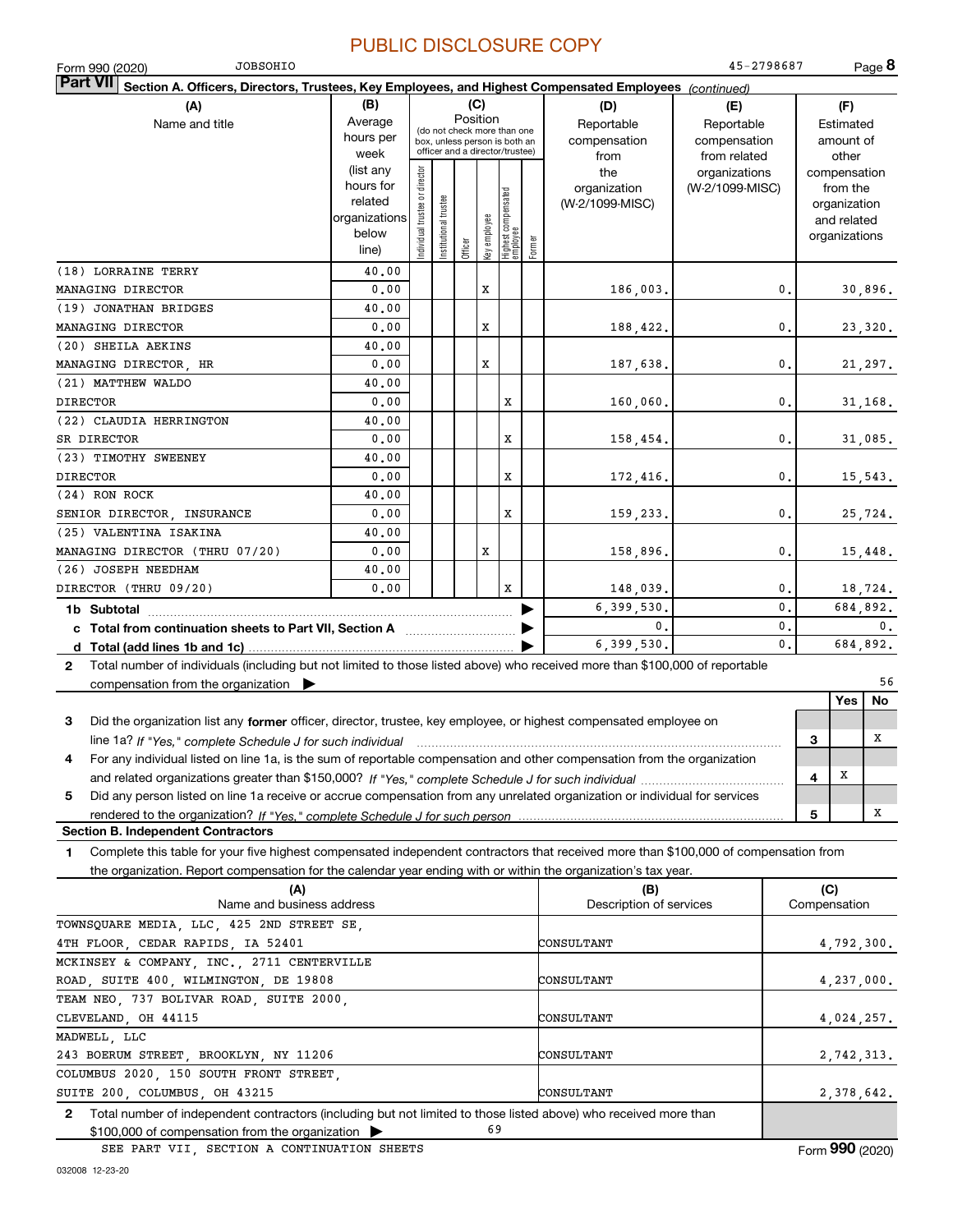| <b>JOBSOHIO</b><br>Form 990                                                                                               |                        |                                |                       |         |              |                              |        |                                 | 45-2798687      |                          |
|---------------------------------------------------------------------------------------------------------------------------|------------------------|--------------------------------|-----------------------|---------|--------------|------------------------------|--------|---------------------------------|-----------------|--------------------------|
| <b>Part VII</b><br>Section A. Officers, Directors, Trustees, Key Employees, and Highest Compensated Employees (continued) |                        |                                |                       |         |              |                              |        |                                 |                 |                          |
| (A)                                                                                                                       | (B)                    |                                |                       |         | (C)          |                              |        | (D)                             | (E)             | (F)                      |
| Name and title                                                                                                            | Average                |                                |                       |         | Position     |                              |        | Reportable                      | Reportable      | Estimated                |
|                                                                                                                           | hours                  |                                |                       |         |              | (check all that apply)       |        | compensation                    | compensation    | amount of                |
|                                                                                                                           | per                    |                                |                       |         |              |                              |        | from                            | from related    | other                    |
|                                                                                                                           | week                   |                                |                       |         |              |                              |        | the                             | organizations   | compensation             |
|                                                                                                                           | (list any<br>hours for |                                |                       |         |              |                              |        | organization<br>(W-2/1099-MISC) | (W-2/1099-MISC) | from the<br>organization |
|                                                                                                                           | related                |                                |                       |         |              |                              |        |                                 |                 | and related              |
|                                                                                                                           | organizations          |                                |                       |         |              |                              |        |                                 |                 | organizations            |
|                                                                                                                           | below                  | Individual trustee or director | Institutional trustee |         | Key employee | Highest compensated employee |        |                                 |                 |                          |
|                                                                                                                           | line)                  |                                |                       | Officer |              |                              | Former |                                 |                 |                          |
| (27) ROBERT C. SMITH                                                                                                      | 1.00                   |                                |                       |         |              |                              |        |                                 |                 |                          |
| CHAIRMAN                                                                                                                  | 1,00                   | X                              |                       | X       |              |                              |        | $\mathbf{0}$ .                  | 0.              | $\mathbf 0$ .            |
| (28) DR. JERRY SUE THORNTON                                                                                               | 1,00                   |                                |                       |         |              |                              |        |                                 |                 |                          |
| <b>BOARD MEMBER</b>                                                                                                       | 0.00                   | X                              |                       |         |              |                              |        | $\mathbf{0}$ .                  | $\mathbf{0}$ .  | $\mathbf 0$ .            |
| (29) GEN. LESTER LYLES                                                                                                    | 1,00                   |                                |                       |         |              |                              |        |                                 |                 |                          |
| <b>BOARD MEMBER</b>                                                                                                       | 0.00                   | X                              |                       |         |              |                              |        | $\mathbf{0}$ .                  | $\mathbf{0}$ .  | $\mathbf 0$ .            |
| (30) JOHN BISHOP                                                                                                          | 1,00                   |                                |                       |         |              |                              |        |                                 |                 |                          |
| SECRETARY-TREASURER (THRU 09/20)                                                                                          | 0.00                   | X                              |                       | X       |              |                              |        | $\mathbf{0}$ .                  | 0.              | $\mathbf 0$ .            |
| (31) PAUL KALMBACH                                                                                                        | 1,00                   |                                |                       |         |              |                              |        |                                 |                 |                          |
| BOARD MEMBER (BEG 11/20)                                                                                                  | 0.00                   | X                              |                       |         |              |                              |        | $\mathbf{0}$ .                  | 0.              | $\mathbf 0$ .            |
| (32) RICK PLATT                                                                                                           | 1,00                   |                                |                       |         |              |                              |        |                                 |                 |                          |
| <b>BOARD MEMBER</b>                                                                                                       | 0.00                   | X                              |                       |         |              |                              |        | $\mathbf{0}$ .                  | 0.              | $\mathbf 0$ .            |
| (33) SCOTT SULLIVAN                                                                                                       | 1,00                   |                                |                       |         |              |                              |        |                                 |                 |                          |
| <b>BOARD MEMBER</b>                                                                                                       | 0.00                   | X                              |                       |         |              |                              |        | $\mathbf{0}$ .                  | 0.              | $\mathbf 0$ .            |
| (34) TOM WILLIAMS                                                                                                         | 1,00                   |                                |                       |         |              |                              |        |                                 |                 |                          |
| <b>BOARD MEMBER</b>                                                                                                       | 0.00                   | X                              |                       |         |              |                              |        | $\mathbf{0}$ .                  | 0.              | $\mathbf 0$ .            |
| (35) WILLIAM BATCHELDER                                                                                                   | 1,00                   |                                |                       |         |              |                              |        |                                 |                 |                          |
| <b>BOARD MEMBER</b>                                                                                                       | 0.00                   | x                              |                       |         |              |                              |        | 0.                              | $\mathfrak o$ . | $\mathbf 0$ .            |
|                                                                                                                           |                        |                                |                       |         |              |                              |        |                                 |                 |                          |
|                                                                                                                           |                        |                                |                       |         |              |                              |        |                                 |                 |                          |
|                                                                                                                           |                        |                                |                       |         |              |                              |        |                                 |                 |                          |
|                                                                                                                           |                        |                                |                       |         |              |                              |        |                                 |                 |                          |
|                                                                                                                           |                        |                                |                       |         |              |                              |        |                                 |                 |                          |
|                                                                                                                           |                        |                                |                       |         |              |                              |        |                                 |                 |                          |
|                                                                                                                           |                        |                                |                       |         |              |                              |        |                                 |                 |                          |
|                                                                                                                           |                        |                                |                       |         |              |                              |        |                                 |                 |                          |
|                                                                                                                           |                        |                                |                       |         |              |                              |        |                                 |                 |                          |
|                                                                                                                           |                        |                                |                       |         |              |                              |        |                                 |                 |                          |
|                                                                                                                           |                        |                                |                       |         |              |                              |        |                                 |                 |                          |
|                                                                                                                           |                        |                                |                       |         |              |                              |        |                                 |                 |                          |
|                                                                                                                           |                        |                                |                       |         |              |                              |        |                                 |                 |                          |
|                                                                                                                           |                        |                                |                       |         |              |                              |        |                                 |                 |                          |
|                                                                                                                           |                        |                                |                       |         |              |                              |        |                                 |                 |                          |
|                                                                                                                           |                        |                                |                       |         |              |                              |        |                                 |                 |                          |
|                                                                                                                           |                        |                                |                       |         |              |                              |        |                                 |                 |                          |
|                                                                                                                           |                        |                                |                       |         |              |                              |        |                                 |                 |                          |
|                                                                                                                           |                        |                                |                       |         |              |                              |        |                                 |                 |                          |
|                                                                                                                           |                        |                                |                       |         |              |                              |        |                                 |                 |                          |
| Total to Part VII, Section A, line 1c                                                                                     |                        |                                |                       |         |              |                              |        |                                 |                 |                          |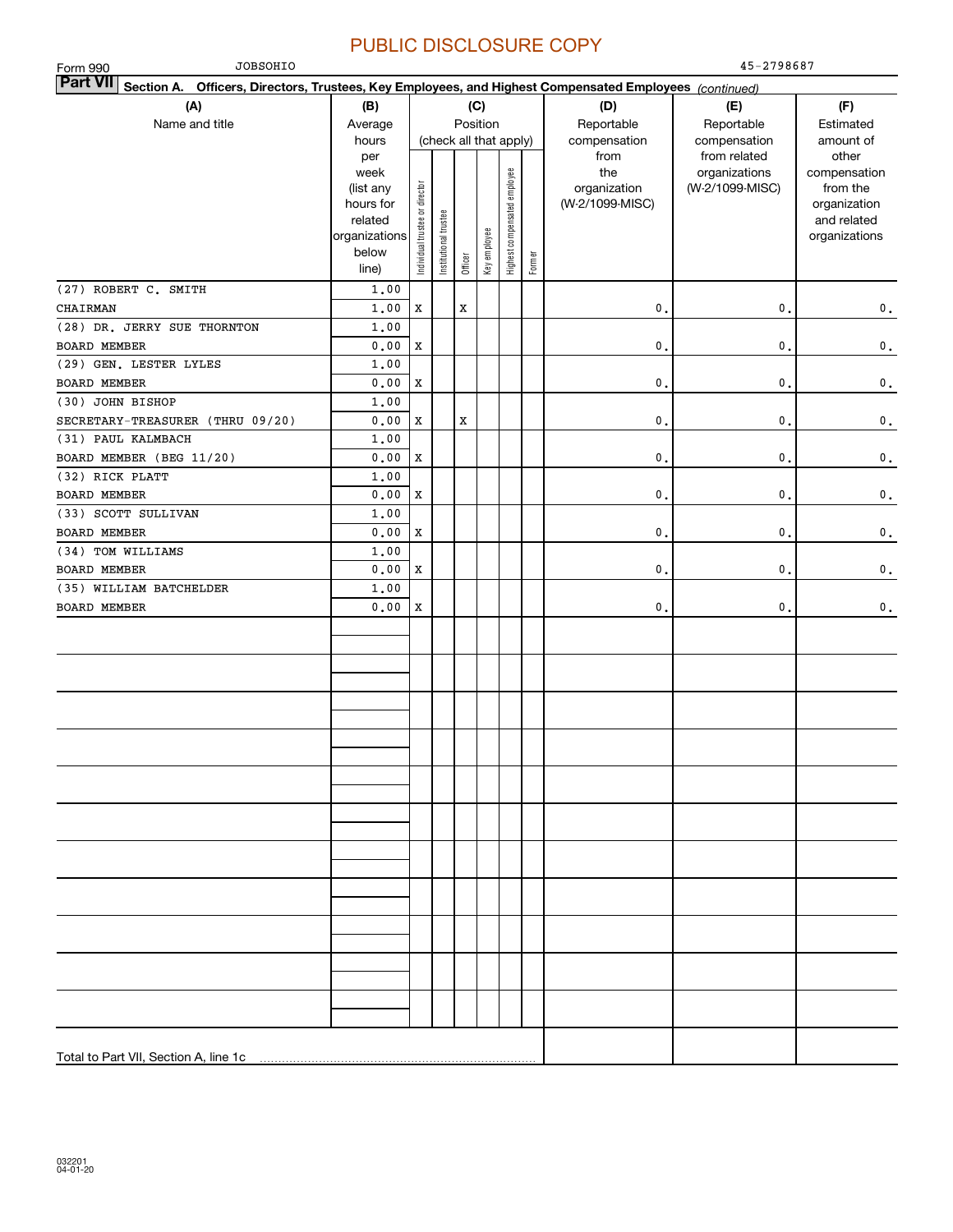**9**

| <b>Part VIII</b>                                          |    |                           | <b>Statement of Revenue</b>                                                   |                          |                |                      |                      |                                              |                                                 |                                                                 |
|-----------------------------------------------------------|----|---------------------------|-------------------------------------------------------------------------------|--------------------------|----------------|----------------------|----------------------|----------------------------------------------|-------------------------------------------------|-----------------------------------------------------------------|
|                                                           |    |                           | Check if Schedule O contains a response or note to any line in this Part VIII |                          |                |                      |                      |                                              |                                                 |                                                                 |
|                                                           |    |                           |                                                                               |                          |                |                      | (A)<br>Total revenue | (B)<br>Related or exempt<br>function revenue | $\overline{C}$<br>Unrelated<br>business revenue | (D)<br>Revenue excluded<br>from tax under<br>sections 512 - 514 |
|                                                           |    |                           | 1 a Federated campaigns                                                       |                          | 1a             |                      |                      |                                              |                                                 |                                                                 |
| Contributions, Gifts, Grants<br>and Other Similar Amounts |    | b                         | Membership dues                                                               |                          | 1 <sub>b</sub> |                      |                      |                                              |                                                 |                                                                 |
|                                                           |    | с                         | Fundraising events                                                            |                          | 1 <sub>c</sub> |                      |                      |                                              |                                                 |                                                                 |
|                                                           |    |                           | d Related organizations                                                       | $\overline{\phantom{a}}$ | 1 <sub>d</sub> | 265,000,000.         |                      |                                              |                                                 |                                                                 |
|                                                           |    | е                         | Government grants (contributions)                                             |                          | 1e             |                      |                      |                                              |                                                 |                                                                 |
|                                                           |    |                           | f All other contributions, gifts, grants, and                                 |                          |                |                      |                      |                                              |                                                 |                                                                 |
|                                                           |    |                           | similar amounts not included above                                            |                          | 1f             |                      |                      |                                              |                                                 |                                                                 |
|                                                           |    |                           | Noncash contributions included in lines 1a-1f                                 |                          | $1g$ \$        |                      |                      |                                              |                                                 |                                                                 |
|                                                           |    | h.                        |                                                                               |                          |                |                      | 265,000,000.         |                                              |                                                 |                                                                 |
|                                                           |    |                           |                                                                               |                          |                | <b>Business Code</b> |                      |                                              |                                                 |                                                                 |
|                                                           |    | 2a                        | MANAGEMENT FEES                                                               |                          |                | 900099               | 9, 353, 730.         | 9, 353, 730.                                 |                                                 |                                                                 |
|                                                           |    | b                         | <b>LOAN INTEREST</b>                                                          |                          |                | 900099               | 5,000,911.           | 5,000,911.                                   |                                                 |                                                                 |
|                                                           |    |                           | <b>LOAN FEES</b>                                                              |                          |                | 900099               | 522,444.             | 522,444.                                     |                                                 |                                                                 |
|                                                           |    | d                         |                                                                               |                          |                |                      |                      |                                              |                                                 |                                                                 |
| Program Service<br>Revenue                                |    | е                         |                                                                               |                          |                |                      |                      |                                              |                                                 |                                                                 |
|                                                           |    | f                         | All other program service revenue                                             |                          |                |                      |                      |                                              |                                                 |                                                                 |
|                                                           |    | a                         |                                                                               |                          |                |                      | 14,877,085.          |                                              |                                                 |                                                                 |
|                                                           | 3  |                           | Investment income (including dividends, interest, and                         |                          |                |                      |                      |                                              |                                                 |                                                                 |
|                                                           |    |                           |                                                                               |                          |                |                      | 16, 323, 578.        |                                              |                                                 | 16, 323, 578.                                                   |
|                                                           | 4  |                           | Income from investment of tax-exempt bond proceeds                            |                          |                |                      |                      |                                              |                                                 |                                                                 |
|                                                           | 5  |                           |                                                                               |                          |                |                      |                      |                                              |                                                 |                                                                 |
|                                                           |    |                           |                                                                               |                          | (i) Real       | (ii) Personal        |                      |                                              |                                                 |                                                                 |
|                                                           |    | 6а                        | Gross rents<br>.                                                              | 6a                       |                |                      |                      |                                              |                                                 |                                                                 |
|                                                           |    | b                         | Less: rental expenses                                                         | 6 <sub>b</sub>           |                |                      |                      |                                              |                                                 |                                                                 |
|                                                           |    | с                         | Rental income or (loss)                                                       | 6с                       |                |                      |                      |                                              |                                                 |                                                                 |
|                                                           |    | d                         | Net rental income or (loss)                                                   |                          | (i) Securities | .<br>(ii) Other      |                      |                                              |                                                 |                                                                 |
|                                                           |    |                           | 7 a Gross amount from sales of                                                |                          |                |                      |                      |                                              |                                                 |                                                                 |
|                                                           |    |                           | assets other than inventory                                                   | 7a                       |                |                      |                      |                                              |                                                 |                                                                 |
|                                                           |    |                           | <b>b</b> Less: cost or other basis                                            |                          |                |                      |                      |                                              |                                                 |                                                                 |
|                                                           |    |                           | and sales expenses<br>c Gain or (loss)                                        | 7b<br>7c                 |                |                      |                      |                                              |                                                 |                                                                 |
| Revenue                                                   |    |                           |                                                                               |                          |                |                      |                      |                                              |                                                 |                                                                 |
|                                                           |    |                           | 8 a Gross income from fundraising events (not                                 |                          |                |                      |                      |                                              |                                                 |                                                                 |
| <b>Othe</b>                                               |    |                           | including \$                                                                  |                          |                |                      |                      |                                              |                                                 |                                                                 |
|                                                           |    |                           | contributions reported on line 1c). See                                       |                          |                |                      |                      |                                              |                                                 |                                                                 |
|                                                           |    |                           |                                                                               |                          |                | 8a                   |                      |                                              |                                                 |                                                                 |
|                                                           |    |                           | <b>b</b> Less: direct expenses <i>manually contained</i>                      |                          |                | 8b                   |                      |                                              |                                                 |                                                                 |
|                                                           |    | с                         | Net income or (loss) from fundraising events                                  |                          |                |                      |                      |                                              |                                                 |                                                                 |
|                                                           |    |                           | 9 a Gross income from gaming activities. See                                  |                          |                |                      |                      |                                              |                                                 |                                                                 |
|                                                           |    |                           |                                                                               |                          |                | 9а                   |                      |                                              |                                                 |                                                                 |
|                                                           |    |                           | <b>b</b> Less: direct expenses <b>manually</b>                                |                          |                | 9 <sub>b</sub>       |                      |                                              |                                                 |                                                                 |
|                                                           |    |                           | c Net income or (loss) from gaming activities                                 |                          |                | .                    |                      |                                              |                                                 |                                                                 |
|                                                           |    |                           | 10 a Gross sales of inventory, less returns                                   |                          |                |                      |                      |                                              |                                                 |                                                                 |
|                                                           |    |                           |                                                                               |                          |                | 10a                  |                      |                                              |                                                 |                                                                 |
|                                                           |    |                           | <b>b</b> Less: cost of goods sold                                             |                          |                | 10bl                 |                      |                                              |                                                 |                                                                 |
|                                                           |    |                           | c Net income or (loss) from sales of inventory                                |                          |                |                      |                      |                                              |                                                 |                                                                 |
|                                                           |    |                           |                                                                               |                          |                | <b>Business Code</b> |                      |                                              |                                                 |                                                                 |
|                                                           |    | 11 a MISCELLANEOUS INCOME |                                                                               | 900099                   | 2,362.         | 2,362.               |                      |                                              |                                                 |                                                                 |
| Miscellaneous<br>Revenue                                  |    | b                         |                                                                               |                          |                |                      |                      |                                              |                                                 |                                                                 |
|                                                           |    | с                         |                                                                               |                          |                |                      |                      |                                              |                                                 |                                                                 |
|                                                           |    |                           |                                                                               |                          |                |                      | 2,362.               |                                              |                                                 |                                                                 |
|                                                           |    |                           |                                                                               |                          |                | ▶                    | 296, 203, 025.       | 14,879,447.                                  | 0.                                              | 16,323,578.                                                     |
|                                                           | 12 |                           |                                                                               |                          |                |                      |                      |                                              |                                                 | $000 \; \omega$                                                 |

Form 990 (2020)

JOBSOHIO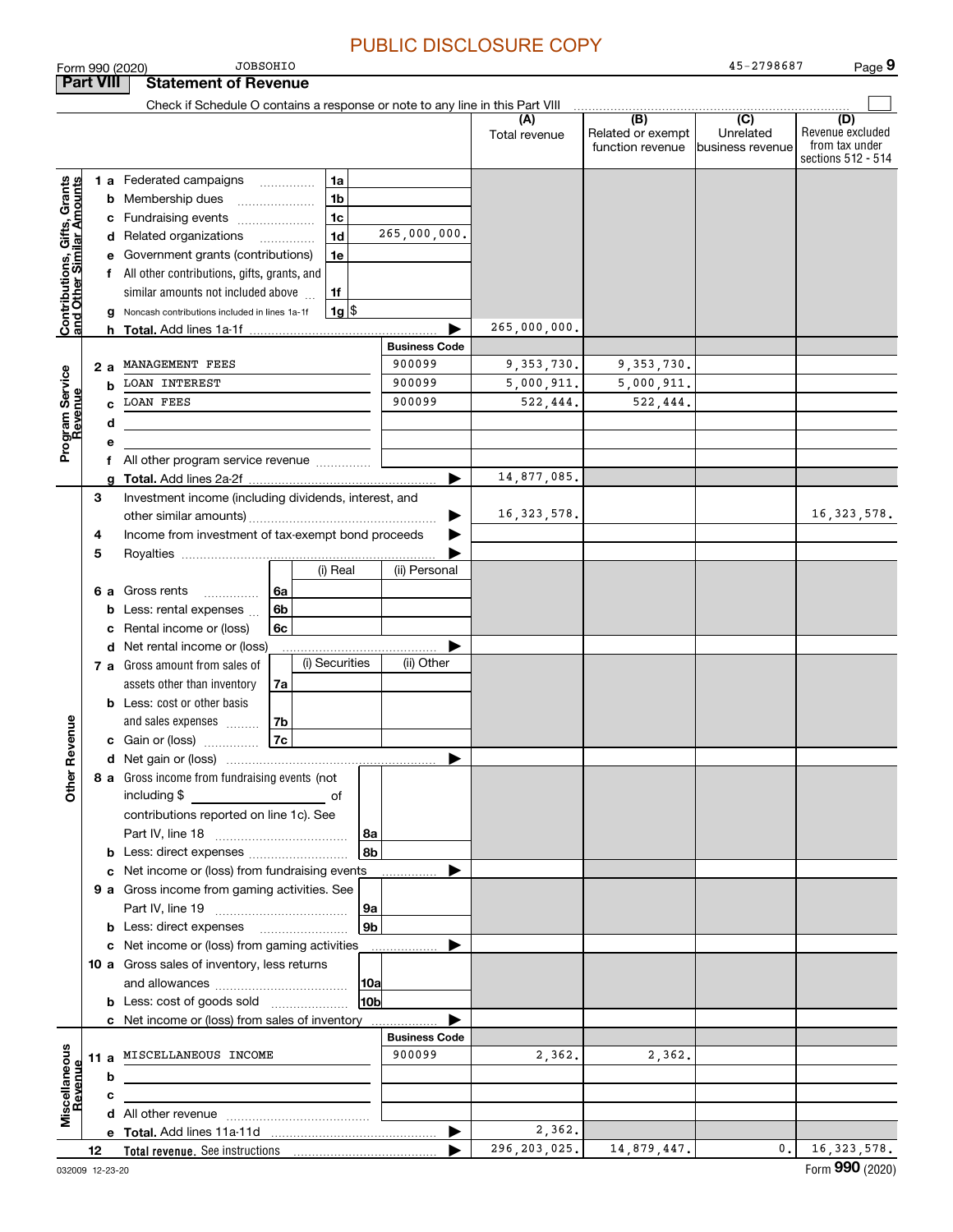$\boxed{\mathbf{X}}$ 

### **(A)**<br>Total expenses **(B) (C) (D) 12345***Section 501(c)(3) and 501(c)(4) organizations must complete all columns. All other organizations must complete column (A).* Grants and other assistance to domestic organizations and domestic governments. See Part IV, line 21 Form 990 (2020) Page Check if Schedule O contains a response or note to any line in this Part IX (C) (C) (C) (C) (C) (C) Program service expensesManagement and general expenses Fundraising expensesGrants and other assistance to domestic individuals. See Part IV, line 22 ~~~~~~~ Grants and other assistance to foreign organizations, foreign governments, and foreign individuals. See Part IV, lines 15 and 16  $\ldots$ Benefits paid to or for members .................... Compensation of current officers, directors, *Do not include amounts reported on lines 6b, 7b, 8b, 9b, and 10b of Part VIII.* **Part IX Statement of Functional Expenses** 210,000,654. 6,923,289. 210,000,654. 4,928,141. 1,995,148. JOBSOHIO45-2798687

9,091,055.

5,346,341. 3,744,714.

321,077. 179,370.<br>935.423. 522.576. 935,423. 522,576.<br>630,308. 352,123.

608,416. 61,620.

14,372,902. 532,791.

722,695. 41,864.

 $\begin{array}{|c|c|c|c|}\n \hline\n 226,964. & & 105,215. \\
\hline\n 284,708,219. & & 15,177,768. \hline \end{array}$ 

30,944,243.

200,511.

14,180,666. 716,203. 373,983. 199,666.

26.

630,308. 352,123.

195,621.

661,287.

 454,423. 4,354,829.

862,482.

 850,392. 263,313.

284,708,219**.** 15,177,768**.** 0.

500,447. 1,457,999. 982,431.

> 670,036. 195,621.

661,287.

14,905,693. 30,944,243. 454,423. 4,354,829.

> 862,482. 200,511.

> 850,392. 263,313.

14,180,666. 716,203. 373,983. 199,666.

26.764,559.

|   | trustees, and key employees                       |  |
|---|---------------------------------------------------|--|
| 6 | Compensation not included above to disqualified   |  |
|   | persons (as defined under section 4958(f)(1)) and |  |
|   | persons described in section 4958(c)(3)(B)        |  |
|   | Other salaries and wages                          |  |

| Pension plan accruals and contributions (include) |
|---------------------------------------------------|
| section 401(k) and 403(b) employer contributions) |
|                                                   |

| -9 | Other employee benefits           |
|----|-----------------------------------|
|    |                                   |
| 11 | Fees for services (nonemployees): |

**11a**Management ~~~~~~~~~~~~~~~~

**bcd**Legal ~~~~~~~~~~~~~~~~~~~~Accounting ~~~~~~~~~~~~~~~~~ Lobbying ~~~~~~~~~~~~~~~~~~

|              | e Professional fundraising services. See Part IV, line 17 |
|--------------|-----------------------------------------------------------|
|              |                                                           |
|              | g Other. (If line 11g amount exceeds 10% of line 25,      |
|              | column (A) amount, list line 11g expenses on Sch 0.)      |
| $\mathbf{2}$ | Advertising and promotion                                 |

Office expenses ~~~~~~~~~~~~~~~

**141516171819202122**Information technology ~~~~~~~~~~~ Royalties ~~~~~~~~~~~~~~~~~~ Occupancy ~~~~~~~~~~~~~~~~~ Travel ……………………………………………… Payments of travel or entertainment expenses for any federal, state, or local public officials ... Conferences, conventions, and meetings InterestPayments to affiliates [*[[[[[[[[[[[[[]]]]]* ~~~~~~~~~~~~~~~~~~Depreciation, depletion, and amortization  $\,\,\ldots\,\,$ 

**2324abc**Other expenses. Itemize expenses not covered above (List miscellaneous expenses on line 24e. If line 24e amount exceeds 10% of line 25, column (A) amount, list line 24e expenses on Schedule O.) Insurance~~~~~~~~~~~~~~~~~NETWORK PARTNER SERVICE RESEARCH AND MATERIALS TRAINING

LOAN SERVICING FEES

Check here  $\bullet$  if following SOP 98-2 (ASC 958-720) **Total functional expenses.**  Add lines 1 through 24e **Joint costs.** Complete this line only if the organization **e2526**reported in column (B) joint costs from a combined educational campaign and fundraising solicitation. All other expenses Check here  $\blacktriangleright$ 332,179. 299,885,987.

**d**

**1213**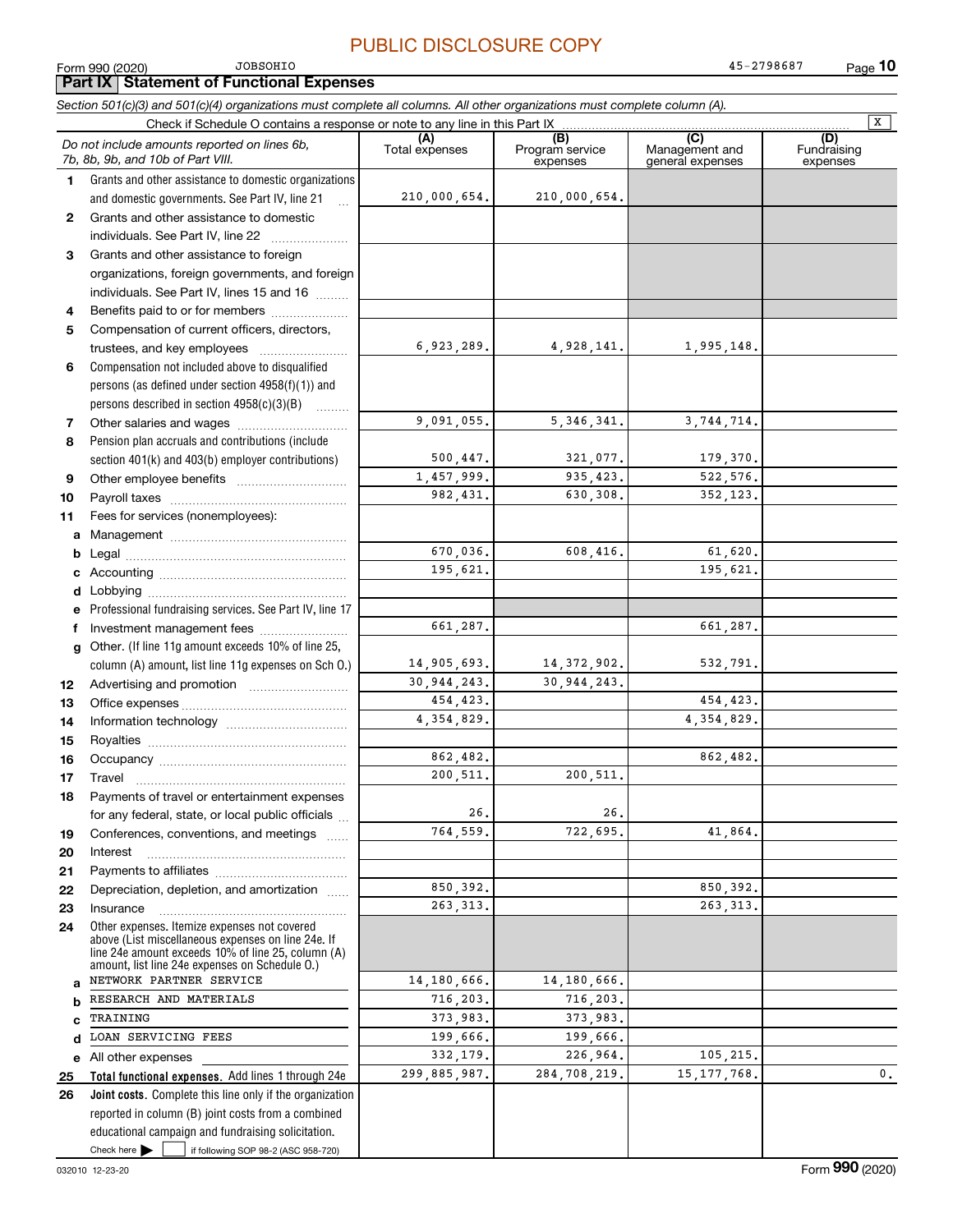JOBSOHIO

|                             | Form 990 (2020) | <b>JOBSOHIO</b>                                                                                                               |                 |            |                          |                 | 45-2798687<br>$Page$ 11 |
|-----------------------------|-----------------|-------------------------------------------------------------------------------------------------------------------------------|-----------------|------------|--------------------------|-----------------|-------------------------|
|                             | Part X          | <b>Balance Sheet</b>                                                                                                          |                 |            |                          |                 |                         |
|                             |                 |                                                                                                                               |                 |            |                          |                 |                         |
|                             |                 |                                                                                                                               |                 |            | (A)<br>Beginning of year |                 | (B)<br>End of year      |
|                             | 1               |                                                                                                                               |                 |            |                          | $\mathbf{1}$    |                         |
|                             | 2               |                                                                                                                               |                 |            | 39,490,597.              | $\overline{2}$  | 179, 722, 899.          |
|                             | з               |                                                                                                                               |                 |            |                          | 3               |                         |
|                             | 4               |                                                                                                                               |                 |            | 2,777,626.               | $\overline{4}$  | 4,710,451.              |
|                             | 5               | Loans and other receivables from any current or former officer, director,                                                     |                 |            |                          |                 |                         |
|                             |                 | trustee, key employee, creator or founder, substantial contributor, or 35%                                                    |                 |            |                          |                 |                         |
|                             |                 | controlled entity or family member of any of these persons                                                                    |                 |            |                          | 5               |                         |
|                             | 6               | Loans and other receivables from other disqualified persons (as defined                                                       |                 |            |                          |                 |                         |
|                             |                 | under section $4958(f)(1)$ , and persons described in section $4958(c)(3)(B)$                                                 |                 | $\ldots$   |                          | 6               |                         |
|                             | 7               |                                                                                                                               |                 |            |                          | $\overline{7}$  |                         |
| Assets                      | 8               |                                                                                                                               |                 |            |                          | 8               |                         |
|                             | 9               | Prepaid expenses and deferred charges                                                                                         |                 |            | 1, 343, 136.             | 9               | 1,442,547.              |
|                             |                 | <b>10a</b> Land, buildings, and equipment: cost or other                                                                      |                 |            |                          |                 |                         |
|                             |                 | basis. Complete Part VI of Schedule D  10a                                                                                    |                 | 5,681,501. |                          |                 |                         |
|                             |                 | <b>b</b> Less: accumulated depreciation<br>.                                                                                  | 10 <sub>b</sub> | 3,926,361. | 1,880,244.               | 10 <sub>c</sub> | 1,755,140.              |
|                             | 11              |                                                                                                                               |                 |            | 724, 121, 161.           | 11              | 661,748,338.            |
|                             | 12              |                                                                                                                               |                 |            |                          | 12              | 4,601,350.              |
|                             | 13              |                                                                                                                               |                 |            | 137,238,010.             | 13              | 144, 109, 835.          |
|                             | 14              |                                                                                                                               |                 |            |                          | 14              | 10,452.                 |
|                             | 15              |                                                                                                                               |                 |            | 305,533.                 | 15              | 953,258.                |
|                             | 16              |                                                                                                                               |                 |            | 907, 156, 307.           | 16              | 999,054,270.            |
|                             | 17              |                                                                                                                               |                 | 7,172,072. | 17                       | 11,748,513.     |                         |
|                             | 18              |                                                                                                                               |                 |            | 109, 337, 740.           | 18              | 212,062,775.            |
|                             | 19              |                                                                                                                               |                 |            |                          | 19              |                         |
|                             | 20              |                                                                                                                               |                 |            |                          | 20              |                         |
|                             | 21              | Escrow or custodial account liability. Complete Part IV of Schedule D                                                         |                 | .          |                          | 21              |                         |
|                             | 22              | Loans and other payables to any current or former officer, director,                                                          |                 |            |                          |                 |                         |
| Liabilities                 |                 | trustee, key employee, creator or founder, substantial contributor, or 35%                                                    |                 |            |                          |                 |                         |
|                             |                 | controlled entity or family member of any of these persons                                                                    |                 |            |                          | 22              |                         |
|                             | 23              | Secured mortgages and notes payable to unrelated third parties                                                                |                 |            |                          | 23              |                         |
|                             | 24              |                                                                                                                               |                 |            |                          | 24              |                         |
|                             | 25              | Other liabilities (including federal income tax, payables to related third                                                    |                 |            |                          |                 |                         |
|                             |                 | parties, and other liabilities not included on lines 17-24). Complete Part X                                                  |                 |            |                          |                 |                         |
|                             |                 | of Schedule D                                                                                                                 |                 |            | 25                       |                 |                         |
|                             | 26              |                                                                                                                               |                 |            | 116,509,812.             | 26              | 223, 811, 288.          |
|                             |                 | Organizations that follow FASB ASC 958, check here >                                                                          |                 |            |                          |                 |                         |
|                             |                 | and complete lines 27, 28, 32, and 33.                                                                                        |                 |            |                          |                 |                         |
|                             | 27              |                                                                                                                               |                 |            |                          | 27              |                         |
|                             | 28              |                                                                                                                               |                 |            |                          | 28              |                         |
|                             |                 | Organizations that do not follow FASB ASC 958, check here $\blacktriangleright \begin{array}{c} \perp \mathbf{X} \end{array}$ |                 |            |                          |                 |                         |
|                             |                 | and complete lines 29 through 33.                                                                                             |                 |            |                          |                 |                         |
|                             | 29              |                                                                                                                               |                 |            | 0.                       | 29              | 0.                      |
|                             | 30              | Paid-in or capital surplus, or land, building, or equipment fund                                                              |                 |            | 0.                       | 30              | $\mathbf{0}$ .          |
|                             | 31              | Retained earnings, endowment, accumulated income, or other funds                                                              |                 |            | 790,646,495.             | 31              | 775, 242, 982.          |
| Net Assets or Fund Balances | 32              |                                                                                                                               |                 |            | 790,646,495.             | 32              | 775, 242, 982.          |
|                             | 33              |                                                                                                                               |                 |            | 907, 156, 307.           | 33              | 999,054,270.            |
|                             |                 |                                                                                                                               |                 |            |                          |                 | Form 990 (2020)         |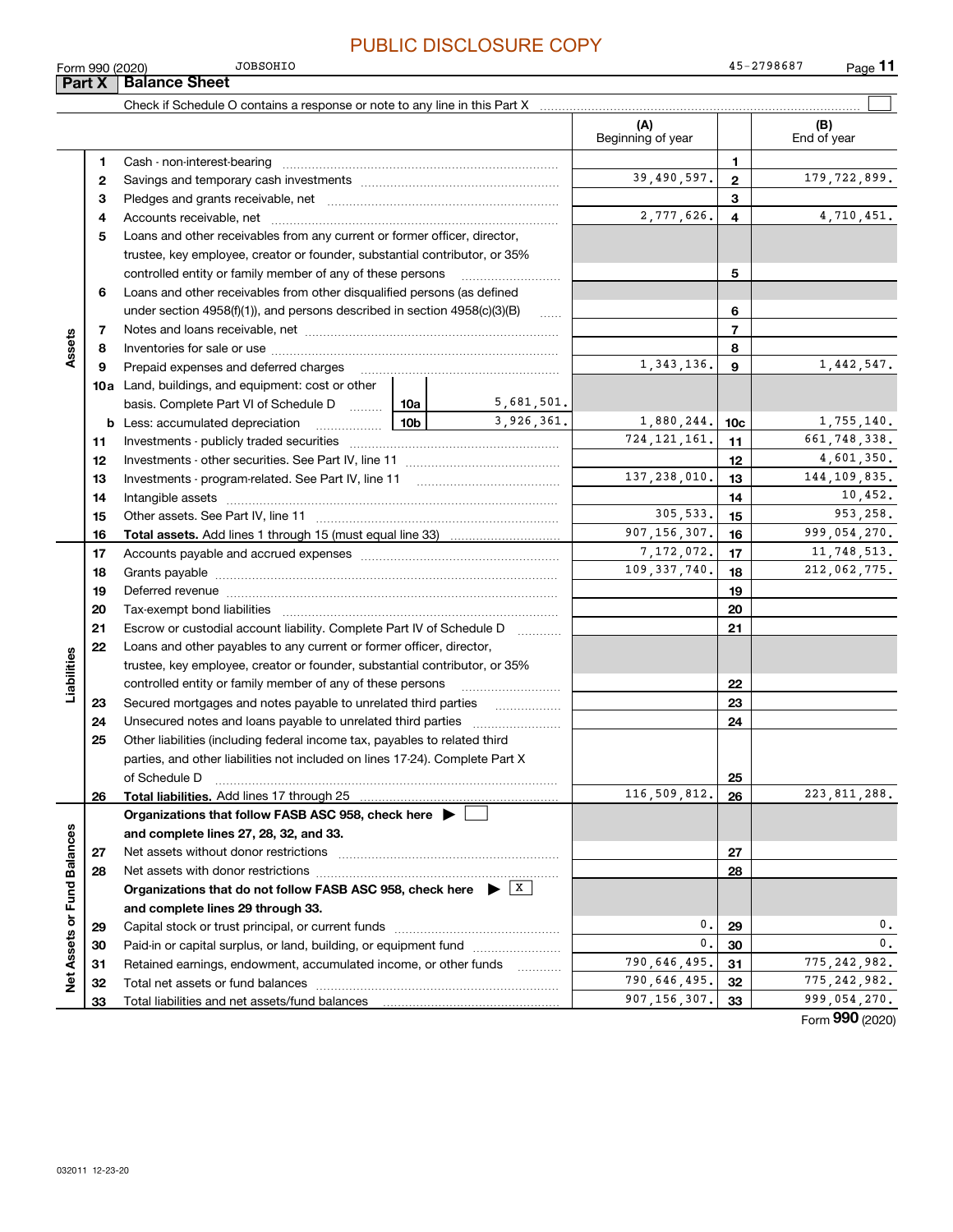|                | <u>U DIUULUUU IL U</u><br><b>JOBSOHIO</b><br>Form 990 (2020)                                                                                                        | 45-2798687     |                |                  | Page $12$      |
|----------------|---------------------------------------------------------------------------------------------------------------------------------------------------------------------|----------------|----------------|------------------|----------------|
|                | <b>Reconciliation of Net Assets</b><br>Part XI                                                                                                                      |                |                |                  |                |
|                |                                                                                                                                                                     |                |                |                  |                |
|                |                                                                                                                                                                     |                |                |                  |                |
| 1              | Total revenue (must equal Part VIII, column (A), line 12)                                                                                                           | $\mathbf 1$    |                | 296, 203, 025.   |                |
| $\overline{2}$ |                                                                                                                                                                     | $\mathbf{2}$   |                | 299,885,987.     |                |
| 3              | Revenue less expenses. Subtract line 2 from line 1                                                                                                                  | 3              |                | $-3,682,962.$    |                |
| 4              |                                                                                                                                                                     | 4              |                | 790,646,495.     |                |
| 5              |                                                                                                                                                                     | 5              |                | $-11, 720, 551.$ |                |
| 6              |                                                                                                                                                                     | 6              |                |                  |                |
| 7              | Investment expenses www.communication.communication.com/www.communication.com/www.communication.com                                                                 | $\overline{7}$ |                |                  |                |
| 8              | Prior period adjustments                                                                                                                                            | 8              |                |                  |                |
| 9              | Other changes in net assets or fund balances (explain on Schedule O)                                                                                                | 9              |                |                  | $\mathbf{0}$ . |
| 10             | Net assets or fund balances at end of year. Combine lines 3 through 9 (must equal Part X, line 32,                                                                  |                |                |                  |                |
|                | column (B))                                                                                                                                                         | 10             |                | 775, 242, 982.   |                |
|                | Part XII Financial Statements and Reporting                                                                                                                         |                |                |                  |                |
|                | Check if Schedule O contains a response or note to any line in this Part XII [11] [12] Check if Schedule O contains a response or note to any line in this Part XII |                |                |                  |                |
|                |                                                                                                                                                                     |                |                | <b>Yes</b>       | No             |
| 1              | $X \vert$ Accrual<br>Cash<br>Other<br>Accounting method used to prepare the Form 990:                                                                               |                |                |                  |                |
|                | If the organization changed its method of accounting from a prior year or checked "Other," explain in Schedule O.                                                   |                |                |                  |                |
|                | 2a Were the organization's financial statements compiled or reviewed by an independent accountant?                                                                  |                | 2a             |                  | х              |
|                | If "Yes," check a box below to indicate whether the financial statements for the year were compiled or reviewed on a                                                |                |                |                  |                |
|                | separate basis, consolidated basis, or both:                                                                                                                        |                |                |                  |                |
|                | Separate basis<br><b>Consolidated basis</b><br>Both consolidated and separate basis                                                                                 |                |                |                  |                |
|                | <b>b</b> Were the organization's financial statements audited by an independent accountant?                                                                         |                | 2 <sub>b</sub> | х                |                |
|                | If "Yes," check a box below to indicate whether the financial statements for the year were audited on a separate basis,                                             |                |                |                  |                |
|                | consolidated basis, or both:                                                                                                                                        |                |                |                  |                |
|                | $X$ Both consolidated and separate basis<br>Consolidated basis<br>Separate basis                                                                                    |                |                |                  |                |
|                | c If "Yes" to line 2a or 2b, does the organization have a committee that assumes responsibility for oversight of the audit,                                         |                |                |                  |                |
|                | review, or compilation of its financial statements and selection of an independent accountant?                                                                      |                | 2c             | х                |                |
|                | If the organization changed either its oversight process or selection process during the tax year, explain on Schedule O.                                           |                |                |                  |                |
|                | 3a As a result of a federal award, was the organization required to undergo an audit or audits as set forth in the Single Audit                                     |                |                |                  |                |
|                |                                                                                                                                                                     |                | За             |                  | х              |
|                | b If "Yes," did the organization undergo the required audit or audits? If the organization did not undergo the required audit                                       |                |                |                  |                |
|                |                                                                                                                                                                     |                | 3b             | $\Omega$         |                |

Form (2020) **990**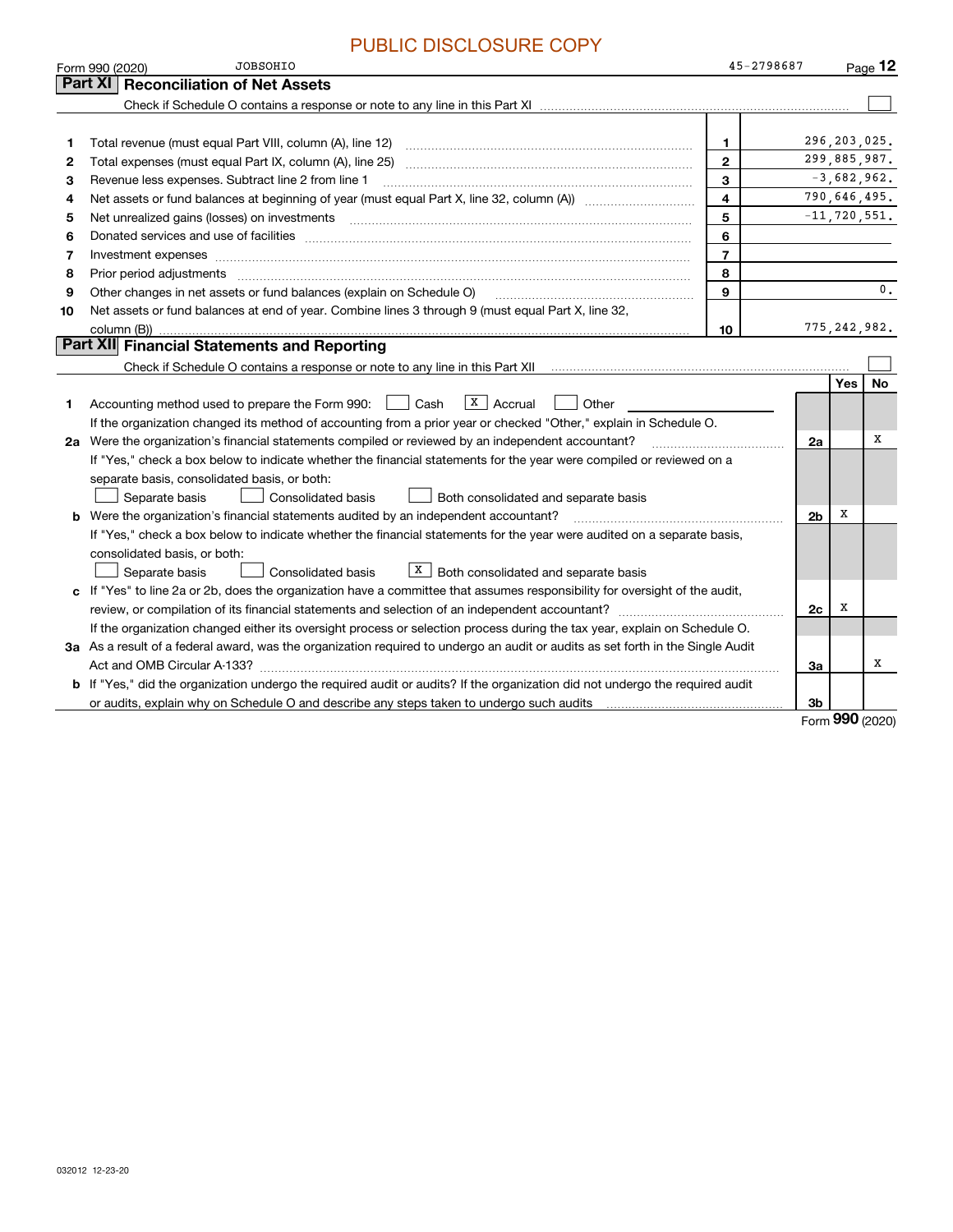Department of the Treasury Internal Revenue Service **(Form 990, 990-EZ, or 990-PF)**

Name of the organization

# PUBLIC DISCLOSURE COPY

# **Schedule B Schedule of Contributors**

**| Attach to Form 990, Form 990-EZ, or Form 990-PF. | Go to www.irs.gov/Form990 for the latest information.** OMB No. 1545-0047

# **2020**

**Employer identification number**

|                                       | <b>JOBSOHIO</b>                                                             | 45-2798687 |  |  |
|---------------------------------------|-----------------------------------------------------------------------------|------------|--|--|
| <b>Organization type (check one):</b> |                                                                             |            |  |  |
| Filers of:                            | Section:                                                                    |            |  |  |
| Form 990 or 990-EZ                    | X  <br>501(c)( $4$ ) (enter number) organization                            |            |  |  |
|                                       | $4947(a)(1)$ nonexempt charitable trust not treated as a private foundation |            |  |  |
|                                       | 527 political organization                                                  |            |  |  |
| Form 990-PF                           | 501(c)(3) exempt private foundation                                         |            |  |  |
|                                       | 4947(a)(1) nonexempt charitable trust treated as a private foundation       |            |  |  |

501(c)(3) taxable private foundation  $\mathcal{L}^{\text{max}}$ 

Check if your organization is covered by the **General Rule** or a **Special Rule.**<br>Nota: Only a section 501(c)(7), (8), or (10) erganization can chock boxes for be **Note:**  Only a section 501(c)(7), (8), or (10) organization can check boxes for both the General Rule and a Special Rule. See instructions.

### **General Rule**

 $\overline{X}$  For an organization filing Form 990, 990-EZ, or 990-PF that received, during the year, contributions totaling \$5,000 or more (in money or property) from any one contributor. Complete Parts I and II. See instructions for determining a contributor's total contributions.

### **Special Rules**

| For an organization described in section 501(c)(3) filing Form 990 or 990-EZ that met the 33 1/3% support test of the regulations under               |  |  |  |  |  |  |
|-------------------------------------------------------------------------------------------------------------------------------------------------------|--|--|--|--|--|--|
| sections 509(a)(1) and 170(b)(1)(A)(vi), that checked Schedule A (Form 990 or 990-EZ), Part II, line 13, 16a, or 16b, and that received from          |  |  |  |  |  |  |
| any one contributor, during the year, total contributions of the greater of (1) \$5,000; or (2) 2% of the amount on (i) Form 990, Part VIII, line 1h; |  |  |  |  |  |  |
| or (ii) Form 990-EZ, line 1. Complete Parts I and II.                                                                                                 |  |  |  |  |  |  |

For an organization described in section 501(c)(7), (8), or (10) filing Form 990 or 990-EZ that received from any one contributor, during the year, total contributions of more than \$1,000 exclusively for religious, charitable, scientific, literary, or educational purposes, or for the prevention of cruelty to children or animals. Complete Parts I (entering "N/A" in column (b) instead of the contributor name and address), II, and III.  $\mathcal{L}^{\text{max}}$ 

purpose. Don't complete any of the parts unless the **General Rule** applies to this organization because it received *nonexclusively* year, contributions <sub>exclusively</sub> for religious, charitable, etc., purposes, but no such contributions totaled more than \$1,000. If this box is checked, enter here the total contributions that were received during the year for an  $\;$ exclusively religious, charitable, etc., For an organization described in section 501(c)(7), (8), or (10) filing Form 990 or 990-EZ that received from any one contributor, during the religious, charitable, etc., contributions totaling \$5,000 or more during the year  $\Box$ — $\Box$   $\Box$  $\mathcal{L}^{\text{max}}$ 

**Caution:**  An organization that isn't covered by the General Rule and/or the Special Rules doesn't file Schedule B (Form 990, 990-EZ, or 990-PF), but it **must** answer "No" on Part IV, line 2, of its Form 990; or check the box on line H of its Form 990-EZ or on its Form 990-PF, Part I, line 2, to<br>cortify that it doesn't meet the filipe requirements of Schodule B (Fer certify that it doesn't meet the filing requirements of Schedule B (Form 990, 990-EZ, or 990-PF).

**For Paperwork Reduction Act Notice, see the instructions for Form 990, 990-EZ, or 990-PF. Schedule B (Form 990, 990-EZ, or 990-PF) (2020)** LHA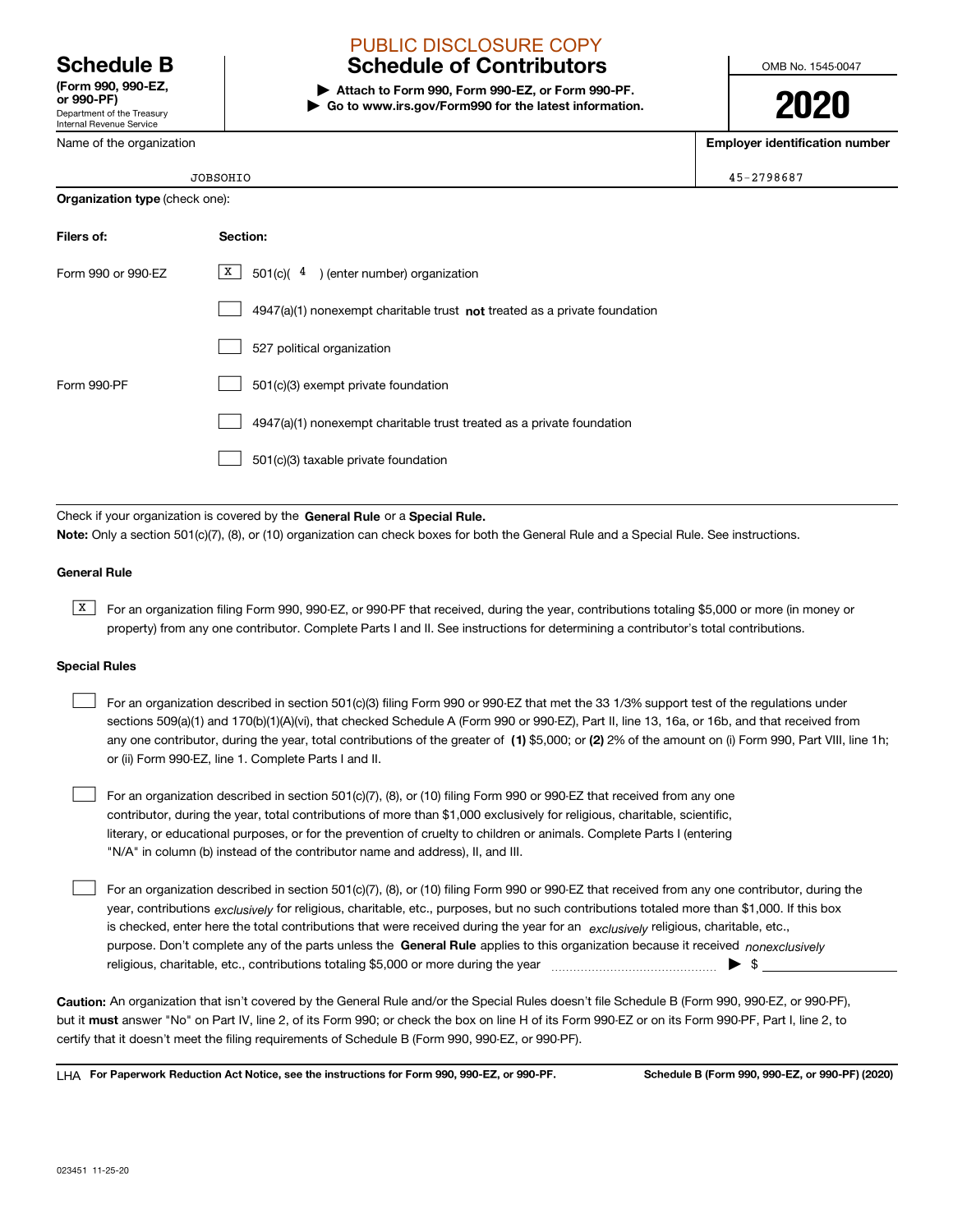Schedule B (Form 990, 990-EZ, or 990-PF) (2020) Page 2

|            | Schedule B (Form 990, 990-EZ, or 990-PF) (2020)                                                |                                   | Page 2                                                                                                   |
|------------|------------------------------------------------------------------------------------------------|-----------------------------------|----------------------------------------------------------------------------------------------------------|
|            | Name of organization                                                                           |                                   | Employer identification number                                                                           |
| JOBSOHIO   |                                                                                                |                                   | 45-2798687                                                                                               |
| Part I     | Contributors (see instructions). Use duplicate copies of Part I if additional space is needed. |                                   |                                                                                                          |
| (a)<br>No. | (b)<br>Name, address, and ZIP + 4                                                              | (c)<br><b>Total contributions</b> | (d)<br>Type of contribution                                                                              |
| 1          |                                                                                                | 265,000,000.<br>\$                | $\boxed{\mathbf{X}}$<br>Person<br>Payroll<br>Noncash<br>(Complete Part II for<br>noncash contributions.) |
| (a)<br>No. | (b)<br>Name, address, and ZIP + 4                                                              | (c)<br><b>Total contributions</b> | (d)<br>Type of contribution                                                                              |
|            |                                                                                                | \$                                | Person<br>Payroll<br>Noncash<br>(Complete Part II for<br>noncash contributions.)                         |
| (a)<br>No. | (b)<br>Name, address, and ZIP + 4                                                              | (c)<br><b>Total contributions</b> | (d)<br>Type of contribution                                                                              |
|            |                                                                                                | \$                                | Person<br>Payroll<br>Noncash<br>(Complete Part II for<br>noncash contributions.)                         |
| (a)<br>No. | (b)<br>Name, address, and ZIP + 4                                                              | (c)<br><b>Total contributions</b> | (d)<br>Type of contribution                                                                              |
|            |                                                                                                | \$                                | Person<br>Payroll<br>Noncash<br>(Complete Part II for<br>noncash contributions.)                         |
| (a)<br>No. | (b)<br>Name, address, and ZIP + 4                                                              | (c)<br><b>Total contributions</b> | (d)<br>Type of contribution                                                                              |
|            |                                                                                                | \$                                | Person<br>Payroll<br>Noncash<br>(Complete Part II for<br>noncash contributions.)                         |
| (a)<br>No. | (b)<br>Name, address, and ZIP + 4                                                              | (c)<br><b>Total contributions</b> | (d)<br>Type of contribution                                                                              |
|            |                                                                                                | \$                                | Person<br>Payroll<br><b>Noncash</b><br>(Complete Part II for<br>noncash contributions.)                  |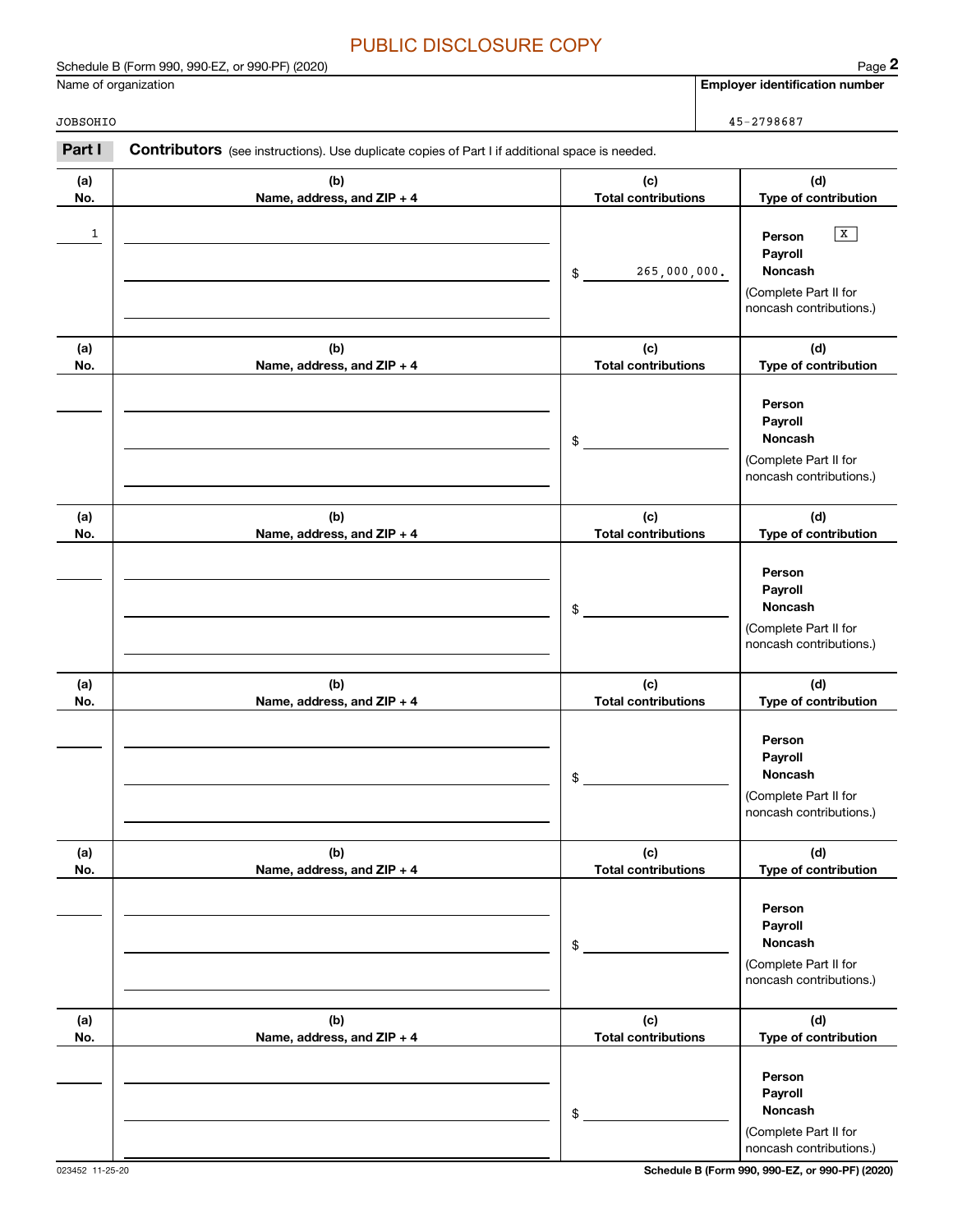|                              | Name of organization                                                                                |                                                 | <b>Employer identification number</b> |
|------------------------------|-----------------------------------------------------------------------------------------------------|-------------------------------------------------|---------------------------------------|
| JOBSOHIO                     |                                                                                                     |                                                 | 45-2798687                            |
| Part II                      | Noncash Property (see instructions). Use duplicate copies of Part II if additional space is needed. |                                                 |                                       |
| (a)<br>No.<br>from<br>Part I | (b)<br>Description of noncash property given                                                        | (c)<br>FMV (or estimate)<br>(See instructions.) | (d)<br>Date received                  |
|                              |                                                                                                     | \$                                              |                                       |
| (a)<br>No.<br>from<br>Part I | (b)<br>Description of noncash property given                                                        | (c)<br>FMV (or estimate)<br>(See instructions.) | (d)<br>Date received                  |
|                              |                                                                                                     | \$                                              |                                       |
| (a)<br>No.<br>from<br>Part I | (b)<br>Description of noncash property given                                                        | (c)<br>FMV (or estimate)<br>(See instructions.) | (d)<br>Date received                  |
|                              |                                                                                                     | \$                                              |                                       |
| (a)<br>No.<br>from<br>Part I | (b)<br>Description of noncash property given                                                        | (c)<br>FMV (or estimate)<br>(See instructions.) | (d)<br>Date received                  |
|                              |                                                                                                     | \$                                              |                                       |
| (a)<br>No.<br>from<br>Part I | (b)<br>Description of noncash property given                                                        | (c)<br>FMV (or estimate)<br>(See instructions.) | (d)<br>Date received                  |
|                              |                                                                                                     | \$                                              |                                       |
| (a)<br>No.<br>from<br>Part I | (b)<br>Description of noncash property given                                                        | (c)<br>FMV (or estimate)<br>(See instructions.) | (d)<br>Date received                  |

\$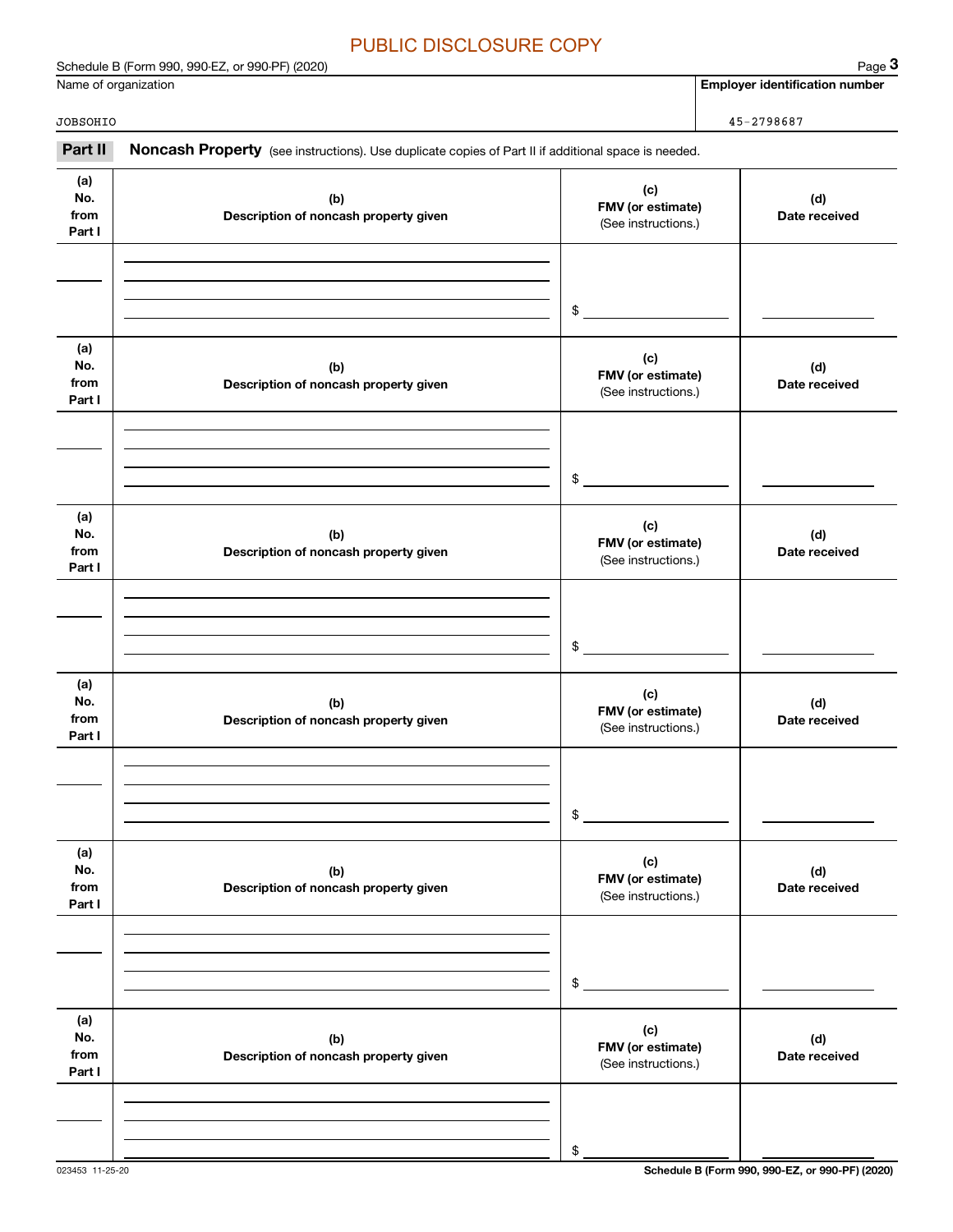|                             | Schedule B (Form 990, 990-EZ, or 990-PF) (2020)                                                            |                      | Page 4                                                                                                                                                                       |  |  |  |  |  |  |
|-----------------------------|------------------------------------------------------------------------------------------------------------|----------------------|------------------------------------------------------------------------------------------------------------------------------------------------------------------------------|--|--|--|--|--|--|
| Name of organization        |                                                                                                            |                      | <b>Employer identification number</b>                                                                                                                                        |  |  |  |  |  |  |
|                             |                                                                                                            |                      |                                                                                                                                                                              |  |  |  |  |  |  |
| <b>JOBSOHIO</b><br>Part III |                                                                                                            |                      | 45-2798687<br>Exclusively religious, charitable, etc., contributions to organizations described in section 501(c)(7), (8), or (10) that total more than \$1,000 for the year |  |  |  |  |  |  |
|                             | from any one contributor. Complete columns (a) through (e) and the following line entry. For organizations |                      | completing Part III, enter the total of exclusively religious, charitable, etc., contributions of \$1,000 or less for the year. (Enter this info. once.) $\triangleright$ \$ |  |  |  |  |  |  |
|                             | Use duplicate copies of Part III if additional space is needed.                                            |                      |                                                                                                                                                                              |  |  |  |  |  |  |
| (a) No.<br>from<br>Part I   | (b) Purpose of gift                                                                                        | (c) Use of gift      | (d) Description of how gift is held                                                                                                                                          |  |  |  |  |  |  |
|                             |                                                                                                            |                      |                                                                                                                                                                              |  |  |  |  |  |  |
|                             |                                                                                                            |                      |                                                                                                                                                                              |  |  |  |  |  |  |
|                             |                                                                                                            | (e) Transfer of gift |                                                                                                                                                                              |  |  |  |  |  |  |
|                             | Transferee's name, address, and $ZIP + 4$                                                                  |                      | Relationship of transferor to transferee                                                                                                                                     |  |  |  |  |  |  |
|                             |                                                                                                            |                      |                                                                                                                                                                              |  |  |  |  |  |  |
|                             |                                                                                                            |                      |                                                                                                                                                                              |  |  |  |  |  |  |
| (a) No.<br>from<br>Part I   | (b) Purpose of gift                                                                                        | (c) Use of gift      | (d) Description of how gift is held                                                                                                                                          |  |  |  |  |  |  |
|                             |                                                                                                            |                      |                                                                                                                                                                              |  |  |  |  |  |  |
|                             |                                                                                                            |                      |                                                                                                                                                                              |  |  |  |  |  |  |
|                             | (e) Transfer of gift                                                                                       |                      |                                                                                                                                                                              |  |  |  |  |  |  |
|                             | Transferee's name, address, and $ZIP + 4$<br>Relationship of transferor to transferee                      |                      |                                                                                                                                                                              |  |  |  |  |  |  |
|                             |                                                                                                            |                      |                                                                                                                                                                              |  |  |  |  |  |  |
|                             |                                                                                                            |                      |                                                                                                                                                                              |  |  |  |  |  |  |
| (a) No.<br>from             | (b) Purpose of gift                                                                                        | (c) Use of gift      | (d) Description of how gift is held                                                                                                                                          |  |  |  |  |  |  |
| Part I                      |                                                                                                            |                      |                                                                                                                                                                              |  |  |  |  |  |  |
|                             |                                                                                                            |                      |                                                                                                                                                                              |  |  |  |  |  |  |
|                             |                                                                                                            |                      |                                                                                                                                                                              |  |  |  |  |  |  |
|                             |                                                                                                            | (e) Transfer of gift |                                                                                                                                                                              |  |  |  |  |  |  |
|                             | Transferee's name, address, and $ZIP + 4$                                                                  |                      | Relationship of transferor to transferee                                                                                                                                     |  |  |  |  |  |  |
|                             |                                                                                                            |                      |                                                                                                                                                                              |  |  |  |  |  |  |
|                             |                                                                                                            |                      |                                                                                                                                                                              |  |  |  |  |  |  |
| (a) No.<br>from<br>Part I   | (b) Purpose of gift                                                                                        | (c) Use of gift      | (d) Description of how gift is held                                                                                                                                          |  |  |  |  |  |  |
|                             |                                                                                                            |                      |                                                                                                                                                                              |  |  |  |  |  |  |
|                             |                                                                                                            |                      |                                                                                                                                                                              |  |  |  |  |  |  |
|                             | (e) Transfer of gift                                                                                       |                      |                                                                                                                                                                              |  |  |  |  |  |  |
|                             | Transferee's name, address, and ZIP + 4                                                                    |                      | Relationship of transferor to transferee                                                                                                                                     |  |  |  |  |  |  |
|                             |                                                                                                            |                      |                                                                                                                                                                              |  |  |  |  |  |  |
|                             |                                                                                                            |                      |                                                                                                                                                                              |  |  |  |  |  |  |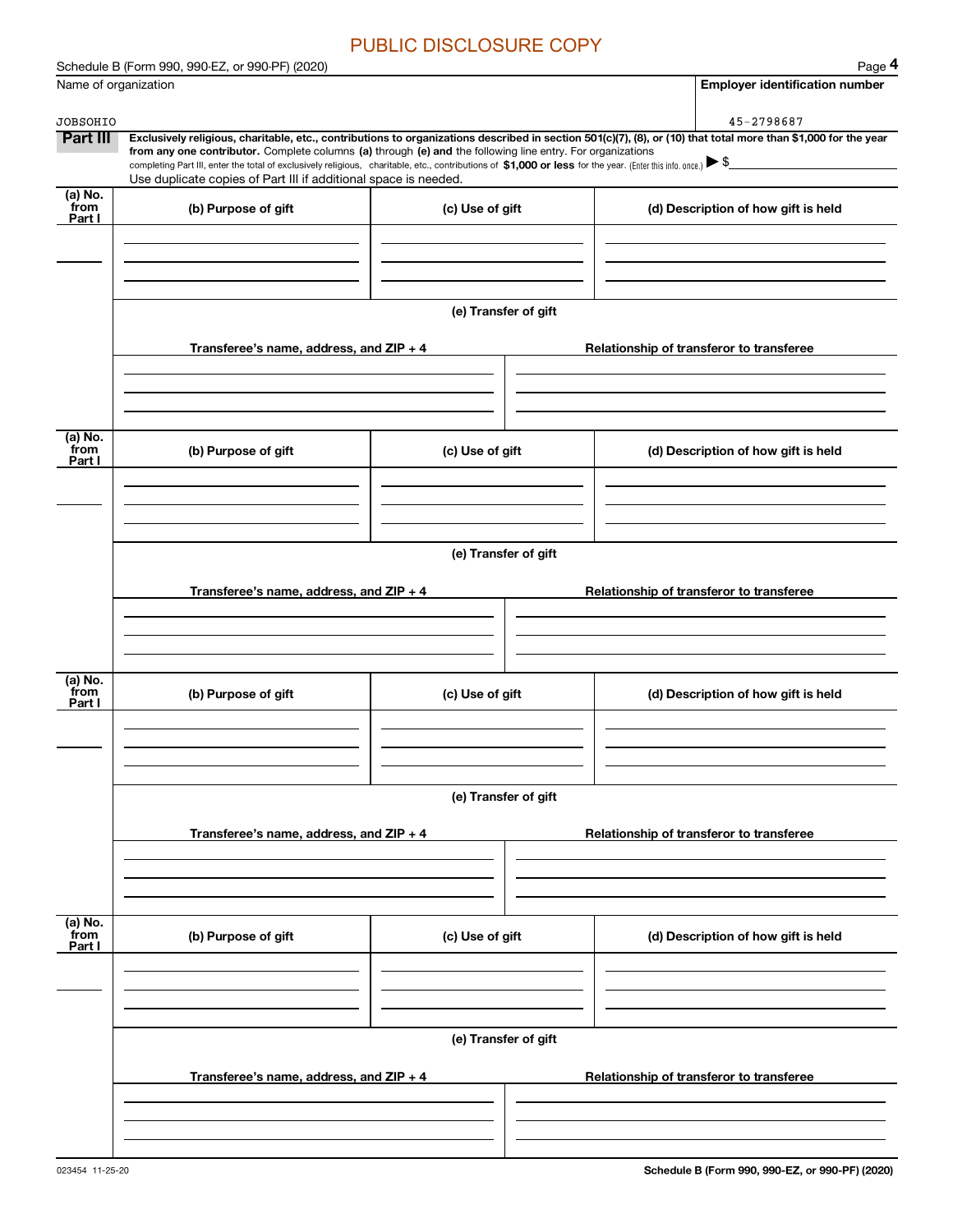# PUBLIC DISCLOSURE COPY

**SCHEDULE D Supplemental Financial Statements**



|         | (Form 990)                                             |                                                                                                                                                                                                                                               | Complete if the organization answered "Yes" on Form 990,<br>Part IV, line 6, 7, 8, 9, 10, 11a, 11b, 11c, 11d, 11e, 11f, 12a, or 12b. |                                                     |                                     |
|---------|--------------------------------------------------------|-----------------------------------------------------------------------------------------------------------------------------------------------------------------------------------------------------------------------------------------------|--------------------------------------------------------------------------------------------------------------------------------------|-----------------------------------------------------|-------------------------------------|
|         | Department of the Treasury<br>Internal Revenue Service |                                                                                                                                                                                                                                               | Attach to Form 990.<br>Go to www.irs.gov/Form990 for instructions and the latest information.                                        |                                                     | <b>Open to Public</b><br>Inspection |
|         | Name of the organization                               | JOBSOHIO                                                                                                                                                                                                                                      |                                                                                                                                      | <b>Employer identification number</b><br>45-2798687 |                                     |
| Part I  |                                                        | Organizations Maintaining Donor Advised Funds or Other Similar Funds or Accounts. Complete if the                                                                                                                                             |                                                                                                                                      |                                                     |                                     |
|         |                                                        | organization answered "Yes" on Form 990, Part IV, line 6.                                                                                                                                                                                     |                                                                                                                                      |                                                     |                                     |
|         |                                                        |                                                                                                                                                                                                                                               | (a) Donor advised funds                                                                                                              | (b) Funds and other accounts                        |                                     |
| 1       |                                                        |                                                                                                                                                                                                                                               |                                                                                                                                      |                                                     |                                     |
| 2       |                                                        | Aggregate value of contributions to (during year)                                                                                                                                                                                             |                                                                                                                                      |                                                     |                                     |
| з       |                                                        | Aggregate value of grants from (during year)                                                                                                                                                                                                  |                                                                                                                                      |                                                     |                                     |
| 4       |                                                        |                                                                                                                                                                                                                                               |                                                                                                                                      |                                                     |                                     |
| 5       |                                                        | Did the organization inform all donors and donor advisors in writing that the assets held in donor advised funds                                                                                                                              |                                                                                                                                      |                                                     |                                     |
|         |                                                        |                                                                                                                                                                                                                                               |                                                                                                                                      |                                                     | Yes<br>No                           |
| 6       |                                                        | Did the organization inform all grantees, donors, and donor advisors in writing that grant funds can be used only                                                                                                                             |                                                                                                                                      |                                                     |                                     |
|         |                                                        | for charitable purposes and not for the benefit of the donor or donor advisor, or for any other purpose conferring                                                                                                                            |                                                                                                                                      |                                                     |                                     |
|         |                                                        |                                                                                                                                                                                                                                               |                                                                                                                                      |                                                     | Yes<br>No                           |
| Part II |                                                        | Conservation Easements. Complete if the organization answered "Yes" on Form 990, Part IV, line 7.                                                                                                                                             |                                                                                                                                      |                                                     |                                     |
| 1       |                                                        | Purpose(s) of conservation easements held by the organization (check all that apply).                                                                                                                                                         |                                                                                                                                      |                                                     |                                     |
|         |                                                        | Preservation of land for public use (for example, recreation or education)                                                                                                                                                                    |                                                                                                                                      | Preservation of a historically important land area  |                                     |
|         |                                                        | Protection of natural habitat                                                                                                                                                                                                                 |                                                                                                                                      | Preservation of a certified historic structure      |                                     |
|         |                                                        | Preservation of open space                                                                                                                                                                                                                    |                                                                                                                                      |                                                     |                                     |
| 2       |                                                        | Complete lines 2a through 2d if the organization held a qualified conservation contribution in the form of a conservation easement on the last                                                                                                |                                                                                                                                      |                                                     |                                     |
|         | day of the tax year.                                   |                                                                                                                                                                                                                                               |                                                                                                                                      |                                                     | Held at the End of the Tax Year     |
| a       |                                                        | Total number of conservation easements                                                                                                                                                                                                        |                                                                                                                                      | 2a<br>2b                                            |                                     |
| b       |                                                        | Total acreage restricted by conservation easements                                                                                                                                                                                            |                                                                                                                                      | 2c                                                  |                                     |
| d       |                                                        | Number of conservation easements included in (c) acquired after 7/25/06, and not on a historic structure                                                                                                                                      |                                                                                                                                      |                                                     |                                     |
|         |                                                        |                                                                                                                                                                                                                                               |                                                                                                                                      | 2d                                                  |                                     |
| 3       |                                                        | Number of conservation easements modified, transferred, released, extinguished, or terminated by the organization during the tax                                                                                                              |                                                                                                                                      |                                                     |                                     |
|         | $year \blacktriangleright$                             |                                                                                                                                                                                                                                               |                                                                                                                                      |                                                     |                                     |
| 4       |                                                        | Number of states where property subject to conservation easement is located >                                                                                                                                                                 |                                                                                                                                      |                                                     |                                     |
| 5       |                                                        | Does the organization have a written policy regarding the periodic monitoring, inspection, handling of                                                                                                                                        |                                                                                                                                      |                                                     |                                     |
|         |                                                        | violations, and enforcement of the conservation easements it holds?                                                                                                                                                                           |                                                                                                                                      | ∣ Yes                                               | <b>No</b>                           |
| 6       |                                                        | Staff and volunteer hours devoted to monitoring, inspecting, handling of violations, and enforcing conservation easements during the year                                                                                                     |                                                                                                                                      |                                                     |                                     |
|         |                                                        |                                                                                                                                                                                                                                               |                                                                                                                                      |                                                     |                                     |
| 7       |                                                        | Amount of expenses incurred in monitoring, inspecting, handling of violations, and enforcing conservation easements during the year                                                                                                           |                                                                                                                                      |                                                     |                                     |
|         | $\blacktriangleright$ s                                |                                                                                                                                                                                                                                               |                                                                                                                                      |                                                     |                                     |
| 8       |                                                        | Does each conservation easement reported on line 2(d) above satisfy the requirements of section 170(h)(4)(B)(i)                                                                                                                               |                                                                                                                                      |                                                     |                                     |
|         | and section $170(h)(4)(B)(ii)?$                        |                                                                                                                                                                                                                                               |                                                                                                                                      |                                                     | Yes<br>No                           |
| 9       |                                                        | In Part XIII, describe how the organization reports conservation easements in its revenue and expense statement and                                                                                                                           |                                                                                                                                      |                                                     |                                     |
|         |                                                        | balance sheet, and include, if applicable, the text of the footnote to the organization's financial statements that describes the                                                                                                             |                                                                                                                                      |                                                     |                                     |
|         | Part III                                               | organization's accounting for conservation easements.                                                                                                                                                                                         |                                                                                                                                      |                                                     |                                     |
|         |                                                        | Organizations Maintaining Collections of Art, Historical Treasures, or Other Similar Assets.                                                                                                                                                  |                                                                                                                                      |                                                     |                                     |
|         |                                                        | Complete if the organization answered "Yes" on Form 990, Part IV, line 8.                                                                                                                                                                     |                                                                                                                                      |                                                     |                                     |
|         |                                                        | 1a If the organization elected, as permitted under FASB ASC 958, not to report in its revenue statement and balance sheet works                                                                                                               |                                                                                                                                      |                                                     |                                     |
|         |                                                        | of art, historical treasures, or other similar assets held for public exhibition, education, or research in furtherance of public                                                                                                             |                                                                                                                                      |                                                     |                                     |
|         |                                                        | service, provide in Part XIII the text of the footnote to its financial statements that describes these items.<br>If the organization elected, as permitted under FASB ASC 958, to report in its revenue statement and balance sheet works of |                                                                                                                                      |                                                     |                                     |
| b       |                                                        | art, historical treasures, or other similar assets held for public exhibition, education, or research in furtherance of public service,                                                                                                       |                                                                                                                                      |                                                     |                                     |
|         |                                                        | provide the following amounts relating to these items:                                                                                                                                                                                        |                                                                                                                                      |                                                     |                                     |
|         | $\left( 1\right)$                                      |                                                                                                                                                                                                                                               |                                                                                                                                      | \$                                                  |                                     |
|         |                                                        | (ii) Assets included in Form 990, Part X                                                                                                                                                                                                      |                                                                                                                                      | \$                                                  |                                     |
| 2       |                                                        | If the organization received or held works of art, historical treasures, or other similar assets for financial gain, provide                                                                                                                  |                                                                                                                                      |                                                     |                                     |
|         |                                                        | the following amounts required to be reported under FASB ASC 958 relating to these items:                                                                                                                                                     |                                                                                                                                      |                                                     |                                     |
|         |                                                        |                                                                                                                                                                                                                                               |                                                                                                                                      | \$                                                  |                                     |
|         |                                                        | Appate included in Form 000, Dort V.                                                                                                                                                                                                          |                                                                                                                                      |                                                     |                                     |

032051 12-01-20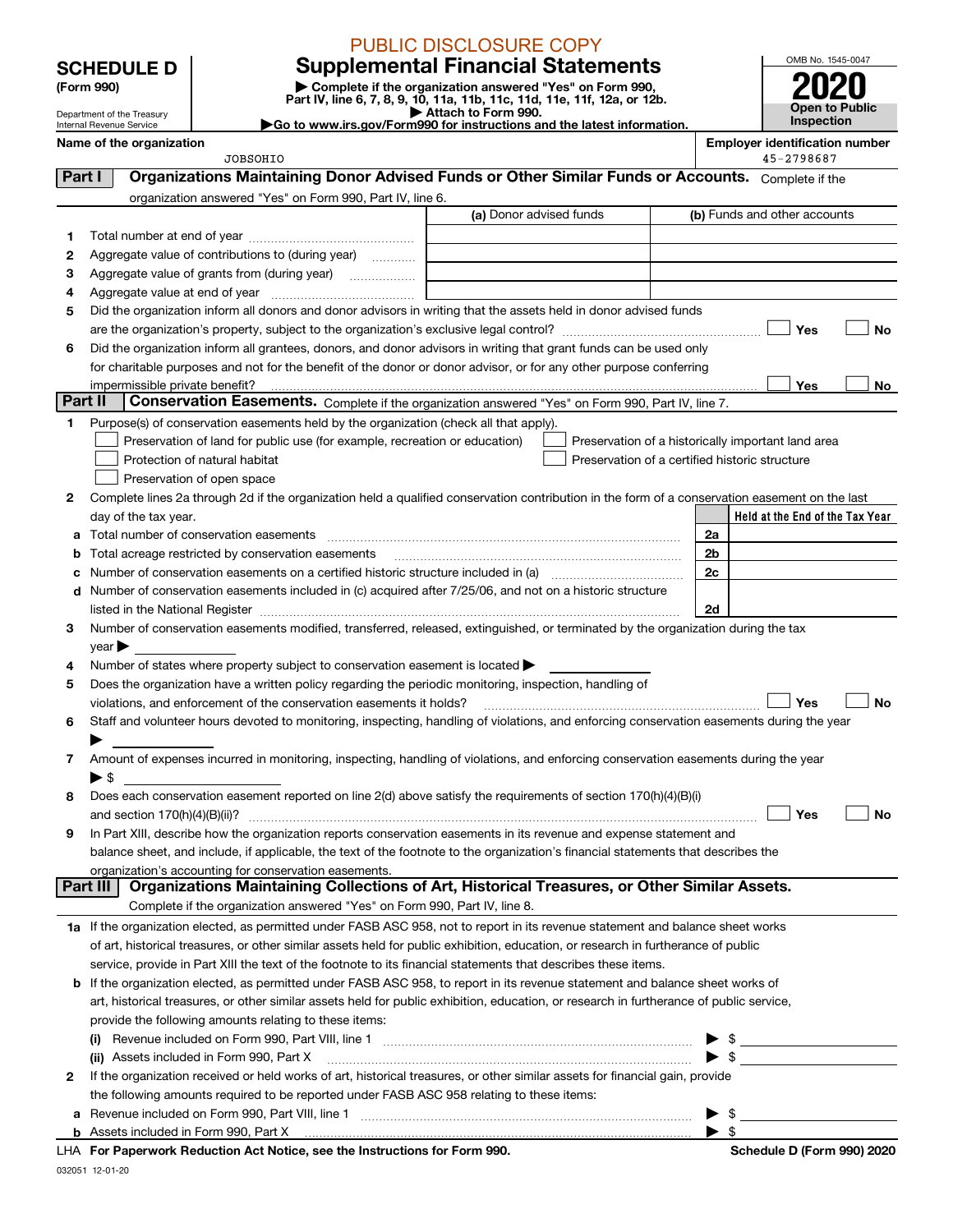|        | JOBSOHIO<br>Schedule D (Form 990) 2020                                                                                                                                                                                         |                    |   |                |                                                                                                                                                                                                                               |                                            | 45-2798687 |                |            | Page 2 |
|--------|--------------------------------------------------------------------------------------------------------------------------------------------------------------------------------------------------------------------------------|--------------------|---|----------------|-------------------------------------------------------------------------------------------------------------------------------------------------------------------------------------------------------------------------------|--------------------------------------------|------------|----------------|------------|--------|
|        | Part III<br>Organizations Maintaining Collections of Art, Historical Treasures, or Other Similar Assets (continued)                                                                                                            |                    |   |                |                                                                                                                                                                                                                               |                                            |            |                |            |        |
| з      | Using the organization's acquisition, accession, and other records, check any of the following that make significant use of its                                                                                                |                    |   |                |                                                                                                                                                                                                                               |                                            |            |                |            |        |
|        | collection items (check all that apply):                                                                                                                                                                                       |                    |   |                |                                                                                                                                                                                                                               |                                            |            |                |            |        |
| a      | Public exhibition                                                                                                                                                                                                              |                    |   |                | Loan or exchange program                                                                                                                                                                                                      |                                            |            |                |            |        |
| b      | Scholarly research                                                                                                                                                                                                             | е                  |   |                | Other and the contract of the contract of the contract of the contract of the contract of the contract of the contract of the contract of the contract of the contract of the contract of the contract of the contract of the |                                            |            |                |            |        |
| c      | Preservation for future generations                                                                                                                                                                                            |                    |   |                |                                                                                                                                                                                                                               |                                            |            |                |            |        |
| 4      | Provide a description of the organization's collections and explain how they further the organization's exempt purpose in Part XIII.                                                                                           |                    |   |                |                                                                                                                                                                                                                               |                                            |            |                |            |        |
| 5      | During the year, did the organization solicit or receive donations of art, historical treasures, or other similar assets                                                                                                       |                    |   |                |                                                                                                                                                                                                                               |                                            |            |                |            |        |
|        | Part IV<br>Escrow and Custodial Arrangements. Complete if the organization answered "Yes" on Form 990, Part IV, line 9, or                                                                                                     |                    |   |                |                                                                                                                                                                                                                               |                                            |            | Yes            |            | No.    |
|        | reported an amount on Form 990, Part X, line 21.                                                                                                                                                                               |                    |   |                |                                                                                                                                                                                                                               |                                            |            |                |            |        |
|        | 1a Is the organization an agent, trustee, custodian or other intermediary for contributions or other assets not included                                                                                                       |                    |   |                |                                                                                                                                                                                                                               |                                            |            |                |            |        |
|        |                                                                                                                                                                                                                                |                    |   |                |                                                                                                                                                                                                                               |                                            |            | Yes            |            | No     |
|        | b If "Yes," explain the arrangement in Part XIII and complete the following table:                                                                                                                                             |                    |   |                |                                                                                                                                                                                                                               |                                            |            |                |            |        |
|        |                                                                                                                                                                                                                                |                    |   |                |                                                                                                                                                                                                                               |                                            |            | Amount         |            |        |
|        | c Beginning balance measurements and the contract of the contract of the contract of the contract of the contract of the contract of the contract of the contract of the contract of the contract of the contract of the contr |                    |   |                |                                                                                                                                                                                                                               | 1c                                         |            |                |            |        |
|        |                                                                                                                                                                                                                                |                    |   |                |                                                                                                                                                                                                                               | 1d                                         |            |                |            |        |
| е      | Distributions during the year manufactured and continuum control of the year manufactured and control of the year manufactured and control of the year manufactured and control of the state of the state of the state of the  |                    |   |                |                                                                                                                                                                                                                               | 1e                                         |            |                |            |        |
| f      |                                                                                                                                                                                                                                |                    |   |                |                                                                                                                                                                                                                               | 1f                                         |            |                |            |        |
|        | 2a Did the organization include an amount on Form 990, Part X, line 21, for escrow or custodial account liability?                                                                                                             |                    |   |                |                                                                                                                                                                                                                               |                                            |            | Yes            |            | No     |
|        | <b>b</b> If "Yes," explain the arrangement in Part XIII. Check here if the explanation has been provided on Part XIII                                                                                                          |                    |   |                |                                                                                                                                                                                                                               |                                            |            |                |            |        |
| Part V | Endowment Funds. Complete if the organization answered "Yes" on Form 990, Part IV, line 10.                                                                                                                                    |                    |   |                |                                                                                                                                                                                                                               |                                            |            |                |            |        |
|        |                                                                                                                                                                                                                                | (a) Current year   |   | (b) Prior year | (c) Two years back                                                                                                                                                                                                            | (d) Three years back   (e) Four years back |            |                |            |        |
|        | 1a Beginning of year balance                                                                                                                                                                                                   |                    |   |                |                                                                                                                                                                                                                               |                                            |            |                |            |        |
| b      |                                                                                                                                                                                                                                |                    |   |                |                                                                                                                                                                                                                               |                                            |            |                |            |        |
| с      | Net investment earnings, gains, and losses                                                                                                                                                                                     |                    |   |                |                                                                                                                                                                                                                               |                                            |            |                |            |        |
| d      |                                                                                                                                                                                                                                |                    |   |                |                                                                                                                                                                                                                               |                                            |            |                |            |        |
|        | e Other expenditures for facilities                                                                                                                                                                                            |                    |   |                |                                                                                                                                                                                                                               |                                            |            |                |            |        |
|        | and programs                                                                                                                                                                                                                   |                    |   |                |                                                                                                                                                                                                                               |                                            |            |                |            |        |
| Ť.     | Administrative expenses                                                                                                                                                                                                        |                    |   |                |                                                                                                                                                                                                                               |                                            |            |                |            |        |
| g      | End of year balance                                                                                                                                                                                                            |                    |   |                |                                                                                                                                                                                                                               |                                            |            |                |            |        |
| 2      | Provide the estimated percentage of the current year end balance (line 1g, column (a)) held as:<br>Board designated or quasi-endowment                                                                                         |                    | % |                |                                                                                                                                                                                                                               |                                            |            |                |            |        |
| а<br>b | Permanent endowment                                                                                                                                                                                                            | %                  |   |                |                                                                                                                                                                                                                               |                                            |            |                |            |        |
| c      | Term endowment $\blacktriangleright$                                                                                                                                                                                           | %                  |   |                |                                                                                                                                                                                                                               |                                            |            |                |            |        |
|        | The percentages on lines 2a, 2b, and 2c should equal 100%.                                                                                                                                                                     |                    |   |                |                                                                                                                                                                                                                               |                                            |            |                |            |        |
|        | 3a Are there endowment funds not in the possession of the organization that are held and administered for the organization                                                                                                     |                    |   |                |                                                                                                                                                                                                                               |                                            |            |                |            |        |
|        | by:                                                                                                                                                                                                                            |                    |   |                |                                                                                                                                                                                                                               |                                            |            |                | Yes        | No     |
|        | (i)                                                                                                                                                                                                                            |                    |   |                |                                                                                                                                                                                                                               |                                            |            | 3a(i)          |            |        |
|        | (ii)                                                                                                                                                                                                                           |                    |   |                |                                                                                                                                                                                                                               |                                            |            | 3a(ii)         |            |        |
|        |                                                                                                                                                                                                                                |                    |   |                |                                                                                                                                                                                                                               |                                            |            | 3b             |            |        |
| 4      | Describe in Part XIII the intended uses of the organization's endowment funds.                                                                                                                                                 |                    |   |                |                                                                                                                                                                                                                               |                                            |            |                |            |        |
|        | Land, Buildings, and Equipment.<br><b>Part VI</b>                                                                                                                                                                              |                    |   |                |                                                                                                                                                                                                                               |                                            |            |                |            |        |
|        | Complete if the organization answered "Yes" on Form 990, Part IV, line 11a. See Form 990, Part X, line 10.                                                                                                                     |                    |   |                |                                                                                                                                                                                                                               |                                            |            |                |            |        |
|        | Description of property                                                                                                                                                                                                        | (a) Cost or other  |   |                | (b) Cost or other                                                                                                                                                                                                             | (c) Accumulated                            |            | (d) Book value |            |        |
|        |                                                                                                                                                                                                                                | basis (investment) |   | basis (other)  |                                                                                                                                                                                                                               | depreciation                               |            |                |            |        |
|        |                                                                                                                                                                                                                                |                    |   |                |                                                                                                                                                                                                                               |                                            |            |                |            |        |
|        |                                                                                                                                                                                                                                |                    |   |                |                                                                                                                                                                                                                               |                                            |            |                |            |        |
|        |                                                                                                                                                                                                                                |                    |   |                | 1,237,381.                                                                                                                                                                                                                    | 938,599.                                   |            |                | 298,782.   |        |
|        |                                                                                                                                                                                                                                |                    |   |                | 823, 413.                                                                                                                                                                                                                     | 696,522.                                   |            |                | 126,891.   |        |
|        |                                                                                                                                                                                                                                |                    |   |                | 3,620,707.                                                                                                                                                                                                                    | 2,291,240.                                 |            |                | 1,329,467. |        |
|        |                                                                                                                                                                                                                                |                    |   |                |                                                                                                                                                                                                                               |                                            |            |                | 1,755,140. |        |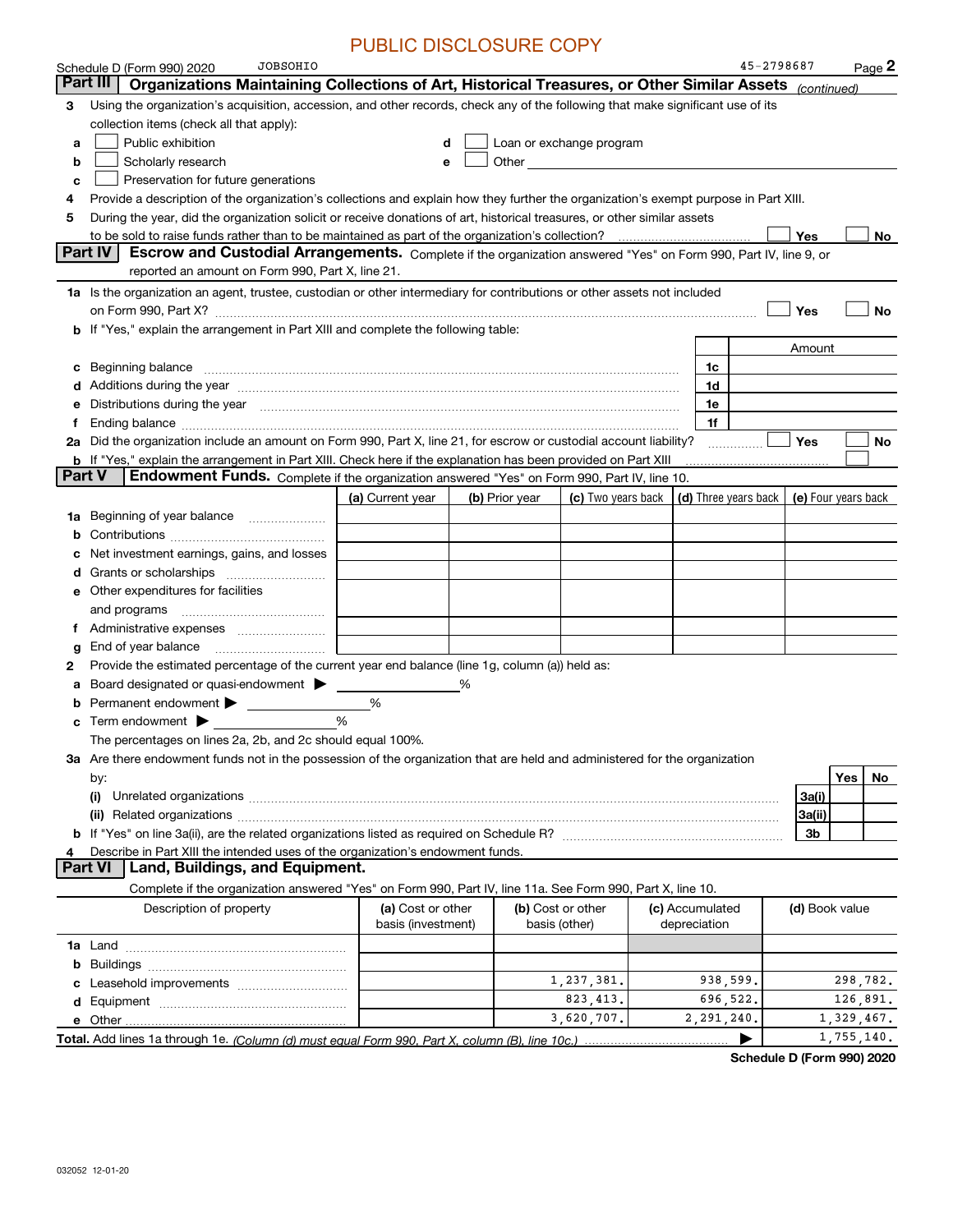|             | <b>JOBSOHIO</b><br>Schedule D (Form 990) 2020                                                                                                        |                 |                                                           | 45-2798687     | Page $3$ |
|-------------|------------------------------------------------------------------------------------------------------------------------------------------------------|-----------------|-----------------------------------------------------------|----------------|----------|
|             | Part VII Investments - Other Securities.                                                                                                             |                 |                                                           |                |          |
|             | Complete if the organization answered "Yes" on Form 990, Part IV, line 11b. See Form 990, Part X, line 12.                                           |                 |                                                           |                |          |
|             | (a) Description of security or category (including name of security)                                                                                 | (b) Book value  | (c) Method of valuation: Cost or end-of-year market value |                |          |
|             |                                                                                                                                                      |                 |                                                           |                |          |
|             |                                                                                                                                                      |                 |                                                           |                |          |
| $(3)$ Other |                                                                                                                                                      |                 |                                                           |                |          |
| (A)         |                                                                                                                                                      |                 |                                                           |                |          |
| (B)         |                                                                                                                                                      |                 |                                                           |                |          |
| (C)         |                                                                                                                                                      |                 |                                                           |                |          |
| (D)         |                                                                                                                                                      |                 |                                                           |                |          |
| (E)         |                                                                                                                                                      |                 |                                                           |                |          |
| (F)         |                                                                                                                                                      |                 |                                                           |                |          |
| (G)         |                                                                                                                                                      |                 |                                                           |                |          |
| (H)         |                                                                                                                                                      |                 |                                                           |                |          |
|             | Total. (Col. (b) must equal Form 990, Part X, col. (B) line 12.) $\blacktriangleright$                                                               |                 |                                                           |                |          |
|             | Part VIII Investments - Program Related.                                                                                                             |                 |                                                           |                |          |
|             | Complete if the organization answered "Yes" on Form 990, Part IV, line 11c. See Form 990, Part X, line 13.                                           |                 |                                                           |                |          |
|             | (a) Description of investment                                                                                                                        | (b) Book value  | (c) Method of valuation: Cost or end-of-year market value |                |          |
| (1)         | ECONOMIC DEVELOPMENT LOANS                                                                                                                           | 126,826,919.    | END-OF-YEAR MARKET VALUE                                  |                |          |
| (2)         | ECONOMIC DEVELOPMENT EQUITY                                                                                                                          |                 |                                                           |                |          |
| (3)         | INVESTMENTS                                                                                                                                          | 17, 282, 916.   | END-OF-YEAR MARKET VALUE                                  |                |          |
| (4)         |                                                                                                                                                      |                 |                                                           |                |          |
| (5)         |                                                                                                                                                      |                 |                                                           |                |          |
| (6)         |                                                                                                                                                      |                 |                                                           |                |          |
| (7)         |                                                                                                                                                      |                 |                                                           |                |          |
| (8)         |                                                                                                                                                      |                 |                                                           |                |          |
| (9)         |                                                                                                                                                      |                 |                                                           |                |          |
|             | <b>Total.</b> (Col. (b) must equal Form 990, Part X, col. (B) line 13.)                                                                              | 144, 109, 835.  |                                                           |                |          |
| Part IX     | <b>Other Assets.</b>                                                                                                                                 |                 |                                                           |                |          |
|             | Complete if the organization answered "Yes" on Form 990, Part IV, line 11d. See Form 990, Part X, line 15.                                           |                 |                                                           |                |          |
|             |                                                                                                                                                      | (a) Description |                                                           | (b) Book value |          |
| (1)         |                                                                                                                                                      |                 |                                                           |                |          |
| (2)         |                                                                                                                                                      |                 |                                                           |                |          |
| (3)         |                                                                                                                                                      |                 |                                                           |                |          |
| (4)         |                                                                                                                                                      |                 |                                                           |                |          |
| (5)         |                                                                                                                                                      |                 |                                                           |                |          |
| <u>(6)</u>  |                                                                                                                                                      |                 |                                                           |                |          |
| (7)         |                                                                                                                                                      |                 |                                                           |                |          |
| (8)         |                                                                                                                                                      |                 |                                                           |                |          |
| (9)         |                                                                                                                                                      |                 |                                                           |                |          |
|             |                                                                                                                                                      |                 |                                                           |                |          |
| Part X      | <b>Other Liabilities.</b>                                                                                                                            |                 |                                                           |                |          |
|             | Complete if the organization answered "Yes" on Form 990, Part IV, line 11e or 11f. See Form 990, Part X, line 25.                                    |                 |                                                           |                |          |
| 1.          | (a) Description of liability                                                                                                                         |                 |                                                           | (b) Book value |          |
| (1)         | Federal income taxes                                                                                                                                 |                 |                                                           |                |          |
| (2)         |                                                                                                                                                      |                 |                                                           |                |          |
| (3)         |                                                                                                                                                      |                 |                                                           |                |          |
| (4)         |                                                                                                                                                      |                 |                                                           |                |          |
| (5)         |                                                                                                                                                      |                 |                                                           |                |          |
|             |                                                                                                                                                      |                 |                                                           |                |          |
| (6)<br>(7)  |                                                                                                                                                      |                 |                                                           |                |          |
| (8)         |                                                                                                                                                      |                 |                                                           |                |          |
| (9)         |                                                                                                                                                      |                 |                                                           |                |          |
|             |                                                                                                                                                      |                 |                                                           |                |          |
|             |                                                                                                                                                      |                 |                                                           |                |          |
|             | 2. Liability for uncertain tax positions. In Part XIII, provide the text of the footnote to the organization's financial statements that reports the |                 |                                                           |                |          |

organization's liability for uncertain tax positions under FASB ASC 740. Check here if the text of the footnote has been provided in Part XIII

**Schedule D (Form 990) 2020**

 $\mathcal{L}^{\text{max}}$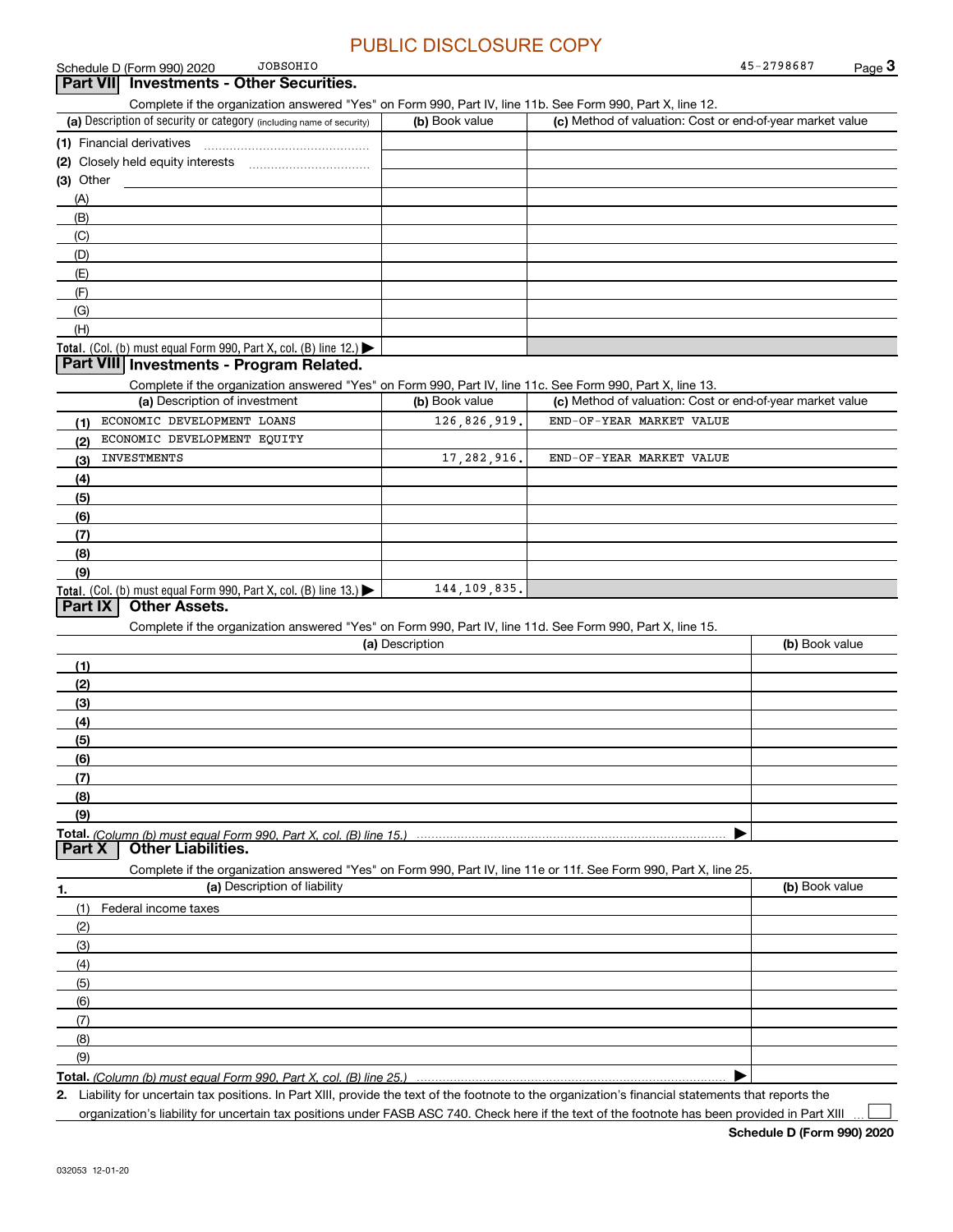|    | <b>JOBSOHIO</b><br>Schedule D (Form 990) 2020                                                                                                                                                                                  |                |                  | 45-2798687   | Page $4$         |
|----|--------------------------------------------------------------------------------------------------------------------------------------------------------------------------------------------------------------------------------|----------------|------------------|--------------|------------------|
|    | Reconciliation of Revenue per Audited Financial Statements With Revenue per Return.<br>Part XI                                                                                                                                 |                |                  |              |                  |
|    | Complete if the organization answered "Yes" on Form 990, Part IV, line 12a.                                                                                                                                                    |                |                  |              |                  |
| 1  | Total revenue, gains, and other support per audited financial statements                                                                                                                                                       |                |                  | $\mathbf{1}$ | 284, 482, 474.   |
| 2  | Amounts included on line 1 but not on Form 990, Part VIII, line 12:                                                                                                                                                            |                |                  |              |                  |
| a  | Net unrealized gains (losses) on investments [11] matter contracts and the unrealized gains (losses) on investments                                                                                                            | 2a             | $-11, 720, 551.$ |              |                  |
| b  |                                                                                                                                                                                                                                | 2 <sub>b</sub> |                  |              |                  |
| c  | Recoveries of prior year grants [11] matter contracts and prior year grants [11] matter contracts and prior year grants and all the contracts and all the contracts and all the contracts and all the contracts of prior year. | 2c             |                  |              |                  |
| d  | Other (Describe in Part XIII.)                                                                                                                                                                                                 | 2d             |                  |              |                  |
| е  | Add lines 2a through 2d                                                                                                                                                                                                        |                |                  | <b>2e</b>    | $-11, 720, 551.$ |
| 3  |                                                                                                                                                                                                                                |                |                  | 3            | 296, 203, 025.   |
| 4  | Amounts included on Form 990, Part VIII, line 12, but not on line 1:                                                                                                                                                           |                |                  |              |                  |
| a  |                                                                                                                                                                                                                                | 4a             |                  |              |                  |
| b  | Other (Describe in Part XIII.)                                                                                                                                                                                                 | 4b             |                  |              |                  |
|    | c Add lines 4a and 4b                                                                                                                                                                                                          |                |                  | 4с           | 0.               |
| 5. |                                                                                                                                                                                                                                |                |                  | 5            | 296, 203, 025.   |
|    | Reconciliation of Expenses per Audited Financial Statements With Expenses per Return.<br>Part XII                                                                                                                              |                |                  |              |                  |
|    | Complete if the organization answered "Yes" on Form 990, Part IV, line 12a.                                                                                                                                                    |                |                  |              |                  |
| 1  |                                                                                                                                                                                                                                |                |                  | 1.           | 299,885,987.     |
| 2  | Amounts included on line 1 but not on Form 990, Part IX, line 25:                                                                                                                                                              |                |                  |              |                  |
| a  |                                                                                                                                                                                                                                | 2a             |                  |              |                  |
| b  |                                                                                                                                                                                                                                | 2 <sub>b</sub> |                  |              |                  |
| c  |                                                                                                                                                                                                                                | 2c             |                  |              |                  |
| d  |                                                                                                                                                                                                                                | 2d             |                  |              |                  |
| е  | Add lines 2a through 2d                                                                                                                                                                                                        |                |                  | <b>2e</b>    | 0.               |
| 3  |                                                                                                                                                                                                                                |                |                  | 3            | 299,885,987.     |
| 4  | Amounts included on Form 990, Part IX, line 25, but not on line 1:                                                                                                                                                             |                |                  |              |                  |
| a  |                                                                                                                                                                                                                                | 4a             |                  |              |                  |
| b  | Other (Describe in Part XIII.) <b>Construction Contract Construction</b> Chern Construction Construction Construction                                                                                                          | 4 <sub>h</sub> |                  |              |                  |
|    | c Add lines 4a and 4b                                                                                                                                                                                                          |                |                  | 4c           | 0.               |
| 5. |                                                                                                                                                                                                                                |                |                  | 5            | 299,885,987.     |
|    | Part XIII Supplemental Information.                                                                                                                                                                                            |                |                  |              |                  |
|    | Provide the descriptions required for Part II, lines 3, 5, and 9; Part III, lines 1a and 4; Part IV, lines 1b and 2b; Part V, line 4; Part X, line 2; Part XI,                                                                 |                |                  |              |                  |

lines 2d and 4b; and Part XII, lines 2d and 4b. Also complete this part to provide any additional information.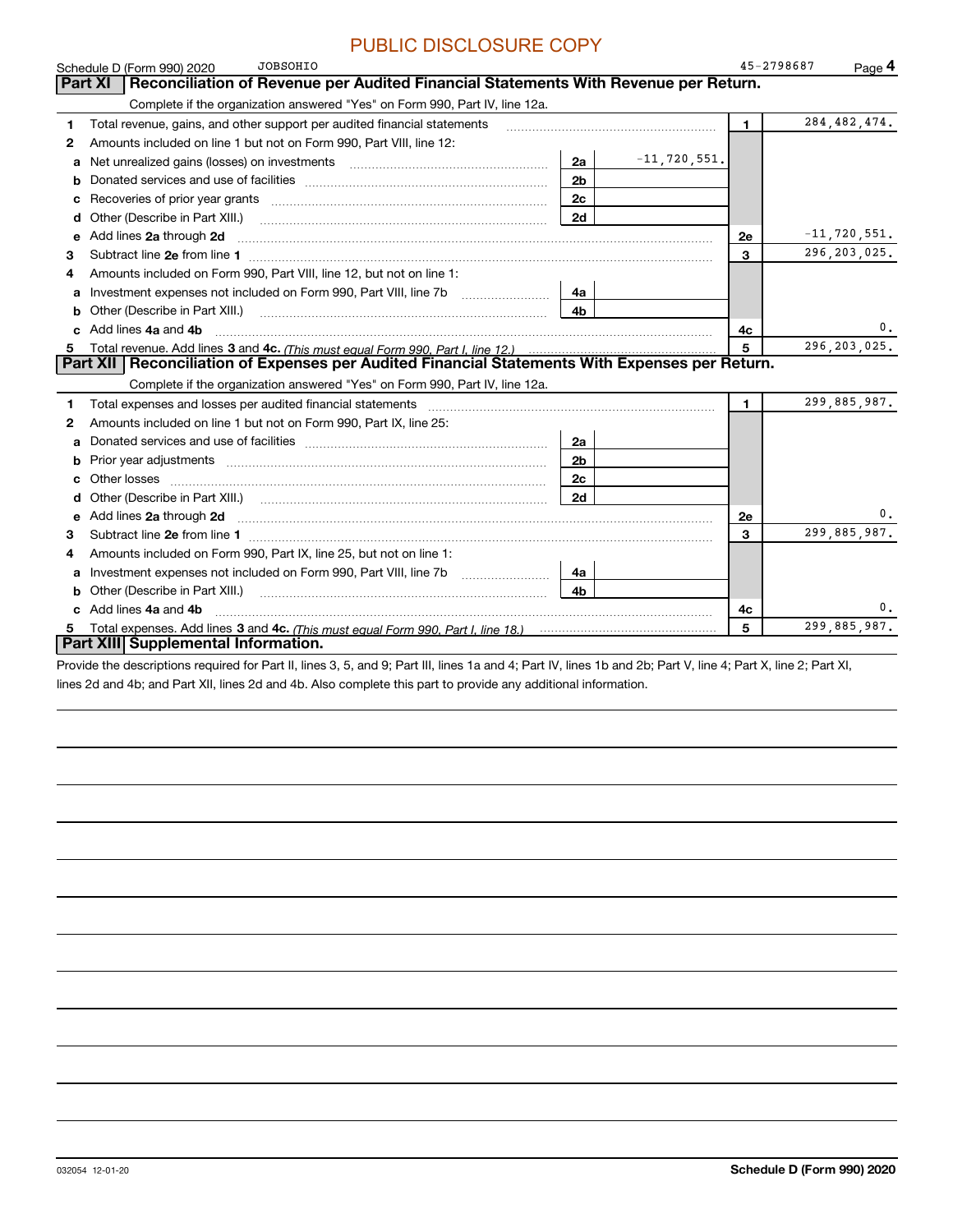# **Statement of Activities Outside the United States**

**| Complete if the organization answered "Yes" on Form 990, Part IV, line 14b, 15, or 16.**

**| Attach to Form 990.**

**| Go to www.irs.gov/Form990 for instructions and the latest information.**

**Part I | General Information on Activities Outside the United States.** Complete if the organization answered "Yes" on<br>Form 990, Part IV, line 14b

**1For grantmakers.**  Does the organization maintain records to substantiate the amount of its grants and other assistance,

|              |                                                                            |                                           |                                                                                           | the grantees' eligibility for the grants or assistance, and the selection criteria used to award the grants or assistance?                                    |                                                                                                                 | Yes<br>No                                                            |
|--------------|----------------------------------------------------------------------------|-------------------------------------------|-------------------------------------------------------------------------------------------|---------------------------------------------------------------------------------------------------------------------------------------------------------------|-----------------------------------------------------------------------------------------------------------------|----------------------------------------------------------------------|
| $\mathbf{2}$ |                                                                            |                                           |                                                                                           | For grantmakers. Describe in Part V the organization's procedures for monitoring the use of its grants and other assistance outside the                       |                                                                                                                 |                                                                      |
|              | United States.                                                             |                                           |                                                                                           |                                                                                                                                                               |                                                                                                                 |                                                                      |
| 3            |                                                                            |                                           |                                                                                           | Activities per Region. (The following Part I, line 3 table can be duplicated if additional space is needed.)                                                  |                                                                                                                 |                                                                      |
|              | (a) Region                                                                 | (b) Number of<br>offices<br>in the region | (c) Number of<br>employees,<br>agents, and<br>independent<br>contractors<br>in the region | (d) Activities conducted in the region<br>(by type) (such as, fundraising, pro-<br>gram services, investments, grants to<br>recipients located in the region) | (e) If activity listed in (d)<br>is a program service,<br>describe specific type<br>of service(s) in the region | (f) Total<br>expenditures<br>for and<br>investments<br>in the region |
|              |                                                                            |                                           |                                                                                           |                                                                                                                                                               |                                                                                                                 |                                                                      |
| PACIFIC      | EAST ASIA AND THE                                                          | 0                                         | 1                                                                                         | PROGRAM SERVICES                                                                                                                                              | ECONOMIC DEVELOPMENT                                                                                            | 528,660.                                                             |
|              |                                                                            |                                           |                                                                                           |                                                                                                                                                               |                                                                                                                 |                                                                      |
|              | EUROPE (INCLUDING<br>ICELAND & GREENLAND)                                  | 0                                         | 1                                                                                         | PROGRAM SERVICES                                                                                                                                              | ECONOMIC DEVELOPMENT                                                                                            | 792,645.                                                             |
|              | NORTH AMERICA                                                              | 0                                         | 1                                                                                         | PROGRAM SERVICES                                                                                                                                              | ECONOMIC DEVELOPMENT                                                                                            | 94,540.                                                              |
|              |                                                                            |                                           |                                                                                           |                                                                                                                                                               |                                                                                                                 |                                                                      |
|              |                                                                            |                                           |                                                                                           |                                                                                                                                                               |                                                                                                                 |                                                                      |
|              |                                                                            |                                           |                                                                                           |                                                                                                                                                               |                                                                                                                 |                                                                      |
|              |                                                                            |                                           |                                                                                           |                                                                                                                                                               |                                                                                                                 |                                                                      |
|              |                                                                            |                                           |                                                                                           |                                                                                                                                                               |                                                                                                                 |                                                                      |
|              |                                                                            |                                           |                                                                                           |                                                                                                                                                               |                                                                                                                 |                                                                      |
|              |                                                                            |                                           |                                                                                           |                                                                                                                                                               |                                                                                                                 |                                                                      |
|              |                                                                            |                                           |                                                                                           |                                                                                                                                                               |                                                                                                                 |                                                                      |
|              | 3 a Subtotal                                                               | $\mathbf{0}$                              | 3                                                                                         |                                                                                                                                                               |                                                                                                                 | 1,415,845.                                                           |
|              | <b>b</b> Total from continuation                                           |                                           |                                                                                           |                                                                                                                                                               |                                                                                                                 |                                                                      |
|              | sheets to Part I                                                           | 0                                         | 0                                                                                         |                                                                                                                                                               |                                                                                                                 | $\mathbf{0}$ .                                                       |
|              | c Totals (add lines 3a                                                     |                                           |                                                                                           |                                                                                                                                                               |                                                                                                                 |                                                                      |
|              | and 3b)                                                                    | 0                                         | 3                                                                                         |                                                                                                                                                               |                                                                                                                 | 1,415,845.                                                           |
|              | LHA For Paperwork Reduction Act Notice, see the Instructions for Form 990. |                                           |                                                                                           |                                                                                                                                                               |                                                                                                                 | Schedule F (Form 990) 2020                                           |



**Employer identification number**

45-2798687

Department of the Treasury Internal Revenue Service

**(Form 990)**

Name of the organization

Form 990, Part IV, line 14b.

JOBSOHIO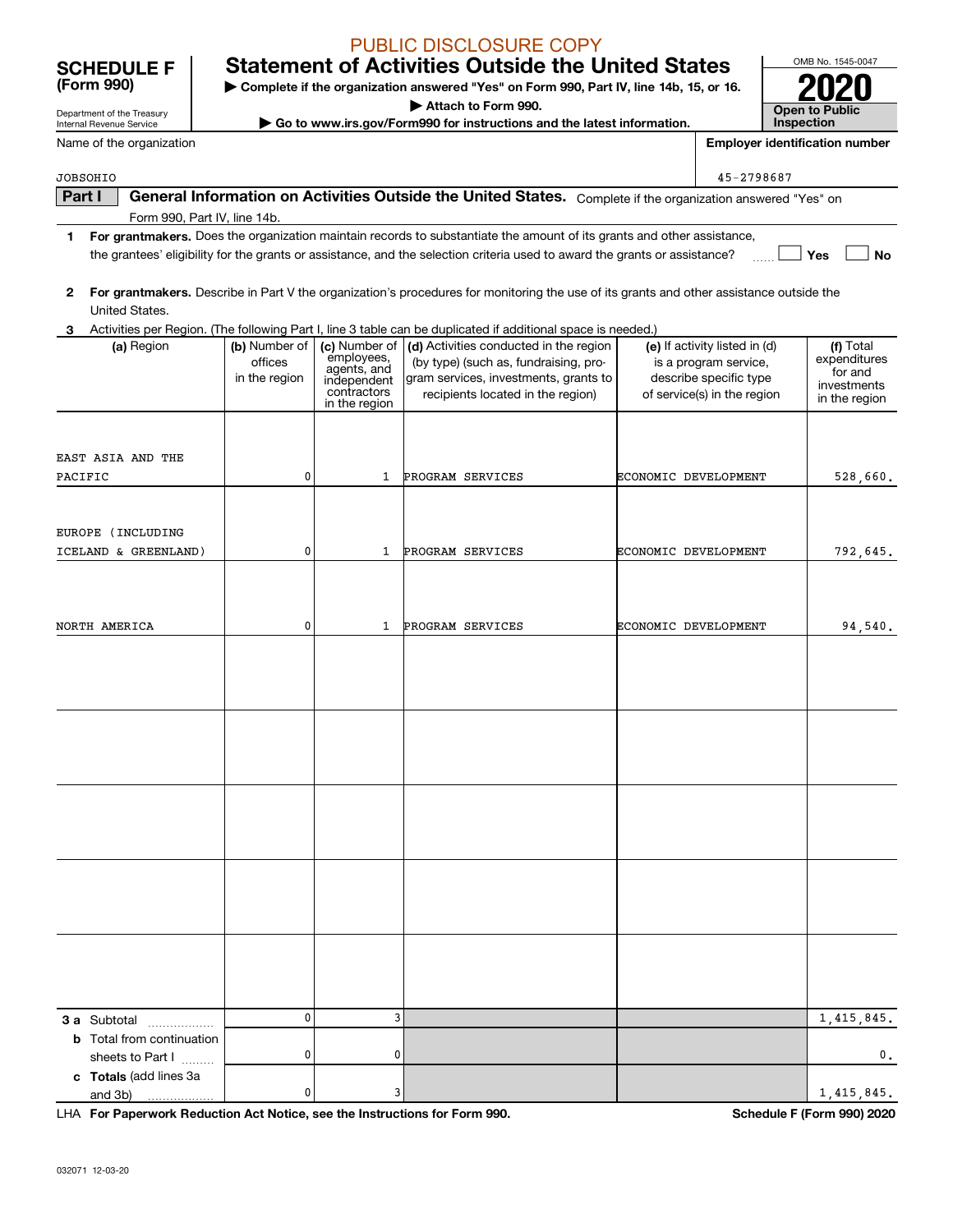45-2798687

Schedule F (Form 990) 2020

JOBSOHIO

**Part II** Grants and Other Assistance to Organizations or Entities Outside the United States. Complete if the organization answered "Yes" on Form 990, Part IV, line 15, for any<br>recisiont who received more than \$5,000. Part recipient who received more than \$5,000. Part II can be duplicated if additional space is needed.

| 1.<br>(a) Name of organization                             | (b) IRS code section<br>and EIN (if applicable) | (c) Region | (d) Purpose of<br>grant                                                                                                                 | (e) Amount | (f) Manner of<br>of cash grant cash disbursement | (g) Amount of<br>noncash<br>assistance | (h) Description<br>of noncash<br>assistance | (i) Method of<br>valuation (book, FMV,<br>appraisal, other) |
|------------------------------------------------------------|-------------------------------------------------|------------|-----------------------------------------------------------------------------------------------------------------------------------------|------------|--------------------------------------------------|----------------------------------------|---------------------------------------------|-------------------------------------------------------------|
|                                                            |                                                 |            |                                                                                                                                         |            |                                                  |                                        |                                             |                                                             |
|                                                            |                                                 |            |                                                                                                                                         |            |                                                  |                                        |                                             |                                                             |
|                                                            |                                                 |            |                                                                                                                                         |            |                                                  |                                        |                                             |                                                             |
|                                                            |                                                 |            |                                                                                                                                         |            |                                                  |                                        |                                             |                                                             |
|                                                            |                                                 |            |                                                                                                                                         |            |                                                  |                                        |                                             |                                                             |
|                                                            |                                                 |            |                                                                                                                                         |            |                                                  |                                        |                                             |                                                             |
|                                                            |                                                 |            |                                                                                                                                         |            |                                                  |                                        |                                             |                                                             |
|                                                            |                                                 |            |                                                                                                                                         |            |                                                  |                                        |                                             |                                                             |
|                                                            |                                                 |            |                                                                                                                                         |            |                                                  |                                        |                                             |                                                             |
|                                                            |                                                 |            |                                                                                                                                         |            |                                                  |                                        |                                             |                                                             |
|                                                            |                                                 |            |                                                                                                                                         |            |                                                  |                                        |                                             |                                                             |
|                                                            |                                                 |            |                                                                                                                                         |            |                                                  |                                        |                                             |                                                             |
|                                                            |                                                 |            |                                                                                                                                         |            |                                                  |                                        |                                             |                                                             |
|                                                            |                                                 |            |                                                                                                                                         |            |                                                  |                                        |                                             |                                                             |
|                                                            |                                                 |            |                                                                                                                                         |            |                                                  |                                        |                                             |                                                             |
|                                                            |                                                 |            |                                                                                                                                         |            |                                                  |                                        |                                             |                                                             |
| $\mathbf{2}$                                               |                                                 |            | Enter total number of recipient organizations listed above that are recognized as charities by the foreign country, recognized as a tax |            |                                                  |                                        |                                             |                                                             |
| Enter total number of other organizations or entities<br>3 |                                                 |            | exempt 501(c)(3) organization by the IRS, or for which the grantee or counsel has provided a section 501(c)(3) equivalency letter       |            |                                                  |                                        |                                             |                                                             |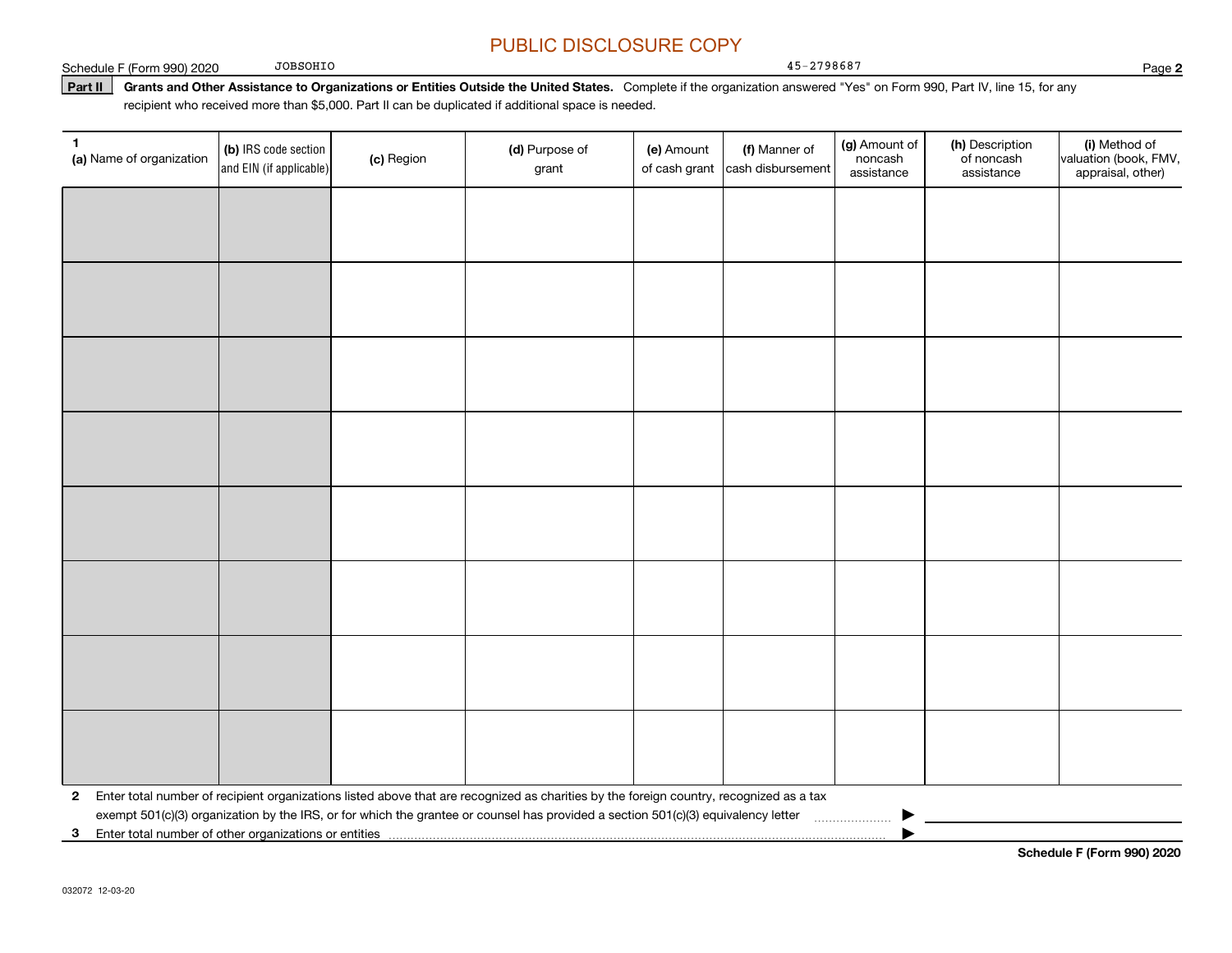Page 3 **Part III Grants and Other Assistance to Individuals Outside the United States.**  Complete if the organization answered "Yes" on Form 990, Part IV, line 16. **(c)** Number of **| (d)** Amount of **| (e)** Manner of **| (f)** Amount of **| (g)** Description of **| (h) (a)** Type of grant or assistance  $\qquad$  **(b)** Region Schedule F (Form 990) 2020 Part III can be duplicated if additional space is needed. (c) Number of *recipients* (d) Amount of cash grant (e) Manner of cash disbursement (f) Amount of noncash assistancenoncash assistance **(h)** Method of<br>valuation<br>(book, FMV,<br>appraisal, other) JOBSOHIO45-2798687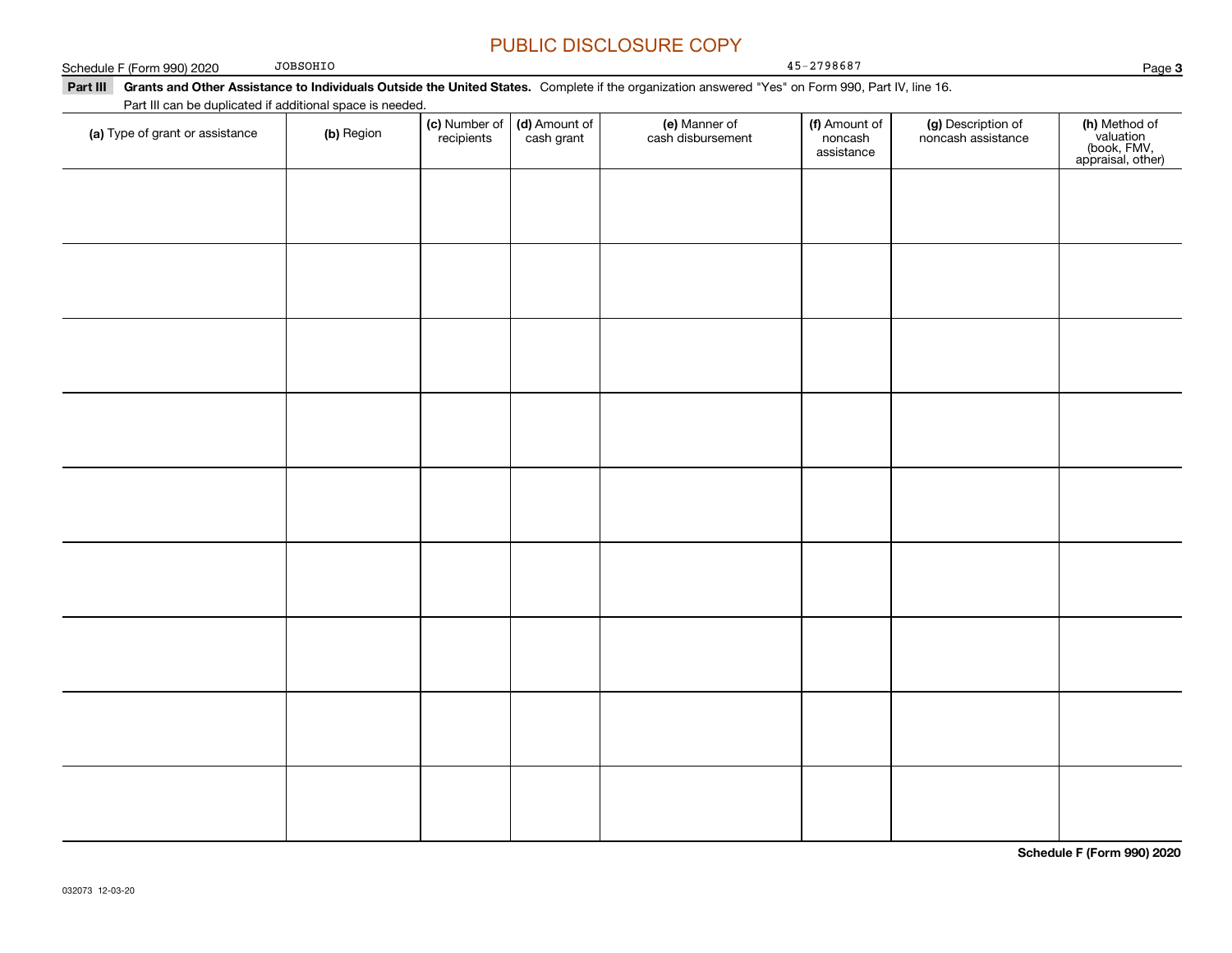|                | <b>JOBSOHIO</b><br>Schedule F (Form 990) 2020                                                                                                                                                                                                                                                                                                                                                                                                         | 45-2798687 | Page 4         |
|----------------|-------------------------------------------------------------------------------------------------------------------------------------------------------------------------------------------------------------------------------------------------------------------------------------------------------------------------------------------------------------------------------------------------------------------------------------------------------|------------|----------------|
| <b>Part IV</b> | <b>Foreign Forms</b>                                                                                                                                                                                                                                                                                                                                                                                                                                  |            |                |
| 1              | Was the organization a U.S. transferor of property to a foreign corporation during the tax year? If "Yes."<br>the organization may be required to file Form 926, Return by a U.S. Transferor of Property to a Foreign                                                                                                                                                                                                                                 | Yes        | $X \mid No$    |
| $\mathbf{2}$   | Did the organization have an interest in a foreign trust during the tax year? If "Yes," the organization may<br>be required to separately file Form 3520, Annual Return To Report Transactions With Foreign Trusts and<br>Receipt of Certain Foreign Gifts, and/or Form 3520-A, Annual Information Return of Foreign Trust With a<br>U.S. Owner (see Instructions for Forms 3520 and 3520-A; don't file with Form 990) manual content content content | Yes        | $X \mid No$    |
| 3              | Did the organization have an ownership interest in a foreign corporation during the tax year? If "Yes."<br>the organization may be required to file Form 5471, Information Return of U.S. Persons With Respect to                                                                                                                                                                                                                                     | Yes        | $X \mid$ No    |
| 4              | Was the organization a direct or indirect shareholder of a passive foreign investment company or a<br>qualified electing fund during the tax year? If "Yes," the organization may be required to file Form 8621,<br>Information Return by a Shareholder of a Passive Foreign Investment Company or Qualified Electing                                                                                                                                 | Yes        | $X \mid$ No    |
| 5              | Did the organization have an ownership interest in a foreign partnership during the tax year? If "Yes."<br>the organization may be required to file Form 8865, Return of U.S. Persons With Respect to Certain                                                                                                                                                                                                                                         | Yes        | X<br><b>No</b> |
| 6              | Did the organization have any operations in or related to any boycotting countries during the tax year? If<br>"Yes," the organization may be required to separately file Form 5713, International Boycott Report (see                                                                                                                                                                                                                                 | Yes        | х<br>Nο        |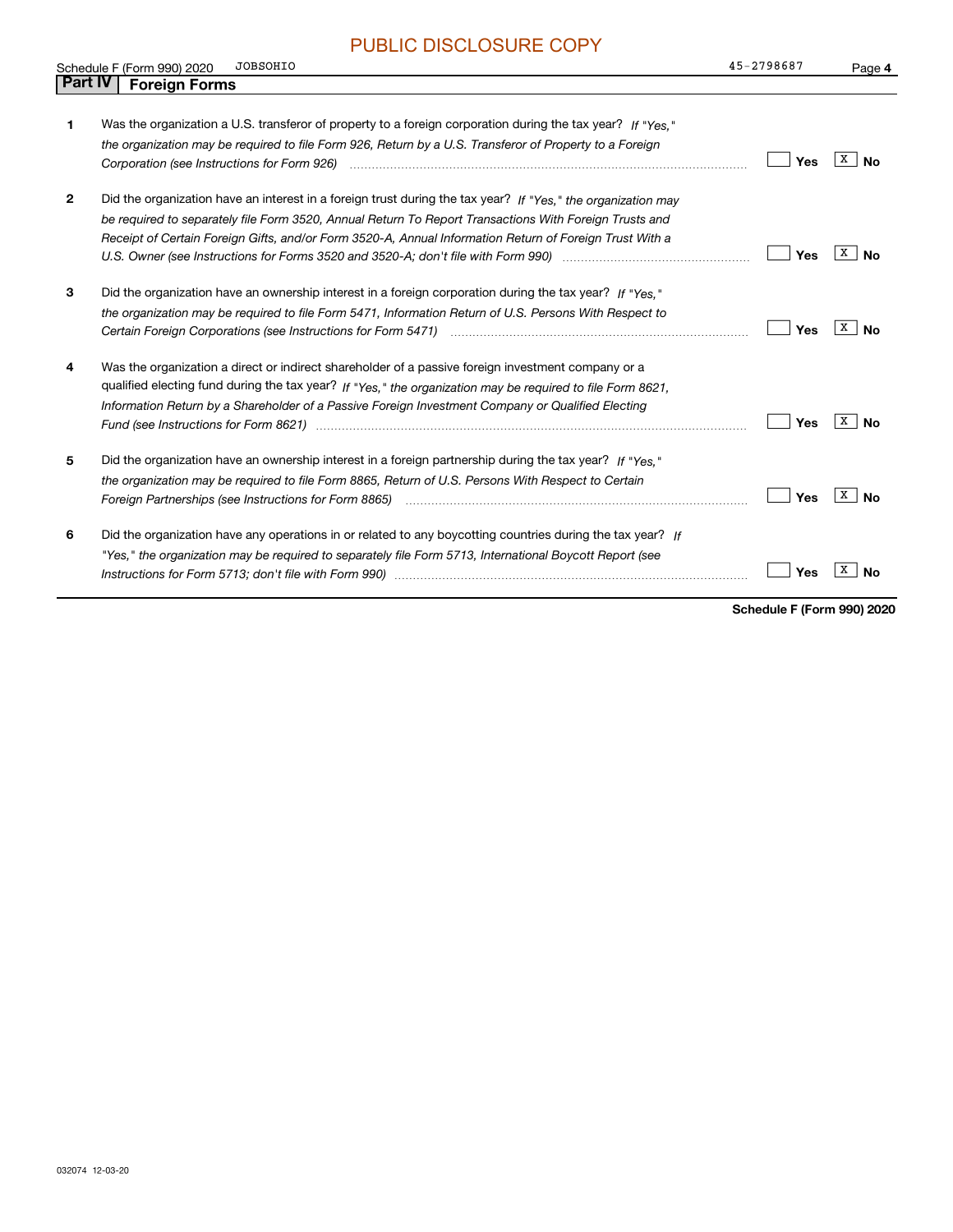### Schedule F (Form 990) 2020<br>**Part V** | Supplement JOBSOHIO

**Supplemental Information** 

Provide the information required by Part I, line 2 (monitoring of funds); Part I, line 3, column (f) (accounting method; amounts of investments vs. expenditures per region); Part II, line 1 (accounting method); Part III (accounting method); and Part III, column (c) (estimated number of recipients), as applicable. Also complete this part to provide any additional information. See instructions.

PART I, LINE 3:

JOBSOHIO RETAINS MARKET CONSULTANTS TO REPRESENT ITS INTERESTS IN OTHER

COUNTRIES FOR FOREIGN DIRECT INVESTMENT IN OHIO. THE COUNTRIES ARE

OHIO'S TOP MARKETS FOR BOTH CURRENT INTERNATIONAL INVESTMENT AND ACTIVE

ECONOMIC DEVELOPMENT PROJECTS.

PART I, LINE 3, COLUMN (F):

ACCOUNTING METHOD IS ACCRUAL. ALL AMOUNTS ARE FOR EXPENDITURES.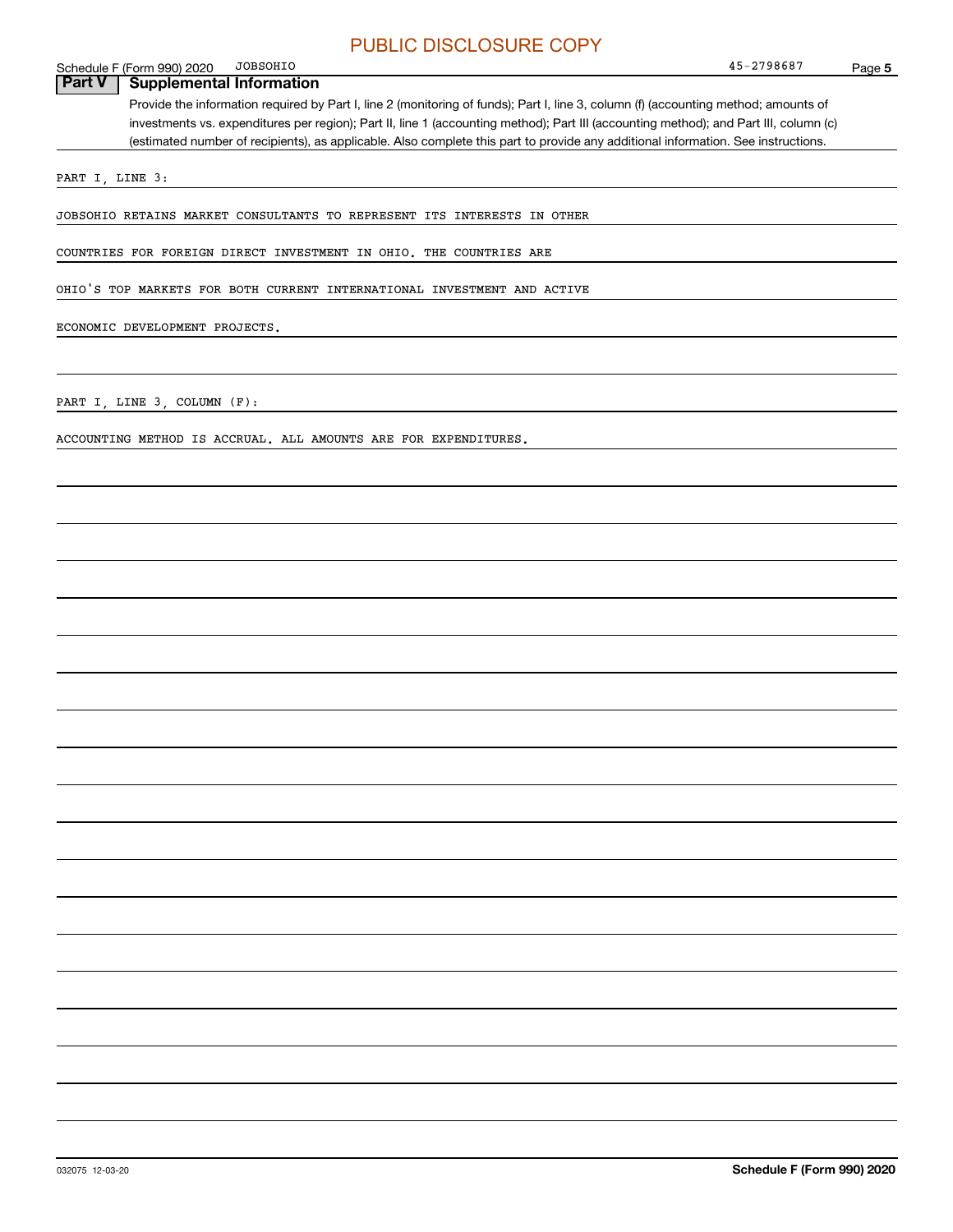|                                                                       |                                                                                                                                                                          |            |                                                                                                                                       | <b>PUBLIC DISCLOSURE COPY</b>                         |                                         |                                                                |                                          |                                       |
|-----------------------------------------------------------------------|--------------------------------------------------------------------------------------------------------------------------------------------------------------------------|------------|---------------------------------------------------------------------------------------------------------------------------------------|-------------------------------------------------------|-----------------------------------------|----------------------------------------------------------------|------------------------------------------|---------------------------------------|
| <b>SCHEDULE I</b>                                                     |                                                                                                                                                                          |            | <b>Grants and Other Assistance to Organizations,</b>                                                                                  |                                                       |                                         |                                                                |                                          | OMB No. 1545-0047                     |
| (Form 990)                                                            |                                                                                                                                                                          |            | Governments, and Individuals in the United States<br>Complete if the organization answered "Yes" on Form 990, Part IV, line 21 or 22. |                                                       |                                         |                                                                |                                          |                                       |
| Department of the Treasury                                            |                                                                                                                                                                          |            |                                                                                                                                       | Attach to Form 990.                                   |                                         |                                                                |                                          | <b>Open to Public</b>                 |
| Internal Revenue Service                                              |                                                                                                                                                                          |            |                                                                                                                                       | Go to www.irs.gov/Form990 for the latest information. |                                         |                                                                |                                          | Inspection                            |
| Name of the organization                                              |                                                                                                                                                                          |            |                                                                                                                                       |                                                       |                                         |                                                                |                                          | <b>Employer identification number</b> |
|                                                                       | <b>JOBSOHIO</b>                                                                                                                                                          |            |                                                                                                                                       |                                                       |                                         |                                                                |                                          | 45-2798687                            |
| Part I                                                                | <b>General Information on Grants and Assistance</b>                                                                                                                      |            |                                                                                                                                       |                                                       |                                         |                                                                |                                          |                                       |
| $\mathbf 1$                                                           | Does the organization maintain records to substantiate the amount of the grants or assistance, the grantees' eligibility for the grants or assistance, and the selection |            |                                                                                                                                       |                                                       |                                         |                                                                |                                          | $\sqrt{X}$ Yes<br>$ $ No              |
|                                                                       | 2 Describe in Part IV the organization's procedures for monitoring the use of grant funds in the United States.                                                          |            |                                                                                                                                       |                                                       |                                         |                                                                |                                          |                                       |
| Part II                                                               | Grants and Other Assistance to Domestic Organizations and Domestic Governments. Complete if the organization answered "Yes" on Form 990, Part IV, line 21, for any       |            |                                                                                                                                       |                                                       |                                         |                                                                |                                          |                                       |
|                                                                       | recipient that received more than \$5,000. Part II can be duplicated if additional space is needed.                                                                      |            |                                                                                                                                       |                                                       |                                         |                                                                |                                          |                                       |
|                                                                       | 1 (a) Name and address of organization<br>or government                                                                                                                  | $(b)$ EIN  | (c) IRC section<br>(if applicable)                                                                                                    | (d) Amount of<br>cash grant                           | (e) Amount of<br>non-cash<br>assistance | (f) Method of<br>valuation (book,<br>FMV, appraisal,<br>other) | (g) Description of<br>noncash assistance | (h) Purpose of grant<br>or assistance |
| 2828 CLINTON, INC.<br>CLEVELAND, OH 44109-6010                        | 4544 HINCKLEY INDUSTRIAL PARKWAY                                                                                                                                         | 34-1644643 |                                                                                                                                       | 300,000.                                              | 0.                                      |                                                                |                                          | ECONOMIC DEVELOPMENT                  |
|                                                                       |                                                                                                                                                                          |            |                                                                                                                                       |                                                       |                                         |                                                                |                                          |                                       |
| $5 B'S$ , INC.<br>1000 5BS DRIVE                                      |                                                                                                                                                                          |            |                                                                                                                                       |                                                       |                                         |                                                                |                                          |                                       |
| ZANESVILLE, OH 43701-7630                                             |                                                                                                                                                                          | 31-1260509 |                                                                                                                                       | 600,000.                                              | 0.                                      |                                                                |                                          | ECONOMIC DEVELOPMENT                  |
| 5500 BUILDING, LLC<br>5500 SOUTH MARGINAL ROAD                        |                                                                                                                                                                          |            |                                                                                                                                       |                                                       |                                         |                                                                |                                          |                                       |
| CLEVELAND, OH 44103                                                   |                                                                                                                                                                          | 83-1533341 |                                                                                                                                       | 150,000.                                              | 0.                                      |                                                                |                                          | ECONOMIC DEVELOPMENT                  |
| A & P TOOL, INC.<br>801 INDUSTRIAL DRIVE<br>HICKSVILLE, OH 43526-1174 |                                                                                                                                                                          | 34-1816209 |                                                                                                                                       | 600,000.                                              | 0.                                      |                                                                |                                          | ECONOMIC DEVELOPMENT                  |
| AAG GLASS, LLC<br>950 KENT ROAD                                       |                                                                                                                                                                          |            |                                                                                                                                       |                                                       |                                         |                                                                |                                          |                                       |
| BATAVIA, OH 45103                                                     |                                                                                                                                                                          | 83-1267351 |                                                                                                                                       | 112,660.                                              | 0.                                      |                                                                |                                          | ECONOMIC DEVELOPMENT                  |
| ACE HARDWARE CORPORATION                                              |                                                                                                                                                                          |            |                                                                                                                                       |                                                       |                                         |                                                                |                                          |                                       |
| 10 ENTERPRISE PARKWAY<br>WEST JEFFERSON, OH 43162                     |                                                                                                                                                                          | 36-0700810 |                                                                                                                                       | 100,000,                                              | 0.                                      |                                                                |                                          | ECONOMIC DEVELOPMENT                  |
| 2                                                                     | Enter total number of section 501(c)(3) and government organizations listed in the line 1 table                                                                          |            |                                                                                                                                       |                                                       |                                         |                                                                |                                          | 8.                                    |
| 3                                                                     | Enter total number of other organizations listed in the line 1 table                                                                                                     |            |                                                                                                                                       |                                                       |                                         |                                                                |                                          | 309.                                  |
|                                                                       | LHA For Paperwork Reduction Act Notice, see the Instructions for Form 990.                                                                                               |            |                                                                                                                                       |                                                       |                                         |                                                                |                                          | Schedule I (Form 990) 2020            |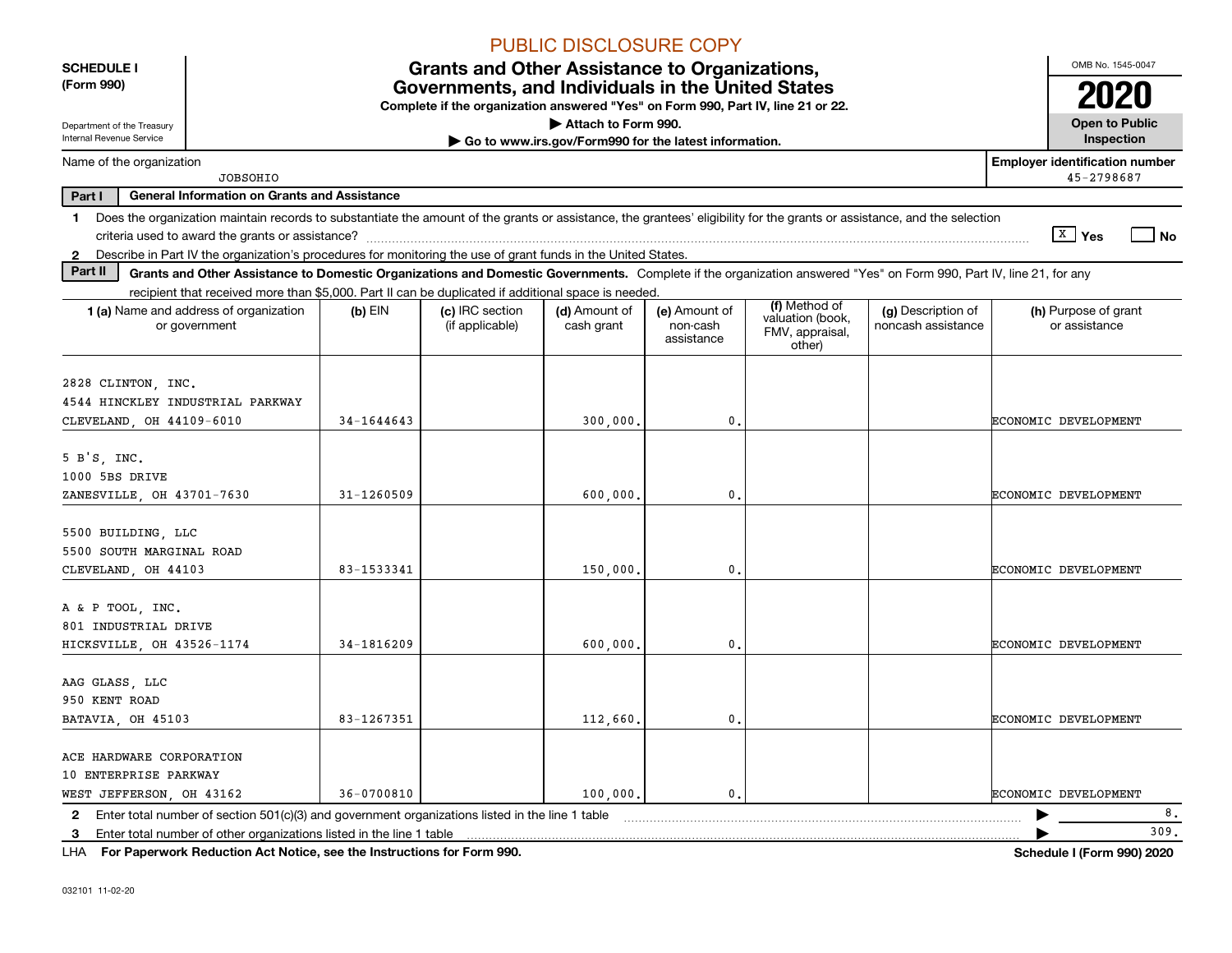| <b>JOBSOHIO</b><br>Schedule I (Form 990)                                                                                                            |                |                                  |                             |                                         |                                                                |                                           | 45-2798687<br>Page 1                  |
|-----------------------------------------------------------------------------------------------------------------------------------------------------|----------------|----------------------------------|-----------------------------|-----------------------------------------|----------------------------------------------------------------|-------------------------------------------|---------------------------------------|
| $ $ Part II $ $<br>Continuation of Grants and Other Assistance to Domestic Organizations and Domestic Governments (Schedule I (Form 990), Part II.) |                |                                  |                             |                                         |                                                                |                                           |                                       |
| (a) Name and address of<br>organization or government                                                                                               | $(b)$ EIN      | (c) IRC section<br>if applicable | (d) Amount of<br>cash grant | (e) Amount of<br>non-cash<br>assistance | (f) Method of<br>valuation<br>(book, FMV,<br>appraisal, other) | (g) Description of<br>non-cash assistance | (h) Purpose of grant<br>or assistance |
| ACE PRODUCTS & CONSULTING, LLC<br>6800 NORTH CHESTNUT STREET SUITE C<br>RAVENNA, OH 44266                                                           | 47-2427790     |                                  | 35,000                      | 0.                                      |                                                                |                                           | ECONOMIC DEVELOPMENT                  |
| ADDUP, INC.<br>55 BEATTIE PLACE, SUITE 120<br>GREENVILLE, SC 29601                                                                                  | 82-3980882     |                                  | 300,000                     | 0.                                      |                                                                |                                           | <b>ECONOMIC DEVELOPMENT</b>           |
| ADVANTAGE TENT FITTINGS, INC.<br>11611 PLEASANT VALLEY ROAD<br>CHILLICOTHE, OH 45601                                                                | 31-1336286     |                                  | 20,000                      | 0.                                      |                                                                |                                           | <b>ECONOMIC DEVELOPMENT</b>           |
| AJM PACKAGING CLAWBACK<br>E-4111 ANDOVER ROAD<br>BLOOMFIELD HILLS, IL 48302                                                                         | 38-1556263     |                                  | $-75,000$                   | 0.                                      |                                                                |                                           | ECONOMIC DEVELOPMENT                  |
| ALKERMES, INC.<br>265 OLINGER CIRCLE<br>WILMINGTON, OH 45177-2484                                                                                   | 23-2472830     |                                  | 1,500,000.                  | $\mathfrak{o}$ .                        |                                                                |                                           | ECONOMIC DEVELOPMENT                  |
| ALKON CORPORATION<br>728 GRAHAM DRIVE<br>FREMONT, OH 43420-4073                                                                                     | 34-1679064     |                                  | 600,000                     | 0.                                      |                                                                |                                           | ECONOMIC DEVELOPMENT                  |
| ALTIVIA PETROCHEMICALS, LLC<br>1019 FURNACE ROAD<br>HAVERHILL, OH 45636                                                                             | 47-4927987     |                                  | 600,000                     | 0.                                      |                                                                |                                           | <b>ECONOMIC DEVELOPMENT</b>           |
| AMERICAN NUTS, INC.<br>12950 SAN FERNANDO ROAD<br>SYLMAR, CA 91342                                                                                  | 82-4056199     |                                  | 300,000.                    | 0.                                      |                                                                |                                           | ECONOMIC DEVELOPMENT                  |
| AMG INDUSTRIES, LLC<br>200 COMMERCE DRIVE<br>MOUNT VERNON, OH 43050-4661                                                                            | $47 - 4578433$ |                                  | 600,000.                    | $\mathfrak{o}$ .                        |                                                                |                                           | <b>ECONOMIC DEVELOPMENT</b>           |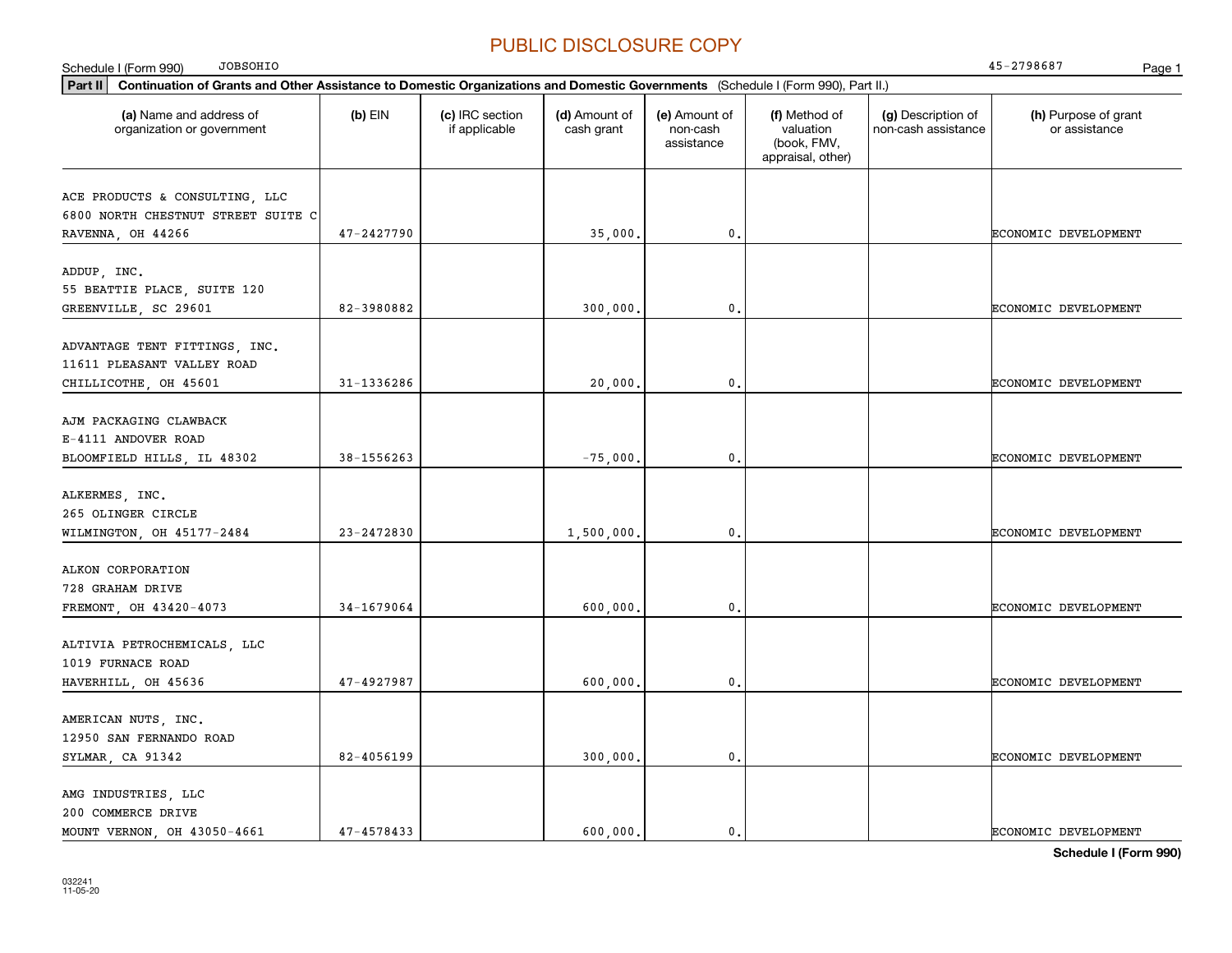| <b>JOBSOHIO</b><br>Schedule I (Form 990)                                                                                                    |                |                                  |                             |                                         |                                                                |                                           | 45-2798687<br>Page 1                  |
|---------------------------------------------------------------------------------------------------------------------------------------------|----------------|----------------------------------|-----------------------------|-----------------------------------------|----------------------------------------------------------------|-------------------------------------------|---------------------------------------|
| Part II<br>Continuation of Grants and Other Assistance to Domestic Organizations and Domestic Governments (Schedule I (Form 990), Part II.) |                |                                  |                             |                                         |                                                                |                                           |                                       |
| (a) Name and address of<br>organization or government                                                                                       | $(b)$ EIN      | (c) IRC section<br>if applicable | (d) Amount of<br>cash grant | (e) Amount of<br>non-cash<br>assistance | (f) Method of<br>valuation<br>(book, FMV,<br>appraisal, other) | (g) Description of<br>non-cash assistance | (h) Purpose of grant<br>or assistance |
| APPALACHIAN WOOD FLOORS, INC.<br>838 CAMPBELL AVENUE                                                                                        |                |                                  |                             |                                         |                                                                |                                           |                                       |
| PORTSMOUTH, OH 45662                                                                                                                        | 31-1588140     |                                  | 600,000.                    | $\mathbf 0$ .                           |                                                                |                                           | ECONOMIC DEVELOPMENT                  |
| APS-MATERIALS, INC.<br>4011 RIVERSIDE DRIVE                                                                                                 |                |                                  |                             |                                         |                                                                |                                           |                                       |
| HARRISON TOWNSHIP, OH 45405-2364                                                                                                            | 31-0868493     |                                  | 35,000.                     | 0.                                      |                                                                |                                           | ECONOMIC DEVELOPMENT                  |
| ARLINGTON VALLEY FARMS, LLC<br>5369 HUDSON DRIVE                                                                                            |                |                                  |                             |                                         |                                                                |                                           |                                       |
| HUDSON, OH 44236                                                                                                                            | $26 - 4690600$ |                                  | 250,000,                    | 0.                                      |                                                                |                                           | ECONOMIC DEVELOPMENT                  |
| ATHENS COUNTY PORT AUTHORITY<br>340 WEST STATE STREET                                                                                       |                |                                  |                             |                                         |                                                                |                                           |                                       |
| ATHENS, OH 45701                                                                                                                            | 31-1492675     |                                  | 482,000.                    | 0.                                      |                                                                |                                           | ECONOMIC DEVELOPMENT                  |
| ATHENS MOLD AND MACHINE, INC.<br>180 MILL STREET                                                                                            |                |                                  |                             |                                         |                                                                |                                           |                                       |
| ATHENS, OH 45701-2627                                                                                                                       | 31-1145612     |                                  | 600,000,                    | 0.                                      |                                                                |                                           | ECONOMIC DEVELOPMENT                  |
| AUTOTOOL, INC.<br>7875 CORPORATE BOULEVARD                                                                                                  |                |                                  |                             |                                         |                                                                |                                           |                                       |
| PLAIN CITY, OH 43064-8045                                                                                                                   | 34-1789017     |                                  | 600,000.                    | 0.                                      |                                                                |                                           | ECONOMIC DEVELOPMENT                  |
| BDG WRAP-TITE, INC.<br>6200 COCHRAN ROAD                                                                                                    |                |                                  |                             |                                         |                                                                |                                           |                                       |
| SOLON, OH 44139                                                                                                                             | 20-1498559     |                                  | 225,000,                    | 0.                                      |                                                                |                                           | ECONOMIC DEVELOPMENT                  |
| BALLREICH SNACK FOOD COMPANY, LLC<br>186 OHIO AVENUE                                                                                        |                |                                  |                             |                                         |                                                                |                                           |                                       |
| TIFFIN, OH 44883-1746                                                                                                                       | 83-3164081     |                                  | 25,000.                     | 0.                                      |                                                                |                                           | ECONOMIC DEVELOPMENT                  |
| <b>BANK STREET HOLDINGS</b><br>9005 BANK STREET                                                                                             |                |                                  |                             |                                         |                                                                |                                           |                                       |
| VALLEY VIEW, OH 44125                                                                                                                       | 82-1501811     |                                  | $-75,000.$                  | 0.                                      |                                                                |                                           | ECONOMIC DEVELOPMENT                  |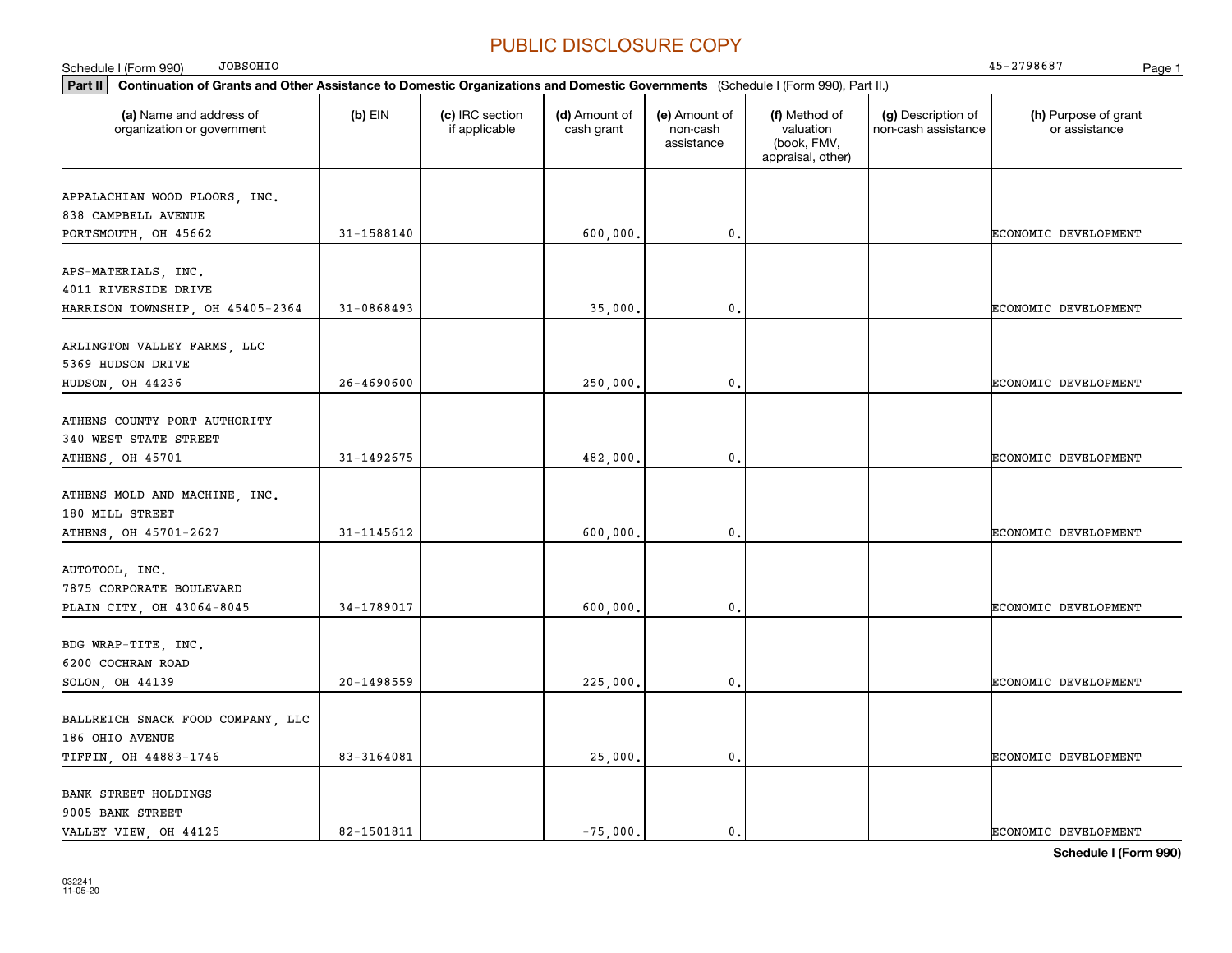| <b>JOBSOHIO</b><br>Schedule I (Form 990)                                                                                                    |            |                                  |                             |                                         |                                                                |                                           | 45-2798687<br>Page 1                  |
|---------------------------------------------------------------------------------------------------------------------------------------------|------------|----------------------------------|-----------------------------|-----------------------------------------|----------------------------------------------------------------|-------------------------------------------|---------------------------------------|
| Continuation of Grants and Other Assistance to Domestic Organizations and Domestic Governments (Schedule I (Form 990), Part II.)<br>Part II |            |                                  |                             |                                         |                                                                |                                           |                                       |
| (a) Name and address of<br>organization or government                                                                                       | $(b)$ EIN  | (c) IRC section<br>if applicable | (d) Amount of<br>cash grant | (e) Amount of<br>non-cash<br>assistance | (f) Method of<br>valuation<br>(book, FMV,<br>appraisal, other) | (g) Description of<br>non-cash assistance | (h) Purpose of grant<br>or assistance |
| BELCAN, LLC<br>10200 ANDERSON WAY                                                                                                           |            |                                  |                             |                                         |                                                                |                                           |                                       |
| BLUE ASH, OH 45242-4718                                                                                                                     | 31-1312684 |                                  | 1,432,656.                  | $\mathbf{0}$ .                          |                                                                |                                           | ECONOMIC DEVELOPMENT                  |
| BELLETECH CORP.<br>700 W. LAKE AVENUE                                                                                                       |            |                                  |                             |                                         |                                                                |                                           |                                       |
| BELLEFONTAINE, OH 43311-9647                                                                                                                | 34-1478321 |                                  | 25,000                      | $\mathbf 0$ .                           |                                                                |                                           | ECONOMIC DEVELOPMENT                  |
| BENDERSON PROPERTIES, INC.<br>7978 COOPER CREEK BOULEVARD, SUITE<br>UNIVERSITY PARK, FL 34201                                               | 16-0834011 |                                  | 647,172.                    | $\mathbf{0}$ .                          |                                                                |                                           | ECONOMIC DEVELOPMENT                  |
| BIG HEART PET BRANDS<br>1 STRAWBERRY LANE<br>ORRVILLE, OH 44667-1241                                                                        | 47-5174203 |                                  | 750,000                     | $\mathfrak{o}$ .                        |                                                                |                                           | ECONOMIC DEVELOPMENT                  |
| BLUE LABEL PACKAGING COMPANY<br>3750 LANCASTER NEW LEXINGTON ROAD N<br>LANCASTER, OH 43130-9314                                             | 31-0963794 |                                  | 600,000                     | $\mathbf{0}$ .                          |                                                                |                                           | ECONOMIC DEVELOPMENT                  |
| BOCCHI LABORATORIES OHIO, LLC<br>9200 SMITH'S MILL ROAD<br>NEW ALBANY, OH 43054                                                             | 47-1756027 |                                  | 600,000,                    | $\mathbf{0}$ .                          |                                                                |                                           | ECONOMIC DEVELOPMENT                  |
| BRAKEFIRE, INCORPORATED<br>10765 MEDALLION DRIVE                                                                                            |            |                                  |                             |                                         |                                                                |                                           |                                       |
| EVENDALE, OH 45241                                                                                                                          | 31-0620191 |                                  | 200,000,                    | $\mathbf{0}$ .                          |                                                                |                                           | ECONOMIC DEVELOPMENT                  |
| BRANCH FINANCIAL, INC.<br>875 NORTH HIGH STREET, #300<br>COLUMBUS, OH 43215                                                                 | 82-0628587 |                                  | 30,138,                     | $\mathbf{0}$ .                          |                                                                |                                           | ECONOMIC DEVELOPMENT                  |
| BRAUN INDUSTRIES, INC.<br>1170 PRODUCTION DRIVE<br>VAN WERT, OH 45891-9391                                                                  | 31-0792103 |                                  | 600,000.                    | $\mathbf{0}$ .                          |                                                                |                                           | ECONOMIC DEVELOPMENT                  |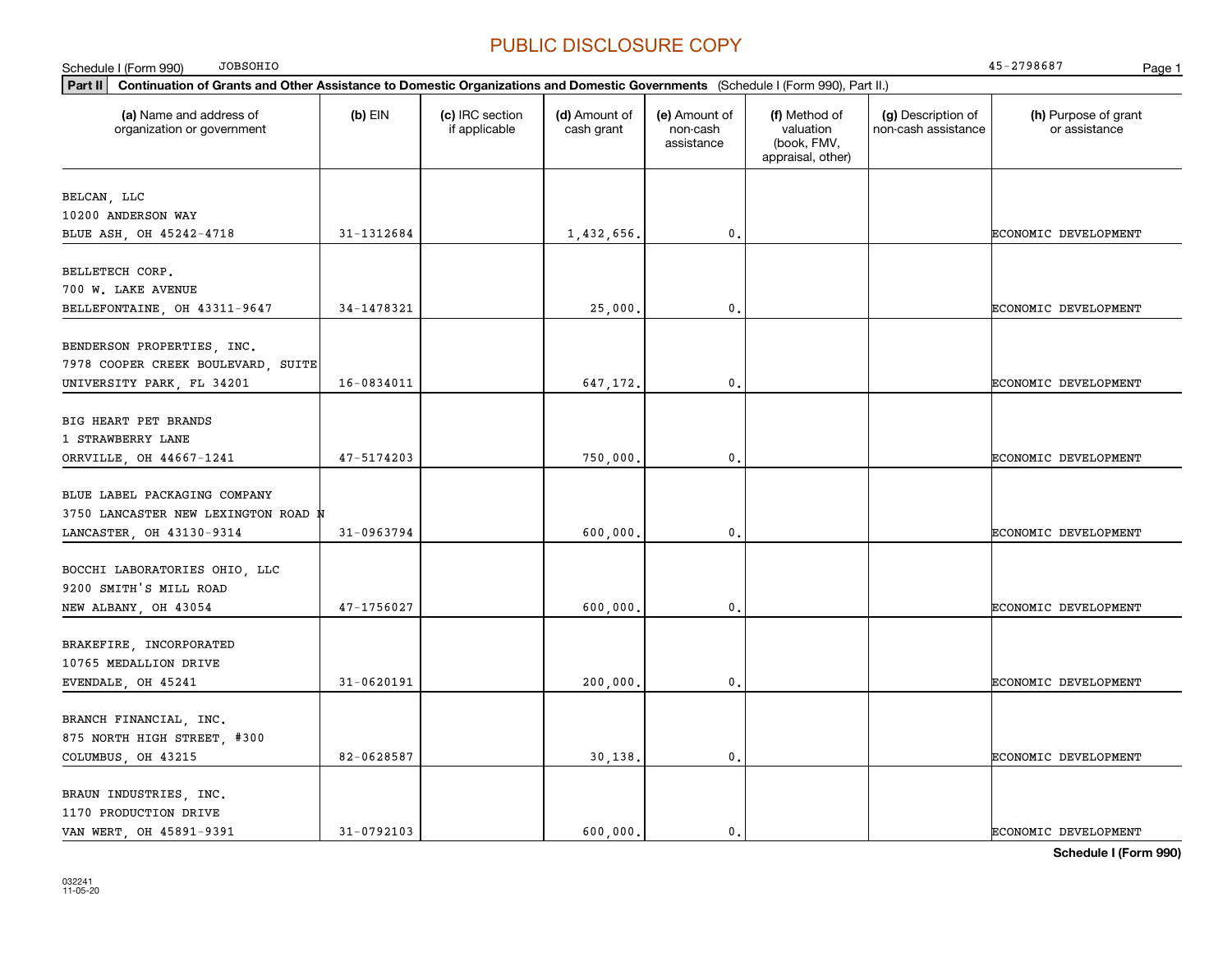| JOBSOHIO<br>Schedule I (Form 990)                                                                                                               |                |                                  |                             |                                         |                                                                |                                           | 45-2798687<br>Page 1                  |
|-------------------------------------------------------------------------------------------------------------------------------------------------|----------------|----------------------------------|-----------------------------|-----------------------------------------|----------------------------------------------------------------|-------------------------------------------|---------------------------------------|
| $ $ Part II<br>Continuation of Grants and Other Assistance to Domestic Organizations and Domestic Governments (Schedule I (Form 990), Part II.) |                |                                  |                             |                                         |                                                                |                                           |                                       |
| (a) Name and address of<br>organization or government                                                                                           | $(b)$ EIN      | (c) IRC section<br>if applicable | (d) Amount of<br>cash grant | (e) Amount of<br>non-cash<br>assistance | (f) Method of<br>valuation<br>(book, FMV,<br>appraisal, other) | (g) Description of<br>non-cash assistance | (h) Purpose of grant<br>or assistance |
| BREW BROTHERS TRUCKING, LLC<br>165 NO. NAME ROAD<br>PIKETON, OH 45661                                                                           | 81-4361459     |                                  | 35,000.                     | $\mathfrak{o}$ .                        |                                                                |                                           | ECONOMIC DEVELOPMENT                  |
| BRIGHTEDGE TECHNOLOGIES, INC.<br>1500 W. 3RD STREET<br>CLEVELAND, OH 44113                                                                      | 68-0659789     |                                  | 200,000.                    | $\mathbf{0}$ .                          |                                                                |                                           | ECONOMIC DEVELOPMENT                  |
| BURROWS PAPER CORPORATION<br>101 COMMERCE DRIVE<br>MT. VERNON, OH 43050                                                                         | $15 - 0257610$ |                                  | 225,000.                    | $\mathbf{0}$                            |                                                                |                                           | ECONOMIC DEVELOPMENT                  |
| CALLIBRITY SOLUTIONS, LLC<br>4555 LAKE FOREST DRIVE, SUITE 150<br>CINCINNATI, OH 45242                                                          | $20 - 8677704$ |                                  | 200,000.                    | $\mathbf{0}$ .                          |                                                                |                                           | ECONOMIC DEVELOPMENT                  |
| CANDID CARE CO.<br>213 PARK AVENUE SOUTH, 2ND FLOOR<br>NEW YORK, NY 10003                                                                       | 36-4867239     |                                  | 27,380.                     | $\mathbf{0}$ .                          |                                                                |                                           | ECONOMIC DEVELOPMENT                  |
| CANDLE-LITE COMPANY, LLC<br>250 EASTERN AVENUE<br>LEESBURG, OH 45135                                                                            | 46-3867345     |                                  | 130,000.                    | 0.                                      |                                                                |                                           | ECONOMIC DEVELOPMENT                  |
| CANTON DROP FORGE, INC.<br>4575 SOUTHWAY ST. SW.<br>CANTON, OH 44706-1933                                                                       | 34-0130090     |                                  | 80,000.                     | $\mathbf{0}$ .                          |                                                                |                                           | ECONOMIC DEVELOPMENT                  |
| CARGILL, INC.<br>2400 INDUSTRIAL DRIVE<br>SIDNEY, OH 45365-8905                                                                                 | 41-0177680     |                                  | 350,000                     | 0.                                      |                                                                |                                           | ECONOMIC DEVELOPMENT                  |
| CASE WESTERN RESERVE UNIVERSITY<br>10900 EUCLID AVENUE                                                                                          |                |                                  |                             |                                         |                                                                |                                           |                                       |

**Schedule I (Form 990)** CLEVELAND, OH 44106-7006 34-1018992 501(C)(3) 5,000,000. 0. ECONOMIC DEVELOPMENT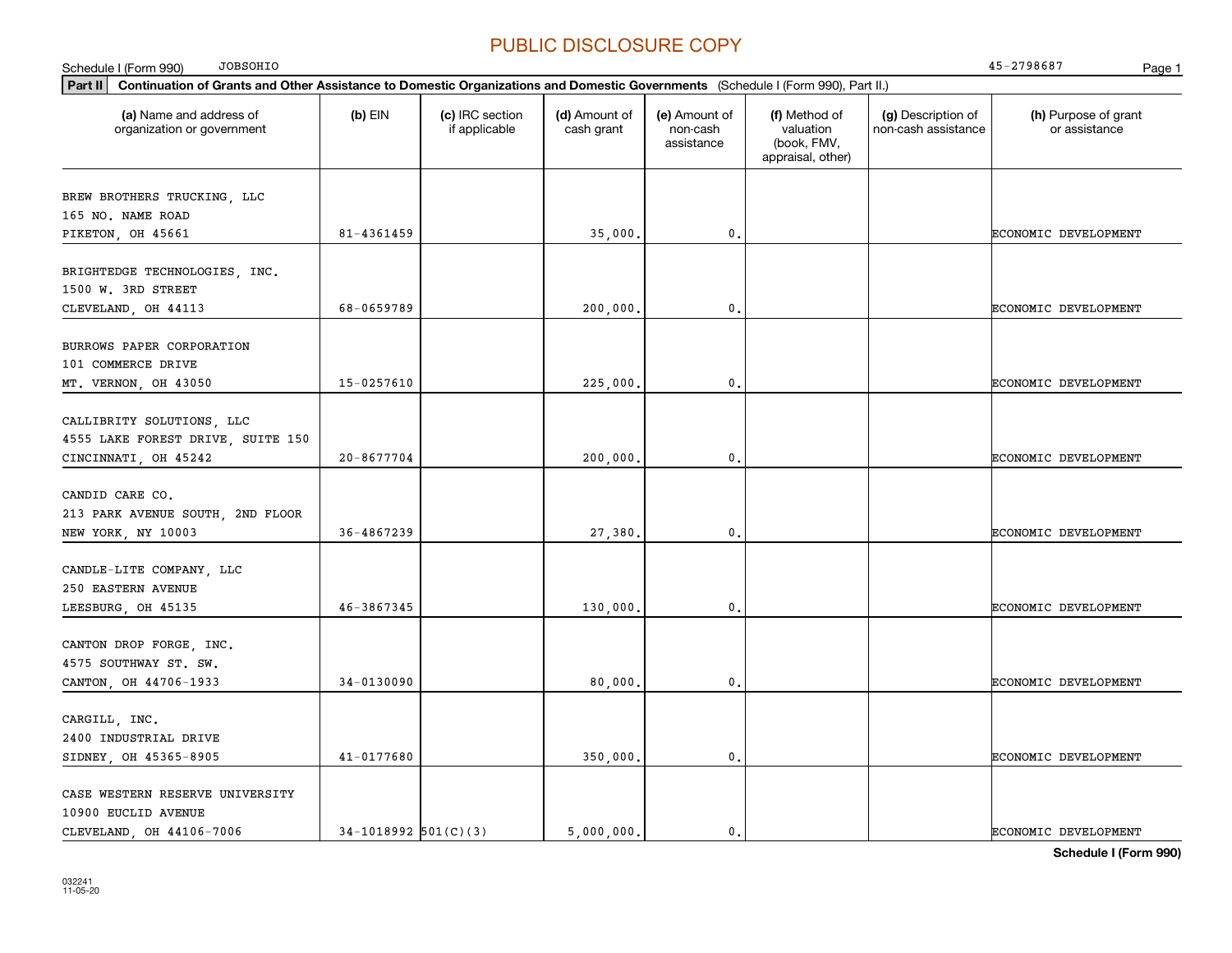| <b>JOBSOHIO</b><br>Schedule I (Form 990)                                                                                                    |                |                                  |                             |                                         |                                                                |                                           | 45-2798687<br>Page 1                  |  |  |
|---------------------------------------------------------------------------------------------------------------------------------------------|----------------|----------------------------------|-----------------------------|-----------------------------------------|----------------------------------------------------------------|-------------------------------------------|---------------------------------------|--|--|
| Part II<br>Continuation of Grants and Other Assistance to Domestic Organizations and Domestic Governments (Schedule I (Form 990), Part II.) |                |                                  |                             |                                         |                                                                |                                           |                                       |  |  |
| (a) Name and address of<br>organization or government                                                                                       | $(b)$ EIN      | (c) IRC section<br>if applicable | (d) Amount of<br>cash grant | (e) Amount of<br>non-cash<br>assistance | (f) Method of<br>valuation<br>(book, FMV,<br>appraisal, other) | (g) Description of<br>non-cash assistance | (h) Purpose of grant<br>or assistance |  |  |
| CAST NYLONS CO., LTD.<br>4300 HAMANN PARKWAY<br>WILLOUGHBY, OH 44094-5626                                                                   | 34-1290571     |                                  | 125,000.                    | $\mathbf{0}$ .                          |                                                                |                                           | ECONOMIC DEVELOPMENT                  |  |  |
| CERAMFAB INCORPORATED<br>900 E. TAGGART ST.<br>EAST PALESTINE, OH 44413-2424                                                                | 82-4672012     |                                  | 250,000                     | $\mathbf{0}$ .                          |                                                                |                                           | <b>ECONOMIC DEVELOPMENT</b>           |  |  |
| CHEWY, INC.<br>3280 LIGHTNER ROAD<br>DAYTON, OH 45377                                                                                       | 90-1020167     |                                  | 150,000.                    | $\mathbf{0}$ .                          |                                                                |                                           | ECONOMIC DEVELOPMENT                  |  |  |
| CHUFFERS, INC.<br>553 NORTH BROADWAY STREET<br>SPENCERVILLE, OH 45887                                                                       | 34-1969819     |                                  | 25,000                      | $\mathbf 0$ .                           |                                                                |                                           | ECONOMIC DEVELOPMENT                  |  |  |
| CIRCLE M MEATS, LLC<br>7365 OHIO 776<br>JACKSON, OH 45640                                                                                   | 85-2209533     |                                  | 50,000                      | $\mathbf{0}$ .                          |                                                                |                                           | ECONOMIC DEVELOPMENT                  |  |  |
| CITY OF CLEVELAND<br>601 LAKESIDE AVENUE EAST, ROOM 210<br>CLEVELAND, OH 44114-1015                                                         | $34 - 6000646$ |                                  | 159,366.                    | $\mathfrak o$ .                         |                                                                |                                           | ECONOMIC DEVELOPMENT                  |  |  |
| COMPLETE FILTER MEDIA, LLC<br>410 S. EWING ST.<br>LANCASTER, OH 43130-9400                                                                  | 82-1056572     |                                  | 532,508                     | $\mathfrak o$ .                         |                                                                |                                           | ECONOMIC DEVELOPMENT                  |  |  |
| CONAGRA FOODS PACKAGED FOODS, LLC<br>901 STRYKER ST.<br>ARCHBOLD, OH 43502-1053                                                             | 20-8883202     |                                  | 700,000                     | $\mathbf{0}$ .                          |                                                                |                                           | <b>ECONOMIC DEVELOPMENT</b>           |  |  |
| CONSOLIDATED STORAGE SOLUTIONS,<br>INC. - 302 STATE STREET -<br>ZANESVILLE, OH 43701                                                        | 26-2958880     |                                  | 500,000.                    | $\mathbf{0}$ .                          |                                                                |                                           | ECONOMIC DEVELOPMENT                  |  |  |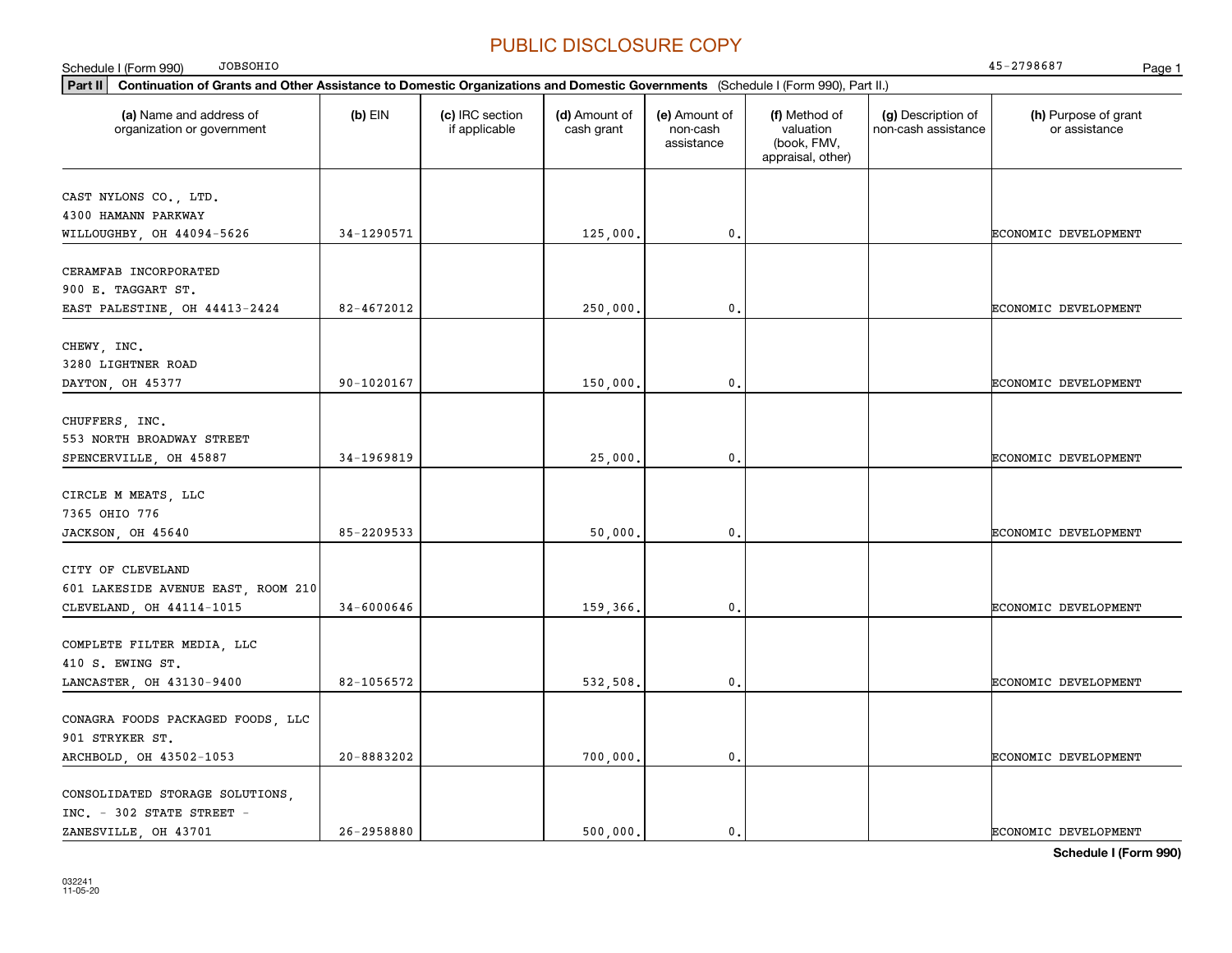| <b>JOBSOHIO</b><br>Schedule I (Form 990)                                                                                                    |                |                                  |                             |                                         |                                                                |                                           | 45-2798687<br>Page 1                  |
|---------------------------------------------------------------------------------------------------------------------------------------------|----------------|----------------------------------|-----------------------------|-----------------------------------------|----------------------------------------------------------------|-------------------------------------------|---------------------------------------|
| Continuation of Grants and Other Assistance to Domestic Organizations and Domestic Governments (Schedule I (Form 990), Part II.)<br>Part II |                |                                  |                             |                                         |                                                                |                                           |                                       |
| (a) Name and address of<br>organization or government                                                                                       | $(b)$ EIN      | (c) IRC section<br>if applicable | (d) Amount of<br>cash grant | (e) Amount of<br>non-cash<br>assistance | (f) Method of<br>valuation<br>(book, FMV,<br>appraisal, other) | (g) Description of<br>non-cash assistance | (h) Purpose of grant<br>or assistance |
| COTSWORKS, LLC<br>749 MINER ROAD<br>HIGHLAND HEIGHTS, OH 44143-2145                                                                         | $20 - 4055028$ |                                  | 600,000,                    | $\mathbf{0}$ .                          |                                                                |                                           | <b>ECONOMIC DEVELOPMENT</b>           |
| COVERMYMEDS<br>8866 COMMONS BOULEVARD<br>TWINSBURG, OH 44087                                                                                | 26-3446223     |                                  | 313,685.                    | 0.                                      |                                                                |                                           | ECONOMIC DEVELOPMENT                  |
| COYNE GRAPHIC FINISHING, INC.<br>1301 NEWARK ROAD<br>MOUNT VERNON, OH 43050-4730                                                            | 31-0899736     |                                  | 25,000,                     | 0.                                      |                                                                |                                           | ECONOMIC DEVELOPMENT                  |
| CRANE CONSUMABLES, INC.<br>155 WESTHEIMER DRIVE<br>MIDDLETOWN, OH 45044                                                                     | $27 - 4356106$ |                                  | 600,000,                    | $\mathbf 0$ .                           |                                                                |                                           | <b>ECONOMIC DEVELOPMENT</b>           |
| CREDIT ADJUSTMENTS, INC.<br>330 FLORENCE STREET<br>DEFIANCE, OH 43512                                                                       | 34-0941570     |                                  | 614, 315.                   | $\mathbf 0$ .                           |                                                                |                                           | ECONOMIC DEVELOPMENT                  |
| CROCS, INC.<br>7747 EAST DRY CREEK PARKWAY<br>NIWOT, CO 80503                                                                               | $20 - 2164234$ |                                  | 103,698                     | $\mathbf{0}$ .                          |                                                                |                                           | ECONOMIC DEVELOPMENT                  |
| CROZIER WELDING, LLC<br>16867 OHIO 83 SOUTH<br>COSHOCTON, OH 43812                                                                          | 61-1692583     |                                  | 75,000,                     | $\mathbf{0}$ .                          |                                                                |                                           | <b>ECONOMIC DEVELOPMENT</b>           |
| CURATION FOODS, INC.<br>12700 SOUTH DIXIE HIGHWAY<br>BOWLING GREEN, OH 43402                                                                | 77-0528042     |                                  | 350,000,                    | $\mathbf 0$ .                           |                                                                |                                           | <b>ECONOMIC DEVELOPMENT</b>           |
| DAIDO METAL U.S.A., INC.<br>1215 SOUTH GREENWOOD STREET<br>BELLEFONTAINE, OH 43311-1628                                                     | $36 - 3280906$ |                                  | 25,000.                     | $\mathbf{0}$ .                          |                                                                |                                           | <b>ECONOMIC DEVELOPMENT</b>           |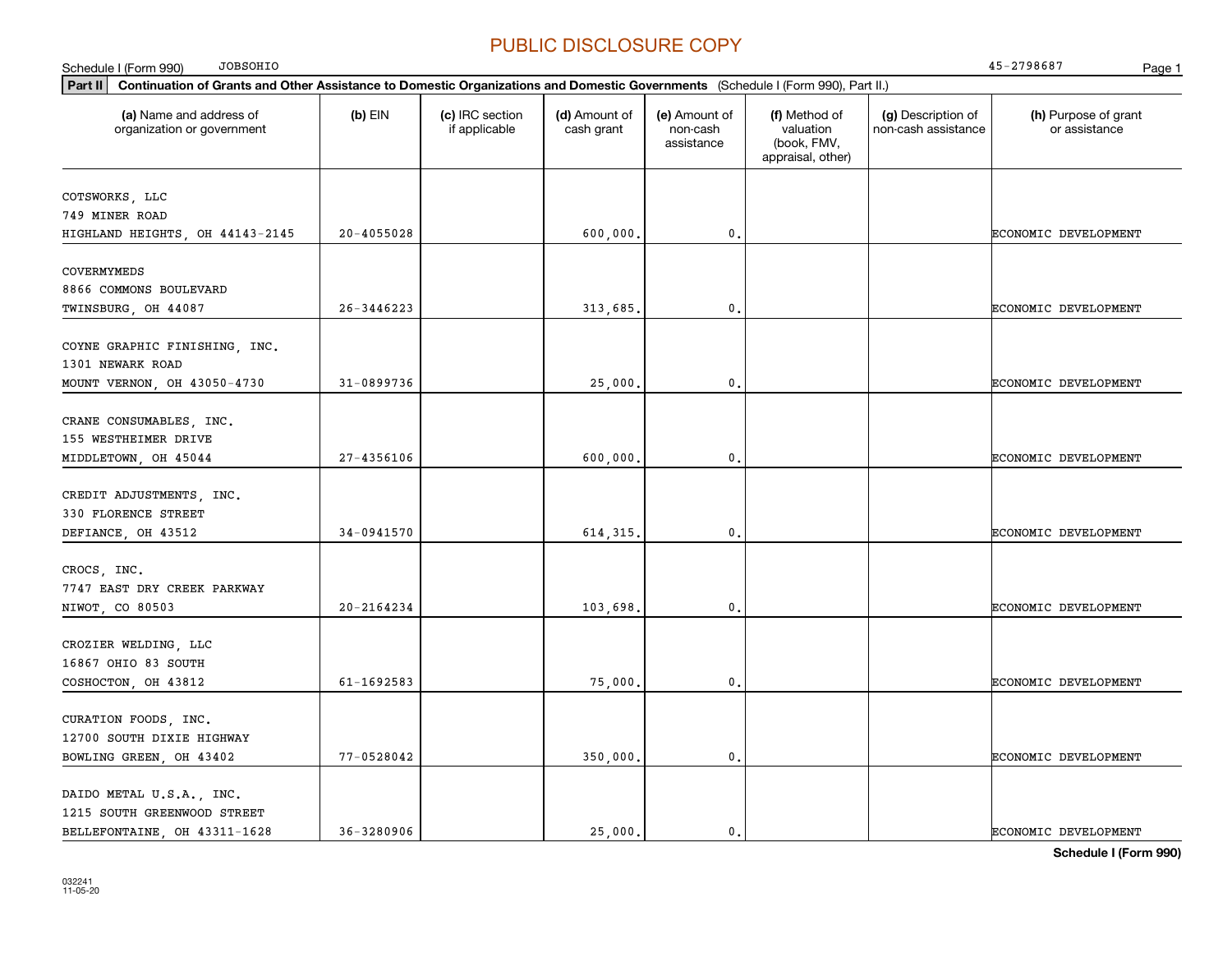| <b>JOBSOHIO</b><br>Schedule I (Form 990)                                                                                                    |                |                                  |                             |                                         |                                                                |                                           | 45-2798687<br>Page 1                  |
|---------------------------------------------------------------------------------------------------------------------------------------------|----------------|----------------------------------|-----------------------------|-----------------------------------------|----------------------------------------------------------------|-------------------------------------------|---------------------------------------|
| Part II<br>Continuation of Grants and Other Assistance to Domestic Organizations and Domestic Governments (Schedule I (Form 990), Part II.) |                |                                  |                             |                                         |                                                                |                                           |                                       |
| (a) Name and address of<br>organization or government                                                                                       | $(b)$ EIN      | (c) IRC section<br>if applicable | (d) Amount of<br>cash grant | (e) Amount of<br>non-cash<br>assistance | (f) Method of<br>valuation<br>(book, FMV,<br>appraisal, other) | (g) Description of<br>non-cash assistance | (h) Purpose of grant<br>or assistance |
| DEFIANCE HARMON, LLC                                                                                                                        |                |                                  |                             |                                         |                                                                |                                           |                                       |
| 4427 TALMADGE ROAD SUITE A                                                                                                                  |                |                                  |                             |                                         |                                                                |                                           |                                       |
| TOLEDO, OH 43623                                                                                                                            | 83-2648721     |                                  | 452,000                     | $\mathbf 0$ .                           |                                                                |                                           | ECONOMIC DEVELOPMENT                  |
| DIGERONIMO COMPANIES                                                                                                                        |                |                                  |                             |                                         |                                                                |                                           |                                       |
| 5720 EAST SCHAAF ROAD                                                                                                                       |                |                                  |                             |                                         |                                                                |                                           |                                       |
| INDEPENDENCE, OH 44131                                                                                                                      | 82-3411495     |                                  | 66,000,                     | $\mathfrak o$ .                         |                                                                |                                           | ECONOMIC DEVELOPMENT                  |
| DIVERSIFIED SYSTEMS, INC.                                                                                                                   |                |                                  |                             |                                         |                                                                |                                           |                                       |
| 100 DORCHESTER SQUARE NORTH                                                                                                                 |                |                                  |                             |                                         |                                                                |                                           |                                       |
| WESTERVILLE, OH 43081-7304                                                                                                                  | 31-1383824     |                                  | 400.000                     | $\mathbf{0}$ .                          |                                                                |                                           | ECONOMIC DEVELOPMENT                  |
|                                                                                                                                             |                |                                  |                             |                                         |                                                                |                                           |                                       |
| DNK ARCHITECTS, INC.                                                                                                                        |                |                                  |                             |                                         |                                                                |                                           |                                       |
| 2616 CENTRAL PARKWAY                                                                                                                        |                |                                  |                             |                                         |                                                                |                                           |                                       |
| CINCINNATI, OH 45214                                                                                                                        | 31-1408665     |                                  | 19,517.                     | $\mathbf 0$ .                           |                                                                |                                           | ECONOMIC DEVELOPMENT                  |
|                                                                                                                                             |                |                                  |                             |                                         |                                                                |                                           |                                       |
| DOLGENCORP, LLC                                                                                                                             |                |                                  |                             |                                         |                                                                |                                           |                                       |
| 2505 EASTPOINTE DRIVE                                                                                                                       |                |                                  |                             |                                         |                                                                |                                           |                                       |
| ZANESVILLE, OH 43701-7761                                                                                                                   | 61-0502302     |                                  | 150,000                     | $\mathbf{0}$ .                          |                                                                |                                           | ECONOMIC DEVELOPMENT                  |
|                                                                                                                                             |                |                                  |                             |                                         |                                                                |                                           |                                       |
| DOLLAR TREE DISTRIBUTION, INC.<br>500 VOLVO PARKWAY                                                                                         |                |                                  |                             |                                         |                                                                |                                           |                                       |
| CHESAPEAKE, VA 23320                                                                                                                        | 54-1737649     |                                  | 53,021.                     | $\mathbf{0}$ .                          |                                                                |                                           | ECONOMIC DEVELOPMENT                  |
|                                                                                                                                             |                |                                  |                             |                                         |                                                                |                                           |                                       |
| DYSINGER INCORPORATED                                                                                                                       |                |                                  |                             |                                         |                                                                |                                           |                                       |
| 4316 WEBSTER STREET                                                                                                                         |                |                                  |                             |                                         |                                                                |                                           |                                       |
| DAYTON, OH 45414                                                                                                                            | 31-0940115     |                                  | 600,000                     | $\mathbf{0}$ .                          |                                                                |                                           | ECONOMIC DEVELOPMENT                  |
|                                                                                                                                             |                |                                  |                             |                                         |                                                                |                                           |                                       |
| EAGLE FAMILY FOODS GROUP, LLC                                                                                                               |                |                                  |                             |                                         |                                                                |                                           |                                       |
| 4020 KINROSS LAKES PARKWAY                                                                                                                  |                |                                  |                             |                                         |                                                                |                                           |                                       |
| RICHFIELD, OH 44286-9084                                                                                                                    | 47-5369803     |                                  | 215,000.                    | $\mathfrak{o}$ .                        |                                                                |                                           | ECONOMIC DEVELOPMENT                  |
| ECCRINE SYSTEMS                                                                                                                             |                |                                  |                             |                                         |                                                                |                                           |                                       |
| 1775 MENTOR AVENUE, SUITE 300                                                                                                               |                |                                  |                             |                                         |                                                                |                                           |                                       |
| CINCINNATI OH 45212                                                                                                                         | $47 - 2692010$ |                                  | $-48, 452.$                 | $\mathbf{0}$ .                          |                                                                |                                           | ECONOMIC DEVELOPMENT                  |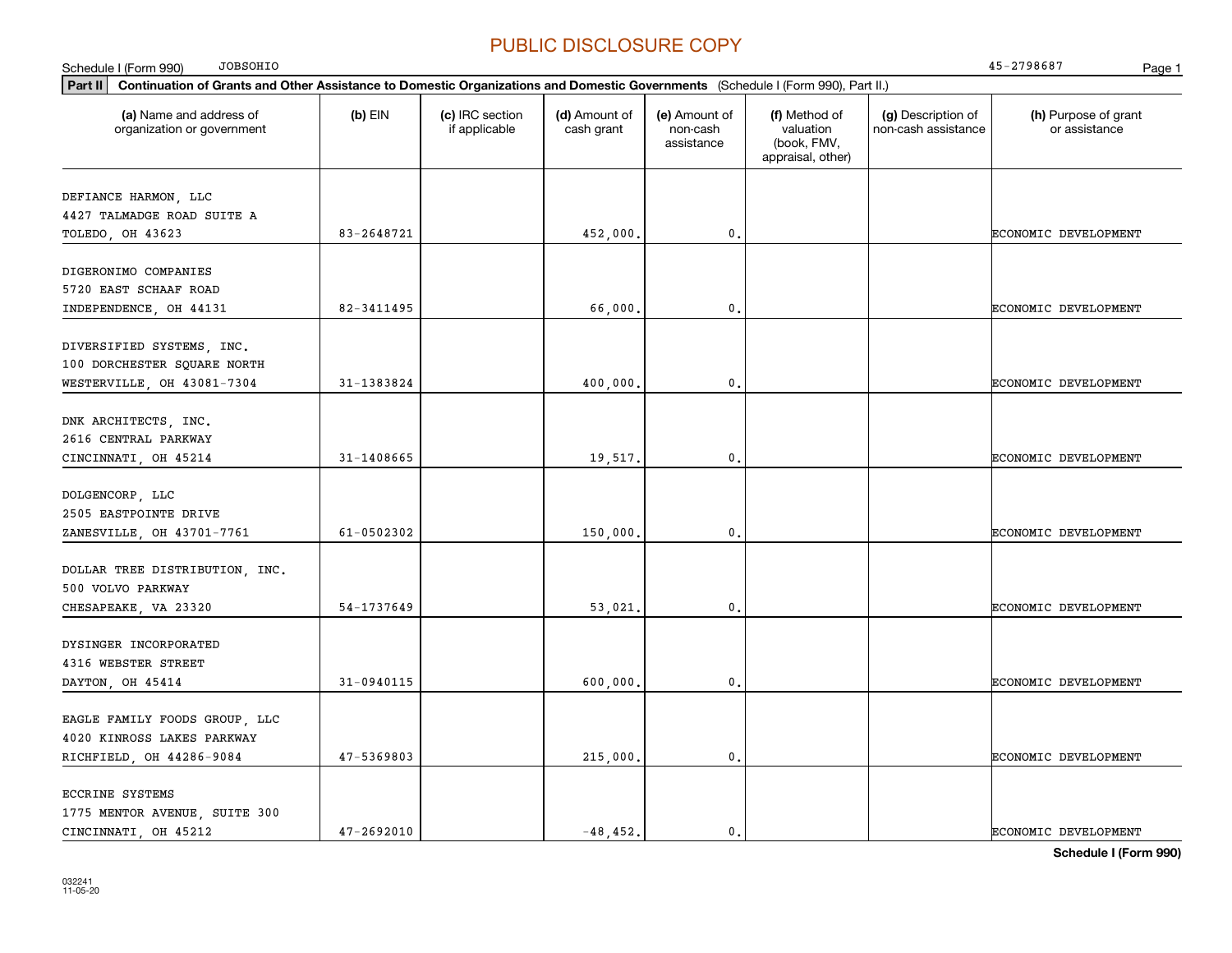| <b>JOBSOHIO</b><br>Schedule I (Form 990)                                                                                                    |                |                                  |                             |                                         |                                                                |                                           | 45-2798687                            | Page 1 |
|---------------------------------------------------------------------------------------------------------------------------------------------|----------------|----------------------------------|-----------------------------|-----------------------------------------|----------------------------------------------------------------|-------------------------------------------|---------------------------------------|--------|
| Part II<br>Continuation of Grants and Other Assistance to Domestic Organizations and Domestic Governments (Schedule I (Form 990), Part II.) |                |                                  |                             |                                         |                                                                |                                           |                                       |        |
| (a) Name and address of<br>organization or government                                                                                       | $(b)$ EIN      | (c) IRC section<br>if applicable | (d) Amount of<br>cash grant | (e) Amount of<br>non-cash<br>assistance | (f) Method of<br>valuation<br>(book, FMV,<br>appraisal, other) | (g) Description of<br>non-cash assistance | (h) Purpose of grant<br>or assistance |        |
| ENERGIZER AUTO, INC.<br>2800 CONCORDE DRIVE                                                                                                 |                |                                  |                             |                                         |                                                                |                                           |                                       |        |
| DAYTON, OH 45377                                                                                                                            | $36 - 2999270$ |                                  | 130,000.                    | 0.                                      |                                                                |                                           | ECONOMIC DEVELOPMENT                  |        |
| <b>ENSEMBLE HP</b><br>1701 MERCY HEALTH PLACE<br>CINCINNATI, OH 45237                                                                       | 38-4050738     |                                  | 53,092.                     | $\mathbf{0}$                            |                                                                |                                           | ECONOMIC DEVELOPMENT                  |        |
|                                                                                                                                             |                |                                  |                             |                                         |                                                                |                                           |                                       |        |
| ERNST METAL TECHNOLOGIES, LLC<br>2920 KREITZER ROAD<br>MORAINE, OH 45439-1644                                                               | $20 - 3246696$ |                                  | 400,000.                    | 0.                                      |                                                                |                                           | ECONOMIC DEVELOPMENT                  |        |
|                                                                                                                                             |                |                                  |                             |                                         |                                                                |                                           |                                       |        |
| EVANSTON INVESTMENTS, LLC<br>200 EAST CHAPMAN ROAD                                                                                          |                |                                  |                             |                                         |                                                                |                                           |                                       |        |
| LIMA, OH 45801                                                                                                                              | $26 - 4715674$ |                                  | 50,000,                     | 0.                                      |                                                                |                                           | ECONOMIC DEVELOPMENT                  |        |
| EXSURCO MEDICAL, INC.<br>10804 GREEN ROAD<br>WAKEMAN, OH 44889-9676                                                                         | 45-3836837     |                                  | 581,657.                    | 0.                                      |                                                                |                                           | ECONOMIC DEVELOPMENT                  |        |
| FAXON FIREARMS, LLC<br>4348 LE SAINT CT.                                                                                                    |                |                                  |                             |                                         |                                                                |                                           |                                       |        |
| WEST CHESTER, OH 45014                                                                                                                      | 46-1588341     |                                  | 75,000.                     | 0.                                      |                                                                |                                           | ECONOMIC DEVELOPMENT                  |        |
| FAXON MACHINING, INC.<br>11101 ADWOOD DRIVE                                                                                                 |                |                                  |                             |                                         |                                                                |                                           |                                       |        |
| CINCINNATI, OH 45240                                                                                                                        | $31 - 1054769$ |                                  | 830,000.                    | 0.                                      |                                                                |                                           | ECONOMIC DEVELOPMENT                  |        |
| FCA US, LLC<br>4400 CHRYSLER DRIVE                                                                                                          |                |                                  |                             |                                         |                                                                |                                           |                                       |        |
| TOLEDO, OH 43608                                                                                                                            | 27-0187277     |                                  | 553,500,                    | 0.                                      |                                                                |                                           | ECONOMIC DEVELOPMENT                  |        |
| FEW AUTOMOTIVE GLASS APPLICATIONS<br>INC. - 1720 ENTERPRISE PARKWAY -<br>WOOSTER, OH 44691                                                  | 27-3929785     |                                  | 600,000.                    | 0.                                      |                                                                |                                           | <b>ECONOMIC DEVELOPMENT</b>           |        |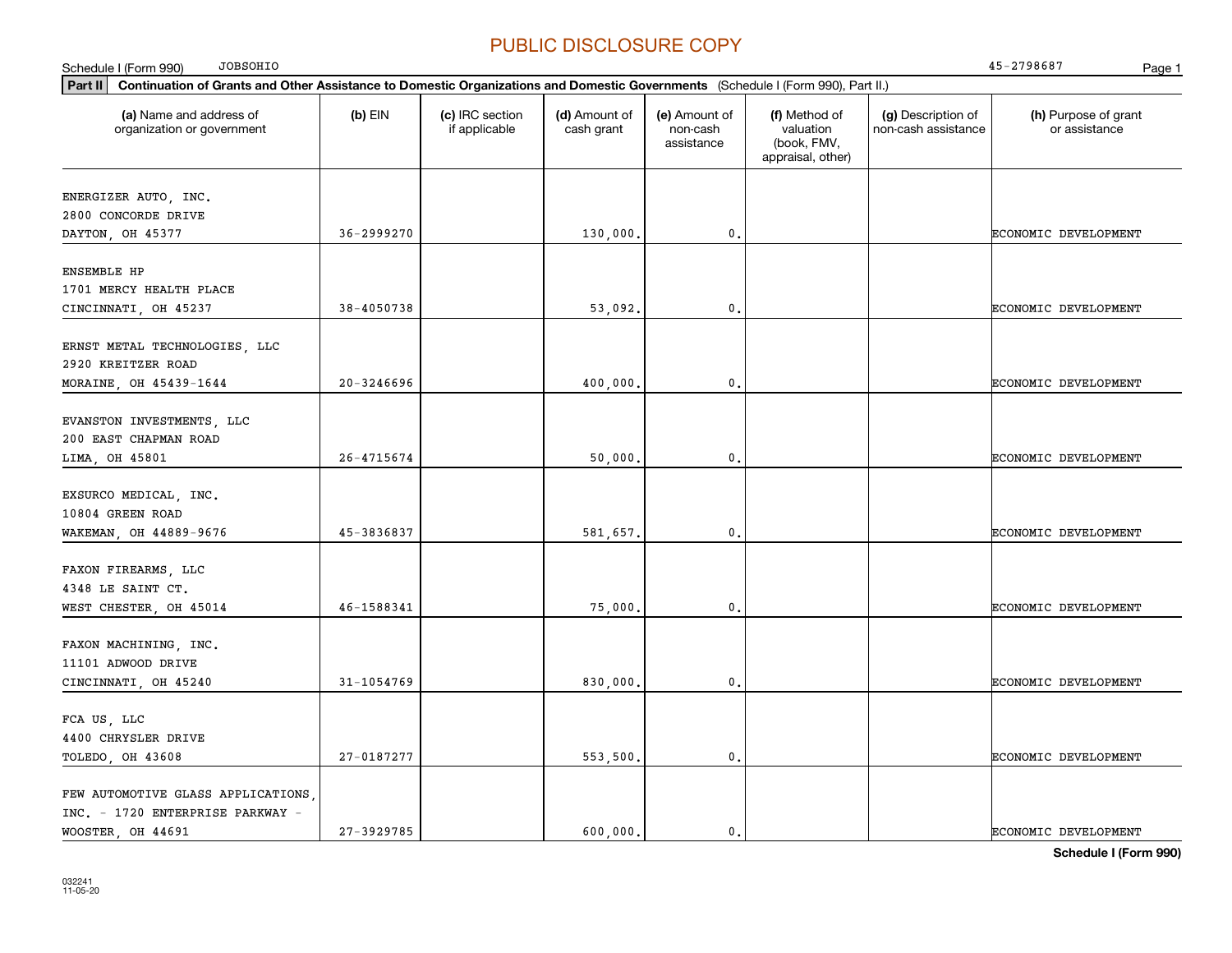| <b>JOBSOHIO</b><br>Schedule I (Form 990)                                                                                                    |                |                                  |                             |                                         |                                                                |                                           | 45-2798687<br>Page 1                  |
|---------------------------------------------------------------------------------------------------------------------------------------------|----------------|----------------------------------|-----------------------------|-----------------------------------------|----------------------------------------------------------------|-------------------------------------------|---------------------------------------|
| Part II<br>Continuation of Grants and Other Assistance to Domestic Organizations and Domestic Governments (Schedule I (Form 990), Part II.) |                |                                  |                             |                                         |                                                                |                                           |                                       |
| (a) Name and address of<br>organization or government                                                                                       | $(b)$ EIN      | (c) IRC section<br>if applicable | (d) Amount of<br>cash grant | (e) Amount of<br>non-cash<br>assistance | (f) Method of<br>valuation<br>(book, FMV,<br>appraisal, other) | (g) Description of<br>non-cash assistance | (h) Purpose of grant<br>or assistance |
| FIRE-DEX, LLC                                                                                                                               |                |                                  |                             |                                         |                                                                |                                           |                                       |
| 780 S PROGRESS DRIVE                                                                                                                        |                |                                  |                             |                                         |                                                                |                                           |                                       |
| MEDINA, OH 44256-1368                                                                                                                       | $20 - 8033614$ |                                  | 50,000.                     | 0                                       |                                                                |                                           | <b>ECONOMIC DEVELOPMENT</b>           |
|                                                                                                                                             |                |                                  |                             |                                         |                                                                |                                           |                                       |
| FIRST SOLAR, INC.                                                                                                                           |                |                                  |                             |                                         |                                                                |                                           |                                       |
| 350 W WASHINGTON STREET, SUITE 600                                                                                                          |                |                                  |                             |                                         |                                                                |                                           |                                       |
| TEMPE, AZ 85281                                                                                                                             | 20-4623678     |                                  | 101,866.                    | $\mathbf{0}$                            |                                                                |                                           | ECONOMIC DEVELOPMENT                  |
|                                                                                                                                             |                |                                  |                             |                                         |                                                                |                                           |                                       |
| FOLDED PAK, INC.                                                                                                                            |                |                                  |                             |                                         |                                                                |                                           |                                       |
| 5885 STAPLETON DRIVE NORTH SUITE C<br>DENVER, CO 80216                                                                                      | $01 - 0781438$ |                                  | $-60,000.$                  | $\mathbf{0}$                            |                                                                |                                           | ECONOMIC DEVELOPMENT                  |
|                                                                                                                                             |                |                                  |                             |                                         |                                                                |                                           |                                       |
| FOR-TECH USA, LLC                                                                                                                           |                |                                  |                             |                                         |                                                                |                                           |                                       |
| 750 MAIN STREET                                                                                                                             |                |                                  |                             |                                         |                                                                |                                           |                                       |
| PIQUA, OH 45356-3834                                                                                                                        | 37-1878747     |                                  | 37,158.                     | $\mathbf{0}$                            |                                                                |                                           | ECONOMIC DEVELOPMENT                  |
|                                                                                                                                             |                |                                  |                             |                                         |                                                                |                                           |                                       |
| FORTNER UPHOLSTERING, INC.                                                                                                                  |                |                                  |                             |                                         |                                                                |                                           |                                       |
| 2050 SOUTH HIGH STREET                                                                                                                      |                |                                  |                             |                                         |                                                                |                                           |                                       |
| COLUMBUS, OH 43206                                                                                                                          | 31-0789412     |                                  | 600,000.                    | $\mathbf{0}$ .                          |                                                                |                                           | ECONOMIC DEVELOPMENT                  |
|                                                                                                                                             |                |                                  |                             |                                         |                                                                |                                           |                                       |
| FORTUITY CALLING, LLC<br>750 MOUNT CARMEL MALL                                                                                              |                |                                  |                             |                                         |                                                                |                                           |                                       |
| COLUMBUS, OH 43222-1553                                                                                                                     | 82-1921127     |                                  | 300,000,                    | $\mathbf{0}$ .                          |                                                                |                                           | ECONOMIC DEVELOPMENT                  |
|                                                                                                                                             |                |                                  |                             |                                         |                                                                |                                           |                                       |
| FOUNDATION SOFTWARE                                                                                                                         |                |                                  |                             |                                         |                                                                |                                           |                                       |
| 17999 FOLTZ INDUSTRIAL PARKWAY                                                                                                              |                |                                  |                             |                                         |                                                                |                                           |                                       |
| STRONGSVILLE, OH 44149                                                                                                                      | 34-1474815     |                                  | $-750,000.$                 | $\mathbf{0}$ .                          |                                                                |                                           | ECONOMIC DEVELOPMENT                  |
|                                                                                                                                             |                |                                  |                             |                                         |                                                                |                                           |                                       |
| FULTON COUNTY PROCESSING, LTD.                                                                                                              |                |                                  |                             |                                         |                                                                |                                           |                                       |
| 7800 STATE ROUTE 109                                                                                                                        |                |                                  |                             |                                         |                                                                |                                           |                                       |
| DELTA, OH 43515-9335                                                                                                                        | 34-1965647     |                                  | 500,000.                    | $\mathbf{0}$ .                          |                                                                |                                           | ECONOMIC DEVELOPMENT                  |
|                                                                                                                                             |                |                                  |                             |                                         |                                                                |                                           |                                       |
| FULTON INDUSTRIES, INC.                                                                                                                     |                |                                  |                             |                                         |                                                                |                                           |                                       |
| 135 EAST LINFOOT STREET                                                                                                                     |                |                                  |                             |                                         |                                                                |                                           |                                       |
| WAUSEON, OH 43567-1005                                                                                                                      | 34-1266185     |                                  | 25,000.                     | $\mathbf{0}$ .                          |                                                                |                                           | <b>ECONOMIC DEVELOPMENT</b>           |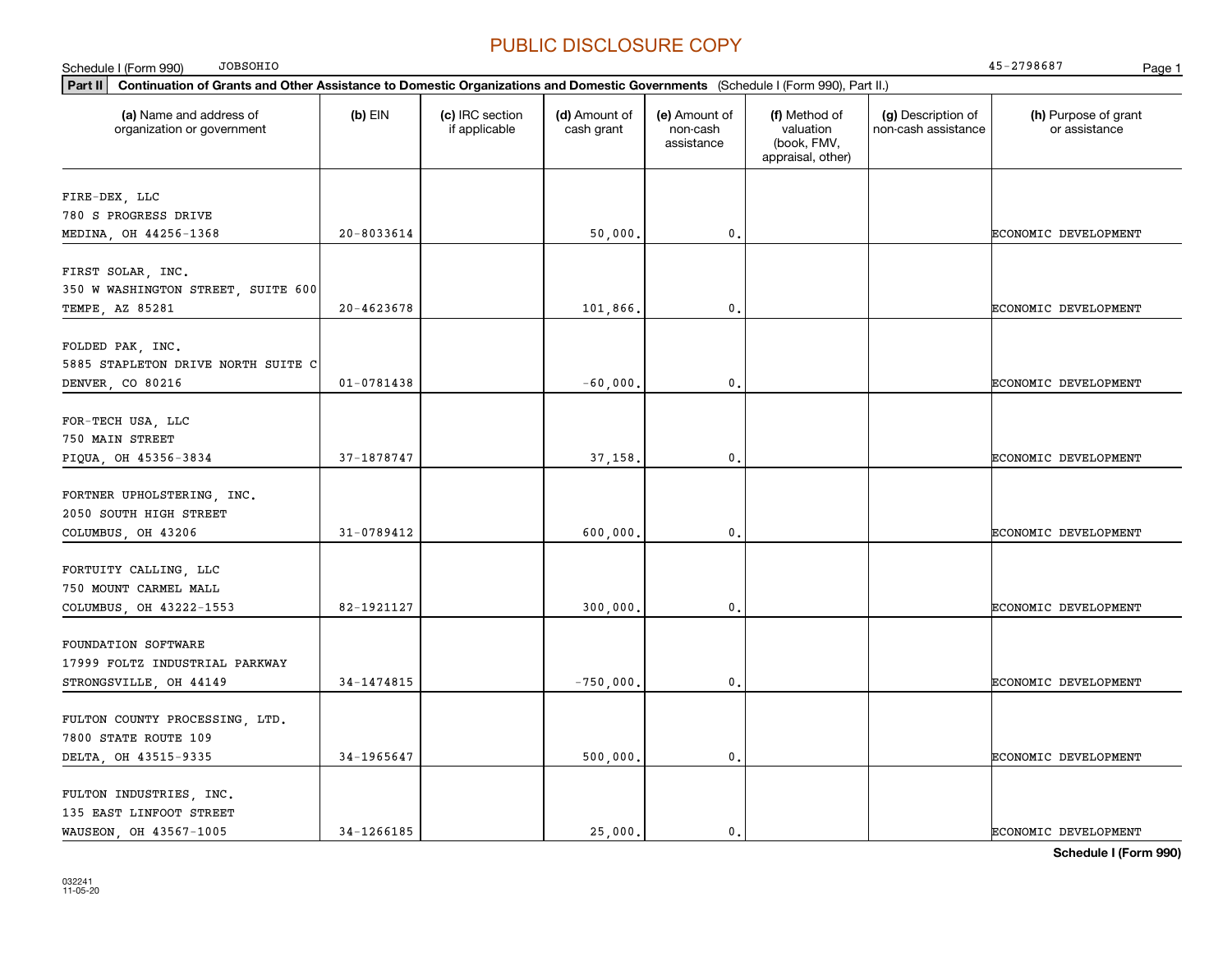| <b>JOBSOHIO</b><br>Schedule I (Form 990)                                                                                                    |                            |                                  |                             |                                         |                                                                |                                           | 45-2798687<br>Page 1                  |
|---------------------------------------------------------------------------------------------------------------------------------------------|----------------------------|----------------------------------|-----------------------------|-----------------------------------------|----------------------------------------------------------------|-------------------------------------------|---------------------------------------|
| Part II<br>Continuation of Grants and Other Assistance to Domestic Organizations and Domestic Governments (Schedule I (Form 990), Part II.) |                            |                                  |                             |                                         |                                                                |                                           |                                       |
| (a) Name and address of<br>organization or government                                                                                       | $(b)$ EIN                  | (c) IRC section<br>if applicable | (d) Amount of<br>cash grant | (e) Amount of<br>non-cash<br>assistance | (f) Method of<br>valuation<br>(book, FMV,<br>appraisal, other) | (g) Description of<br>non-cash assistance | (h) Purpose of grant<br>or assistance |
| GATEWAY LOGISTICS, INC.<br>95 GLENDALE MILFORD ROAD<br>CINCINNATI, OH 45215                                                                 | 39-2059617                 |                                  | 50,000                      | 0                                       |                                                                |                                           | ECONOMIC DEVELOPMENT                  |
| GBQ PARTNERS, LLC<br>230 WEST STREET, SUITE 700                                                                                             | $20 - 2122306$             |                                  |                             | $\mathbf 0$ .                           |                                                                |                                           |                                       |
| COLUMBUS, OH 43215<br>GENERAL ALUMINUM MFG. COMPANY                                                                                         |                            |                                  | 100,000.                    |                                         |                                                                |                                           | ECONOMIC DEVELOPMENT                  |
| 5159 SOUTH PROSPECT STREET<br>RAVENNA, OH 44266-9031                                                                                        | 34-0641582                 |                                  | 80,000,                     | $\mathbf{0}$ .                          |                                                                |                                           | ECONOMIC DEVELOPMENT                  |
| GENERAL DYNAMICS LAND SYSTEMS,<br>INC. - 38500 MOUND ROAD - STERLING<br>HEIGHTS, MI 48310                                                   | 54-0582680                 |                                  | 87,847.                     | $\mathbf 0$ .                           |                                                                |                                           | ECONOMIC DEVELOPMENT                  |
| GENERAL ELECTRIC COMPANY<br>1 NEUMANN WAY<br>CINCINNATI, OH 45215                                                                           | 14-0689340                 |                                  | 1,750,000                   | $\mathbf{0}$                            |                                                                |                                           | ECONOMIC DEVELOPMENT                  |
| GLOBAL CLEVELAND<br>200 PUBLIC SQUARE, SUITE 150                                                                                            |                            |                                  |                             |                                         |                                                                |                                           |                                       |
| CLEVELAND, OH 44114                                                                                                                         | $27 - 5245539$ $501(C)(3)$ |                                  | 150,000.                    | $\mathbf 0$ .                           |                                                                |                                           | ECONOMIC DEVELOPMENT                  |
| GLOBAL COOLING, INC.<br>6000 POSTON ROAD<br>ATHENS, OH 45701-9051                                                                           | 48-1299541                 |                                  | 600,000                     | $\mathbf{0}$ .                          |                                                                |                                           | ECONOMIC DEVELOPMENT                  |
| GOJO INDUSTRIES, INC.<br>1147 AKRON ROAD                                                                                                    |                            |                                  |                             |                                         |                                                                |                                           |                                       |
| WOOSTER, OH 44691<br>GRAPHIC VILLAGE, LLC                                                                                                   | 34-0659953                 |                                  | 2,500,000.                  | $\mathbf{0}$ .                          |                                                                |                                           | ECONOMIC DEVELOPMENT                  |
| 4440 CREEK ROAD<br>BLUE ASH OH 45242                                                                                                        | $46 - 1560163$             |                                  | 600.000.                    | $\mathbf 0$ .                           |                                                                |                                           | ECONOMIC DEVELOPMENT                  |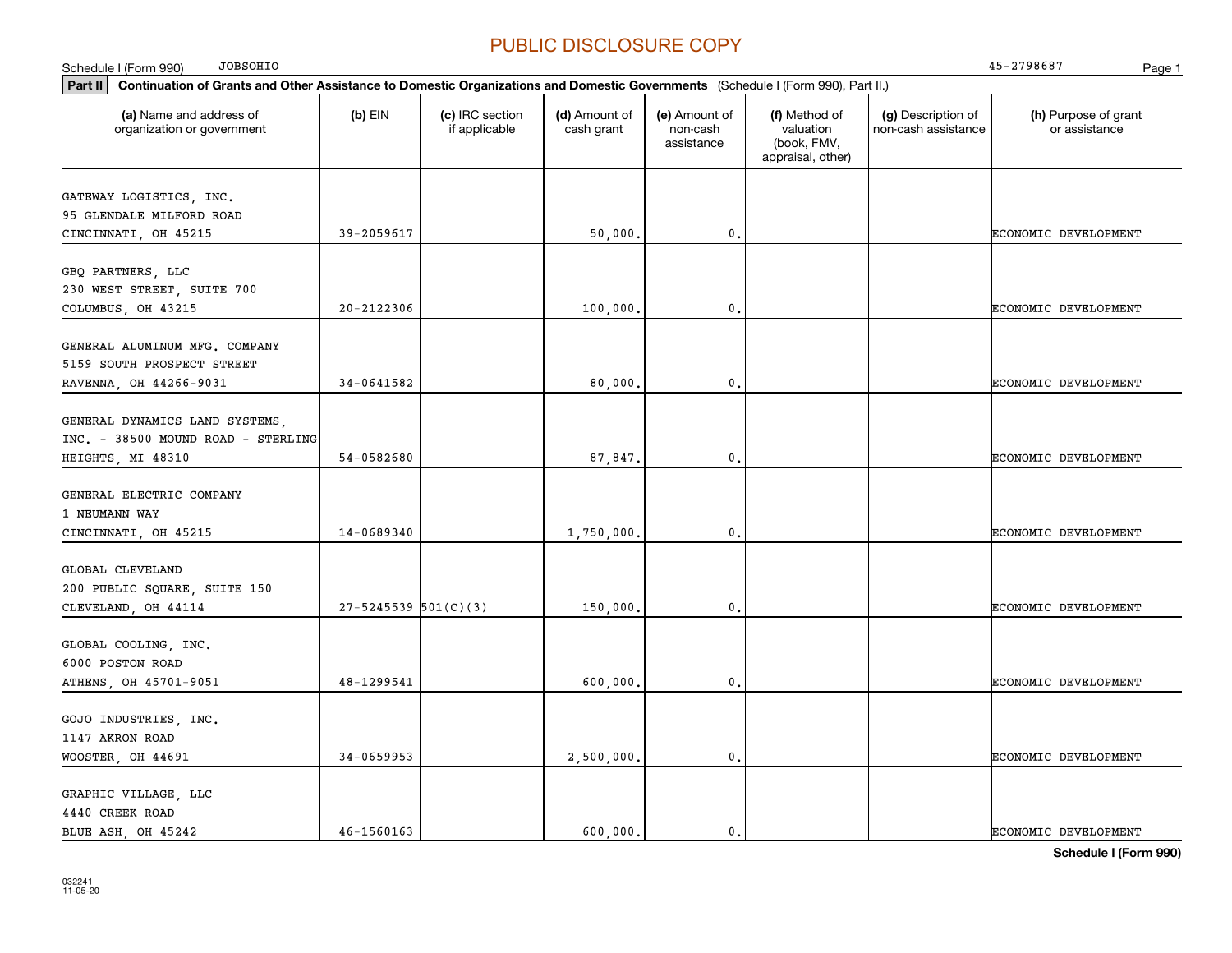| <b>JOBSOHIO</b><br>Schedule I (Form 990)                                                                                                    |                |                                  |                             |                                         |                                                                |                                           | 45-2798687<br>Page 1                  |
|---------------------------------------------------------------------------------------------------------------------------------------------|----------------|----------------------------------|-----------------------------|-----------------------------------------|----------------------------------------------------------------|-------------------------------------------|---------------------------------------|
| Part II<br>Continuation of Grants and Other Assistance to Domestic Organizations and Domestic Governments (Schedule I (Form 990), Part II.) |                |                                  |                             |                                         |                                                                |                                           |                                       |
| (a) Name and address of<br>organization or government                                                                                       | $(b)$ EIN      | (c) IRC section<br>if applicable | (d) Amount of<br>cash grant | (e) Amount of<br>non-cash<br>assistance | (f) Method of<br>valuation<br>(book, FMV,<br>appraisal, other) | (g) Description of<br>non-cash assistance | (h) Purpose of grant<br>or assistance |
| GREAT LAKES CHEESE CO., INC.<br>17825 GREAT LAKES PARKWAY<br>HIRAM, OH 44234-9677                                                           | 34-1015620     |                                  | 209,744.                    | $\mathfrak o$ .                         |                                                                |                                           | ECONOMIC DEVELOPMENT                  |
| GREENFIELD PRODUCTS INCORPORATED<br>1230 NORTH WASHINGTON STREET                                                                            | $31 - 0653828$ |                                  |                             |                                         |                                                                |                                           |                                       |
| GREENFIELD, OH 45123-9783                                                                                                                   |                |                                  | 600,000                     | 0.                                      |                                                                |                                           | ECONOMIC DEVELOPMENT                  |
| GRIFFETH & SON TRUCKING, INC.<br>861 NORTH LISBON STREET<br>CARROLLTON, OH 44615                                                            | 34-1568276     |                                  | 600,000                     | $\mathbf{0}$ .                          |                                                                |                                           | ECONOMIC DEVELOPMENT                  |
| GTL LUMBER, INC.<br>1301 ADAMS LANE<br>IRONTON, OH 45638                                                                                    | 83-2472063     |                                  | 216,824.                    | $\mathfrak o$ .                         |                                                                |                                           | ECONOMIC DEVELOPMENT                  |
| HAGERTY INSURANCE AGENCY, LLC<br>121 RIVERS EDGE DRIVE SUITE 200<br>TRAVERSE CITY, MI 49684-1303                                            | 35-2380696     |                                  | 250,000                     | $\mathbf{0}$ .                          |                                                                |                                           | ECONOMIC DEVELOPMENT                  |
| HALTEC CORPORATION<br>32585 NORTH PRICE ROAD<br>SALEM, OH 44460-9513                                                                        | 34-1488414     |                                  | 100,000.                    | $\mathbf{0}$ .                          |                                                                |                                           | ECONOMIC DEVELOPMENT                  |
| HAMILTON SAFE CO.<br>7775 COOPER ROAD<br>CINCINNATI, OH 45242                                                                               | 31-0729027     |                                  | 300,000                     | $\mathfrak{o}$ .                        |                                                                |                                           | ECONOMIC DEVELOPMENT                  |
| HANON SYSTEMS USA, LLC<br>ONE VILLAGE CENTER DRIVE<br>VAN BUREN TOWNSHIP, MI 48111-5711                                                     | 61-1697358     |                                  | 51,200.                     | $\mathfrak{o}$ .                        |                                                                |                                           | ECONOMIC DEVELOPMENT                  |
| HARDY DIAGNOSTICS<br>429 SOUTH PIONEER BOULEVARD<br>SPRINGBORO OH 45066-3002                                                                | $77 - 0043660$ |                                  | 50,000.                     | $\mathbf{0}$ .                          |                                                                |                                           | ECONOMIC DEVELOPMENT                  |

**Schedule I (Form 990)**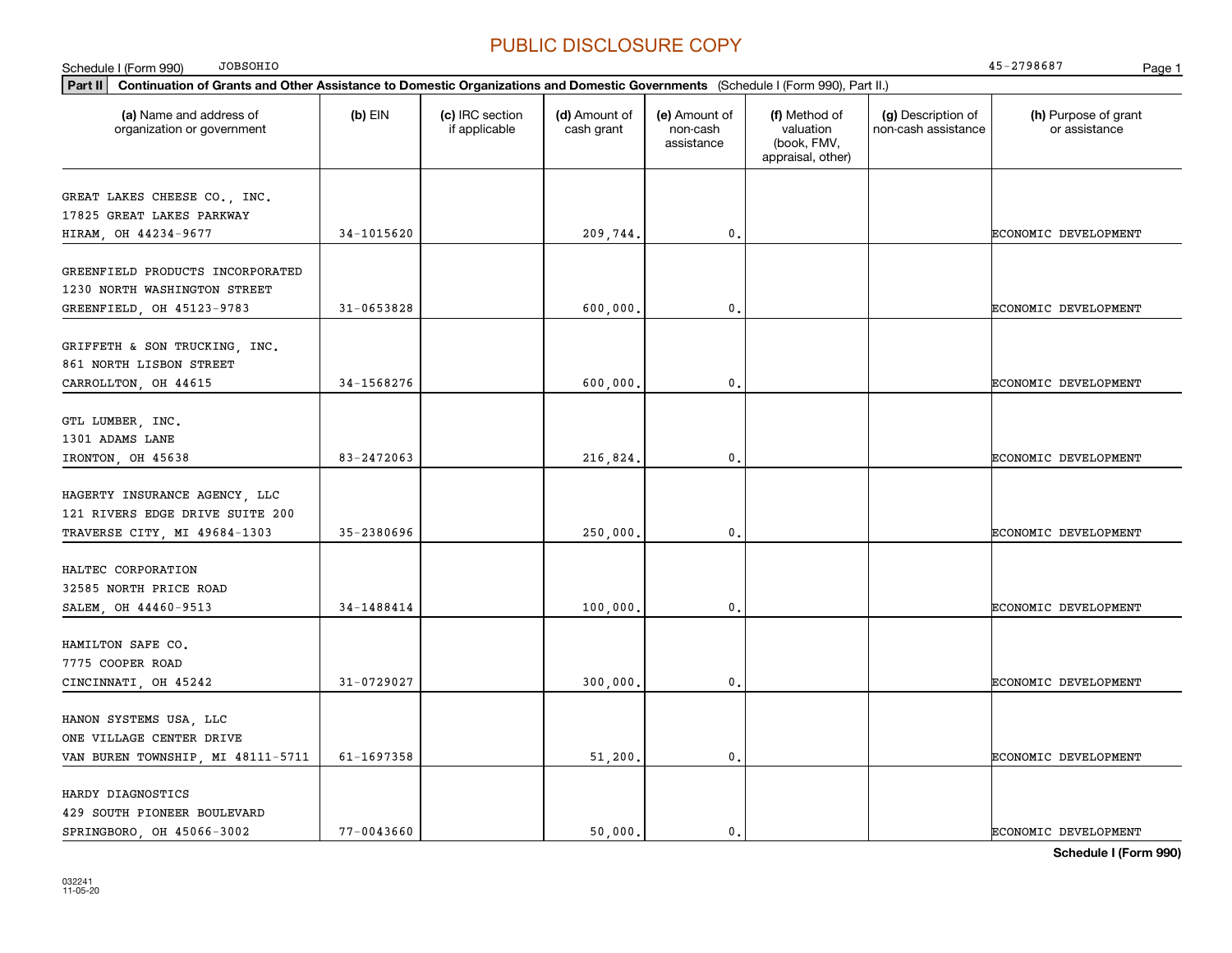| <b>JOBSOHIO</b><br>Schedule I (Form 990)                                                                                                    |                |                                  |                             |                                         |                                                                |                                           | 45-2798687<br>Page 1                  |
|---------------------------------------------------------------------------------------------------------------------------------------------|----------------|----------------------------------|-----------------------------|-----------------------------------------|----------------------------------------------------------------|-------------------------------------------|---------------------------------------|
| Part II<br>Continuation of Grants and Other Assistance to Domestic Organizations and Domestic Governments (Schedule I (Form 990), Part II.) |                |                                  |                             |                                         |                                                                |                                           |                                       |
| (a) Name and address of<br>organization or government                                                                                       | $(b)$ EIN      | (c) IRC section<br>if applicable | (d) Amount of<br>cash grant | (e) Amount of<br>non-cash<br>assistance | (f) Method of<br>valuation<br>(book, FMV,<br>appraisal, other) | (g) Description of<br>non-cash assistance | (h) Purpose of grant<br>or assistance |
| HEARTLAND ENGINEERED PRODUCTS, LLC<br>355 INDUSTRIAL DRIVE                                                                                  |                |                                  |                             |                                         |                                                                |                                           |                                       |
| HARRISON, OH 45030                                                                                                                          | $27 - 2751869$ |                                  | 50,000.                     | $\mathbf{0}$ .                          |                                                                |                                           | ECONOMIC DEVELOPMENT                  |
| HENNY PENNY CORPORATION<br>1219 US ROUTE 35 WEST                                                                                            |                |                                  |                             |                                         |                                                                |                                           |                                       |
| EATON, OH 45320-8621                                                                                                                        | 31-1179223     |                                  | 350,000.                    | $\mathbf{0}$                            |                                                                |                                           | ECONOMIC DEVELOPMENT                  |
| HESS INDUSTRIES, LTD.<br>201 EAST 5TH STREET, SUITE 121<br>MANSFIELD, OH 44902-1460                                                         | 31-1653174     |                                  | 363,861.                    | $\mathbf{0}$                            |                                                                |                                           | ECONOMIC DEVELOPMENT                  |
| HIGH ROAD HOLDINGS, LLC<br>6000 CREEK ROAD                                                                                                  |                |                                  |                             |                                         |                                                                |                                           |                                       |
| CINCINNATI, OH 45242                                                                                                                        | 84-2767756     |                                  | 52, 333,                    | 0.                                      |                                                                |                                           | ECONOMIC DEVELOPMENT                  |
| HONDA DEVELOPMENT & MANUFACTURING<br>OF AMERICA, LLC - 21001 STATE<br>ROUTE 739 - RAYMOND, OH 43067-9705                                    | 33-0054861     |                                  | 739,719.                    | 0.                                      |                                                                |                                           | ECONOMIC DEVELOPMENT                  |
| HP PELZER AUTOMOTIVE SYSTEMS, INC.<br>1175 CROOKS ROAD                                                                                      |                |                                  |                             |                                         |                                                                |                                           |                                       |
| TROY, MI 48084-7136                                                                                                                         | 38-3214772     |                                  | 230,000.                    | 0.                                      |                                                                |                                           | ECONOMIC DEVELOPMENT                  |
| HUMTOWN ADDITIVE<br>120 INDUSTRY STREET<br>LEETONIA, OH 44431-8707                                                                          | 34-1193031     |                                  | 500,000.                    | 0.                                      |                                                                |                                           | ECONOMIC DEVELOPMENT                  |
| HYDRAULIC MANIFOLDS, USA LLC<br>264 MARSHALL HILL ROAD                                                                                      |                |                                  |                             |                                         |                                                                |                                           |                                       |
| WEST MILFORD, NJ 07480-3511                                                                                                                 | 81-4598385     |                                  | 75,000.                     | 0.                                      |                                                                |                                           | ECONOMIC DEVELOPMENT                  |
| HYDROFRESH, LTD.<br>1571 GRESSEL DRIVE<br>DELPHOS, OH 45833                                                                                 | 82-3296382     |                                  | 500,000.                    | 0.                                      |                                                                |                                           | ECONOMIC DEVELOPMENT                  |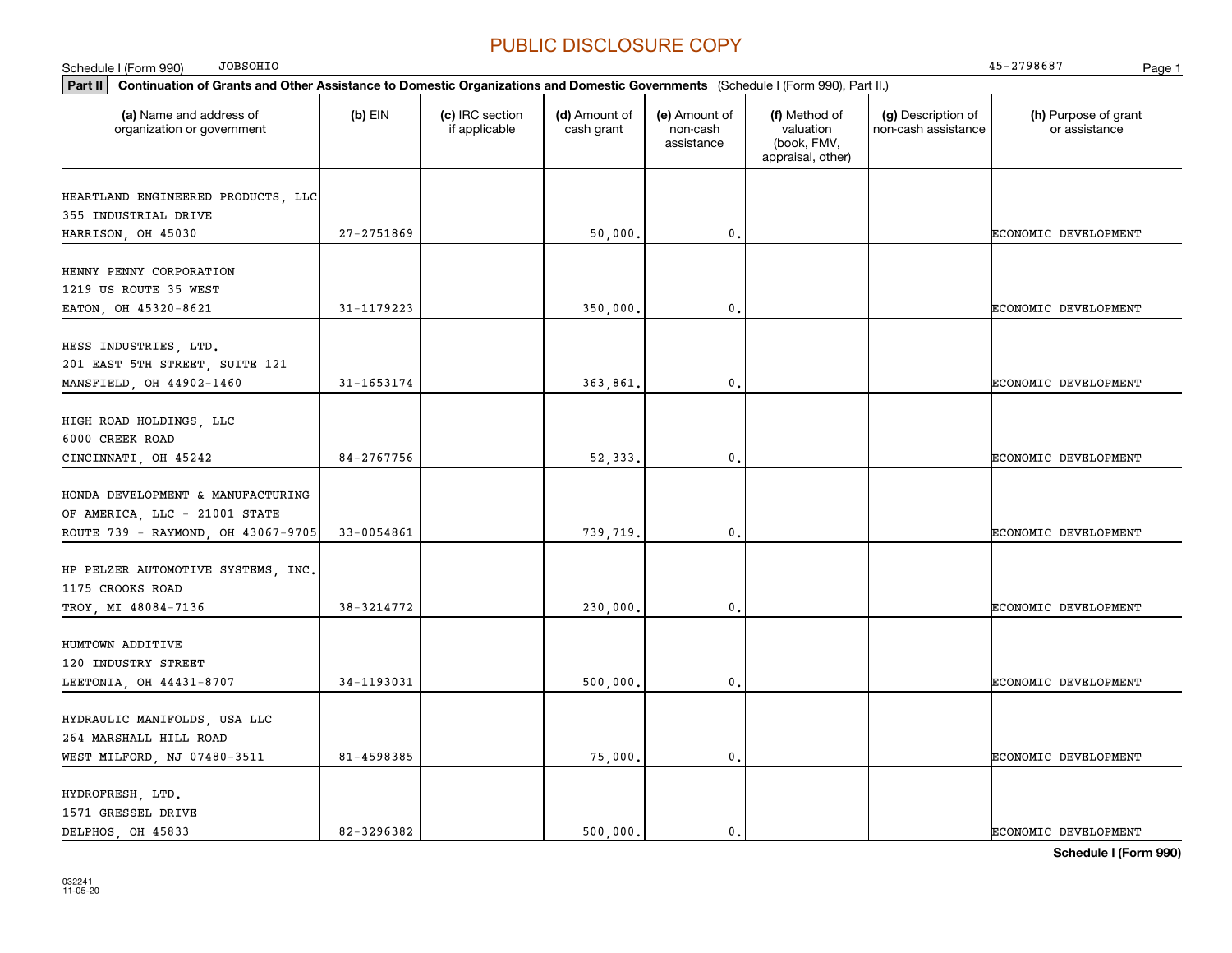| <b>JOBSOHIO</b><br>Schedule I (Form 990)                                                                                                    |                |                                  |                             |                                         |                                                                |                                           | 45-2798687<br>Page 1                  |
|---------------------------------------------------------------------------------------------------------------------------------------------|----------------|----------------------------------|-----------------------------|-----------------------------------------|----------------------------------------------------------------|-------------------------------------------|---------------------------------------|
| Part II<br>Continuation of Grants and Other Assistance to Domestic Organizations and Domestic Governments (Schedule I (Form 990), Part II.) |                |                                  |                             |                                         |                                                                |                                           |                                       |
| (a) Name and address of<br>organization or government                                                                                       | $(b)$ EIN      | (c) IRC section<br>if applicable | (d) Amount of<br>cash grant | (e) Amount of<br>non-cash<br>assistance | (f) Method of<br>valuation<br>(book, FMV,<br>appraisal, other) | (g) Description of<br>non-cash assistance | (h) Purpose of grant<br>or assistance |
|                                                                                                                                             |                |                                  |                             |                                         |                                                                |                                           |                                       |
| IMMS, LLC                                                                                                                                   |                |                                  |                             |                                         |                                                                |                                           |                                       |
| 10426 INDUSTRIAL DRIVE                                                                                                                      | 84-4096096     |                                  |                             |                                         |                                                                |                                           |                                       |
| GARRETTSVILLE, OH 44231                                                                                                                     |                |                                  | 40,000.                     | $\mathbf{0}$ .                          |                                                                |                                           | ECONOMIC DEVELOPMENT                  |
| INDUSTRIAL RELIABILITY AND REPAIR,                                                                                                          |                |                                  |                             |                                         |                                                                |                                           |                                       |
| LLC - 370 DOUGLAS AVENUE -                                                                                                                  |                |                                  |                             |                                         |                                                                |                                           |                                       |
| CHILLICOTHE, OH 45601                                                                                                                       | $20 - 3815844$ |                                  | 25,000,                     | $\mathbf{0}$ .                          |                                                                |                                           | ECONOMIC DEVELOPMENT                  |
|                                                                                                                                             |                |                                  |                             |                                         |                                                                |                                           |                                       |
| INEOS PIGMENTS USA, INC.                                                                                                                    |                |                                  |                             |                                         |                                                                |                                           |                                       |
| 6752 BAYMEADOW DRIVE                                                                                                                        |                |                                  |                             |                                         |                                                                |                                           |                                       |
| GLEN BURNIE, MD 21060                                                                                                                       | 13-3290300     |                                  | 54,235.                     | $\mathbf{0}$ .                          |                                                                |                                           | <b>ECONOMIC DEVELOPMENT</b>           |
|                                                                                                                                             |                |                                  |                             |                                         |                                                                |                                           |                                       |
| INGAGE PARTNERS, INC.                                                                                                                       |                |                                  |                             |                                         |                                                                |                                           |                                       |
| 2943 RIVERSIDE DRIVE                                                                                                                        |                |                                  |                             |                                         |                                                                |                                           |                                       |
| CINCINNATI, OH 45226                                                                                                                        | $27 - 3889959$ |                                  | 600,000                     | $\mathbf{0}$ .                          |                                                                |                                           | <b>ECONOMIC DEVELOPMENT</b>           |
|                                                                                                                                             |                |                                  |                             |                                         |                                                                |                                           |                                       |
| INTEGRATED STAIR SYSTEMS, INC.                                                                                                              |                |                                  |                             |                                         |                                                                |                                           |                                       |
| 144 PLYMOUTH STREET                                                                                                                         |                |                                  |                             |                                         |                                                                |                                           |                                       |
| LEXINGTON, OH 44904-1124                                                                                                                    | 91-1577949     |                                  | 200,000,                    | $\mathbf{0}$ .                          |                                                                |                                           | <b>ECONOMIC DEVELOPMENT</b>           |
| INTELLITEACH, INC.                                                                                                                          |                |                                  |                             |                                         |                                                                |                                           |                                       |
| PEACHTREE CENTER 233 PEACHTREE                                                                                                              |                |                                  |                             |                                         |                                                                |                                           |                                       |
| STREET NE, SUITE 1100 - ATLANTA,                                                                                                            |                |                                  |                             |                                         |                                                                |                                           |                                       |
| GA 30303                                                                                                                                    | 02-0572651     |                                  | 150,000,                    | $\mathbf{0}$ .                          |                                                                |                                           | ECONOMIC DEVELOPMENT                  |
|                                                                                                                                             |                |                                  |                             |                                         |                                                                |                                           |                                       |
| INTERNATIONAL CUSHIONING COMPANY,                                                                                                           |                |                                  |                             |                                         |                                                                |                                           |                                       |
| LLC - 240 BOUNDARY ROAD -                                                                                                                   |                |                                  |                             |                                         |                                                                |                                           |                                       |
| MARLBORO, NJ 07746                                                                                                                          | 22-3845948     |                                  | 232,974.                    | $\mathbf{0}$ .                          |                                                                |                                           | ECONOMIC DEVELOPMENT                  |
|                                                                                                                                             |                |                                  |                             |                                         |                                                                |                                           |                                       |
| INVACARE CORPORATION                                                                                                                        |                |                                  |                             |                                         |                                                                |                                           |                                       |
| 1 INVACARE WAY                                                                                                                              |                |                                  |                             |                                         |                                                                |                                           |                                       |
| ELYRIA, OH 44036                                                                                                                            | 95-2680965     |                                  | 166,048                     | $\mathbf{0}$ .                          |                                                                |                                           | ECONOMIC DEVELOPMENT                  |
|                                                                                                                                             |                |                                  |                             |                                         |                                                                |                                           |                                       |
| IRONHAWK INDUSTRIAL DISTRIBUTION,                                                                                                           |                |                                  |                             |                                         |                                                                |                                           |                                       |
| LLC - 1090 EAST 222ND STREET -                                                                                                              |                |                                  |                             |                                         |                                                                |                                           |                                       |
| EUCLID, OH 44117                                                                                                                            | $27 - 4462942$ |                                  | 120,065,                    | $\mathbf{0}$ .                          |                                                                |                                           | ECONOMIC DEVELOPMENT                  |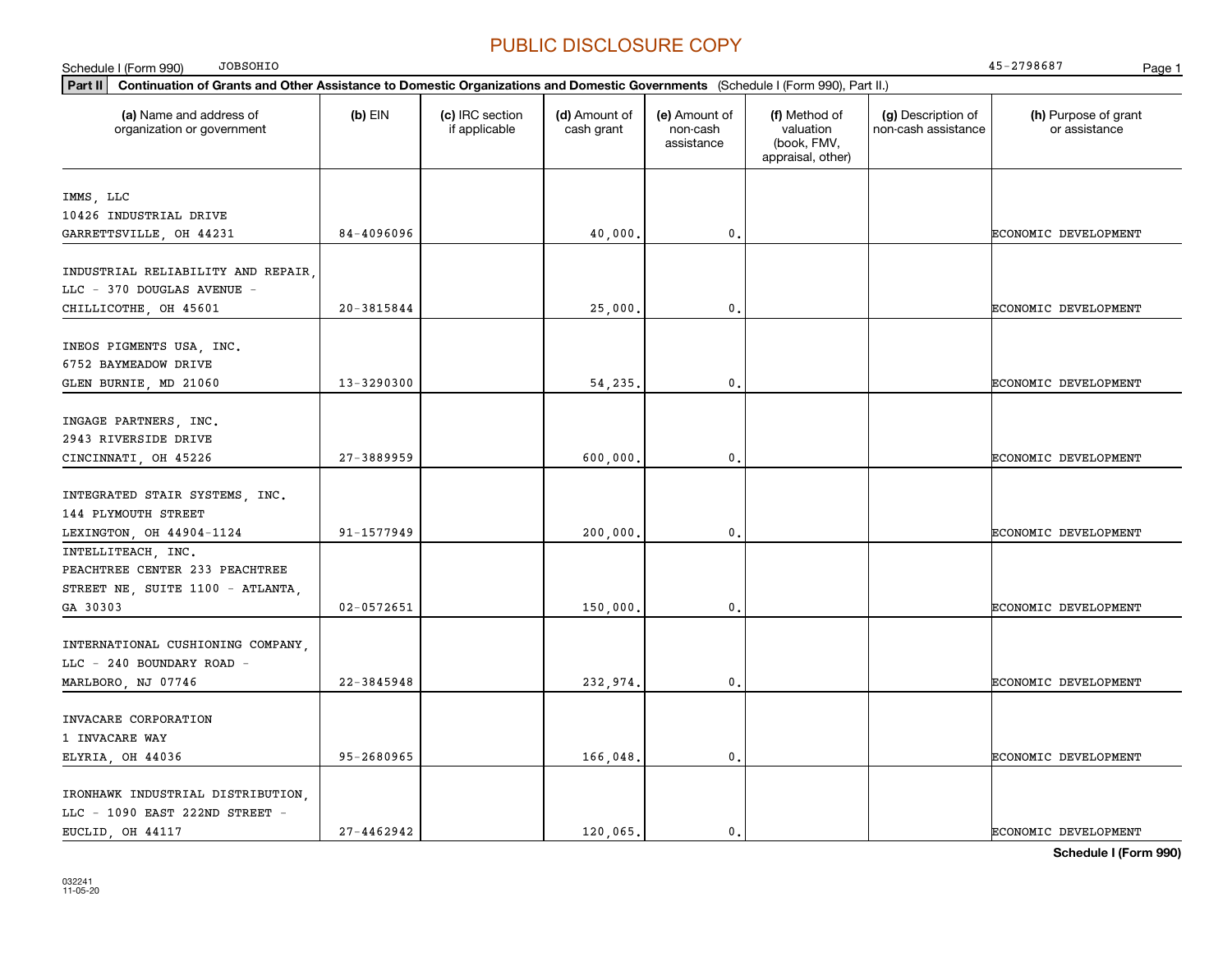| <b>JOBSOHIO</b><br>Schedule I (Form 990)                                                                                                    |                        |                                  |                             |                                         |                                                                |                                           | 45-2798687<br>Page 1                  |
|---------------------------------------------------------------------------------------------------------------------------------------------|------------------------|----------------------------------|-----------------------------|-----------------------------------------|----------------------------------------------------------------|-------------------------------------------|---------------------------------------|
| Part II<br>Continuation of Grants and Other Assistance to Domestic Organizations and Domestic Governments (Schedule I (Form 990), Part II.) |                        |                                  |                             |                                         |                                                                |                                           |                                       |
| (a) Name and address of<br>organization or government                                                                                       | $(b)$ EIN              | (c) IRC section<br>if applicable | (d) Amount of<br>cash grant | (e) Amount of<br>non-cash<br>assistance | (f) Method of<br>valuation<br>(book, FMV,<br>appraisal, other) | (g) Description of<br>non-cash assistance | (h) Purpose of grant<br>or assistance |
| ITM MARKETING, INC.                                                                                                                         |                        |                                  |                             |                                         |                                                                |                                           |                                       |
| 331 MAIN STREET                                                                                                                             |                        |                                  |                             |                                         |                                                                |                                           |                                       |
| COSHOCTON, OH 43812-1929                                                                                                                    | 35-1989444             |                                  | 600,000.                    | 0.                                      |                                                                |                                           | ECONOMIC DEVELOPMENT                  |
|                                                                                                                                             |                        |                                  |                             |                                         |                                                                |                                           |                                       |
| JAC PRODUCTS, INC.                                                                                                                          |                        |                                  |                             |                                         |                                                                |                                           |                                       |
| 225 SOUTH INDUSTRIAL DRIVE                                                                                                                  |                        |                                  |                             |                                         |                                                                |                                           |                                       |
| SALINE , MI 48176                                                                                                                           | 38-1888757             |                                  | 148,648.                    | $\mathbf{0}$ .                          |                                                                |                                           | ECONOMIC DEVELOPMENT                  |
| JACKSON COUNTY ECONOMIC                                                                                                                     |                        |                                  |                             |                                         |                                                                |                                           |                                       |
| DEVELOPMENT PARTNERSHIP - 920                                                                                                               |                        |                                  |                             |                                         |                                                                |                                           |                                       |
| VETERAN'S DRIVE, SUITE A -                                                                                                                  |                        |                                  |                             |                                         |                                                                |                                           |                                       |
| JACKSON, OH 45640                                                                                                                           | $34-1604927$ 501(C)(3) |                                  | 500,000.                    | $\mathbf{0}$ .                          |                                                                |                                           | ECONOMIC DEVELOPMENT                  |
|                                                                                                                                             |                        |                                  |                             |                                         |                                                                |                                           |                                       |
| JBK GROUP, INC.                                                                                                                             |                        |                                  |                             |                                         |                                                                |                                           |                                       |
| 6001 TOWPATH DRIVE                                                                                                                          |                        |                                  |                             |                                         |                                                                |                                           |                                       |
| CLEVELAND, OH 44125                                                                                                                         | 34-1873488             |                                  | $-100,000,$                 | $\mathbf 0$ .                           |                                                                |                                           | ECONOMIC DEVELOPMENT                  |
| JOURNEY STEEL, INC.                                                                                                                         |                        |                                  |                             |                                         |                                                                |                                           |                                       |
| 7655 PRODUCTION DRIVE                                                                                                                       |                        |                                  |                             |                                         |                                                                |                                           |                                       |
| CINCINNATI, OH 45237                                                                                                                        | 27-0722424             |                                  | 50,000,                     | $\mathbf 0$ .                           |                                                                |                                           | ECONOMIC DEVELOPMENT                  |
|                                                                                                                                             |                        |                                  |                             |                                         |                                                                |                                           |                                       |
| JRJP, LLC<br>3764 RIDGE ROAD                                                                                                                |                        |                                  |                             |                                         |                                                                |                                           |                                       |
|                                                                                                                                             | 82-4207420             |                                  |                             | $\mathbf 0$ .                           |                                                                |                                           |                                       |
| BROOKLYN, OH 44144                                                                                                                          |                        |                                  | 40,000.                     |                                         |                                                                |                                           | ECONOMIC DEVELOPMENT                  |
| JSW STEEL USA OHIO, INC.                                                                                                                    |                        |                                  |                             |                                         |                                                                |                                           |                                       |
| 1500 COMMERCIAL STREET                                                                                                                      |                        |                                  |                             |                                         |                                                                |                                           |                                       |
| MINGO JUNCTION, OH 43938-1096                                                                                                               | 81-3308222             |                                  | 1,768,173.                  | 0.                                      |                                                                |                                           | ECONOMIC DEVELOPMENT                  |
|                                                                                                                                             |                        |                                  |                             |                                         |                                                                |                                           |                                       |
| KEMBA CREDIT UNION, INC.                                                                                                                    |                        |                                  |                             |                                         |                                                                |                                           |                                       |
| 8763 UNION CENTRE BOULEVARD                                                                                                                 |                        |                                  |                             |                                         |                                                                |                                           |                                       |
| WEST CHESTER, OH 45069-4897                                                                                                                 | 31-6034125             |                                  | 700,000.                    | $\mathbf{0}$ .                          |                                                                |                                           | ECONOMIC DEVELOPMENT                  |
|                                                                                                                                             |                        |                                  |                             |                                         |                                                                |                                           |                                       |
| KENO KOZIE ASSOCIATES, LTD.                                                                                                                 |                        |                                  |                             |                                         |                                                                |                                           |                                       |
| 375 NORTH FRONT STREET                                                                                                                      |                        |                                  |                             |                                         |                                                                |                                           |                                       |
| COLUMBUS, OH 43215-2388                                                                                                                     | 36-3621191             |                                  | 600,000.                    | $\mathbf{0}$ .                          |                                                                |                                           | ECONOMIC DEVELOPMENT                  |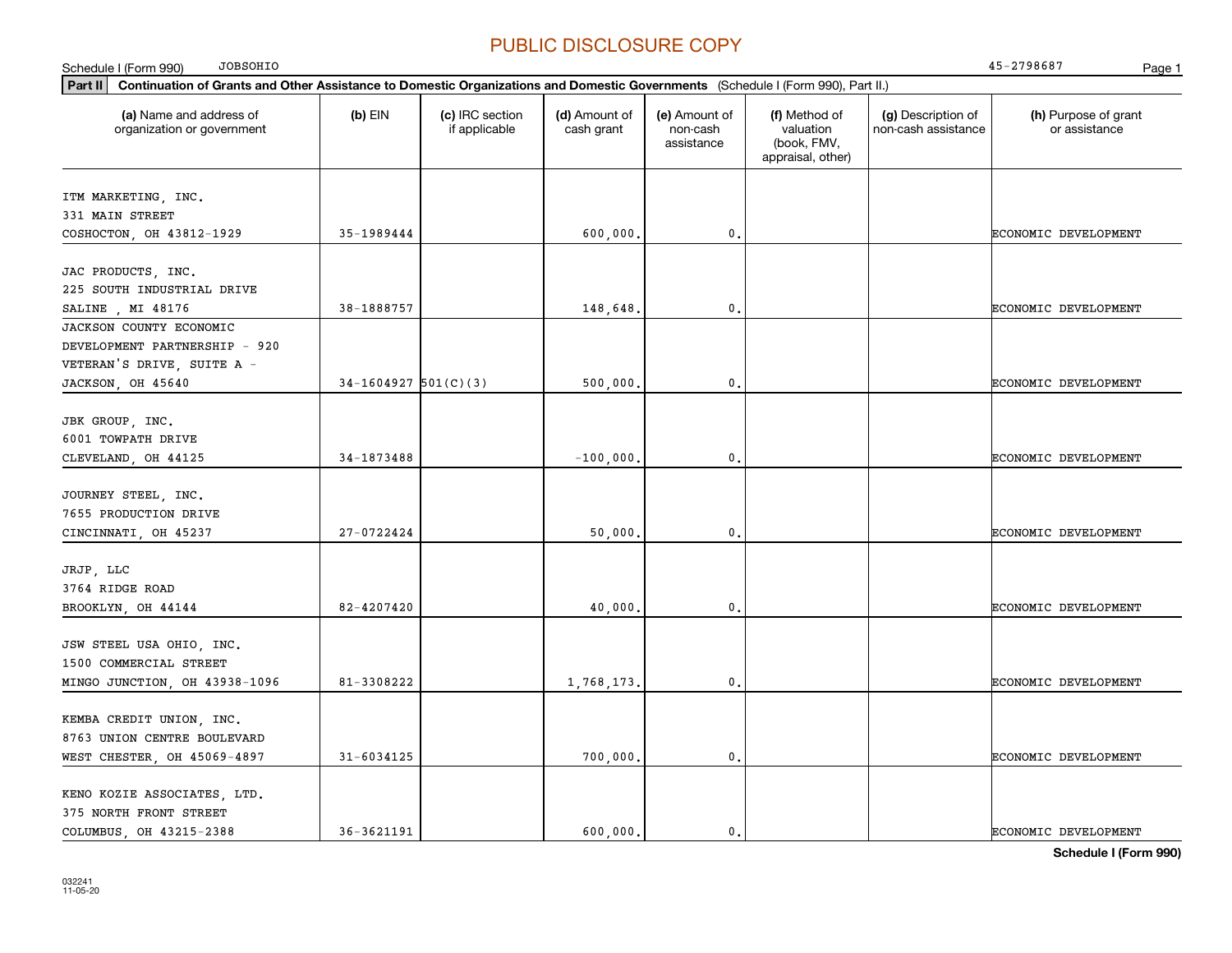| <b>JOBSOHIO</b><br>Schedule I (Form 990)                                                                                                    |                        |                                  |                             |                                         |                                                                |                                           | 45-2798687<br>Page 1                  |
|---------------------------------------------------------------------------------------------------------------------------------------------|------------------------|----------------------------------|-----------------------------|-----------------------------------------|----------------------------------------------------------------|-------------------------------------------|---------------------------------------|
| Part II<br>Continuation of Grants and Other Assistance to Domestic Organizations and Domestic Governments (Schedule I (Form 990), Part II.) |                        |                                  |                             |                                         |                                                                |                                           |                                       |
| (a) Name and address of<br>organization or government                                                                                       | $(b)$ EIN              | (c) IRC section<br>if applicable | (d) Amount of<br>cash grant | (e) Amount of<br>non-cash<br>assistance | (f) Method of<br>valuation<br>(book, FMV,<br>appraisal, other) | (g) Description of<br>non-cash assistance | (h) Purpose of grant<br>or assistance |
| KIRCHHOFF AUTOMOTIVE WAVERLY, INC.<br>611 WEST 2ND STREET<br>WAVERLY, OH 45690-9701                                                         | 27-1251275             |                                  | 701,335.                    | $\mathbf{0}$ .                          |                                                                |                                           | ECONOMIC DEVELOPMENT                  |
| KJBS, LLC<br>52 NORTH DIAMOND STREET<br>MANSFIELD, OH 44902-1324                                                                            | 26-3033679             |                                  | 25,000                      | $\mathbf{0}$ .                          |                                                                |                                           | ECONOMIC DEVELOPMENT                  |
| KOCHER FOODS INTERNATIONAL, INC.<br>112 SECOND AVENUE<br>BELLAIRE, OH 43906                                                                 | 47-1876052             |                                  | 50,000.                     | 0.                                      |                                                                |                                           | ECONOMIC DEVELOPMENT                  |
| KYOCERA SGS PRECISION TOOLS, INC.<br>238 MARC DRIVE<br>CUYAHOGA FALLS, OH 44223-2651                                                        | 34-1437898             |                                  | 250,000,                    | 0.                                      |                                                                |                                           | ECONOMIC DEVELOPMENT                  |
| LAWRENCE ECONOMIC DEVELOPMENT<br>CORPORATION - 216 COLLINS AVENUE<br>SOUTH POINT, OH 45680-8501                                             | $31-1075744$ 501(C)(3) |                                  | 500,000,                    | 0.                                      |                                                                |                                           | ECONOMIC DEVELOPMENT                  |
| LEWCO, INC.<br>706 LANE STREET<br>SANDUSKY, OH 44870-3846                                                                                   | 34-1006008             |                                  | 1,250,000.                  | 0.                                      |                                                                |                                           | ECONOMIC DEVELOPMENT                  |
| LIBERTY CASTING COMPANY, LLC<br>550 SOUTH LIBERTY STREET<br>DELAWARE, OH 43015                                                              | 45-0508423             |                                  | 167,724.                    | 0.                                      |                                                                |                                           | ECONOMIC DEVELOPMENT                  |
| LINKS UNLIMITED, INC.<br>1140 REGINA GRAETER WAY<br>CINCINNATI, OH 45216                                                                    | 31-1471291             |                                  | 50,000.                     | 0.                                      |                                                                |                                           | ECONOMIC DEVELOPMENT                  |
| LION FIRST RESPONDER PPE, INC.<br>7200 POE AVENUE, SUITE 400<br>DAYTON, OH 45414                                                            | 47-1851866             |                                  | 178.144.                    | 0.                                      |                                                                |                                           | ECONOMIC DEVELOPMENT                  |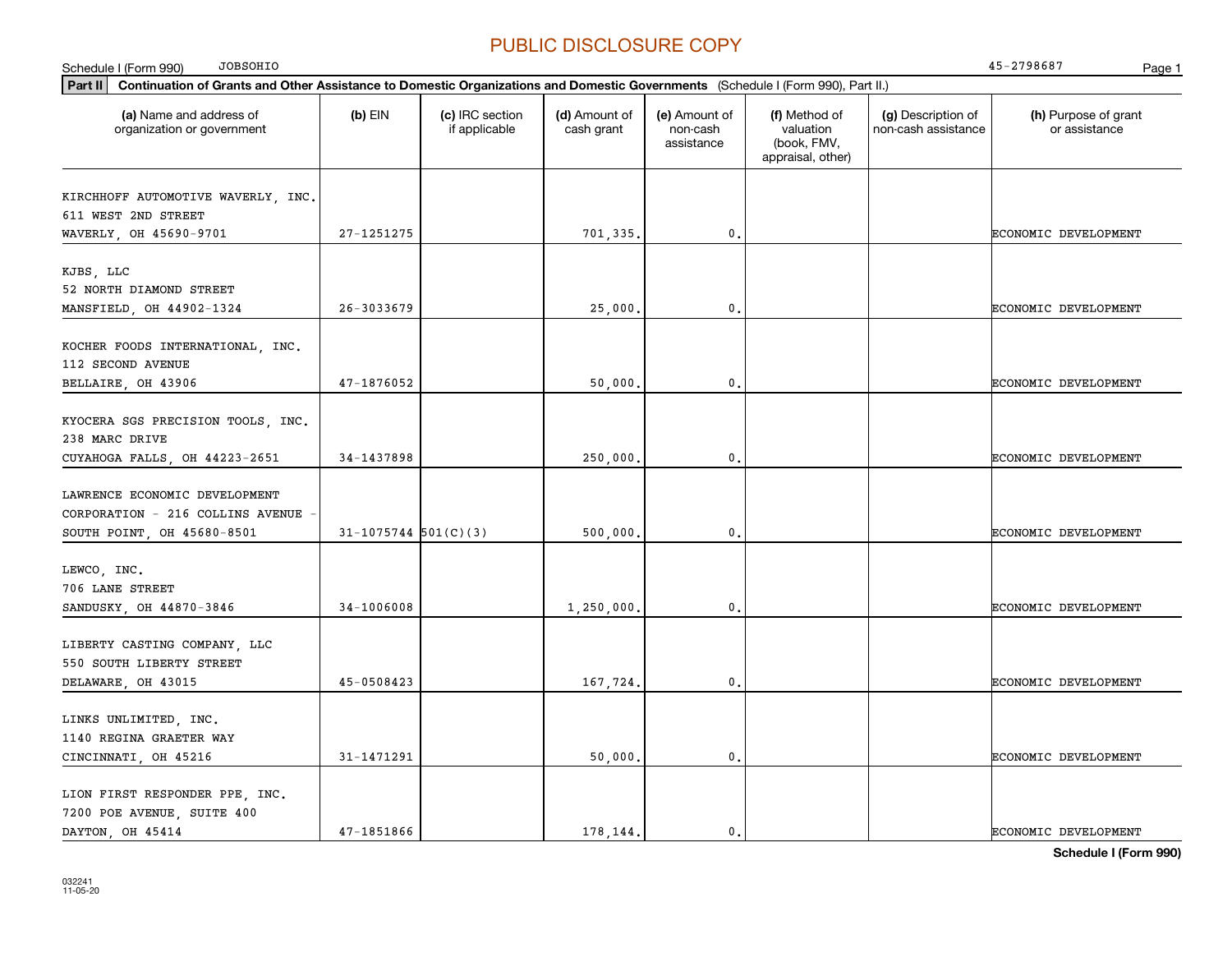| <b>JOBSOHIO</b><br>Schedule I (Form 990)                                                                                                    |            |                                  |                             |                                         |                                                                |                                           | 45-2798687<br>Page 1                  |
|---------------------------------------------------------------------------------------------------------------------------------------------|------------|----------------------------------|-----------------------------|-----------------------------------------|----------------------------------------------------------------|-------------------------------------------|---------------------------------------|
| Continuation of Grants and Other Assistance to Domestic Organizations and Domestic Governments (Schedule I (Form 990), Part II.)<br>Part II |            |                                  |                             |                                         |                                                                |                                           |                                       |
| (a) Name and address of<br>organization or government                                                                                       | $(b)$ EIN  | (c) IRC section<br>if applicable | (d) Amount of<br>cash grant | (e) Amount of<br>non-cash<br>assistance | (f) Method of<br>valuation<br>(book, FMV,<br>appraisal, other) | (g) Description of<br>non-cash assistance | (h) Purpose of grant<br>or assistance |
| LONDON COMPUTER SYSTEMS, INC.<br>9140 WATERSTONE BOULEVARD<br>CINCINNATI, OH 45249                                                          | 31-1225519 |                                  | 600,000.                    | 0.                                      |                                                                |                                           | ECONOMIC DEVELOPMENT                  |
| LUBRIZOL ADVANCED MATERIALS, INC.<br>550 MOORE ROAD                                                                                         |            |                                  |                             |                                         |                                                                |                                           |                                       |
| AVON LAKE, OH 44012-2313                                                                                                                    | 13-4143915 |                                  | 50,000,                     | 0.                                      |                                                                |                                           | ECONOMIC DEVELOPMENT                  |
| MADTREE BREWING, LLC<br>5164 KENNEDY AVENUE<br>CINCINNATI, OH 45213                                                                         | 45-1257111 |                                  | 600,000,                    | 0.                                      |                                                                |                                           | ECONOMIC DEVELOPMENT                  |
| MAGNA MACHINE CO.<br>637 NORTHLAND BOULEVARD<br>CINCINNATI, OH 45240                                                                        | 31-0559326 |                                  | 400,000.                    | 0.                                      |                                                                |                                           | ECONOMIC DEVELOPMENT                  |
| MAGNA SEATING OF AMERICA, INC.<br>747 MILL PARK DR.<br>LANCASTER, OH 43130                                                                  | 38-2628294 |                                  | 1,500,000,                  | 0.                                      |                                                                |                                           | ECONOMIC DEVELOPMENT                  |
| MANIFEST SOLUTIONS CORP.<br>2035 RIVERSIDE DRIVE<br>UPPER ARLINGTON, OH 43221-4012                                                          | 31-1422564 |                                  | 600,000.                    | 0.                                      |                                                                |                                           | ECONOMIC DEVELOPMENT                  |
| MAR-BAL, INC.<br>787 RENAISSANCE PARKWAY<br>PAINESVILLE, OH 44407                                                                           | 34-1059601 |                                  | 600,000,                    | 0.                                      |                                                                |                                           | ECONOMIC DEVELOPMENT                  |
| MARELLI NORTH AMERICA, INC.<br>2371 WOODSTREAM DRIVE<br>BOWLING GREEN, OH 43402                                                             | 62-1151687 |                                  | 500,000.                    | 0.                                      |                                                                |                                           | ECONOMIC DEVELOPMENT                  |
| MARK-ALL ENTERPRISES, LLC<br>888 WEST WATERLOO ROAD<br>AKRON, OH 44314                                                                      | 34-1972762 |                                  | 50,000.                     | 0.                                      |                                                                |                                           | ECONOMIC DEVELOPMENT                  |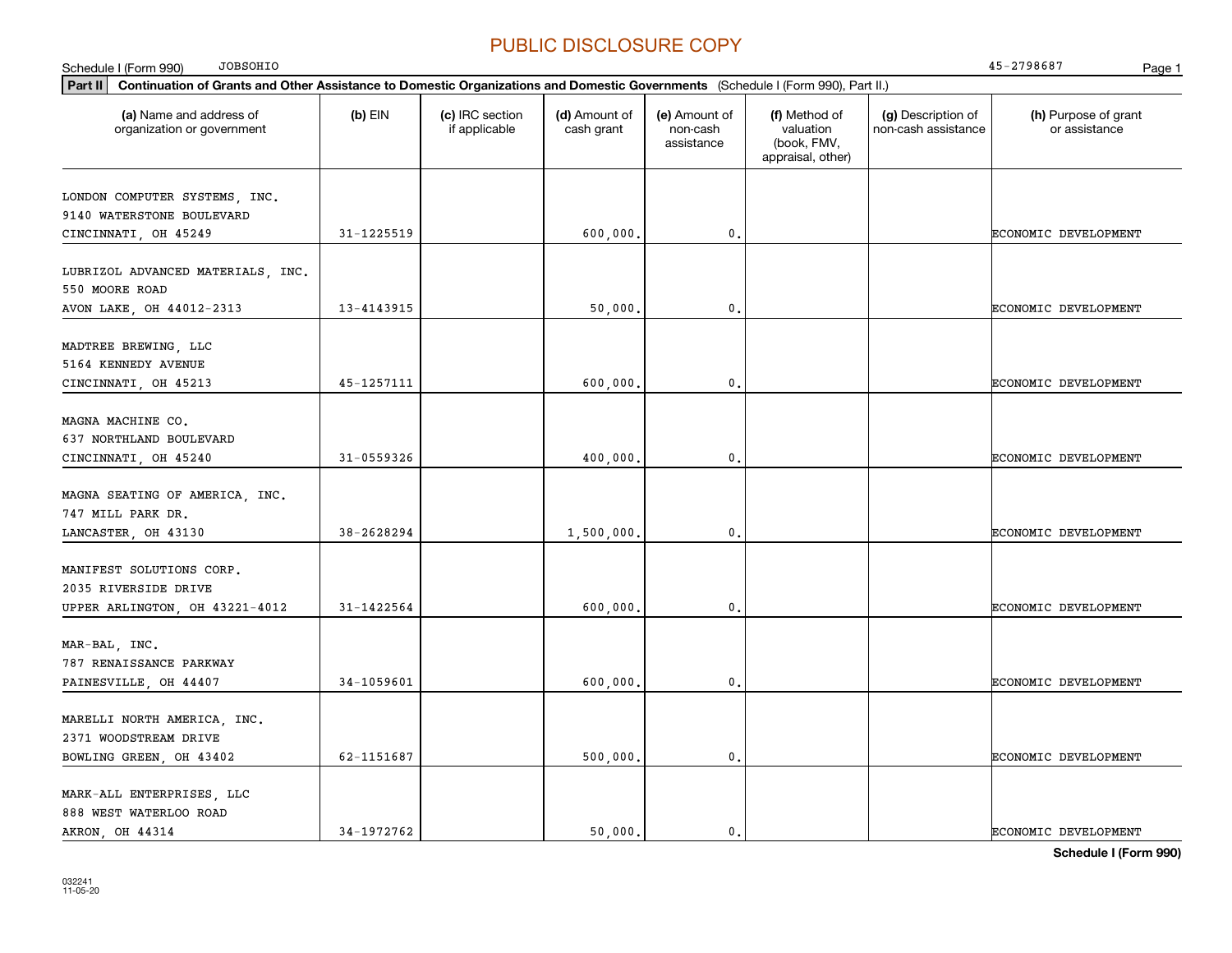**Part II Continuation of Grants and Other Assistance to Domestic Organizations and Domestic Governments**  (Schedule I (Form 990), Part II.) **(a) (b) (c) (d) (e) (f) (g) (h)** Name and address of Schedule I (Form 990) Page 1 organization or government  $(b)$  EIN  $(c)$  IRC section if applicable (d) Amount of cash grant (e) Amount of non-cash assistance(f) Method of valuation (book, FMV, appraisal, other) (g) Description of non-cash assistance (h) Purpose of grant or assistance JOBSOHIO 45-2798687 MCBEE SUPPLY CORPORATION 5300 LAKESIDE AVENUE EAST CLEVELAND OH 44114-3916 | 34-1014989 | | 500,000. | | | | ECONOMIC DEVELOPMENT MCDANIEL PRODUCTS, INC. 50 MANSFIELD INDUSTRIAL PARKWAY MANSFIELD OH 44903-8999 26-3498215 26-3498215 481,964. 0. MCKESSON CORPORATION NORTHEAST OF ROUTE 729 AND 435 INTERSECTION - JEFFERSONVILLE, OH 4312894-3207296 738.462. 0. 0. ECONOMIC DEVELOPMENT MEDISYNC, INC. 25 MERCHANT ST., SUITE 220 CINCINNATI OH 45246  $\begin{vmatrix} 31-1474045 \end{vmatrix}$  500 000. 000. 0. MENARD, INC. 14502 CO. ROAD 15 HOLIDAY CITY OH 43554 39-0989248 39-0989248 300 000. 0. 0. MERIDIENNE INTERNATIONAL, INC. 125 LENA DRIVE AURORA, OH 44202-9202 22-2451241 22-2451241 75,000. 0. 0. CONOMIC DEVELOPMENT MFM BUILDING PRODUCTS CORPORATION 525 ORANGE STREET, P.O. BOX 340 COSHOCTON OH 43812-2178 | 82-1565064 | 200 000. | 0. | COSHOCTON DEVELOPMENT MICROPYRETICS HEATERS INTERNATIONAL INC. - 750 REDNA TERRACE - CINCINNATI, OH 45215 31-1338488 31-1338488 50,000. 0. Second Development MI-DE-CON, INC. 3331 SOUTH 3RD STREET IRONTON, OH 45638 31-1653157 248,563. 0. ECONOMIC DEVELOPMENT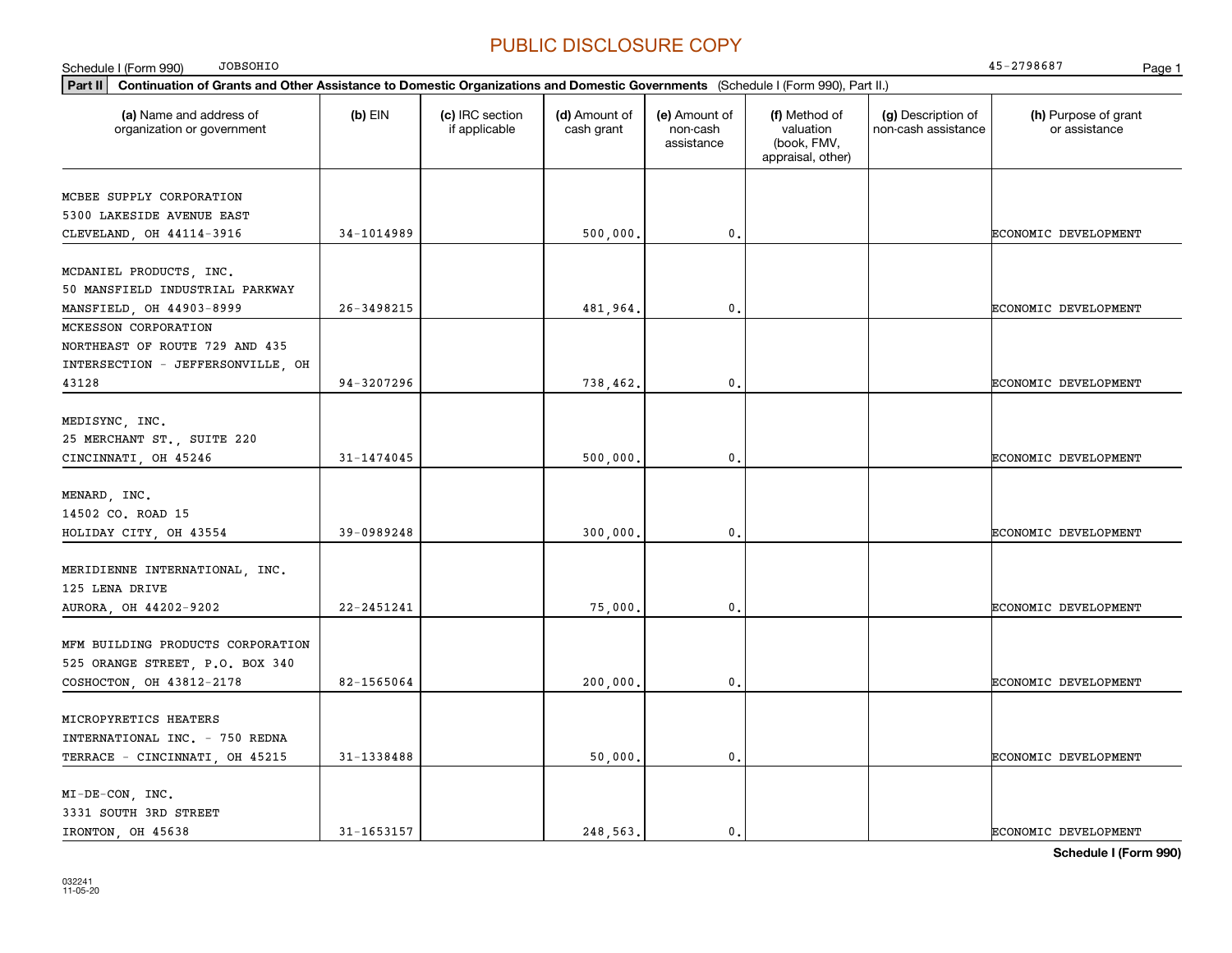| <b>JOBSOHIO</b><br>Schedule I (Form 990)                                                                                                    |                |                                  |                             |                                         |                                                                |                                           | 45-2798687<br>Page 1                  |
|---------------------------------------------------------------------------------------------------------------------------------------------|----------------|----------------------------------|-----------------------------|-----------------------------------------|----------------------------------------------------------------|-------------------------------------------|---------------------------------------|
| Continuation of Grants and Other Assistance to Domestic Organizations and Domestic Governments (Schedule I (Form 990), Part II.)<br>Part II |                |                                  |                             |                                         |                                                                |                                           |                                       |
| (a) Name and address of<br>organization or government                                                                                       | (b) EIN        | (c) IRC section<br>if applicable | (d) Amount of<br>cash grant | (e) Amount of<br>non-cash<br>assistance | (f) Method of<br>valuation<br>(book, FMV,<br>appraisal, other) | (g) Description of<br>non-cash assistance | (h) Purpose of grant<br>or assistance |
| MIKE-SELL'S POTATO CHIP CO.<br>333 LEO STREET                                                                                               |                |                                  |                             |                                         |                                                                |                                           |                                       |
| DAYTON, OH 45404-1007                                                                                                                       | $31 - 0516359$ |                                  | 25,000.                     | 0.                                      |                                                                |                                           | <b>ECONOMIC DEVELOPMENT</b>           |
| MIMI FARMS, INC.<br>1101 RYE BEACH ROAD                                                                                                     |                |                                  |                             |                                         |                                                                |                                           |                                       |
| HURON, OH 44839-9789                                                                                                                        | 81-5429950     |                                  | 600,000,                    | 0.                                      |                                                                |                                           | <b>ECONOMIC DEVELOPMENT</b>           |
| MINDSPARK, INC.<br>2525 MAIN STREET, SUITE 201<br>SANTA MONICA, CA 90405                                                                    | $46 - 2863103$ |                                  | 232, 275.                   | 0.                                      |                                                                |                                           | <b>ECONOMIC DEVELOPMENT</b>           |
| MORGAN STANLEY & CO. LLC<br>1585 BROADWAY<br>NEW YORK, NY 10036                                                                             | $20 - 8764829$ |                                  | 385,964.                    | 0.                                      |                                                                |                                           | ECONOMIC DEVELOPMENT                  |
| MRI SOFTWARE<br>28925 FOUNTAIN PARKWAY<br>SOLON, OH 44139-4356                                                                              | 27-1499609     |                                  | 300,000.                    | 0.                                      |                                                                |                                           | ECONOMIC DEVELOPMENT                  |
| NATIONAL DOOR AND TRIM, INC.<br>1189 GRILL ROAD<br>VAN WERT, OH 45891-9386                                                                  | 34-1269925     |                                  | 600,000.                    | $\mathfrak o$ .                         |                                                                |                                           | <b>ECONOMIC DEVELOPMENT</b>           |
| NEATON AUTO PRODUCTS<br>MANUFACTURING, INC. - 975 SOUTH<br>FRANKLIN STREET - EATON, OH                                                      |                |                                  |                             |                                         |                                                                |                                           |                                       |
| 45320-9421                                                                                                                                  | 31-1092812     |                                  | 150,000                     | 0.                                      |                                                                |                                           | <b>ECONOMIC DEVELOPMENT</b>           |
| NEHEMIAH MANUFACTURING COMPANY,<br>LLC - 1907 SOUTH STREET -<br>CINCINNATI, OH 45204                                                        | 38-4028278     |                                  | 300,000.                    | $\mathbf 0$ .                           |                                                                |                                           | ECONOMIC DEVELOPMENT                  |
| NESTLE PURINA PETCARE COMPANY<br>901 CHOUTEAU AVENUE<br>SAINT LOUIS, MO 63102-1009                                                          | 43-0470580     |                                  | 6,000,000.                  | 0.                                      |                                                                |                                           | <b>ECONOMIC DEVELOPMENT</b>           |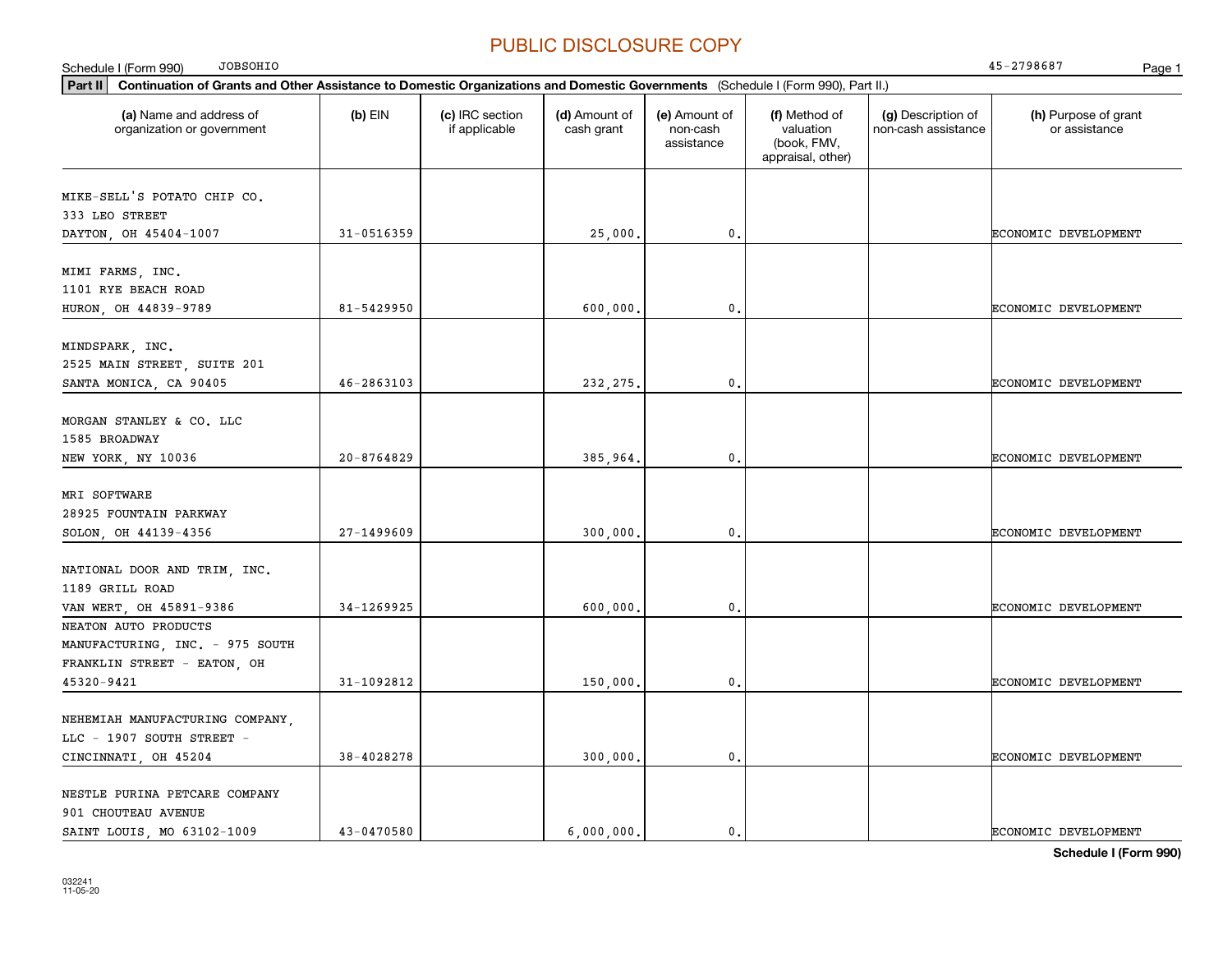| JOBSOHIO<br>Schedule I (Form 990)                                                                                                           |            |                                  |                             |                                         |                                                                |                                           | 45-2798687<br>Page 1                  |
|---------------------------------------------------------------------------------------------------------------------------------------------|------------|----------------------------------|-----------------------------|-----------------------------------------|----------------------------------------------------------------|-------------------------------------------|---------------------------------------|
| Part II<br>Continuation of Grants and Other Assistance to Domestic Organizations and Domestic Governments (Schedule I (Form 990), Part II.) |            |                                  |                             |                                         |                                                                |                                           |                                       |
| (a) Name and address of<br>organization or government                                                                                       | $(b)$ EIN  | (c) IRC section<br>if applicable | (d) Amount of<br>cash grant | (e) Amount of<br>non-cash<br>assistance | (f) Method of<br>valuation<br>(book, FMV,<br>appraisal, other) | (g) Description of<br>non-cash assistance | (h) Purpose of grant<br>or assistance |
| NESTLE USA, INC.<br>30003 BAINBRIDGE ROAD                                                                                                   |            |                                  |                             |                                         |                                                                |                                           |                                       |
| SOLON, OH 44139-2290                                                                                                                        | 95-1572209 |                                  | 1,200,000.                  | $\mathbf{0}$ .                          |                                                                |                                           | ECONOMIC DEVELOPMENT                  |
| NEW SIGNS OHIO, LLC<br>5560 BELLEFONTAINE ROAD                                                                                              |            |                                  |                             |                                         |                                                                |                                           |                                       |
| LIMA, OH 45804                                                                                                                              | 81-4715411 |                                  | 50,000                      | $\mathbf 0$ .                           |                                                                |                                           | ECONOMIC DEVELOPMENT                  |
| NEXIENT, LLC<br>8000 JARVIS AVENUE, SUITE 200<br>NEWARK, CA 94560                                                                           | 27-0340105 |                                  | 270,415.                    | $\mathbf{0}$ .                          |                                                                |                                           | ECONOMIC DEVELOPMENT                  |
| NEXTECH MATERIALS, LTD.<br>404 ENTERPRISE DRIVE                                                                                             |            |                                  |                             |                                         |                                                                |                                           |                                       |
| LEWIS CENTER, OH 43035                                                                                                                      | 31-1441978 |                                  | 650,000                     | $\mathfrak{o}$ .                        |                                                                |                                           | ECONOMIC DEVELOPMENT                  |
| NIPPON PAINT AUTOMOTIVE AMERICAS,<br>INC. - 11110 BEREA ROAD, SUITE 1 -<br>CLEVELAND, OH 44102-2540                                         | 34-1675168 |                                  | 250,000                     | $\mathfrak o$ .                         |                                                                |                                           | ECONOMIC DEVELOPMENT                  |
| NORTH JACKSON SPECIALTY STEEL, LLC<br>2058 SOUTH BAILEY ROAD                                                                                |            |                                  |                             |                                         |                                                                |                                           |                                       |
| NORTH JACKSON, OH 44451                                                                                                                     | 45-2717594 |                                  | 100,000.                    | $\mathbf{0}$ .                          |                                                                |                                           | ECONOMIC DEVELOPMENT                  |
| NORTH POINT LEASING CORP.<br>6140 PARKLAND BOULEVARD<br>MAYFIELD HEIGHTS, OH 44124                                                          | 34-1603215 |                                  | 300,000                     | $\mathfrak{o}$ .                        |                                                                |                                           | ECONOMIC DEVELOPMENT                  |
| NOSTRUM LABORATORIES, INC.<br>705 EAST MULBERRY                                                                                             |            |                                  |                             |                                         |                                                                |                                           |                                       |
| BRYAN, OH 43506                                                                                                                             | 20-5877688 |                                  | 92,305.                     | $\mathbf{0}$ .                          |                                                                |                                           | ECONOMIC DEVELOPMENT                  |
| NOTTINGHAM-SPIRK DESIGN<br>ASSOCIATES, INC. - 2200 OVERLOOK<br>ROAD - CLEVELAND, OH 44106-2326                                              | 34-1205930 |                                  | 1,362,623.                  | 0.                                      |                                                                |                                           | ECONOMIC DEVELOPMENT                  |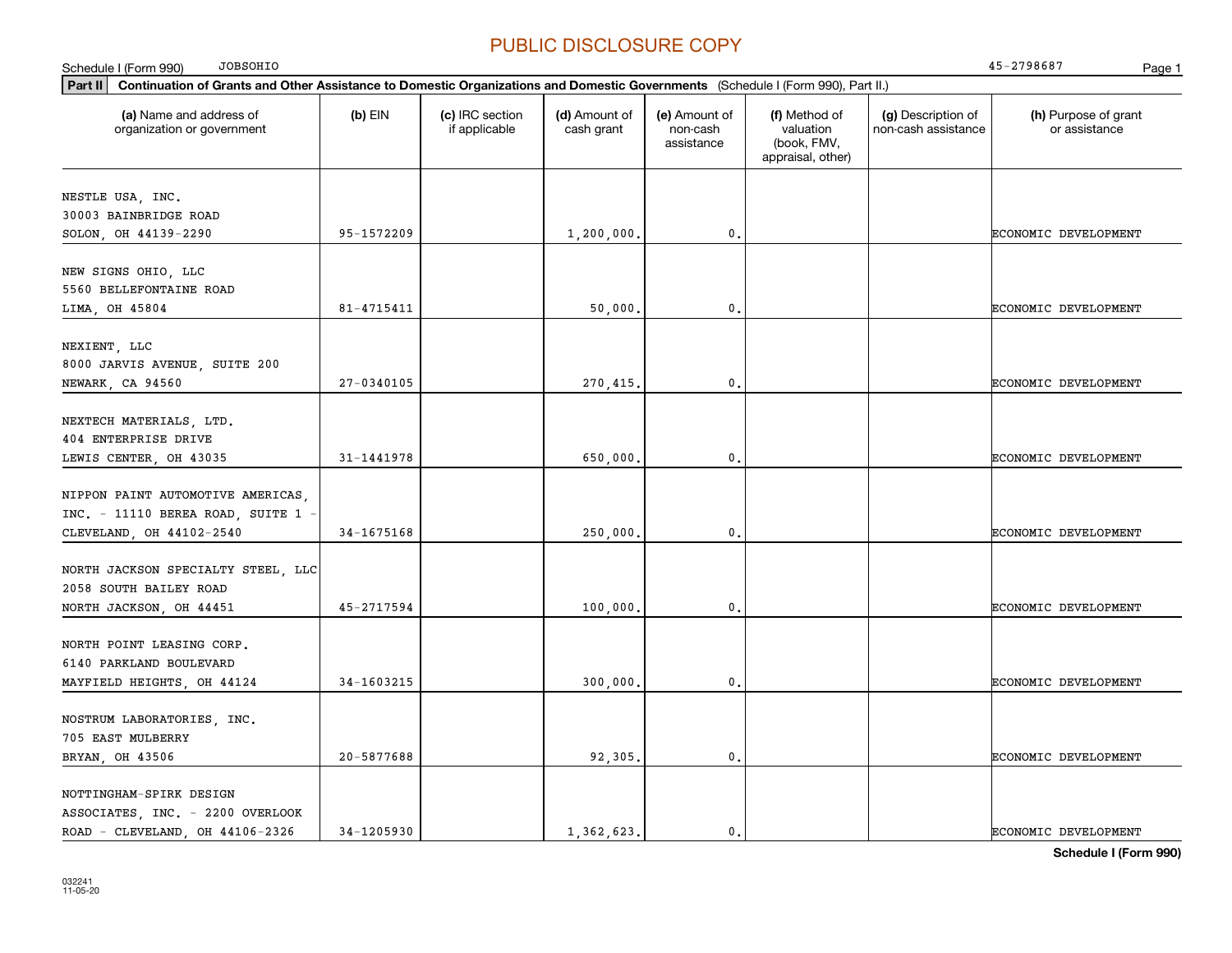| <b>JOBSOHIO</b><br>Schedule I (Form 990)                                                                                                    |                |                                  |                             |                                         |                                                                |                                           | 45-2798687<br>Page 1                  |
|---------------------------------------------------------------------------------------------------------------------------------------------|----------------|----------------------------------|-----------------------------|-----------------------------------------|----------------------------------------------------------------|-------------------------------------------|---------------------------------------|
| Part II<br>Continuation of Grants and Other Assistance to Domestic Organizations and Domestic Governments (Schedule I (Form 990), Part II.) |                |                                  |                             |                                         |                                                                |                                           |                                       |
| (a) Name and address of<br>organization or government                                                                                       | $(b)$ EIN      | (c) IRC section<br>if applicable | (d) Amount of<br>cash grant | (e) Amount of<br>non-cash<br>assistance | (f) Method of<br>valuation<br>(book, FMV,<br>appraisal, other) | (g) Description of<br>non-cash assistance | (h) Purpose of grant<br>or assistance |
| NSG GLASS NORTH AMERICA, INC.<br>PEMBERVILLE ROAD                                                                                           |                |                                  |                             |                                         |                                                                |                                           |                                       |
| LUCKEY, OH 43443                                                                                                                            | 83-1622986     |                                  | 500,000.                    | 0.                                      |                                                                |                                           | ECONOMIC DEVELOPMENT                  |
| OCULII CORP<br>830 A. SPACE DRIVE                                                                                                           |                |                                  |                             |                                         |                                                                |                                           |                                       |
| BEAVERCREEK, OH 45434                                                                                                                       | 47-1842264     |                                  | 185,080.                    | 0.                                      |                                                                |                                           | ECONOMIC DEVELOPMENT                  |
| OHIO ASSOCIATED ENTERPRISES, LLC<br>72 CORWIN DRIVE                                                                                         |                |                                  |                             |                                         |                                                                |                                           |                                       |
| PAINESVILLE, OH 44077                                                                                                                       | $04 - 3689503$ |                                  | 211,925.                    | 0.                                      |                                                                |                                           | ECONOMIC DEVELOPMENT                  |
| OHIO PACK, LLC<br>231 COMMERCE BOULEVARD                                                                                                    |                |                                  |                             |                                         |                                                                |                                           |                                       |
| JOHNSTOWN, OH 43031                                                                                                                         | 82-0878051     |                                  | 600,000.                    | $\mathbf{0}$ .                          |                                                                |                                           | ECONOMIC DEVELOPMENT                  |
| OLIVE<br>99 EAST MAIN STREET                                                                                                                |                |                                  |                             |                                         |                                                                |                                           |                                       |
| COLUMBUS, OH 43215                                                                                                                          | 46-4455633     |                                  | 402,375.                    | 0.                                      |                                                                |                                           | ECONOMIC DEVELOPMENT                  |
| OMEC SMART CARD, LLC<br>8293 DOW CIRCLE                                                                                                     |                |                                  |                             |                                         |                                                                |                                           |                                       |
| STRONGSVILLE, OH 44136                                                                                                                      | 84-2008607     |                                  | 550,000.                    | 0.                                      |                                                                |                                           | ECONOMIC DEVELOPMENT                  |
| ONMAIN, INC.<br>300 COLLEGE PARK, ROOM 405                                                                                                  |                |                                  |                             |                                         |                                                                |                                           |                                       |
| DAYTON, OH 45469-1660                                                                                                                       | 83-2877212     |                                  | 544,068.                    | 0.                                      |                                                                |                                           | ECONOMIC DEVELOPMENT                  |
| OPTION CARE ENTERPRISES, INC.<br>6279 HUDSON CROSSINGS PARKWAY                                                                              |                |                                  |                             |                                         |                                                                |                                           |                                       |
| HUDSON, OH 44236                                                                                                                            | 68-0208702     |                                  | 500,000.                    | 0.                                      |                                                                |                                           | ECONOMIC DEVELOPMENT                  |
| OREGON VILLAGE PRINT SHOPPE, INC.<br>29 NORTH JUNE STREET                                                                                   |                |                                  |                             |                                         |                                                                |                                           |                                       |
| DAYTON, OH 45403                                                                                                                            | 31-0913012     |                                  | 25,000.                     | 0.                                      |                                                                |                                           | ECONOMIC DEVELOPMENT                  |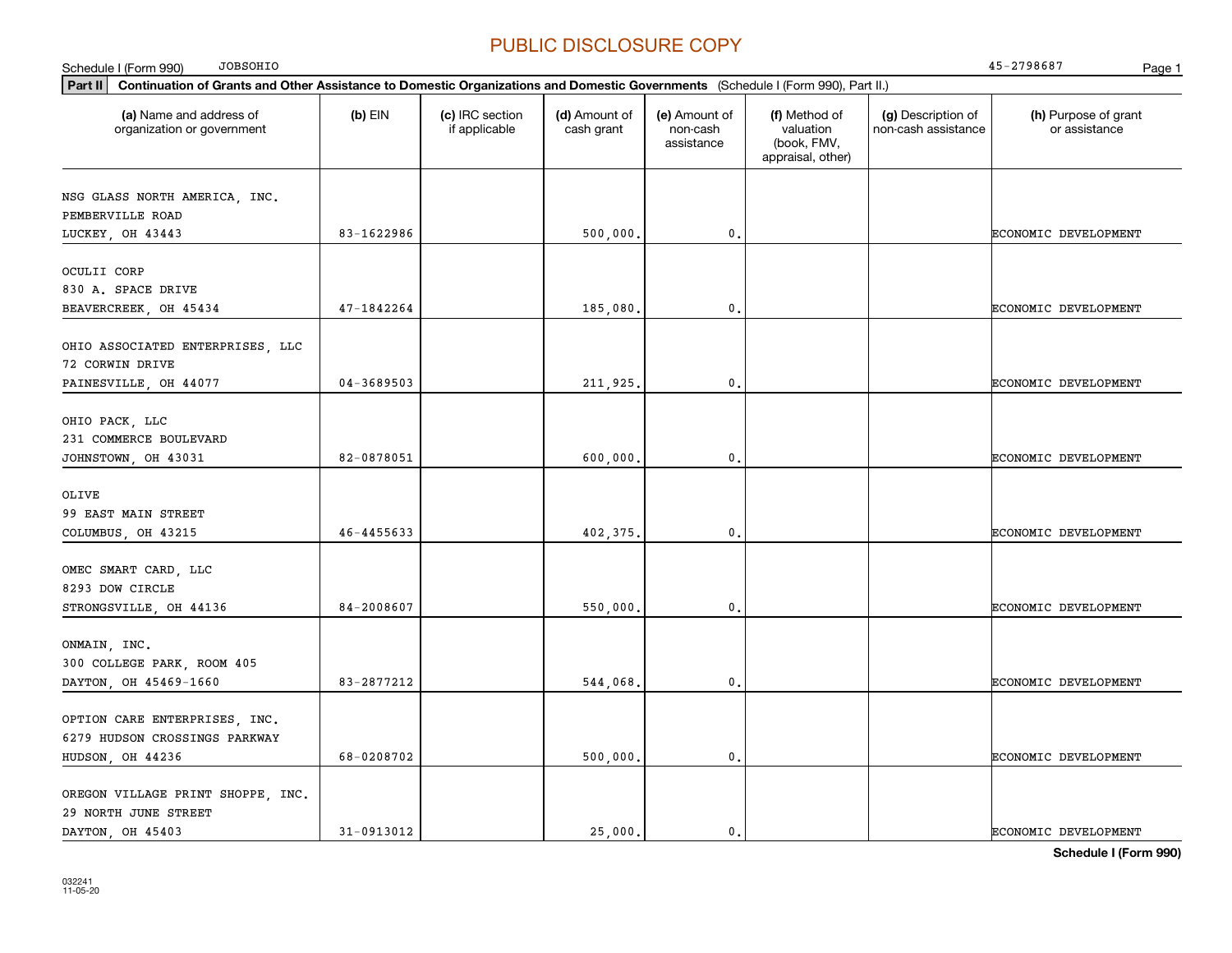| <b>JOBSOHIO</b><br>Schedule I (Form 990)                                                                                                    |                        |                                  |                             |                                         |                                                                |                                           | 45-2798687<br>Page 1                  |
|---------------------------------------------------------------------------------------------------------------------------------------------|------------------------|----------------------------------|-----------------------------|-----------------------------------------|----------------------------------------------------------------|-------------------------------------------|---------------------------------------|
| Part II<br>Continuation of Grants and Other Assistance to Domestic Organizations and Domestic Governments (Schedule I (Form 990), Part II.) |                        |                                  |                             |                                         |                                                                |                                           |                                       |
| (a) Name and address of<br>organization or government                                                                                       | $(b)$ EIN              | (c) IRC section<br>if applicable | (d) Amount of<br>cash grant | (e) Amount of<br>non-cash<br>assistance | (f) Method of<br>valuation<br>(book, FMV,<br>appraisal, other) | (g) Description of<br>non-cash assistance | (h) Purpose of grant<br>or assistance |
| O'REILLY AUTO ENTERPRISES, LLC<br>1888 CORNERSTONE PARKWAY<br>TWINSBURG, OH 44087                                                           | 86-0221312             |                                  | 200,000.                    | 0.                                      |                                                                |                                           | ECONOMIC DEVELOPMENT                  |
| OWENS & MINOR DISTRIBUTION, INC.<br>2820 GLOBAL DRIVE, GATEWAY 231<br>OBETZ, OH 43125                                                       | 54-2094200             |                                  | 100,000,                    | 0.                                      |                                                                |                                           | ECONOMIC DEVELOPMENT                  |
| OWENS STATE COMMUNITY COLLEGE<br>P.O. BOX 10000<br>TOLEDO, OH 43699-1947                                                                    | $34-1059164$ 501(C)(3) |                                  | 402,116.                    | 0.                                      |                                                                |                                           | ECONOMIC DEVELOPMENT                  |
| OWENS-BROCKWAY GLASS CONTAINER,<br>$INC. - 1700$ STATE STREET -<br>ZANESVILLE, OH 43701-3116                                                | $22 - 2784144$         |                                  | 250,000.                    | 0.                                      |                                                                |                                           | ECONOMIC DEVELOPMENT                  |
| P. GRAHAM DUNN, INC.<br>630 HENRY STREET<br>DALTON, OH 44618-9280                                                                           | 34-1667697             |                                  | 600,000,                    | 0.                                      |                                                                |                                           | ECONOMIC DEVELOPMENT                  |
| PACCAR, INC.<br>65 KENWORTH DRIVE<br>CHILLICOTHE, OH 45601-8829                                                                             | 91-0351110             |                                  | 1,000,000.                  | 0.                                      |                                                                |                                           | ECONOMIC DEVELOPMENT                  |
| PASSMORE G&P, LLC<br>300 INDUSTRIAL DRIVE<br>CARROLLTON, OH 44615                                                                           | 85-1784819             |                                  | 25,000,                     | 0.                                      |                                                                |                                           | ECONOMIC DEVELOPMENT                  |
| PATRICIA RAWLINSON DESIGNS, LLC<br>85 VINE STREET<br>GALLIPOLIS, OH 45631                                                                   | 26-1216494             |                                  | 50,000.                     | 0.                                      |                                                                |                                           | ECONOMIC DEVELOPMENT                  |
| PENGUIN CITY BREWING COMPANY, LLC<br>530 MAHONING AVENUE, SUITE A<br>YOUNGSTOWN, OH 44502                                                   | 82-2684125             |                                  | 50,000.                     | 0.                                      |                                                                |                                           | ECONOMIC DEVELOPMENT                  |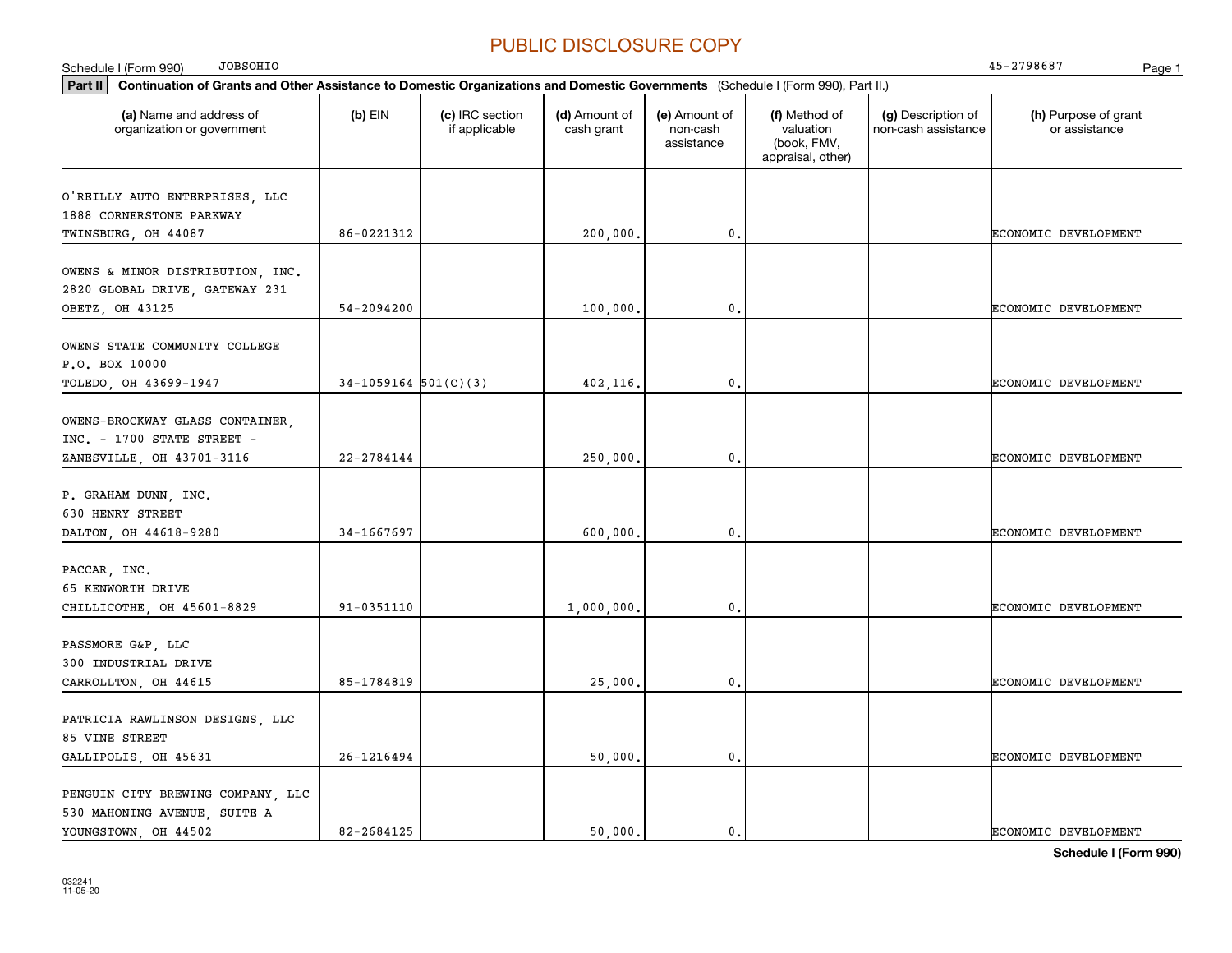| <b>JOBSOHIO</b><br>Schedule I (Form 990)                                                                                                        |                |                                  |                             |                                         |                                                                |                                           | 45-2798687<br>Page 1                  |
|-------------------------------------------------------------------------------------------------------------------------------------------------|----------------|----------------------------------|-----------------------------|-----------------------------------------|----------------------------------------------------------------|-------------------------------------------|---------------------------------------|
| $ $ Part II<br>Continuation of Grants and Other Assistance to Domestic Organizations and Domestic Governments (Schedule I (Form 990), Part II.) |                |                                  |                             |                                         |                                                                |                                           |                                       |
| (a) Name and address of<br>organization or government                                                                                           | $(b)$ EIN      | (c) IRC section<br>if applicable | (d) Amount of<br>cash grant | (e) Amount of<br>non-cash<br>assistance | (f) Method of<br>valuation<br>(book, FMV,<br>appraisal, other) | (g) Description of<br>non-cash assistance | (h) Purpose of grant<br>or assistance |
| PERFECTION BAKERIES, INC.<br>1900 PROGRESS WAY                                                                                                  |                |                                  |                             |                                         |                                                                |                                           |                                       |
| SIDNEY, OH 45365-8961                                                                                                                           | 35-0577170     |                                  | 35,000                      | $\mathbf 0$                             |                                                                |                                           | ECONOMIC DEVELOPMENT                  |
| PERRY PRO TECH, INC.<br>545 WEST MARKET STREET<br>LIMA, OH 45801-1360                                                                           | 34-4473514     |                                  | 150,000                     | $\mathbf{0}$                            |                                                                |                                           | ECONOMIC DEVELOPMENT                  |
|                                                                                                                                                 |                |                                  |                             |                                         |                                                                |                                           |                                       |
| PETMIN USA, INC.<br>1003 BRIDGE STREET<br>ASHTABULA, OH 44004                                                                                   | $32 - 0561106$ |                                  | 9,000,000,                  | $\mathfrak{o}$ .                        |                                                                |                                           | ECONOMIC DEVELOPMENT                  |
| PHOENIX TOLEDO INDUSTRIAL<br>INVESTORS, LLC - 401 E. KILBOURN<br>AVENUE - MILWAUKEE, WI 53202                                                   | 84-2834508     |                                  | 577,680                     | $\mathfrak{o}$ .                        |                                                                |                                           | ECONOMIC DEVELOPMENT                  |
| PLEASANT PRECISION, INC.<br>13840 US HIGHWAY 68<br>KENTON, OH 43326-9302                                                                        | 34-1210426     |                                  | 400,000.                    | $\mathfrak{o}$ .                        |                                                                |                                           | ECONOMIC DEVELOPMENT                  |
| POLYTECH AMERICA, LLC<br>128 BLACKS ROAD<br>CHESHIRE, CT 06410                                                                                  | 81-3802029     |                                  | 100,000                     | 0.                                      |                                                                |                                           | ECONOMIC DEVELOPMENT                  |
| PORT OF GREATER CINCINNATI<br>DEVELOPMENT AUTHORITY - 3 EAST 4TH<br>STREET, SUITE 300 - CINCINNATI, OH                                          |                |                                  |                             |                                         |                                                                |                                           |                                       |
| 45202-3745                                                                                                                                      | 31-1752368     |                                  | 200,000.                    | $\mathbf{0}$ .                          |                                                                |                                           | ECONOMIC DEVELOPMENT                  |
| POSITROL, INC.<br>3890 VIRGINIA AVENUE<br>CINCINNATI, OH 45227-3410                                                                             | 31-0854367     |                                  | 500,000                     | $\mathfrak{o}$ .                        |                                                                |                                           | ECONOMIC DEVELOPMENT                  |
| POWERBUILT MATERIAL HANDLING<br>SOLUTIONS, LLC - 2250 SOUTH MAIN<br>STREET - BELLEFONTAINE, OH<br>43311-8904                                    | 31-1697398     |                                  | 600,000.                    | $\mathbf{0}$ .                          |                                                                |                                           | <b>ECONOMIC DEVELOPMENT</b>           |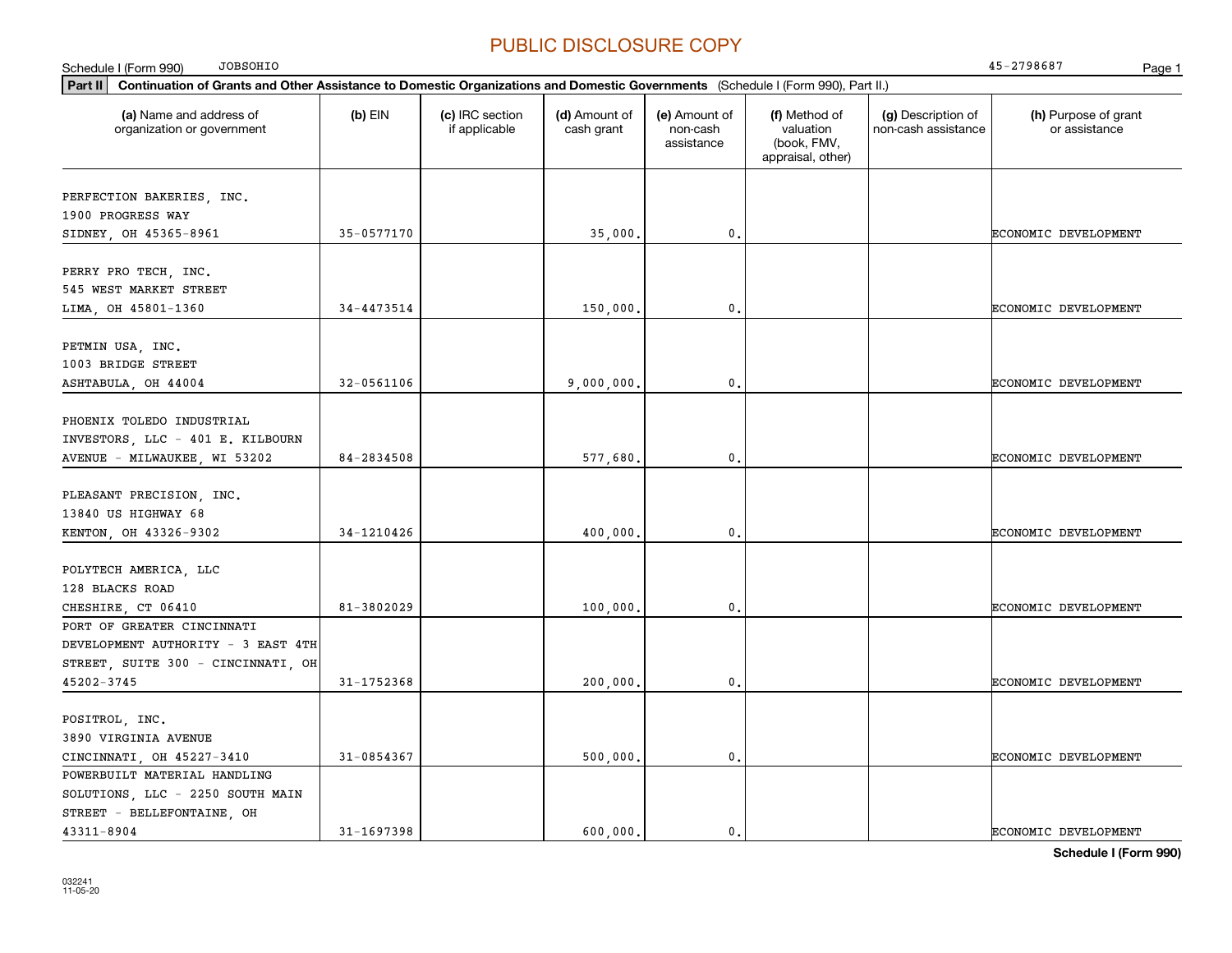**Part II Continuation of Grants and Other Assistance to Domestic Organizations and Domestic Governments**  (Schedule I (Form 990), Part II.) **(a) (b) (c) (d) (e) (f) (g) (h)** Name and address of Schedule I (Form 990) Page 1 organization or government  $(b)$  EIN  $(c)$  IRC section if applicable (d) Amount of cash grant (e) Amount of non-cash assistance(f) Method of valuation (book, FMV, appraisal, other) (g) Description of non-cash assistance (h) Purpose of grant or assistance JOBSOHIO 45-2798687 PREMIER DEVELOPMENT PARTNERS, LLC 5301 GRANT AVENUE, SUITE 100 CLEVELAND OH 44125-1053 | 20-8115228 | 20-8115228 | 253 605. | 0. | | ECONOMIC DEVELOPMENT PRENTKE ROMICH COMPANY 1022 HEYL ROAD WOOSTER OH 44691-9744 | 34-1174227 | 34-1174227 | 75.000. | 0. | CONOMIC DEVELOPMENT PRODUCE PACKAGING, INC. 27853 CHARDON ROAD WILLOUGHBY HILLS OH 44092 | 61-1403731 | 600 000. | 0. | CONOMIC DEVELOPMENT PROOF PRODUCTS USA, LLC 664 NORTH HAGUE AVENUE, SUITE D COLUMBUS OH 43204 82-1304226 82-1304226 50,000. 0. PROTO PRECISION ADDITIVE, LLC 4113 LEAP ROAD HILLIARD, OH 43026-1117 82-5076139 233,423. 0. ECONOMIC DEVELOPMENT PROVIA HOLDINGS, INC. 2150 STATE ROUTE 39 SUGARCREEK, OH 44681-9201 | 82-3358014 | 500.000. | 60. | 60. | ECONOMIC DEVELOPMENT PTTGC AMERICA, LLC 2800 POST OAK BOULEVARD SUITE 6000 6TH FL WILLIAM TOWER - HOUSTON, TX 7705647-4510612 | 20000000 0. CONOMIC DEVELOPMENT QQE SUMMIT, LLC 131 JANNEY ROAD DAYTON, OH 45404-1225 85-0997867 | 85-0997867 | 100,000. 0. | 0. | ECONOMIC DEVELOPMENT QUALITY ELECTRODYNAMICS, LLC 6655 BETA DRIVE, SUITE 100 MAYFIELD VILLAGE, OH 44143-2380 11-3751366 980,595. 0. ECONOMIC DEVELOPMENT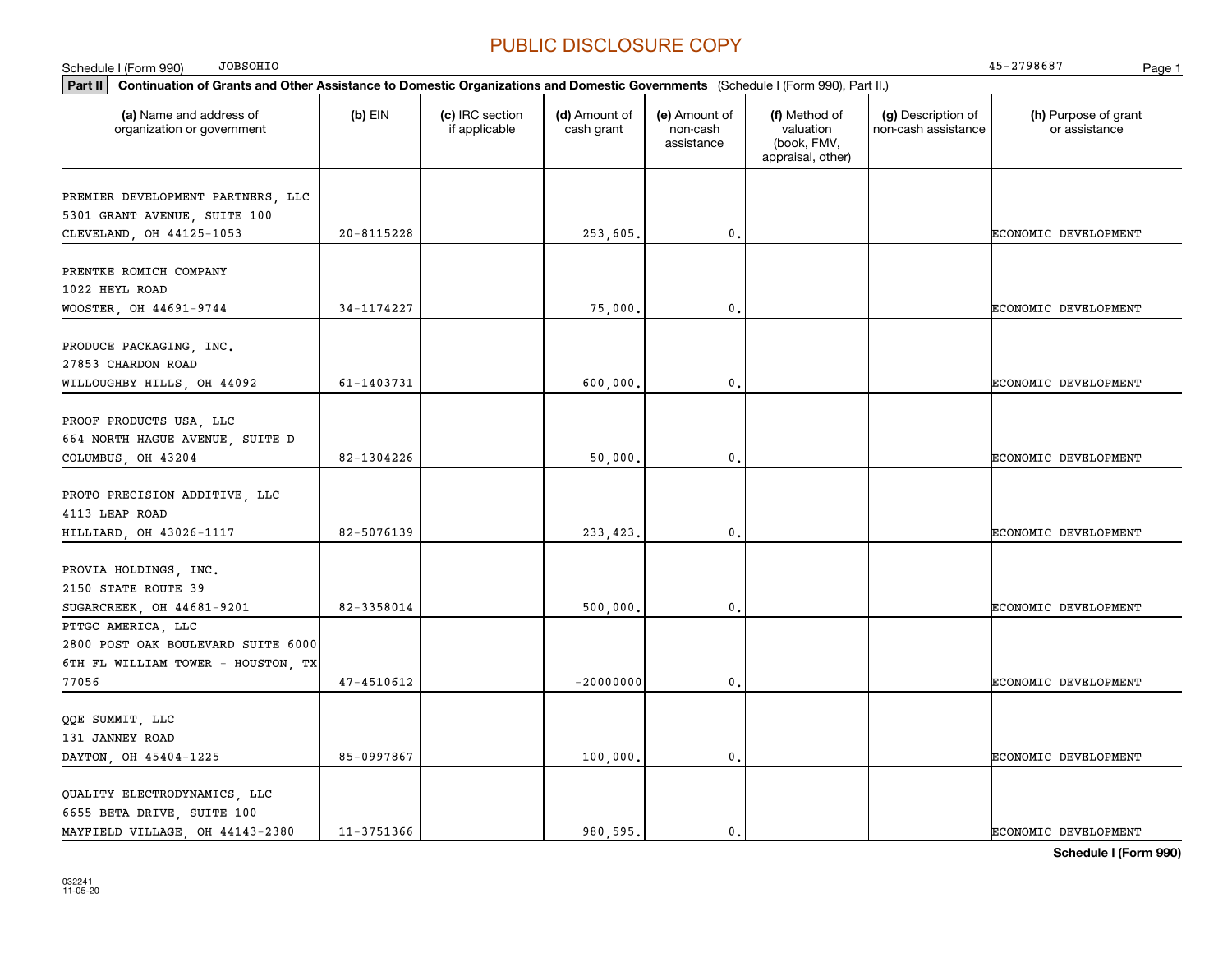| <b>JOBSOHIO</b><br>Schedule I (Form 990)                                                                                                    |                |                                  |                             |                                         |                                                                |                                           | 45-2798687<br>Page 1                  |
|---------------------------------------------------------------------------------------------------------------------------------------------|----------------|----------------------------------|-----------------------------|-----------------------------------------|----------------------------------------------------------------|-------------------------------------------|---------------------------------------|
| Part II<br>Continuation of Grants and Other Assistance to Domestic Organizations and Domestic Governments (Schedule I (Form 990), Part II.) |                |                                  |                             |                                         |                                                                |                                           |                                       |
| (a) Name and address of<br>organization or government                                                                                       | $(b)$ EIN      | (c) IRC section<br>if applicable | (d) Amount of<br>cash grant | (e) Amount of<br>non-cash<br>assistance | (f) Method of<br>valuation<br>(book, FMV,<br>appraisal, other) | (g) Description of<br>non-cash assistance | (h) Purpose of grant<br>or assistance |
| QUALITY STEEL CORPORATION OF MS<br>(QUALITY STEEL CORPORATION) - 721                                                                        |                |                                  |                             |                                         |                                                                |                                           |                                       |
| GRAHAM DRIVE - FREMONT, OH                                                                                                                  |                |                                  |                             |                                         |                                                                |                                           |                                       |
| 43420-4074                                                                                                                                  | 64-6016768     |                                  | 75,000                      | $\mathbf{0}$ .                          |                                                                |                                           | ECONOMIC DEVELOPMENT                  |
| QUANTUM HEALTH, INC.<br>7450 HUNTINGTON PARK DRIVE                                                                                          |                |                                  |                             |                                         |                                                                |                                           |                                       |
| COLUMBUS, OH 43235-5617                                                                                                                     | 20-8423895     |                                  | 750,000                     | $\mathbf{0}$ .                          |                                                                |                                           | ECONOMIC DEVELOPMENT                  |
| QUEST DEFENSE SYSTEMS<br>11499 CHESTER ROAD, SUITE 700<br>CINCINNATI, OH 45246-4000                                                         | 31-1393419     |                                  | 75,000                      | 0.                                      |                                                                |                                           | ECONOMIC DEVELOPMENT                  |
|                                                                                                                                             |                |                                  |                             |                                         |                                                                |                                           |                                       |
| QUICK LOADZ CONTAINER SYSTEM, LLC<br>5850 INDUSTRIAL DRIVE                                                                                  |                |                                  |                             |                                         |                                                                |                                           |                                       |
| ATHENS, OH 45701                                                                                                                            | 46-2417625     |                                  | 200,000                     | $\mathbf{0}$ .                          |                                                                |                                           | ECONOMIC DEVELOPMENT                  |
| RBB SYSTEMS, INC.<br>1909 OLD MANSFIELD ROAD<br>WOOSTER, OH 44691-9474                                                                      | $34 - 1353186$ |                                  | 300,000                     | $\mathbf{0}$ .                          |                                                                |                                           | ECONOMIC DEVELOPMENT                  |
| REALPATH GROUP, LLC<br>9565 CINCINNATI COLUMBUS ROAD                                                                                        |                |                                  |                             |                                         |                                                                |                                           |                                       |
| WEST CHESTER, OH 45069                                                                                                                      | 85-3778356     |                                  | 400,000                     | $\mathbf{0}$ .                          |                                                                |                                           | ECONOMIC DEVELOPMENT                  |
| RELATECARE, LLC<br>3615 SUPERIOR AVENUE, SUITE 4406C<br>CLEVELAND, OH 44114-4139                                                            | 46-1590730     |                                  | 600,000                     | $\mathbf{0}$ .                          |                                                                |                                           | ECONOMIC DEVELOPMENT                  |
| RELINK MEDICAL, LLC<br>1755 ENTERPRISE PARKWAY                                                                                              |                |                                  |                             |                                         |                                                                |                                           |                                       |
| TWINSBURG, OH 44087-2259                                                                                                                    | 47-3802496     |                                  | 600,000                     | $\mathfrak o$ .                         |                                                                |                                           | ECONOMIC DEVELOPMENT                  |
| REPLEX MIRROR COMPANY<br>11 MOUNT VERNON AVENUE                                                                                             |                |                                  |                             |                                         |                                                                |                                           |                                       |
| MOUNT VERNON, OH 43050-4163                                                                                                                 | 31-1332047     |                                  | 25,000.                     | $\mathfrak o$ .                         |                                                                |                                           | ECONOMIC DEVELOPMENT                  |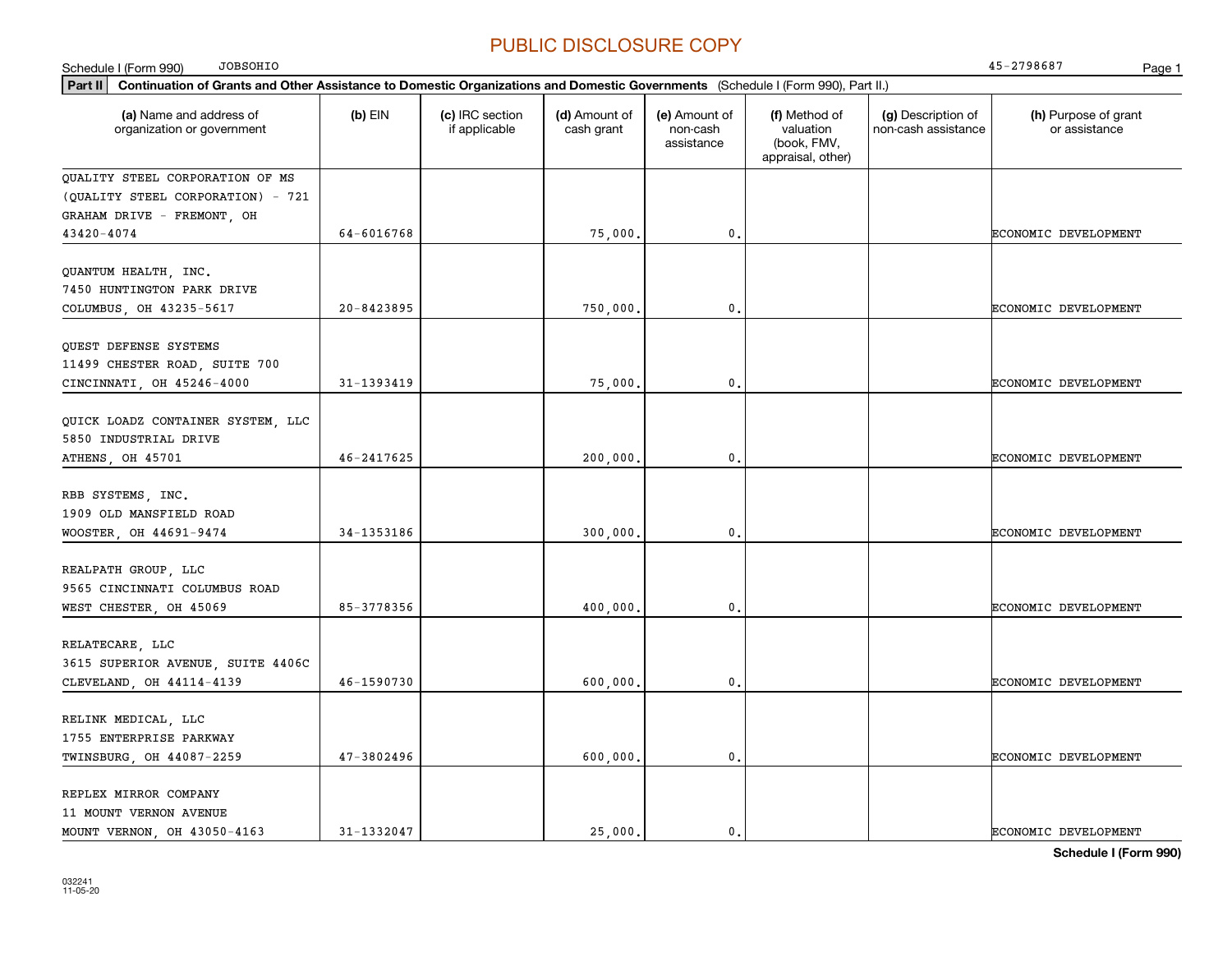| <b>JOBSOHIO</b><br>Schedule I (Form 990)                                                                                                    |            |                                  |                             |                                         |                                                                |                                           | 45-2798687<br>Page 1                  |
|---------------------------------------------------------------------------------------------------------------------------------------------|------------|----------------------------------|-----------------------------|-----------------------------------------|----------------------------------------------------------------|-------------------------------------------|---------------------------------------|
| Continuation of Grants and Other Assistance to Domestic Organizations and Domestic Governments (Schedule I (Form 990), Part II.)<br>Part II |            |                                  |                             |                                         |                                                                |                                           |                                       |
| (a) Name and address of<br>organization or government                                                                                       | $(b)$ EIN  | (c) IRC section<br>if applicable | (d) Amount of<br>cash grant | (e) Amount of<br>non-cash<br>assistance | (f) Method of<br>valuation<br>(book, FMV,<br>appraisal, other) | (g) Description of<br>non-cash assistance | (h) Purpose of grant<br>or assistance |
| REVLOCAL, LLC<br>4009 COLUMBUS ROAD, 222                                                                                                    |            |                                  |                             |                                         |                                                                |                                           |                                       |
| GRANVILLE, OH 43023                                                                                                                         | 31-1581466 |                                  | 600,000,                    | $\mathbf{0}$ .                          |                                                                |                                           | ECONOMIC DEVELOPMENT                  |
| RIFFLE MACHINE WORKS, INC.<br>5746 STATE ROUTE 159                                                                                          |            |                                  |                             |                                         |                                                                |                                           |                                       |
| CHILLICOTHE, OH 45601                                                                                                                       | 34-1848737 |                                  | 600,000,                    | $\mathbf 0$ .                           |                                                                |                                           | ECONOMIC DEVELOPMENT                  |
| RIMECO PRODUCTS, INC.<br>38198 WILLOUGHBY PARKWAY<br>WILLOUGHBY, OH 44094-7580                                                              | 34-1715965 |                                  | 600,000,                    | $\mathbf{0}$ .                          |                                                                |                                           | <b>ECONOMIC DEVELOPMENT</b>           |
| RIPLEY METALWORKS, LTD.<br>111 WATERWORKS ROAD<br>RIPLEY, OH 45167                                                                          | 31-1462897 |                                  | 600,000,                    | $\mathbf 0$ .                           |                                                                |                                           | ECONOMIC DEVELOPMENT                  |
| ROGERS INDUSTRIAL PRODUCTS, INC.<br>532 SOUTH MAIN STREET<br>AKRON, OH 44311-1018                                                           | 34-0897539 |                                  | 799,641                     | $\mathbf{0}$ .                          |                                                                |                                           | ECONOMIC DEVELOPMENT                  |
| ROOT HOLDINGS, INC. (ROOT, INC.)<br>80 EAST RICH STREET<br>COLUMBUS, OH 43215                                                               | 47-3049829 |                                  | 1,000,000.                  | $\mathbf{0}$ .                          |                                                                |                                           | <b>ECONOMIC DEVELOPMENT</b>           |
| ROUTE 43 NORTH, LLC<br>10020 AURORA HUDSON ROAD<br>STREETSBORO, OH 44241                                                                    | 85-2762571 |                                  | 1,040,000.                  | $\mathbf{0}$ .                          |                                                                |                                           | ECONOMIC DEVELOPMENT                  |
| RSR VENTURES, LLC<br>1616 COUNTY ROAD 1<br>TIFFIN, OH 44883                                                                                 | 82-3136388 |                                  | 50,000.                     | $\mathbf{0}$ .                          |                                                                |                                           | <b>ECONOMIC DEVELOPMENT</b>           |
| RXQ COMPOUNDING, LLC<br>2364 BLIZZARD LANE<br>ALBANY, OH 45710                                                                              | 47-1235128 |                                  | 600,000.                    | $\mathbf{0}$ .                          |                                                                |                                           | <b>ECONOMIC DEVELOPMENT</b>           |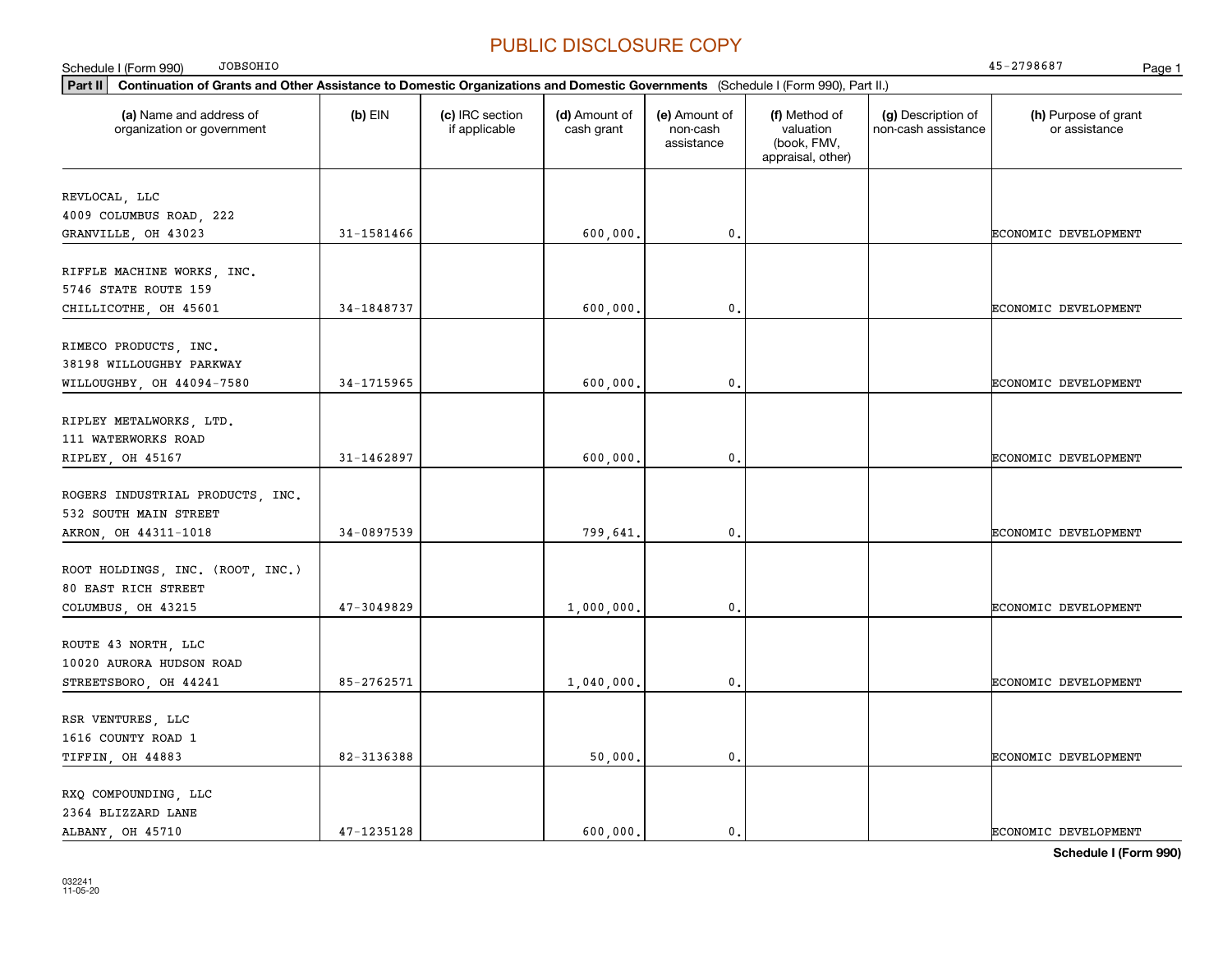**Part II Continuation of Grants and Other Assistance to Domestic Organizations and Domestic Governments**  (Schedule I (Form 990), Part II.) **(a) (b) (c) (d) (e) (f) (g) (h)** Name and address of Schedule I (Form 990) Page 1 organization or government  $(b)$  EIN  $(c)$  IRC section if applicable (d) Amount of cash grant (e) Amount of non-cash assistance(f) Method of valuation (book, FMV, appraisal, other) (g) Description of non-cash assistance (h) Purpose of grant or assistance JOBSOHIO 45-2798687 S&P DATA OHIO, LLC 1500 W 3RD STREET, SUITE 400 CLEVELAND OH 44113-1438 27-1123127 300 000. 500 000. 0. CLEVELAND OF SCONOMIC DEVELOPMENT SAFEWAY PACKAGING, INC. 300 WHITE MOUNTAIN DRIVE NEW BREMEN, OH 45869-8621 | 46-3981791 | 500.000. | 0. | 0. | ECONOMIC DEVELOPMENT SAFRAN POWER USA, LLC 8380 DARROW ROAD TWINSBURG OH 44087-2329 146-1426922 108.949. 108.949. 0. CONOMIC DEVELOPMENT SANDUSKY PACKAGING CORPORATION 2016 GEORGE STREET SANDUSKY, OH 44870-1741 | 34-0968517 | 34-0968517 | 25,000. 0. 0. | CONOMIC DEVELOPMENT SAREPTA THERAPEUTICS 215 FIRST STREET CAMBRIDGE, MA 02142  $\begin{vmatrix} 93-0797222 & 93-0797222 & 7240. \end{vmatrix}$  0. SATCO, INC. 1601 EAST EL SEGUNDO BOULEVARD EL SEGUNDO, CA 90245-4334 | 95-2546613 | 100,000. | 0. CONOMIC DEVELOPMENT SAUNDERS MACHINE WORKS, LLC 1554 FAIRVIEW ROAD ZANESVILLE OH 43701  $\begin{vmatrix} 46-2283342 & 4000 & 4000 & 0 \end{vmatrix}$  0. SCANNELL PROPERTIES #317, LLC 8801 RIVER CROSSING BOULEVARD, SUIT INDIANAPOLIS IN 46240 82-3023919 82-3023919 500,000. 0. 0. ECONOMIC DEVELOPMENT SCHAAD AND SONS, INC. 1325 STATE ROUTE 60 NE MCCONNELSVILLE OH 43756  $\vert$  26-1506356  $\vert$  50.000. 0. 0.  $\vert$  50.000  $\vert$  50.000  $\vert$  50.000  $\vert$  ECONOMIC DEVELOPMENT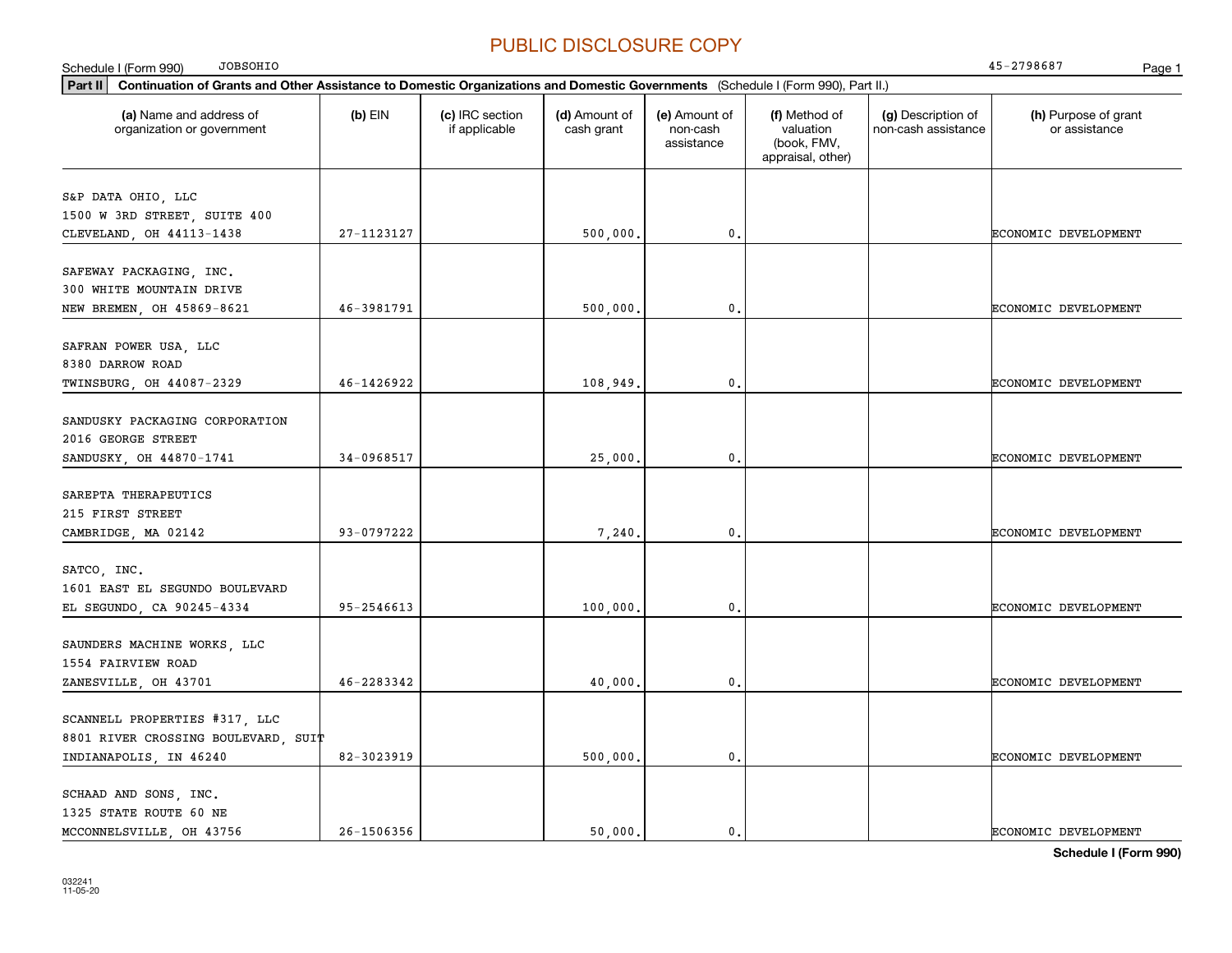| <b>JOBSOHIO</b><br>Schedule I (Form 990)                                                                                                    |            |                                  |                             |                                         |                                                                |                                           | 45-2798687<br>Page 1                  |
|---------------------------------------------------------------------------------------------------------------------------------------------|------------|----------------------------------|-----------------------------|-----------------------------------------|----------------------------------------------------------------|-------------------------------------------|---------------------------------------|
| Part II<br>Continuation of Grants and Other Assistance to Domestic Organizations and Domestic Governments (Schedule I (Form 990), Part II.) |            |                                  |                             |                                         |                                                                |                                           |                                       |
| (a) Name and address of<br>organization or government                                                                                       | $(b)$ EIN  | (c) IRC section<br>if applicable | (d) Amount of<br>cash grant | (e) Amount of<br>non-cash<br>assistance | (f) Method of<br>valuation<br>(book, FMV,<br>appraisal, other) | (g) Description of<br>non-cash assistance | (h) Purpose of grant<br>or assistance |
| SCHLABACH WOOD DESIGN, INC.<br>52567 STATE ROUTE 651<br>BALTIC, OH 43894                                                                    | 31-1418092 |                                  | 200,000.                    | $\mathbf 0$ .                           |                                                                |                                           | ECONOMIC DEVELOPMENT                  |
| SEEFRIED DEVELOPMENT MANAGEMENT,<br>INC. - 3333 RIVERWOOD PARKWAY SE,                                                                       |            |                                  |                             |                                         |                                                                |                                           |                                       |
| SUITE 200 - ATLANTA, GA 30339                                                                                                               | 45-4081743 |                                  | 3,150,000.                  | $\mathbf{0}$                            |                                                                |                                           | ECONOMIC DEVELOPMENT                  |
| SELMAN & COMPANY, LLC<br>1 AEC PARKWAY<br>RICHMOND HEIGHTS, OH 44143-1500                                                                   | 34-4079588 |                                  | 600,000,                    | 0.                                      |                                                                |                                           | ECONOMIC DEVELOPMENT                  |
| SNOWVILLE CREAMERY, LLC<br>32623 STATE ROUTE 143                                                                                            |            |                                  |                             |                                         |                                                                |                                           |                                       |
| POMEROY, OH 45769-9695                                                                                                                      | 20-1177715 |                                  | 47,783.                     | $\mathbf 0$ .                           |                                                                |                                           | ECONOMIC DEVELOPMENT                  |
| SOLE CHOICE, INC.<br>830 MURRAY STREET, P.O. BOX 89<br>PORTSMOUTH, OH 45662-4515                                                            | 27-0543481 |                                  | 175,000,                    | 0.                                      |                                                                |                                           | ECONOMIC DEVELOPMENT                  |
| SOLMET TECHNOLOGIES, INC.<br>2716 SHEPLER CHURCH AVENUE SW<br>CANTON, OH 44706-4114                                                         | 34-1499502 |                                  | 100,000.                    | 0.                                      |                                                                |                                           | ECONOMIC DEVELOPMENT                  |
| SOUTHGATE COMPANY LIMITED<br>PARTNERSHIP - 1499 WEST MAIN                                                                                   |            |                                  |                             |                                         |                                                                |                                           |                                       |
| STREET - NEWARK, OH 43058                                                                                                                   | 31-1124927 |                                  | 1,110,565.                  | $\mathbf{0}$ .                          |                                                                |                                           | ECONOMIC DEVELOPMENT                  |
| SP OFFICE, LLC<br>1533 LAKE SHORE DRIVE<br>COLUMBUS, OH 43204                                                                               | 85-1015806 |                                  | 1,350,000.                  | 0.                                      |                                                                |                                           | ECONOMIC DEVELOPMENT                  |
| SPANGLER CANDY COMPANY<br>400 NORTH PORTLAND STREET<br>BRYAN, OH 43506-1200                                                                 | 34-4360680 |                                  | 275,000.                    | 0.                                      |                                                                |                                           | ECONOMIC DEVELOPMENT                  |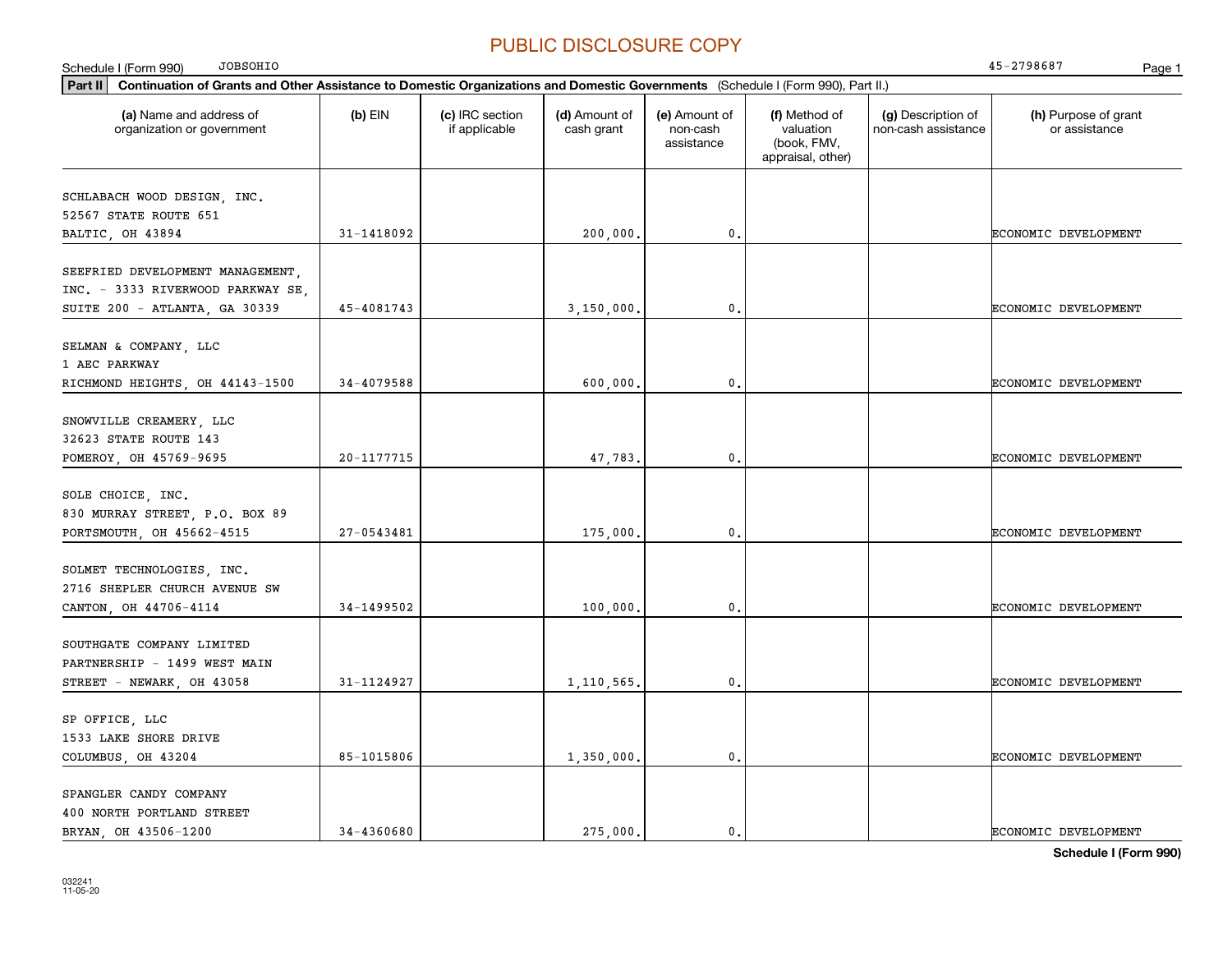| <b>JOBSOHIO</b><br>Schedule I (Form 990)                                                                                                    |                |                                  |                             |                                         |                                                                |                                           | 45-2798687<br>Page 1                  |
|---------------------------------------------------------------------------------------------------------------------------------------------|----------------|----------------------------------|-----------------------------|-----------------------------------------|----------------------------------------------------------------|-------------------------------------------|---------------------------------------|
| Part II<br>Continuation of Grants and Other Assistance to Domestic Organizations and Domestic Governments (Schedule I (Form 990), Part II.) |                |                                  |                             |                                         |                                                                |                                           |                                       |
| (a) Name and address of<br>organization or government                                                                                       | $(b)$ EIN      | (c) IRC section<br>if applicable | (d) Amount of<br>cash grant | (e) Amount of<br>non-cash<br>assistance | (f) Method of<br>valuation<br>(book, FMV,<br>appraisal, other) | (g) Description of<br>non-cash assistance | (h) Purpose of grant<br>or assistance |
| SPEEDWAY, LLC<br>500 SPEEDWAY DRIVE                                                                                                         |                |                                  |                             |                                         |                                                                |                                           |                                       |
| ENON, OH 45323-1056                                                                                                                         | 27-1287018     |                                  | 56,908.                     | $\mathbf 0$ .                           |                                                                |                                           | ECONOMIC DEVELOPMENT                  |
| SPERRY & RICE, LLC<br>1088 NORTH MAIN STREET                                                                                                |                |                                  |                             |                                         |                                                                |                                           |                                       |
| KILLBUCK, OH 44637                                                                                                                          | 81-1145148     |                                  | 45,250                      | $\mathbf 0$                             |                                                                |                                           | ECONOMIC DEVELOPMENT                  |
| SPRAY PRODUCTS CORPORATION<br>1323 CONSHOHOCKEN ROAD<br>PLYMOUTH MEETING, PA 19462                                                          | $04 - 3590028$ |                                  | 60,855.                     | $\mathbf{0}$ .                          |                                                                |                                           | ECONOMIC DEVELOPMENT                  |
| STAKES MANUFACTURING, LLC<br>34440 VINE STREET                                                                                              |                |                                  |                             |                                         |                                                                |                                           |                                       |
| EASTLAKE, OH 44095-5114                                                                                                                     | 84-2268150     |                                  | 206,778.                    | $\mathbf{0}$ .                          |                                                                |                                           | ECONOMIC DEVELOPMENT                  |
| STAMARK COMPANY, LTD.<br>2617 SR 39 P.O. BOX 240<br>WALNUT CREEK, OH 44687                                                                  | 27-1569711     |                                  | 50,000.                     | $\mathfrak o$ .                         |                                                                |                                           | ECONOMIC DEVELOPMENT                  |
| STANDARD TECHNOLOGIES, LLC<br>2641 HAYES AVENUE<br>FREMONT, OH 43420-9715                                                                   | $20 - 2694811$ |                                  | 600,000.                    | 0.                                      |                                                                |                                           | ECONOMIC DEVELOPMENT                  |
| STANDARDAERO COMPINENT SERVICES<br>11550 MOSTELLER ROAD                                                                                     |                |                                  |                             |                                         |                                                                |                                           |                                       |
| CINCINNATI, OH 45241                                                                                                                        | 31-1813317     |                                  | 204,957.                    | $\mathbf{0}$ .                          |                                                                |                                           | ECONOMIC DEVELOPMENT                  |
| STARK COUNTY MINORITY BUSINESS<br>ASSOCIATION - 1225 GROSS AVENUE NE<br>- CANTON, OH $44705$                                                | 46-4870260     |                                  | 20,833.                     | $\mathbf{0}$ .                          |                                                                |                                           | ECONOMIC DEVELOPMENT                  |
| STEED HAMMOND PAUL, INC.<br>312 PLUM STREET, 7TH FLOOR<br>CINCINNATI, OH 45202                                                              | 31-0997825     |                                  | 125,000.                    | $\mathbf{0}$ .                          |                                                                |                                           | <b>ECONOMIC DEVELOPMENT</b>           |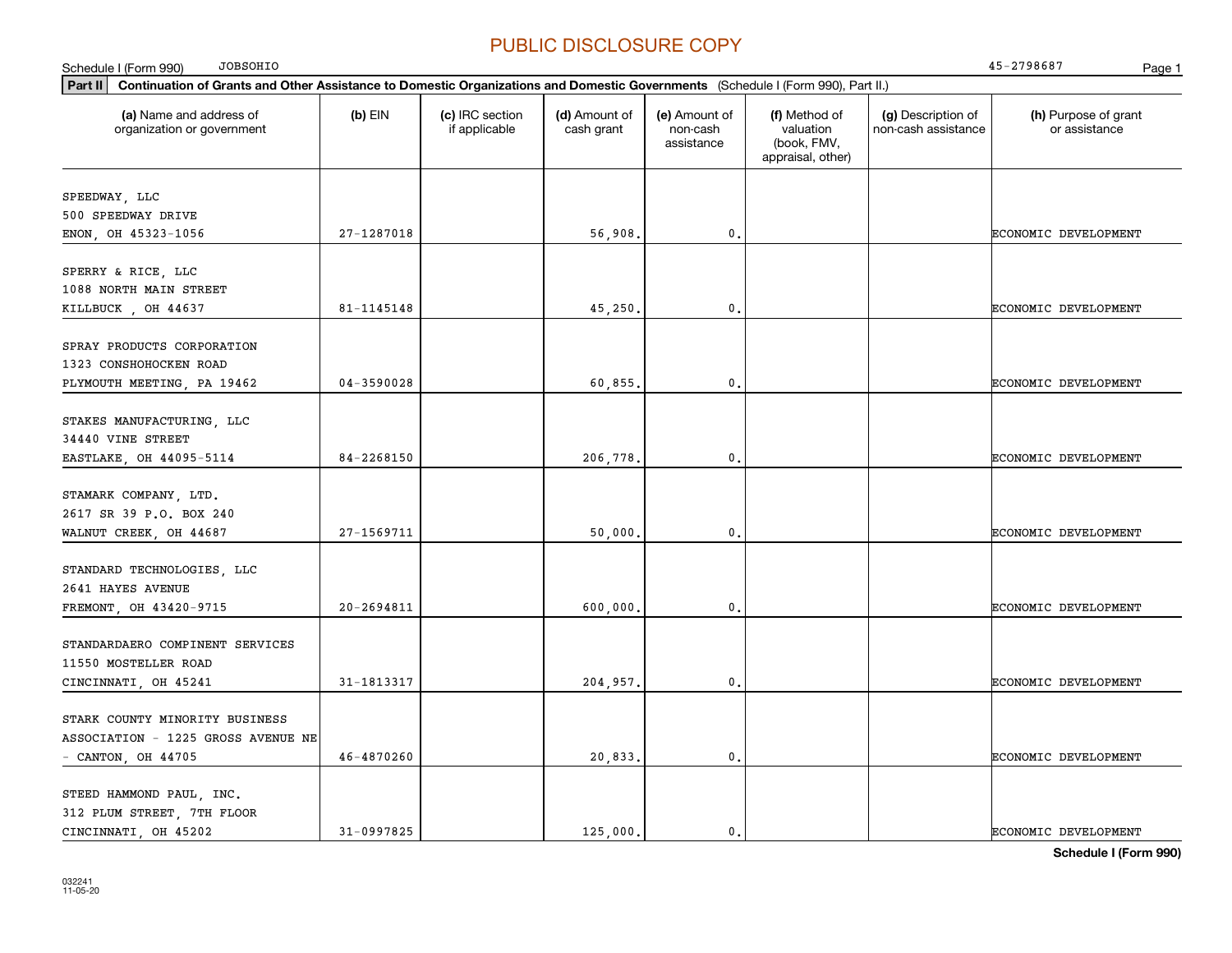| <b>JOBSOHIO</b><br>Schedule I (Form 990)                                                                                                    |                |                                  |                             |                                         |                                                                |                                           | 45-2798687<br>Page 1                  |
|---------------------------------------------------------------------------------------------------------------------------------------------|----------------|----------------------------------|-----------------------------|-----------------------------------------|----------------------------------------------------------------|-------------------------------------------|---------------------------------------|
| Part II<br>Continuation of Grants and Other Assistance to Domestic Organizations and Domestic Governments (Schedule I (Form 990), Part II.) |                |                                  |                             |                                         |                                                                |                                           |                                       |
| (a) Name and address of<br>organization or government                                                                                       | $(b)$ EIN      | (c) IRC section<br>if applicable | (d) Amount of<br>cash grant | (e) Amount of<br>non-cash<br>assistance | (f) Method of<br>valuation<br>(book, FMV,<br>appraisal, other) | (g) Description of<br>non-cash assistance | (h) Purpose of grant<br>or assistance |
| STEELIAL WELDING & METAL                                                                                                                    |                |                                  |                             |                                         |                                                                |                                           |                                       |
| FABRICATION, INC. - 44000 COVERED                                                                                                           |                |                                  |                             |                                         |                                                                |                                           |                                       |
| BRIDGE ROAD - VINTON, OH 45686                                                                                                              | 31-1645116     |                                  | 200,000.                    | $\mathbf{0}$ .                          |                                                                |                                           | ECONOMIC DEVELOPMENT                  |
|                                                                                                                                             |                |                                  |                             |                                         |                                                                |                                           |                                       |
| STEWART-MACDONALD MANUFACTURING                                                                                                             |                |                                  |                             |                                         |                                                                |                                           |                                       |
| COMPANY - 21 NORTH SHAFER STREET                                                                                                            |                |                                  |                             |                                         |                                                                |                                           |                                       |
| ATHENS, OH 45701                                                                                                                            | 31-0783143     |                                  | 600,000,                    | $\mathbf{0}$ .                          |                                                                |                                           | ECONOMIC DEVELOPMENT                  |
|                                                                                                                                             |                |                                  |                             |                                         |                                                                |                                           |                                       |
| STOLLE MACHINERY COMPANY, LLC                                                                                                               |                |                                  |                             |                                         |                                                                |                                           |                                       |
| 4337 EXCEL STREET NORTHWEST                                                                                                                 |                |                                  |                             |                                         |                                                                |                                           |                                       |
| CANTON, OH 44720-6995                                                                                                                       | $77 - 0616243$ |                                  | 100,000.                    | 0.                                      |                                                                |                                           | ECONOMIC DEVELOPMENT                  |
| STUCHELL PRODUCTS, LLC                                                                                                                      |                |                                  |                             |                                         |                                                                |                                           |                                       |
| 12240 ROCKHILL AVENUE NE                                                                                                                    |                |                                  |                             |                                         |                                                                |                                           |                                       |
| ALLIANCE, OH 44601-1064                                                                                                                     | 20-2186395     |                                  | 30,000,                     | 0.                                      |                                                                |                                           | ECONOMIC DEVELOPMENT                  |
|                                                                                                                                             |                |                                  |                             |                                         |                                                                |                                           |                                       |
| SUPERIOR MARINE WAYS, INC.                                                                                                                  |                |                                  |                             |                                         |                                                                |                                           |                                       |
| 5852 COUNTY ROAD 1, P.O. BOX 519                                                                                                            |                |                                  |                             |                                         |                                                                |                                           |                                       |
| SOUTH POINT, OH 45680-7420                                                                                                                  | 31-0999166     |                                  | 600,000.                    | $\mathbf{0}$ .                          |                                                                |                                           | ECONOMIC DEVELOPMENT                  |
|                                                                                                                                             |                |                                  |                             |                                         |                                                                |                                           |                                       |
| SWAGELOK MANUFACTURING COMPANY,                                                                                                             |                |                                  |                             |                                         |                                                                |                                           |                                       |
| LLC - 29500 SOLON ROAD - SOLON, OH                                                                                                          |                |                                  |                             |                                         |                                                                |                                           |                                       |
| 44139-3474                                                                                                                                  | 34-0688825     |                                  | 2,000,000.                  | $\mathbf{0}$ .                          |                                                                |                                           | ECONOMIC DEVELOPMENT                  |
| SWARTZ RACE CARS, INC.                                                                                                                      |                |                                  |                             |                                         |                                                                |                                           |                                       |
| 527 FLOWER ISON ROAD                                                                                                                        |                |                                  |                             |                                         |                                                                |                                           |                                       |
| MINFORD, OH 45653                                                                                                                           | 31-1420884     |                                  | 40,000,                     | $\mathbf{0}$ .                          |                                                                |                                           | ECONOMIC DEVELOPMENT                  |
|                                                                                                                                             |                |                                  |                             |                                         |                                                                |                                           |                                       |
| T&C RAIL HOLDINGS, INC.                                                                                                                     |                |                                  |                             |                                         |                                                                |                                           |                                       |
| 824 WOODLAWN AVENUE                                                                                                                         |                |                                  |                             |                                         |                                                                |                                           |                                       |
| BUCYRUS, OH 44820                                                                                                                           | 47-4350524     |                                  | 600,000.                    | $\mathbf{0}$ .                          |                                                                |                                           | ECONOMIC DEVELOPMENT                  |
|                                                                                                                                             |                |                                  |                             |                                         |                                                                |                                           |                                       |
| TAIHO CORPORATION OF AMERICA                                                                                                                |                |                                  |                             |                                         |                                                                |                                           |                                       |
| 194 HERITAGE DRIVE                                                                                                                          |                |                                  |                             |                                         |                                                                |                                           |                                       |
| TIFFIN, OH 44883-9503                                                                                                                       | 36-3143159     |                                  | 600.000.                    | $\mathbf{0}$ .                          |                                                                |                                           | ECONOMIC DEVELOPMENT                  |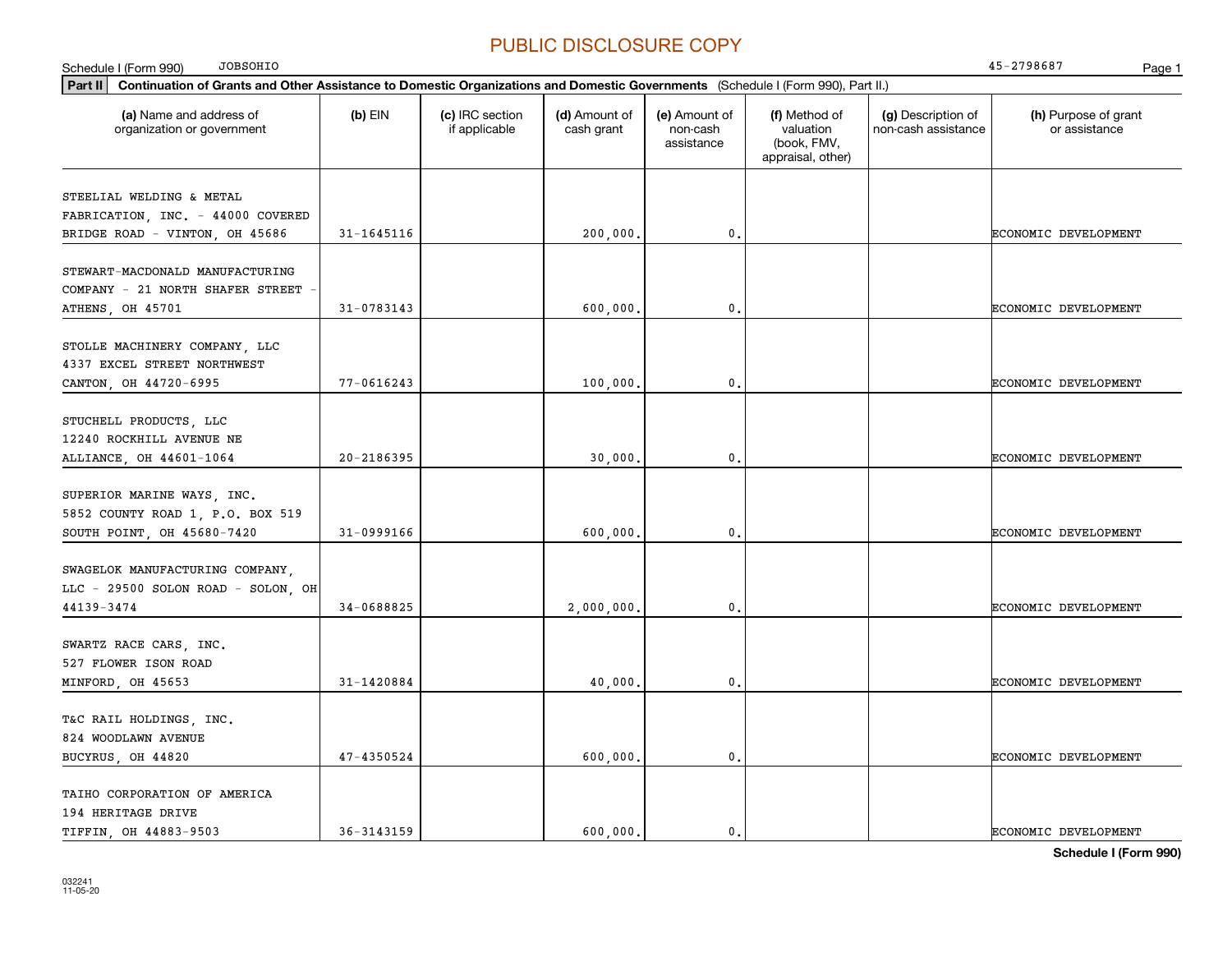| <b>JOBSOHIO</b><br>Schedule I (Form 990)                                                                                                    |                |                                  |                             |                                         |                                                                |                                           | 45-2798687<br>Page 1                  |
|---------------------------------------------------------------------------------------------------------------------------------------------|----------------|----------------------------------|-----------------------------|-----------------------------------------|----------------------------------------------------------------|-------------------------------------------|---------------------------------------|
| Part II<br>Continuation of Grants and Other Assistance to Domestic Organizations and Domestic Governments (Schedule I (Form 990), Part II.) |                |                                  |                             |                                         |                                                                |                                           |                                       |
| (a) Name and address of<br>organization or government                                                                                       | $(b)$ EIN      | (c) IRC section<br>if applicable | (d) Amount of<br>cash grant | (e) Amount of<br>non-cash<br>assistance | (f) Method of<br>valuation<br>(book, FMV,<br>appraisal, other) | (g) Description of<br>non-cash assistance | (h) Purpose of grant<br>or assistance |
| TEAM GREEN RECYCLING, LLC<br>13226 COUNTY ROAD R                                                                                            |                |                                  |                             |                                         |                                                                |                                           |                                       |
| NAPOLEON, OH 43545                                                                                                                          | 47-2798900     |                                  | 25,000                      | $\mathbf{0}$                            |                                                                |                                           | ECONOMIC DEVELOPMENT                  |
| TEAM INDUSTRIAL SERVICES, INC.<br>10540 CHESTER ROAD                                                                                        |                |                                  |                             |                                         |                                                                |                                           |                                       |
| CINCINNATI, OH 45215                                                                                                                        | 74-1776312     |                                  | 300,000                     | $\mathbf 0$ .                           |                                                                |                                           | ECONOMIC DEVELOPMENT                  |
| TECH ELEVATOR, INC.<br>7100 EUCLID AVENUE, SUITE 140<br>CLEVELAND, OH 44103-4036                                                            | 47-4646314     |                                  | 209,690.                    | $\mathbf{0}$ .                          |                                                                |                                           | ECONOMIC DEVELOPMENT                  |
| TEST-FUCHS CORPORATION<br>6100 OAK TREE BOULEVARD, SUITE 200<br>INDEPENDENCE, OH 44131                                                      | 81-5387175     |                                  | 125,000                     | $\mathbf{0}$ .                          |                                                                |                                           | ECONOMIC DEVELOPMENT                  |
| THALER MACHINE COMPANY, LLC<br>216 TALEQUAH TRAIL<br>SPRINGBORO, OH 45066                                                                   | 84-4259995     |                                  | 75,000                      | $\mathbf{0}$ .                          |                                                                |                                           | ECONOMIC DEVELOPMENT                  |
| THE CHEF'S GARDEN, INC.<br>9009 HURON AVERY ROAD<br>HURON, OH 44839-2448                                                                    | 34-1866677     |                                  | 25,000                      | $\mathfrak{o}$ .                        |                                                                |                                           | ECONOMIC DEVELOPMENT                  |
| THE CHILCOTE COMPANY<br>2160 SUPERIOR AVENUE<br>CLEVELAND, OH 44114-2184                                                                    | 34-0142230     |                                  | 600,000                     | $\mathbf{0}$ .                          |                                                                |                                           | ECONOMIC DEVELOPMENT                  |
| THE HAMILTON CASTER & MFG. COMPANY<br>1637 DIXIE HIGHWAY<br>HAMILTON, OH 45011                                                              | $31 - 0308370$ |                                  | 600,000,                    | $\mathbf{0}$ .                          |                                                                |                                           | ECONOMIC DEVELOPMENT                  |
| THE LOUIS G. FREEMAN COMPANY, LLC<br>911 GRAHAM DRIVE<br>FREMONT OH 43420-4086                                                              | $31 - 0287650$ |                                  | 125,000.                    | $\mathbf{0}$ .                          |                                                                |                                           | ECONOMIC DEVELOPMENT                  |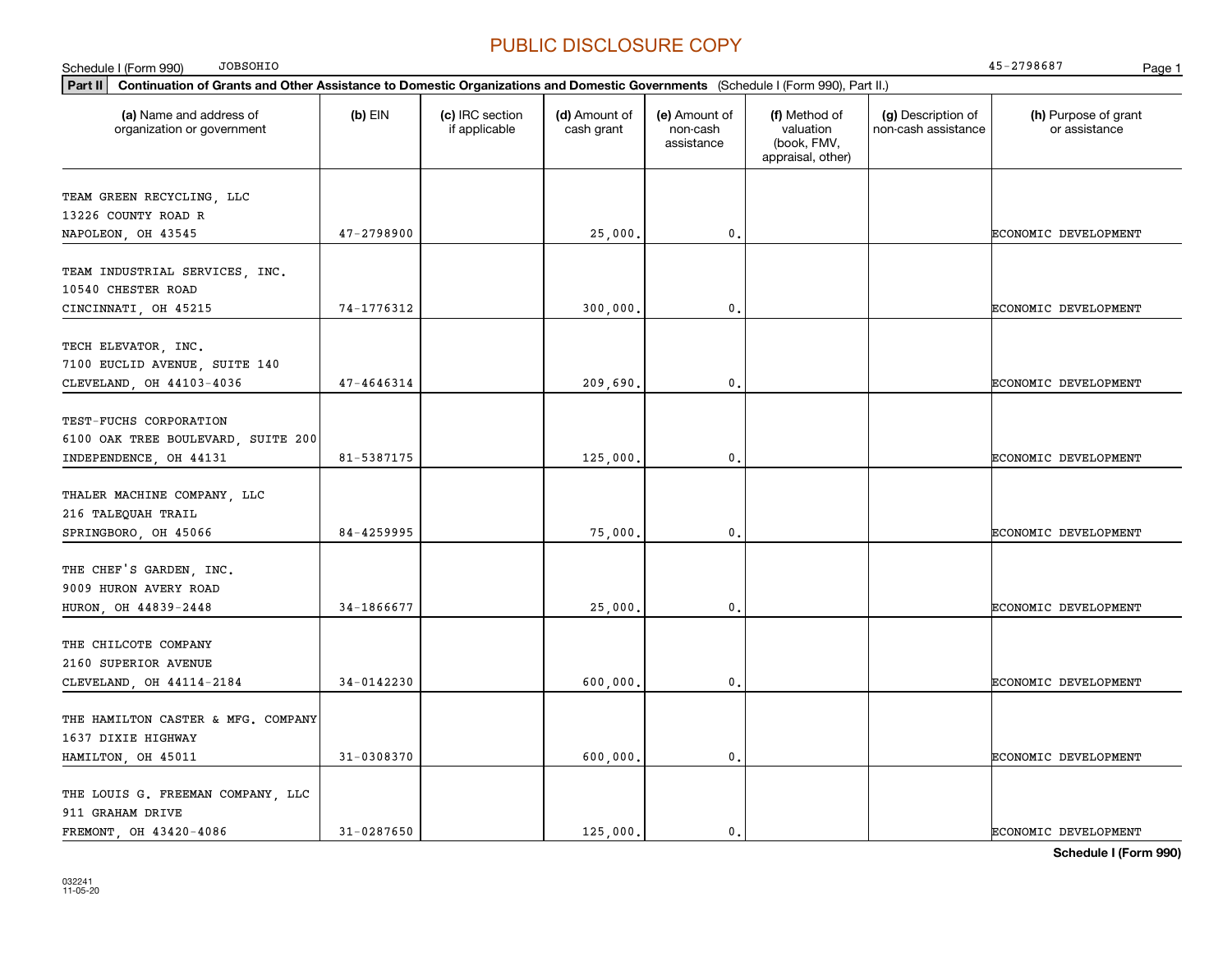| <b>JOBSOHIO</b><br>Schedule I (Form 990)                                                                                                    |                |                                  |                             |                                         |                                                                |                                           | 45-2798687<br>Page 1                  |
|---------------------------------------------------------------------------------------------------------------------------------------------|----------------|----------------------------------|-----------------------------|-----------------------------------------|----------------------------------------------------------------|-------------------------------------------|---------------------------------------|
| Part II<br>Continuation of Grants and Other Assistance to Domestic Organizations and Domestic Governments (Schedule I (Form 990), Part II.) |                |                                  |                             |                                         |                                                                |                                           |                                       |
| (a) Name and address of<br>organization or government                                                                                       | $(b)$ EIN      | (c) IRC section<br>if applicable | (d) Amount of<br>cash grant | (e) Amount of<br>non-cash<br>assistance | (f) Method of<br>valuation<br>(book, FMV,<br>appraisal, other) | (g) Description of<br>non-cash assistance | (h) Purpose of grant<br>or assistance |
| THE OHIO STATE UNIVERSITY                                                                                                                   |                |                                  |                             |                                         |                                                                |                                           |                                       |
| 2130 NEIL AVENUE                                                                                                                            |                |                                  |                             |                                         |                                                                |                                           |                                       |
| COLUMBUS, OH 43210-1296                                                                                                                     |                | 31-6025986 STATE OF OHIO         | 3,000,000.                  | $\mathbf{0}$ .                          |                                                                |                                           | ECONOMIC DEVELOPMENT                  |
| THE OHIO WIRE HARNESS, LLC                                                                                                                  |                |                                  |                             |                                         |                                                                |                                           |                                       |
| 225 LINCOLN AVENUE                                                                                                                          |                |                                  |                             |                                         |                                                                |                                           |                                       |
| BELLEFONTAINE, OH 43311                                                                                                                     | 81-2695838     |                                  | 50,000,                     | $\mathbf{0}$ .                          |                                                                |                                           | ECONOMIC DEVELOPMENT                  |
| THE SIMPLAY3 COMPANY                                                                                                                        |                |                                  |                             |                                         |                                                                |                                           |                                       |
| 9450 ROSEMONT DRIVE                                                                                                                         |                |                                  |                             |                                         |                                                                |                                           |                                       |
| STREETSBORO, OH 44241-4563                                                                                                                  | 81-3092110     |                                  | 50,000.                     | $\mathbf{0}$ .                          |                                                                |                                           | ECONOMIC DEVELOPMENT                  |
|                                                                                                                                             |                |                                  |                             |                                         |                                                                |                                           |                                       |
| THE WILLIAM POWELL COMPANY                                                                                                                  |                |                                  |                             |                                         |                                                                |                                           |                                       |
| 3161 SPRING GROVE AVENUE                                                                                                                    |                |                                  |                             |                                         |                                                                |                                           |                                       |
| CINCINNATI, OH 45225                                                                                                                        | $31 - 0410580$ |                                  | 400.000,                    | 0.                                      |                                                                |                                           | ECONOMIC DEVELOPMENT                  |
| THE WORTHINGTON STEEL COMPANY                                                                                                               |                |                                  |                             |                                         |                                                                |                                           |                                       |
| 6303 COUNTY ROAD 10                                                                                                                         |                |                                  |                             |                                         |                                                                |                                           |                                       |
| DELTA, OH 43515-9453                                                                                                                        | 31-1585233     |                                  | 75,000.                     | $\mathbf{0}$ .                          |                                                                |                                           | ECONOMIC DEVELOPMENT                  |
|                                                                                                                                             |                |                                  |                             |                                         |                                                                |                                           |                                       |
| THERMA-TRU CORP. CLAWBACK                                                                                                                   |                |                                  |                             |                                         |                                                                |                                           |                                       |
| 1750 INDIAN WOOD CIRCLE                                                                                                                     |                |                                  |                             |                                         |                                                                |                                           |                                       |
| MAUMEE, OH 43537-4018                                                                                                                       | 34-1923454     |                                  | $-150,000.$                 | $\mathbf{0}$ .                          |                                                                |                                           | ECONOMIC DEVELOPMENT                  |
| TIGERPOLY MANUFACTURING, INC.                                                                                                               |                |                                  |                             |                                         |                                                                |                                           |                                       |
| 6231 ENTERPRISE PARKWAY                                                                                                                     |                |                                  |                             |                                         |                                                                |                                           |                                       |
| GROVE CITY, OH 43123-9539                                                                                                                   | 31-1205501     |                                  | 100,000,                    | $\mathbf{0}$ .                          |                                                                |                                           | ECONOMIC DEVELOPMENT                  |
|                                                                                                                                             |                |                                  |                             |                                         |                                                                |                                           |                                       |
| TIGHTLINE REAL ESTATE HOLDINGS,<br>LLC - 401 MILFORD PARKWAY -                                                                              |                |                                  |                             |                                         |                                                                |                                           |                                       |
| MILFORD, OH 45150                                                                                                                           | 85-3520068     |                                  | 200,000.                    | $\mathbf{0}$ .                          |                                                                |                                           | ECONOMIC DEVELOPMENT                  |
|                                                                                                                                             |                |                                  |                             |                                         |                                                                |                                           |                                       |
| TOPCO AMERICA, LLC                                                                                                                          |                |                                  |                             |                                         |                                                                |                                           |                                       |
| 10930 DEERFIELD ROAD                                                                                                                        |                |                                  |                             |                                         |                                                                |                                           |                                       |
| BLUE ASH OH 45242                                                                                                                           | $47 - 1035156$ |                                  | 200.000.                    | $\mathbf{0}$ .                          |                                                                |                                           | ECONOMIC DEVELOPMENT                  |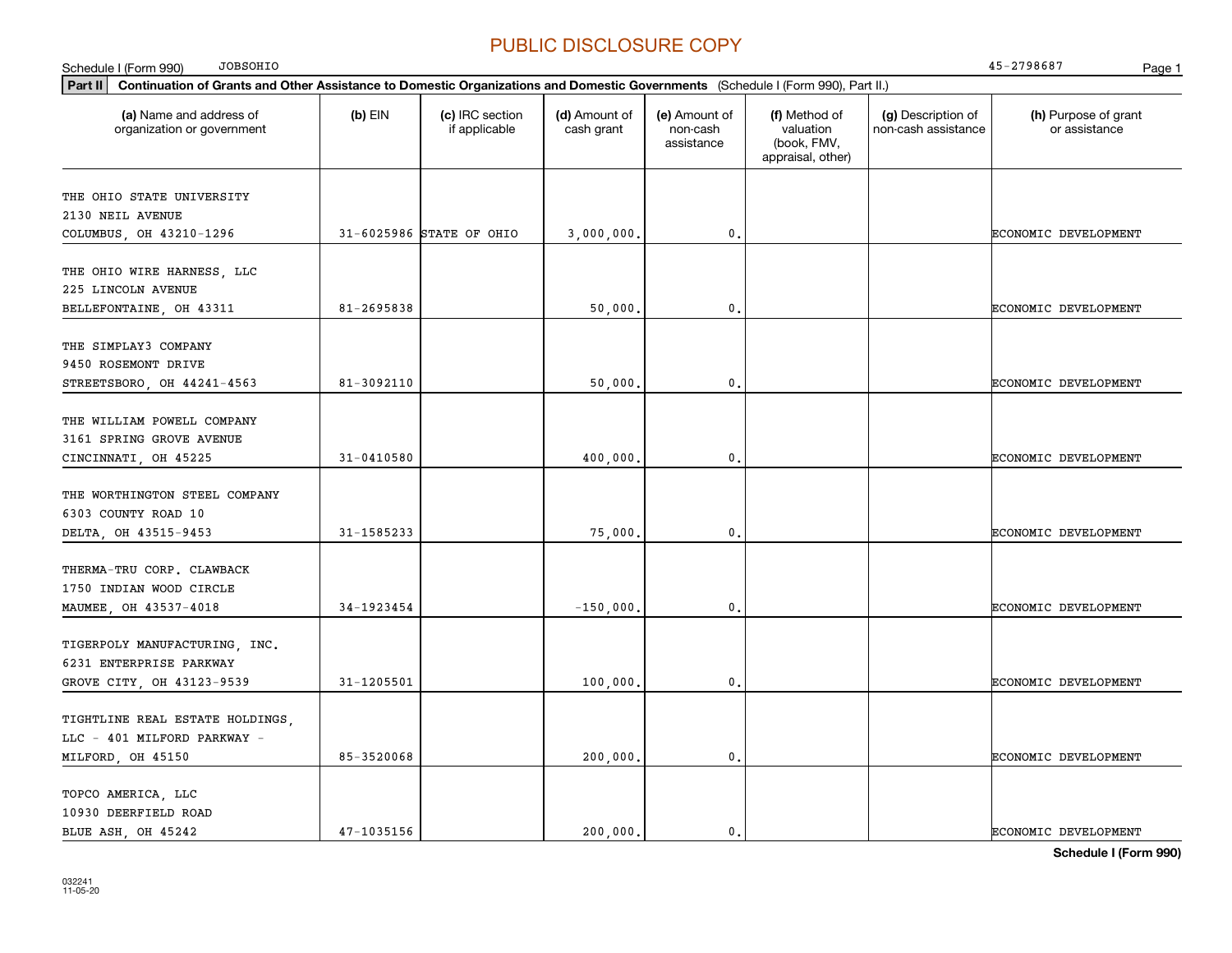| <b>JOBSOHIO</b><br>Schedule I (Form 990)                                                                                                    |            |                                  |                             |                                         |                                                                |                                           | 45-2798687<br>Page 1                  |
|---------------------------------------------------------------------------------------------------------------------------------------------|------------|----------------------------------|-----------------------------|-----------------------------------------|----------------------------------------------------------------|-------------------------------------------|---------------------------------------|
| Part II<br>Continuation of Grants and Other Assistance to Domestic Organizations and Domestic Governments (Schedule I (Form 990), Part II.) |            |                                  |                             |                                         |                                                                |                                           |                                       |
| (a) Name and address of<br>organization or government                                                                                       | $(b)$ EIN  | (c) IRC section<br>if applicable | (d) Amount of<br>cash grant | (e) Amount of<br>non-cash<br>assistance | (f) Method of<br>valuation<br>(book, FMV,<br>appraisal, other) | (g) Description of<br>non-cash assistance | (h) Purpose of grant<br>or assistance |
| TOTAL QUALITY LOGISTICS, LLC<br>4289 IVY POINTE BOULEVARD                                                                                   | 20-5152100 |                                  |                             | $\mathbf 0$ .                           |                                                                |                                           |                                       |
| CINCINNATI, OH 45245                                                                                                                        |            |                                  | 1,550,000.                  |                                         |                                                                |                                           | ECONOMIC DEVELOPMENT                  |
| TRACTOR SUPPLY COMPANY<br>200 POWELL PLACE                                                                                                  |            |                                  |                             |                                         |                                                                |                                           |                                       |
| BRENTWOOD, TN 37027                                                                                                                         | 13-3139732 |                                  | 1,500,000                   | $\mathbf 0$ .                           |                                                                |                                           | ECONOMIC DEVELOPMENT                  |
| TRANSPORTATION RESEARCH CENTER<br>INC. - 10820 STATE ROUTE 347 -<br>EAST LIBERTY, OH 43319                                                  | 31-1228202 |                                  | 500,000.                    | $\mathbf{0}$ .                          |                                                                |                                           | ECONOMIC DEVELOPMENT                  |
| TREVES, INC.<br>615 NORTH CORPORATE DRIVE WEST<br>FOSTORIA, OH 44830                                                                        | 68-0600078 |                                  | 600,000                     | $\mathbf 0$ .                           |                                                                |                                           | ECONOMIC DEVELOPMENT                  |
| TTL ASSOCIATES, INC.<br>1915 NORTH 12TH STREET<br>TOLEDO, OH 43604                                                                          | 11-3705112 |                                  | 50,000                      | $\mathbf{0}$ .                          |                                                                |                                           | ECONOMIC DEVELOPMENT                  |
| UGN, INC.<br>18410 CROSSING DRIVE, SUITE C<br>TINLEY PARK, IL 60487                                                                         | 36-3435795 |                                  | 270,657.                    | $\mathbf{0}$ .                          |                                                                |                                           | ECONOMIC DEVELOPMENT                  |
| UMD AUTOMATED SYSTEMS<br>P.O. BOX 317, 9855 SALEM ROAD<br>FREDERICKTOWN, OH 43019                                                           | 34-1832279 |                                  | 25,000                      | $\mathfrak{o}$ .                        |                                                                |                                           | ECONOMIC DEVELOPMENT                  |
| UNION METAL INDUSTRIES CORPORATION<br>1432 MAPLE AVENUE NORTH EAST<br>CANTON, OH 44705-1720                                                 | 36-4894629 |                                  | 100,000.                    | $\mathbf{0}$ .                          |                                                                |                                           | ECONOMIC DEVELOPMENT                  |
|                                                                                                                                             |            |                                  |                             |                                         |                                                                |                                           |                                       |
| UNITED CANDLE COMPANY, LLC<br>102 NORTH SUNDALE ROAD<br>NORWICH OH 43767                                                                    | 83-4185692 |                                  | 457,178.                    | $\mathbf{0}$ .                          |                                                                |                                           | ECONOMIC DEVELOPMENT                  |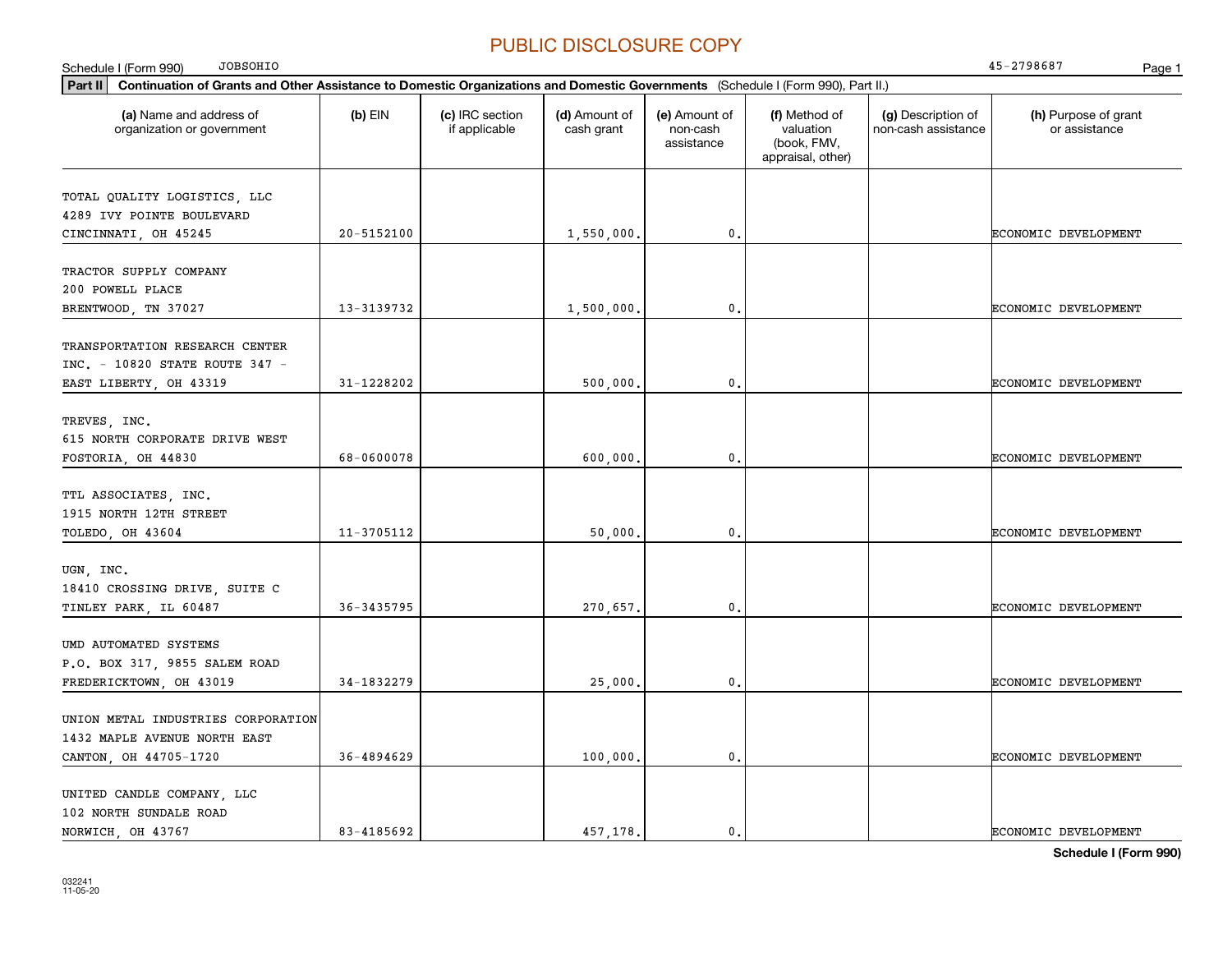| <b>JOBSOHIO</b><br>Schedule I (Form 990)                                                                                                    |                          |                                  |                             |                                         |                                                                |                                           | 45-2798687<br>Page 1                  |
|---------------------------------------------------------------------------------------------------------------------------------------------|--------------------------|----------------------------------|-----------------------------|-----------------------------------------|----------------------------------------------------------------|-------------------------------------------|---------------------------------------|
| Part II<br>Continuation of Grants and Other Assistance to Domestic Organizations and Domestic Governments (Schedule I (Form 990), Part II.) |                          |                                  |                             |                                         |                                                                |                                           |                                       |
| (a) Name and address of<br>organization or government                                                                                       | $(b)$ EIN                | (c) IRC section<br>if applicable | (d) Amount of<br>cash grant | (e) Amount of<br>non-cash<br>assistance | (f) Method of<br>valuation<br>(book, FMV,<br>appraisal, other) | (g) Description of<br>non-cash assistance | (h) Purpose of grant<br>or assistance |
| UNITED EQUITY, INC.<br>110 EAST NORTH STREET                                                                                                |                          |                                  |                             |                                         |                                                                |                                           |                                       |
| SPENCERVILLE, OH 45887                                                                                                                      | 34-1403360               |                                  | 25,000.                     | 0.                                      |                                                                |                                           | ECONOMIC DEVELOPMENT                  |
| UNIVERSITY HOSPITALS HEALTH<br>SYSTEM, INC. - 11100 EUCLID AVENUE<br>MATHER PAVILION 1164 - CLEVELAND,                                      |                          |                                  |                             |                                         |                                                                |                                           |                                       |
| OH 44106                                                                                                                                    | $34-0714775$ 501(C)(3)   |                                  | 2,500,000.                  | $\mathbf{0}$ .                          |                                                                |                                           | ECONOMIC DEVELOPMENT                  |
| UNIVERSITY OF DAYTON RESEARCH<br>300 COLLEGE PARK, ROOM 405<br>DAYTON, OH 45469                                                             | $31 - 0536715$ 501(C)(3) |                                  | 550,743.                    | $\mathbf{0}$ .                          |                                                                |                                           | ECONOMIC DEVELOPMENT                  |
| UPDOX, LLC<br>6555 LONGSHORE STREET, SUITE 200<br>DUBLIN, OH 43017                                                                          | $26 - 2786046$           |                                  | 150,000.                    | $\mathfrak o$ .                         |                                                                |                                           | ECONOMIC DEVELOPMENT                  |
| UPSTART NETWORK, INC.<br>2950 SOUTH DELAWARE STREET<br>SAN CARLOS, CA 94403                                                                 | 45-4660612               |                                  | 400,000                     | $\mathfrak o$ .                         |                                                                |                                           | ECONOMIC DEVELOPMENT                  |
| USA FIRMWARE, LLC<br>10060 BRECKSVILLE ROAD<br>BRECKSVILLE, OH 44141                                                                        | $45 - 2752253$           |                                  | 65,000.                     | $\mathbf{0}$ .                          |                                                                |                                           | ECONOMIC DEVELOPMENT                  |
| USA VINYL, LLC<br>5795 GREEN POINTE DRIVE SOUTH<br>GROVEPORT, OH 43125                                                                      | $20 - 8104524$           |                                  | 150,000.                    | $\mathbf{0}$ .                          |                                                                |                                           | ECONOMIC DEVELOPMENT                  |
| VALUED RELATIONSHIPS, INC.<br>1400 COMMERCE CENTER DRIVE A<br>FRANKLIN, OH 45005                                                            | 31-1274364               |                                  | 600,000.                    | $\mathbf{0}$ .                          |                                                                |                                           | ECONOMIC DEVELOPMENT                  |
| VAZQUEZ COMMERCIAL CONSTRUCTION.<br>LLC - 394 WARDS CORNER ROAD, SUITE<br>140 - MIAMI TOWNSHIP, OH 45140                                    | 80-0455983               |                                  | 50,000.                     | $\mathbf{0}$ .                          |                                                                |                                           | ECONOMIC DEVELOPMENT                  |

**Schedule I (Form 990)**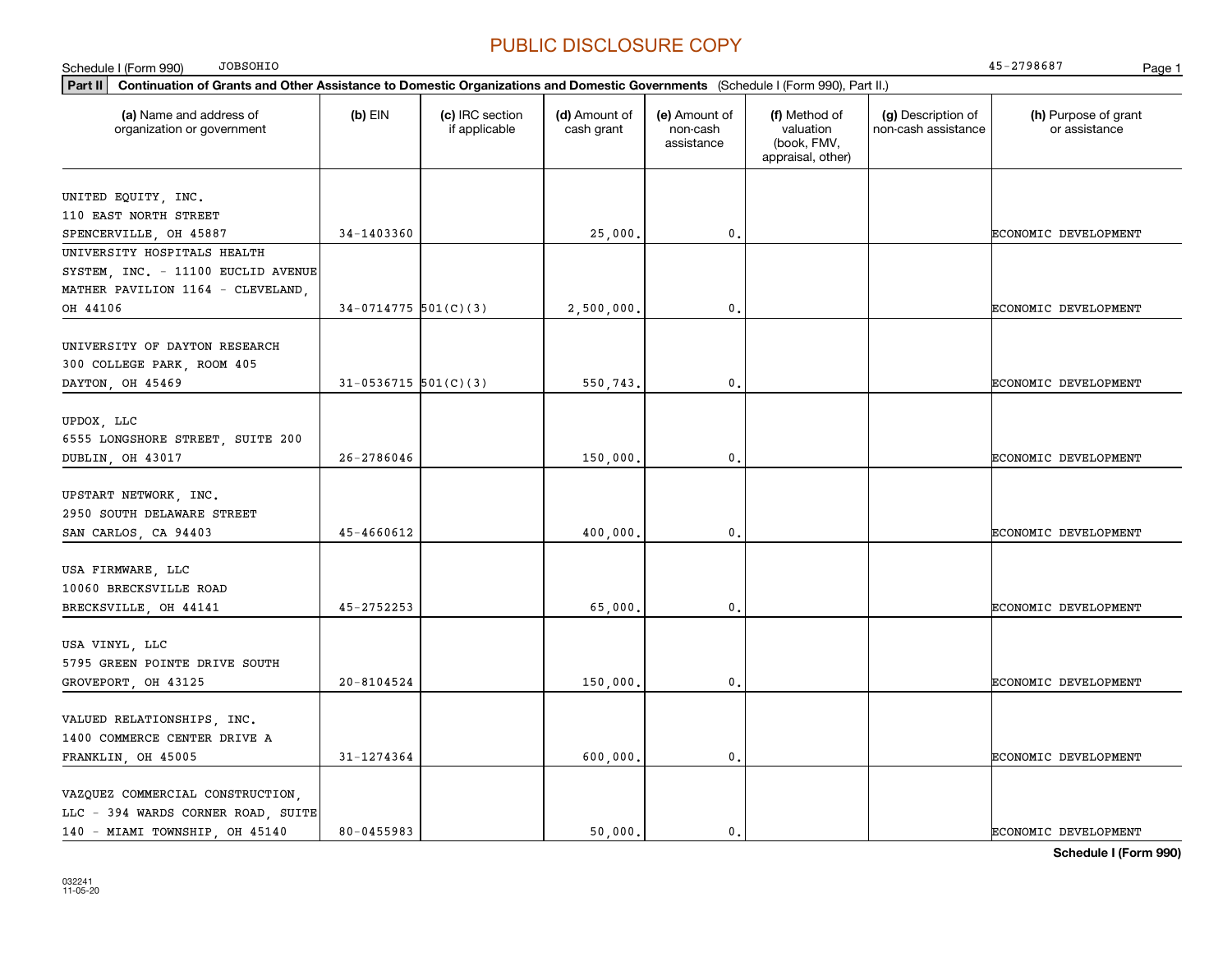| <b>JOBSOHIO</b><br>Schedule I (Form 990)                                                                                                                                                             |                |                                  |                             |                                         |                                                                |                                           | 45-2798687<br>Page 1                  |
|------------------------------------------------------------------------------------------------------------------------------------------------------------------------------------------------------|----------------|----------------------------------|-----------------------------|-----------------------------------------|----------------------------------------------------------------|-------------------------------------------|---------------------------------------|
| Continuation of Grants and Other Assistance to Domestic Organizations and Domestic Governments (Schedule I (Form 990), Part II.)<br>Part II<br>(a) Name and address of<br>organization or government | (b) EIN        | (c) IRC section<br>if applicable | (d) Amount of<br>cash grant | (e) Amount of<br>non-cash<br>assistance | (f) Method of<br>valuation<br>(book, FMV,<br>appraisal, other) | (g) Description of<br>non-cash assistance | (h) Purpose of grant<br>or assistance |
| VILLAGE OF RIPLEY<br>P.O. BOX 219                                                                                                                                                                    |                |                                  |                             |                                         |                                                                |                                           |                                       |
| RIPLEY, OH 45167-0219<br>VITATOE INDUSTRIES, INC.<br>100 CHAMBER DRIVE                                                                                                                               | 31-6001082     |                                  | 48,000.                     | $\mathbf{0}$                            |                                                                |                                           | ECONOMIC DEVELOPMENT                  |
| CHILLICOTHE, OH 45601-0224                                                                                                                                                                           | 31-1012711     |                                  | 400,000.                    | $\mathbf 0$ .                           |                                                                |                                           | ECONOMIC DEVELOPMENT                  |
| WALTCO LIFT CORP.<br>1777 MILLER PARKWAY<br>STREETSBORO, OH 44241                                                                                                                                    | 95-2121355     |                                  | 277, 117.                   | 0.                                      |                                                                |                                           | ECONOMIC DEVELOPMENT                  |
| WAUSEON MACHINE & MANUFACTURING,<br>INC. - 995 ENTERPRISE AVENUE -<br>WAUSEON, OH 43567                                                                                                              | 34-1483237     |                                  | 600,000.                    | $\mathbf 0$ .                           |                                                                |                                           | ECONOMIC DEVELOPMENT                  |
| WEBSTER INDUSTRIES<br>325 HALL STREET<br>TIFFIN, OH 44883                                                                                                                                            | 34-1059179     |                                  | $-100,000,$                 | $\mathbf 0$ .                           |                                                                |                                           | ECONOMIC DEVELOPMENT                  |
| WELLMAN SERVICES, LLC<br>200 EAST PEARL STREET                                                                                                                                                       | $27 - 1434287$ |                                  |                             | $\mathbf 0$ .                           |                                                                |                                           | ECONOMIC DEVELOPMENT                  |
| LIMA, OH 45801<br>WEST OHIO TOOL CO.<br>7311 WORLD CLASS DRIVE                                                                                                                                       |                |                                  | 25,000.                     |                                         |                                                                |                                           |                                       |
| RUSSELLS POINT, OH 43348<br>WILLOWTREE, LLC<br>1835 BROADWAY STREET                                                                                                                                  | 34-1866533     |                                  | 50,000.                     | $\mathbf{0}$ .                          |                                                                |                                           | ECONOMIC DEVELOPMENT                  |
| CHARLOTTESVILLE, VA 22902<br>WURTH ELECTRONICS ICS, INC.<br>7496 WEBSTER STREET                                                                                                                      | 26-0422372     |                                  | 46,455.                     | 0.                                      |                                                                |                                           | ECONOMIC DEVELOPMENT                  |
| VANDALIA, OH 45414                                                                                                                                                                                   | 27-2571914     |                                  | 100,000.                    | 0.                                      |                                                                |                                           | <b>ECONOMIC DEVELOPMENT</b>           |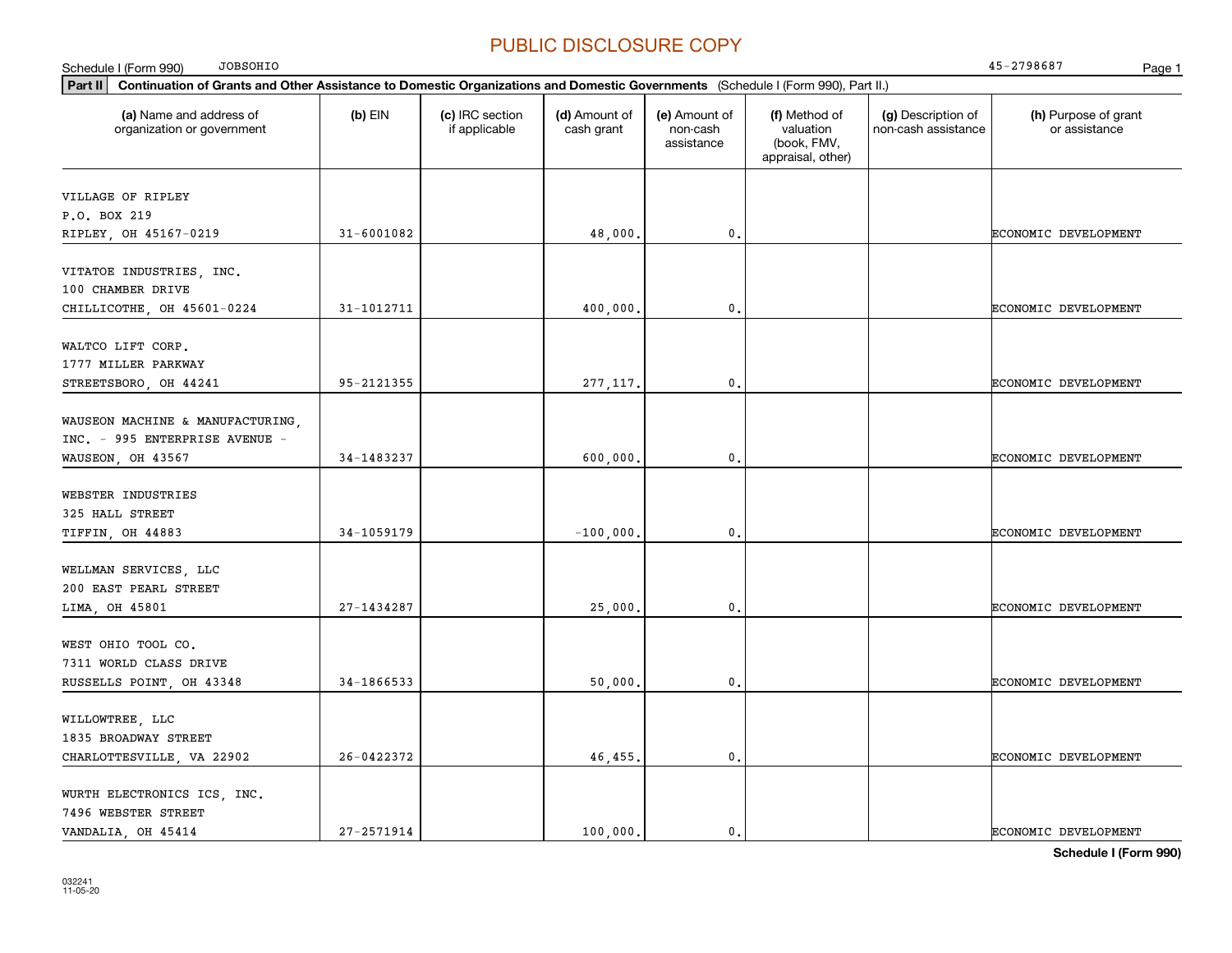**Part II Continuation of Grants and Other Assistance to Domestic Organizations and Domestic Governments**  (Schedule I (Form 990), Part II.) **(a) (b) (c) (d) (e) (f) (g) (h)** Name and address of Schedule I (Form 990) Page 1 organization or government  $(b)$  EIN  $(c)$  IRC section if applicable (d) Amount of cash grant (e) Amount of non-cash assistance(f) Method of valuation (book, FMV, appraisal, other) (g) Description of non-cash assistance (h) Purpose of grant or assistance JOBSOHIOYOUNGSTOWN TOOL & DIE COMPANY, INC. - 2572 SALT SPRINGS ROAD - YOUNGSTOWN OH 44509-1030 82-4786509 82-4786509 600,000. 0. 0. YOUR BOTTLED WATER, LLC 106 EAST 11TH STREET WELLSTON OH 45692 26-2308491 26-2308491 50000. 0. OUNDER THE ECONOMIC DEVELOPMENT ZANE STATE COLLEGE 1555 NEWARK ROAD ZANESVILLE OH 43701 31-0796550 31-0796550 31-0796550 31-0796550 31 31 39 000. ZANESVILLE MUSKINGUM COUNTY PORT AUTHORITY - 205 NORTH 5TH STREET ZANESVILLE OH 43701 31-6400080 31-6400080 31-6400080 2,113,826. 0. ZOD, LLC 25 CAMPBELL STREET ATHENS, OH 45701 74-3244395 25,000. 0. ECONOMIC DEVELOPMENT 45-2798687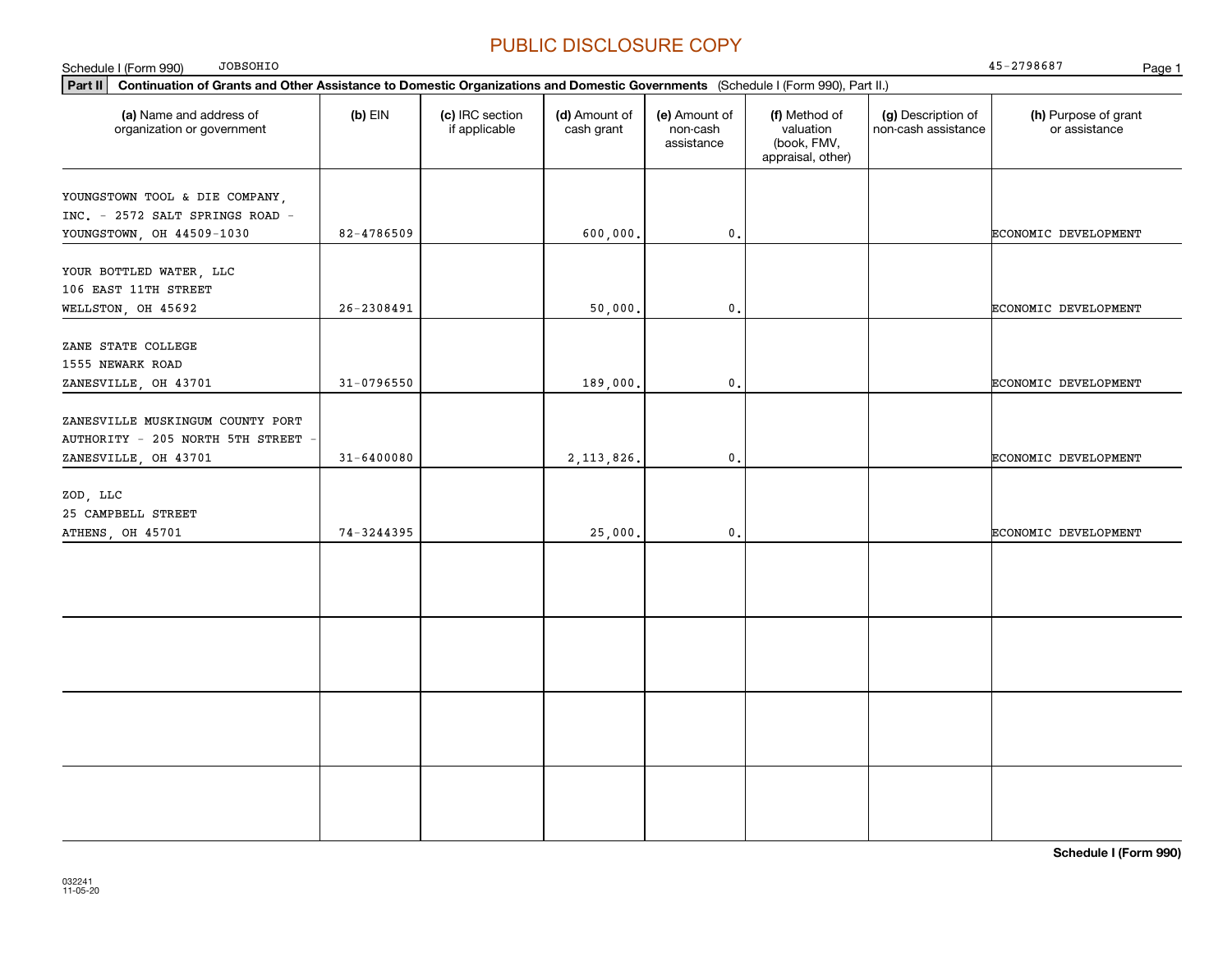Schedule I (Form 990) 2020 Page 45-2798687

**2**

**Part III | Grants and Other Assistance to Domestic Individuals. Complete if the organization answered "Yes" on Form 990, Part IV, line 22.** Part III can be duplicated if additional space is needed.

| (a) Type of grant or assistance | (b) Number of<br>recipients | (c) Amount of<br>cash grant | (d) Amount of non-<br>cash assistance | (e) Method of valuation<br>(book, FMV, appraisal, other) | (f) Description of noncash assistance |
|---------------------------------|-----------------------------|-----------------------------|---------------------------------------|----------------------------------------------------------|---------------------------------------|
|                                 |                             |                             |                                       |                                                          |                                       |
|                                 |                             |                             |                                       |                                                          |                                       |
|                                 |                             |                             |                                       |                                                          |                                       |
|                                 |                             |                             |                                       |                                                          |                                       |
|                                 |                             |                             |                                       |                                                          |                                       |
|                                 |                             |                             |                                       |                                                          |                                       |
|                                 |                             |                             |                                       |                                                          |                                       |
|                                 |                             |                             |                                       |                                                          |                                       |
|                                 |                             |                             |                                       |                                                          |                                       |
|                                 |                             |                             |                                       |                                                          |                                       |

**Part IV** | Supplemental Information. Provide the information required in Part I, line 2; Part III, column (b); and any other additional information.<br>

PART I, LINE 2:

JOBSOHIO GRANTEES RECEIVE GRANT FUNDS ONLY ON A REIMBURSEMENT BASIS.

JOBSOHIO

GRANTEES MUST SUBMIT A REQUEST FOR REIMBURSEMENT AND SUPPORTING

DOCUMENTATION FOR REVIEW AND APPROVAL BY JOBSOHIO.

GRANTEES MUST MAINTAIN RECORDS SUPPORTING CLAIMED COSTS AND ALL REQUESTS

FOR REIMBURSEMENT ARE SUBJECT TO AUDIT BY JOBSOHIO.

REQUESTS FOR REIMBURSEMENT MUST BE CERTIFIED BY AUTHORIZED OFFICERS OF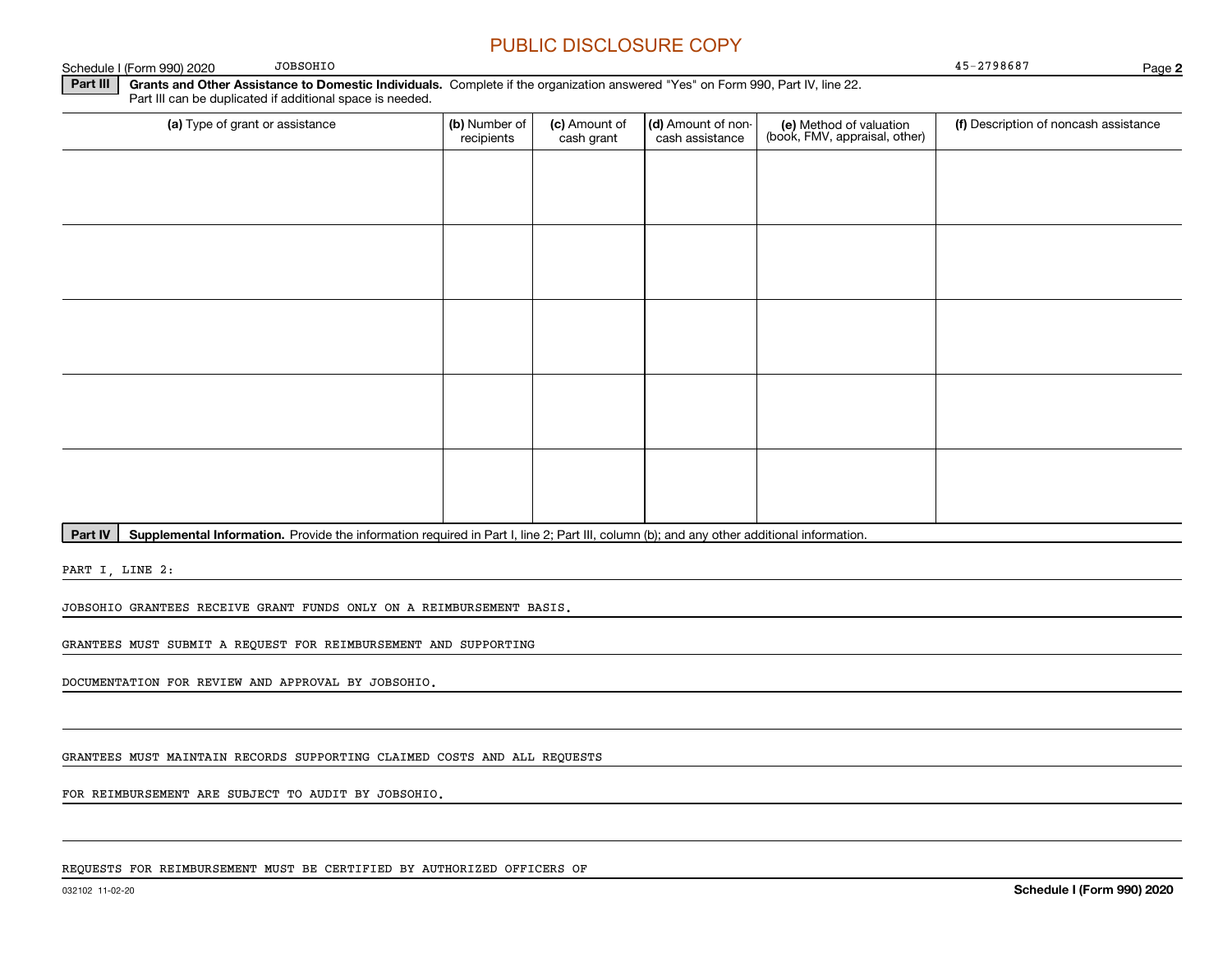#### Schedule I (Form 990) JOBSOHIO

**Part IV Supplemental Information**

GRANTEE. DOCUMENTATION IN SUPPORT OF CLAIMED COSTS MUST INCLUDE AGREEMENTS,

PAID INVOICES, VOUCHERS, PAID RECEIPTS, AND OTHER DOCUMENTATION AS NEEDED.

PROGRAM DISBURSEMENTS ARE REVIEWED AT MULTIPLE LEVELS WITHIN JOBSOHIO.

GRANTEES ARE REQUIRED TO SUBMIT AN ANNUAL REPORT TO THE JOBSOHIO DIRECTOR

OF COMPLIANCE. ALL SUCH REPORTS ARE REVIEWED BY THE DIRECTOR OF COMPLIANCE,

WHO PREPARES A REPORT ON PROJECT PERFORMANCE. UNDERPERFORMING PROJECTS MAY

BE THE SUBJECT OF ACTION AT THE RECOMMENDATION OF THE DIRECTOR OF

COMPLIANCE BY THE JOBSOHIO COMPLIANCE TEAM, AND FINAL DETERMINATION BY THE

JOBSOHIO PRESIDENT/CIO.

PART II:

THE STATEMENT OF FUNCTIONAL EXPENSES IS PREPARED ON THE ACCRUAL BASIS

OF ACCOUNTING AND SCHEDULE I IS PREPARED ON THE CASH BASIS OF

ACCOUNTING. ACCORDINGLY, A VARIANCE EXISTS BETWEEN THE AMOUNTS REPORTED

FOR GRANT EXPENSE ON EACH SCHEDULE.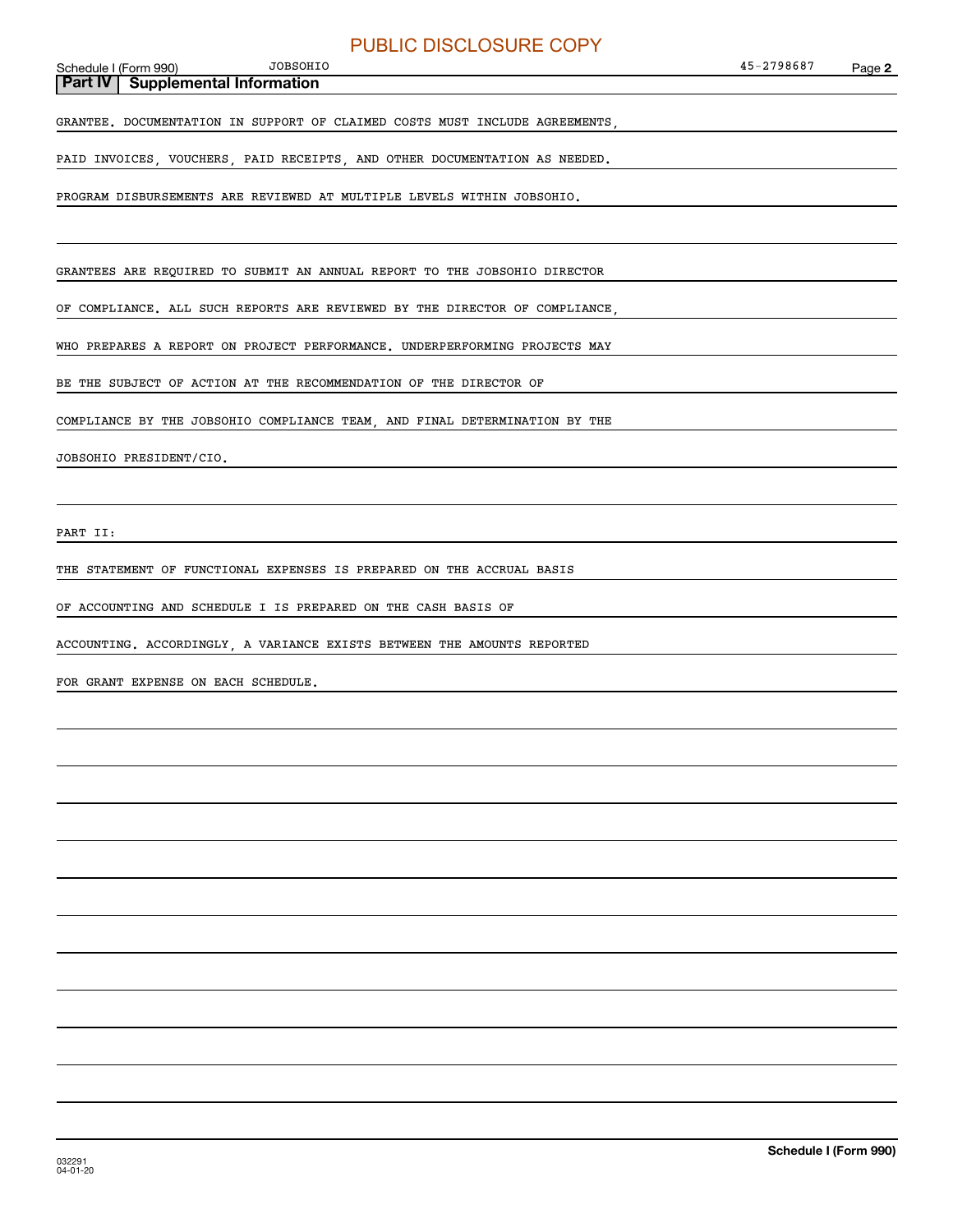|   |                                                      | <b>PUBLIC DISCLOSURE COPY</b>                                                                                                                                                                        |                                       |                                     |     |    |  |
|---|------------------------------------------------------|------------------------------------------------------------------------------------------------------------------------------------------------------------------------------------------------------|---------------------------------------|-------------------------------------|-----|----|--|
|   | <b>SCHEDULE J</b>                                    | <b>Compensation Information</b>                                                                                                                                                                      |                                       | OMB No. 1545-0047                   |     |    |  |
|   | (Form 990)                                           | For certain Officers, Directors, Trustees, Key Employees, and Highest                                                                                                                                |                                       |                                     |     |    |  |
|   |                                                      | <b>Compensated Employees</b><br>Complete if the organization answered "Yes" on Form 990, Part IV, line 23.                                                                                           |                                       |                                     |     |    |  |
|   | Department of the Treasury                           | Attach to Form 990.                                                                                                                                                                                  |                                       | <b>Open to Public</b><br>Inspection |     |    |  |
|   | Internal Revenue Service<br>Name of the organization | Go to www.irs.gov/Form990 for instructions and the latest information.                                                                                                                               | <b>Employer identification number</b> |                                     |     |    |  |
|   |                                                      | <b>JOBSOHIO</b>                                                                                                                                                                                      |                                       | 45-2798687                          |     |    |  |
|   | Part I                                               | <b>Questions Regarding Compensation</b>                                                                                                                                                              |                                       |                                     |     |    |  |
|   |                                                      |                                                                                                                                                                                                      |                                       |                                     | Yes | No |  |
|   |                                                      | 1a Check the appropriate box(es) if the organization provided any of the following to or for a person listed on Form 990,                                                                            |                                       |                                     |     |    |  |
|   |                                                      | Part VII, Section A, line 1a. Complete Part III to provide any relevant information regarding these items.                                                                                           |                                       |                                     |     |    |  |
|   | First-class or charter travel                        | Housing allowance or residence for personal use                                                                                                                                                      |                                       |                                     |     |    |  |
|   | Travel for companions                                | Payments for business use of personal residence                                                                                                                                                      |                                       |                                     |     |    |  |
|   |                                                      | Health or social club dues or initiation fees<br>Tax indemnification and gross-up payments                                                                                                           |                                       |                                     |     |    |  |
|   |                                                      | Discretionary spending account<br>Personal services (such as maid, chauffeur, chef)                                                                                                                  |                                       |                                     |     |    |  |
|   |                                                      |                                                                                                                                                                                                      |                                       |                                     |     |    |  |
|   |                                                      | <b>b</b> If any of the boxes on line 1a are checked, did the organization follow a written policy regarding payment or                                                                               |                                       |                                     |     |    |  |
|   |                                                      |                                                                                                                                                                                                      |                                       | 1b                                  | X   |    |  |
| 2 |                                                      | Did the organization require substantiation prior to reimbursing or allowing expenses incurred by all directors,                                                                                     |                                       |                                     |     |    |  |
|   |                                                      |                                                                                                                                                                                                      |                                       | $\mathbf{2}$                        | x   |    |  |
|   |                                                      |                                                                                                                                                                                                      |                                       |                                     |     |    |  |
| з |                                                      | Indicate which, if any, of the following the organization used to establish the compensation of the organization's                                                                                   |                                       |                                     |     |    |  |
|   |                                                      | CEO/Executive Director. Check all that apply. Do not check any boxes for methods used by a related organization to<br>establish compensation of the CEO/Executive Director, but explain in Part III. |                                       |                                     |     |    |  |
|   | x<br>Compensation committee                          |                                                                                                                                                                                                      |                                       |                                     |     |    |  |
|   | Х                                                    | Written employment contract<br>Compensation survey or study<br>Independent compensation consultant<br>X                                                                                              |                                       |                                     |     |    |  |
|   |                                                      | $\mathbf{x}$<br>Approval by the board or compensation committee<br>Form 990 of other organizations                                                                                                   |                                       |                                     |     |    |  |
|   |                                                      |                                                                                                                                                                                                      |                                       |                                     |     |    |  |
| 4 |                                                      | During the year, did any person listed on Form 990, Part VII, Section A, line 1a, with respect to the filing                                                                                         |                                       |                                     |     |    |  |
|   | organization or a related organization:              |                                                                                                                                                                                                      |                                       |                                     |     |    |  |
| а |                                                      | Receive a severance payment or change-of-control payment?                                                                                                                                            |                                       | 4a                                  | X   |    |  |
| b |                                                      | Participate in or receive payment from a supplemental nonqualified retirement plan?                                                                                                                  |                                       | 4b                                  |     | x  |  |
| c |                                                      | Participate in or receive payment from an equity-based compensation arrangement?                                                                                                                     |                                       | 4c                                  |     | x  |  |
|   |                                                      | If "Yes" to any of lines 4a-c, list the persons and provide the applicable amounts for each item in Part III.                                                                                        |                                       |                                     |     |    |  |
|   |                                                      |                                                                                                                                                                                                      |                                       |                                     |     |    |  |
|   |                                                      | Only section 501(c)(3), 501(c)(4), and 501(c)(29) organizations must complete lines 5-9.                                                                                                             |                                       |                                     |     |    |  |
| 5 |                                                      | For persons listed on Form 990, Part VII, Section A, line 1a, did the organization pay or accrue any compensation                                                                                    |                                       |                                     |     |    |  |
|   | contingent on the revenues of:                       |                                                                                                                                                                                                      |                                       |                                     |     |    |  |
| a |                                                      |                                                                                                                                                                                                      |                                       | 5а                                  |     | х  |  |
|   |                                                      |                                                                                                                                                                                                      |                                       | 5b                                  |     | х  |  |
|   |                                                      | If "Yes" on line 5a or 5b, describe in Part III.                                                                                                                                                     |                                       |                                     |     |    |  |
| 6 |                                                      | For persons listed on Form 990, Part VII, Section A, line 1a, did the organization pay or accrue any compensation                                                                                    |                                       |                                     |     |    |  |
|   | contingent on the net earnings of:                   |                                                                                                                                                                                                      |                                       |                                     |     | х  |  |
| a |                                                      |                                                                                                                                                                                                      |                                       | 6a<br>6b                            |     | х  |  |
|   |                                                      | If "Yes" on line 6a or 6b, describe in Part III.                                                                                                                                                     |                                       |                                     |     |    |  |
|   |                                                      | 7 For persons listed on Form 990, Part VII, Section A, line 1a, did the organization provide any nonfixed payments                                                                                   |                                       |                                     |     |    |  |
|   |                                                      |                                                                                                                                                                                                      |                                       | 7                                   |     | х  |  |
| 8 |                                                      | Were any amounts reported on Form 990, Part VII, paid or accrued pursuant to a contract that was subject to the                                                                                      |                                       |                                     |     |    |  |
|   |                                                      | initial contract exception described in Regulations section 53.4958-4(a)(3)? If "Yes," describe in Part III                                                                                          |                                       | 8                                   |     | х  |  |
| 9 |                                                      | If "Yes" on line 8, did the organization also follow the rebuttable presumption procedure described in                                                                                               |                                       |                                     |     |    |  |
|   |                                                      |                                                                                                                                                                                                      |                                       | 9                                   |     |    |  |
|   |                                                      | LHA For Paperwork Reduction Act Notice, see the Instructions for Form 990.                                                                                                                           |                                       | Schedule J (Form 990) 2020          |     |    |  |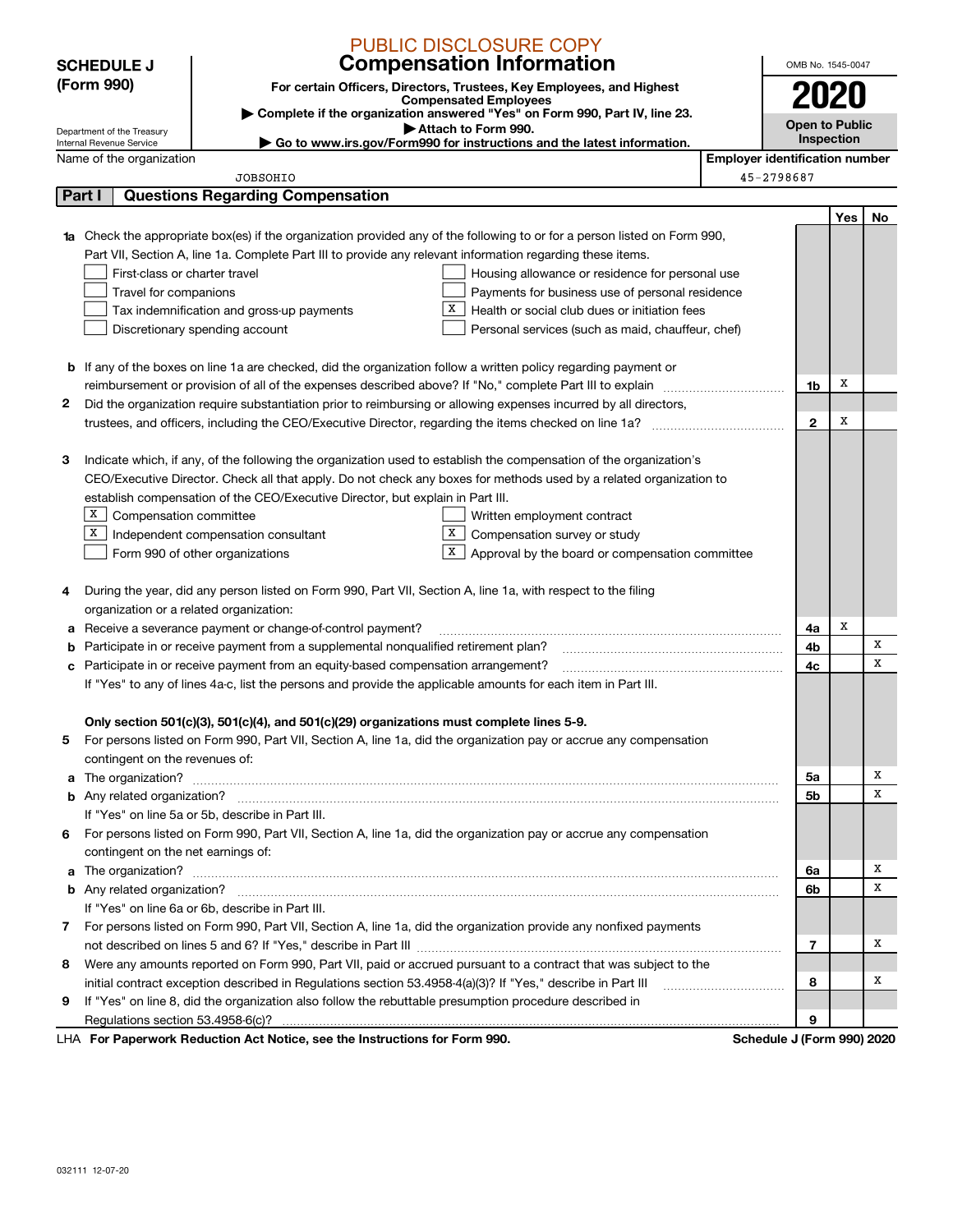45-2798687

JOBSOHIO

**Part II Officers, Directors, Trustees, Key Employees, and Highest Compensated Employees.**  Schedule J (Form 990) 2020 Page Use duplicate copies if additional space is needed.

For each individual whose compensation must be reported on Schedule J, report compensation from the organization on row (i) and from related organizations, described in the instructions, on row (ii). Do not list any individuals that aren't listed on Form 990, Part VII.

**Note:**  The sum of columns (B)(i)-(iii) for each listed individual must equal the total amount of Form 990, Part VII, Section A, line 1a, applicable column (D) and (E) amounts for that individual.

| (A) Name and Title                   |        |                          | (B) Breakdown of W-2 and/or 1099-MISC compensation |                                           | (C) Retirement and<br>other deferred<br>compensation | (D) Nontaxable<br>benefits | (E) Total of columns<br>$(B)(i)-(D)$ | (F) Compensation<br>in column (B)<br>reported as deferred<br>on prior Form 990 |
|--------------------------------------|--------|--------------------------|----------------------------------------------------|-------------------------------------------|------------------------------------------------------|----------------------------|--------------------------------------|--------------------------------------------------------------------------------|
|                                      |        | (i) Base<br>compensation | (ii) Bonus &<br>incentive<br>compensation          | (iii) Other<br>reportable<br>compensation |                                                      |                            |                                      |                                                                                |
| <b>JP NAUSEEF</b><br>(1)             | (i)    | 416,964                  | 105,000                                            | 514                                       | 11,380                                               | 26.180                     | 560,038                              | 0.                                                                             |
| PRESIDENT & CIO                      | (ii)   | 0.                       | $\Omega$                                           | $\mathbf{0}$                              | 0                                                    | $\Omega$                   |                                      | 0.                                                                             |
| DANA SAUCIER<br>(2)                  | (i)    | 319,669                  | 108,500                                            | 529                                       | 11,378                                               | 3,188                      | 443,264                              | $\mathbf{0}$ .                                                                 |
| VP, HEAD OF ECONOMIC DEV.            | (ii)   | 0.                       | $\Omega$                                           | $\mathbf{0}$                              | 0                                                    | $\Omega$                   | 0                                    | 0.                                                                             |
| <b>BRIAN FAUST</b><br>(3)            | (i)    | 237,611                  | 110,813                                            | 332                                       | 7,177                                                | 26,161                     | 382,094                              | 0.                                                                             |
| CHIEF FINANCIAL OFFICER-TREASURER    | (ii)   | 0.                       | $\Omega$                                           | $\mathbf{0}$                              | 0                                                    | $\Omega$                   | $\Omega$                             | $\mathbf{0}$ .                                                                 |
| AARON PITTS<br>(4)                   | (i)    | 264.781                  | 78,044                                             | 502                                       | 11,378                                               | 26,180                     | 380,885                              | $\mathbf{0}$ .                                                                 |
| SENIOR MANAGING DIRECTOR (THRU 7/20) | l (ii) | $\mathbf{0}$             | $\Omega$                                           | $\mathbf{0}$                              | 0                                                    | 0                          | $\mathbf{0}$                         | $\mathbf{0}$ .                                                                 |
| KRISTI TANNER<br>(5)                 | (i)    | 265,256                  | 47,178                                             | 506                                       | 0                                                    | 26,180                     | 339,120                              | $\mathbf 0$ .                                                                  |
| SENIOR MANAGING DIRECTOR             | (ii)   | 0.                       | 0                                                  | $\mathbf{0}$                              | 0                                                    | 0                          | $\mathbf{0}$                         | 0.                                                                             |
| <b>GLENN RICHARDSON</b><br>(6)       | (i)    | 234,765                  | 45,632                                             | 1,442                                     | 11,381                                               | 26.156                     | 319, 376                             | $\mathbf{0}$ .                                                                 |
| MANAGING DIRECTOR                    | (ii)   | $\mathbf{0}$             | 0                                                  | $\mathbf{0}$                              | 0                                                    | 0                          | $\mathbf{0}$                         | $\mathbf 0$ .                                                                  |
| TED GRIFFITH<br>(7)                  | (i)    | 234,244                  | 47,000                                             | 503                                       | 11,379                                               | 25,006                     | 318,132                              | 0.                                                                             |
| MANAGING DIRECTOR                    | (ii)   | 0.                       | 0                                                  | $\mathbf{0}$                              | 0                                                    | 0                          | $\mathbf{0}$                         | 0.                                                                             |
| ANDREW DEYE<br>(8)                   | (i)    | 241,153                  | 52,000                                             | 201                                       | 9,999                                                | 14,528                     | 317,881                              | 0.                                                                             |
| VP, STRATEGY                         | (ii)   | 0.                       | 0                                                  | $\mathbf{0}$                              | 0                                                    | 0                          | $\mathbf{0}$                         | 0.                                                                             |
| (9) KRISTINA CLOUSE                  | (i)    | 238,186,                 | 40,480                                             | 322                                       | 5,795                                                | 26,161                     | 310,944                              | 0.                                                                             |
| SENIOR MANAGING DIRECTOR, TALENT     | (ii)   | 0.                       | $\Omega$                                           | $\mathbf{0}$                              | $\mathbf{0}$                                         | 0                          | 0                                    | $\mathbf{0}$ .                                                                 |
| (10) DONELL GRUBBS                   | (i)    | 240,249                  | 37,457                                             | 922                                       | 11,223                                               | 10,617                     | 300,468                              | $\mathbf{0}$ .                                                                 |
| GENERAL COUNSEL-SECRETARY            | (ii)   | 0.                       | 0                                                  | $\mathbf{0}$                              | 0                                                    | 0                          |                                      | $\mathbf{0}$ .                                                                 |
| (11) TERRENCE SLAYBAUGH              | (i)    | 236,331                  | 19,700                                             | 1,459                                     | 9,452                                                | 25,011                     | 291,953                              | 0.                                                                             |
| VP, SITES AND INFRASTRUCTURE         | (ii)   | $\mathbf 0$ .            | 0                                                  | $\mathbf{0}$                              | 0                                                    | 0                          | 0                                    | 0.                                                                             |
| (12) JULIE BATTLES                   | (i)    | 181,166                  | 26,773                                             | 165                                       | 5,362                                                | 25,957                     | 239,423                              | $\mathbf{0}$ .                                                                 |
| SR MANAGING DIRECTOR, FIN. & ADMIN   | (ii)   | 0.                       | 0                                                  | $\mathbf{0}$                              | 0                                                    | 0                          | 0                                    | $\mathbf{0}$ .                                                                 |
| (13) MATTHEW CYBULSKI                | (i)    | 183,796.                 | 32,192                                             | 169                                       | 8,891                                                | 8,797                      | 233,845                              | 0.                                                                             |
| MANAGING DIRECTOR                    | (ii)   | 0.                       | 0                                                  | $\mathbf{0}$                              | 0                                                    | 0                          | $\mathbf{0}$                         | $\mathbf{0}$ .                                                                 |
| (14) RENAE SCOTT                     | (i)    | 182,290                  | 30,123                                             | 249                                       | 8,616                                                | 9.135                      | 230,413                              | $\mathbf{0}$ .                                                                 |
| MANAGING DIRECTOR, MRKT & COMM       | (ii)   | 0.                       | $\mathbf{0}$                                       | $\mathbf{0}$ .                            | 0                                                    | $\mathbf{0}$               | $\mathbf{0}$                         | $\mathbf{0}$ .                                                                 |
| (15) SEVERINA KRANER                 | (i)    | 176, 314                 | 19,175                                             | 148                                       | 7,883                                                | 25,906                     | 229,426                              | $\mathbf{0}$ .                                                                 |
| MANAGING DIRECTOR (THRU 7/20)        | (ii)   | 0.                       | $\mathbf 0$ .                                      | $\mathbf 0$ .                             | 0                                                    | $\mathbf 0$ .              | $\mathbf{0}$                         | 0.                                                                             |
| (16) JASON DUNKLE                    | (i)    | 183,928.                 | 26,733                                             | 147                                       | 8,481                                                | 9,138                      | 228,427                              | $\mathbf 0$ .                                                                  |
| MANAGING DIRECTOR                    | (ii)   | 0.                       | 0.                                                 | $\mathbf{0}$ .                            | $\mathbf{0}$ .                                       | 0.                         | 0.                                   | $\mathbf 0$ .                                                                  |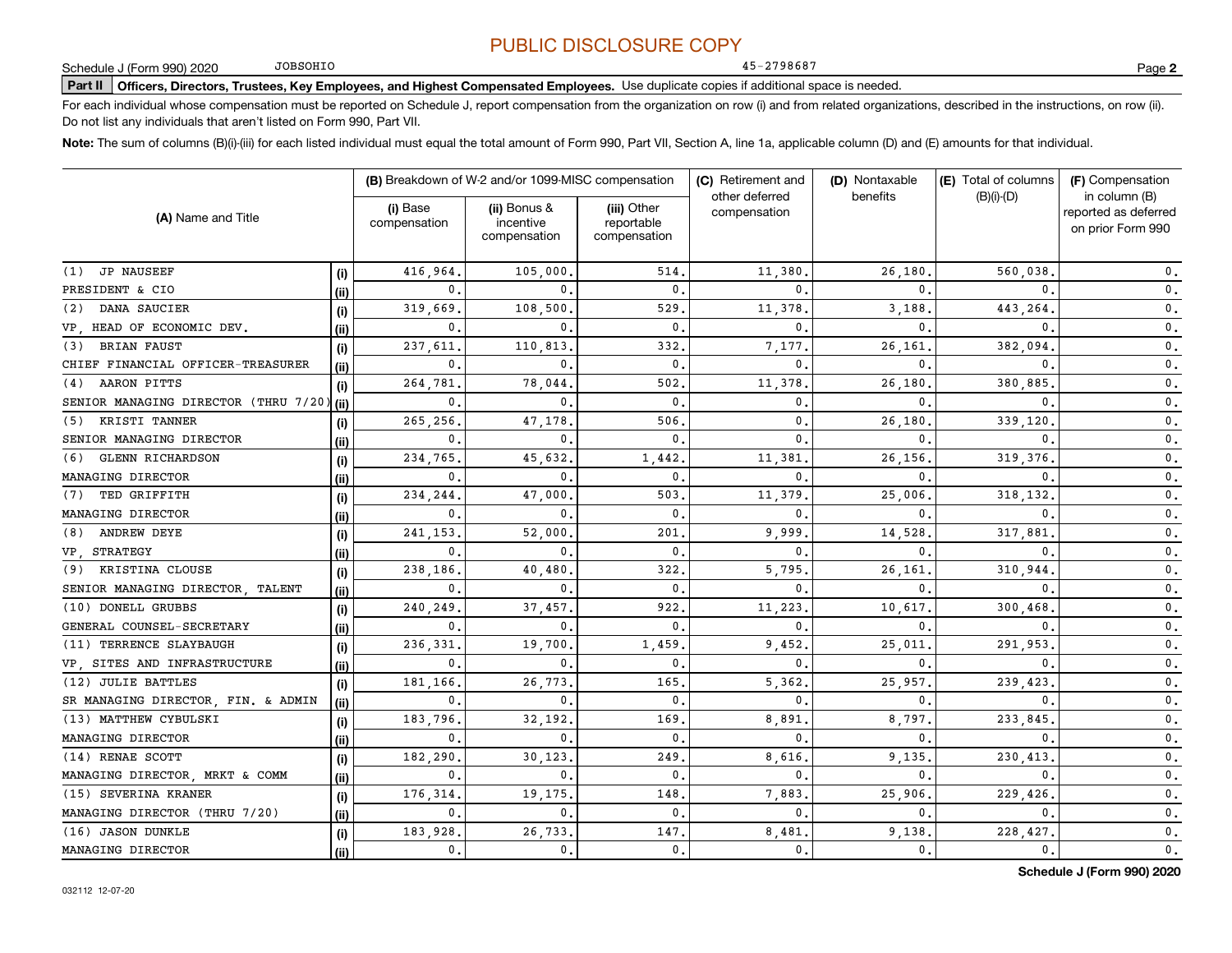45-2798687

JOBSOHIO

**Part II Officers, Directors, Trustees, Key Employees, and Highest Compensated Employees.**  Schedule J (Form 990) 2020 Page Use duplicate copies if additional space is needed.

For each individual whose compensation must be reported on Schedule J, report compensation from the organization on row (i) and from related organizations, described in the instructions, on row (ii). Do not list any individuals that aren't listed on Form 990, Part VII.

**Note:**  The sum of columns (B)(i)-(iii) for each listed individual must equal the total amount of Form 990, Part VII, Section A, line 1a, applicable column (D) and (E) amounts for that individual.

| (A) Name and Title             |      |                          | (B) Breakdown of W-2 and/or 1099-MISC compensation |                                           | (C) Retirement and<br>other deferred<br>compensation | (D) Nontaxable<br>benefits | (E) Total of columns<br>$(B)(i)$ - $(D)$ | (F) Compensation<br>in column (B)<br>reported as deferred<br>on prior Form 990 |
|--------------------------------|------|--------------------------|----------------------------------------------------|-------------------------------------------|------------------------------------------------------|----------------------------|------------------------------------------|--------------------------------------------------------------------------------|
|                                |      | (i) Base<br>compensation | (ii) Bonus &<br>incentive<br>compensation          | (iii) Other<br>reportable<br>compensation |                                                      |                            |                                          |                                                                                |
| (17) PHILLIP GREENBERG         | (i)  | 191,452                  | 17,138.                                            | 166                                       | 8,413                                                | 9,198.                     | 226,367.                                 | 0.                                                                             |
| CHIEF OF STAFF                 | (ii) | 0.                       | $\Omega$                                           | $\mathbf 0$ .                             | $\mathbf{0}$                                         | $\Omega$                   | $\mathbf{0}$ .                           | 0.                                                                             |
| (18) LORRAINE TERRY            | (i)  | 159,767.                 | 26,108.                                            | 128                                       | 6,206                                                | 24,690.                    | 216,899                                  | $\mathbf 0$ .                                                                  |
| MANAGING DIRECTOR              | (ii) | 0.                       | $\mathbf{0}$ .                                     | $\mathbf 0$ .                             | $\mathbf{0}$                                         | $\Omega$                   | $\mathbf{0}$                             | $\mathbf 0$ .                                                                  |
| (19) JONATHAN BRIDGES          | (i)  | 173,964.                 | 14,223                                             | 235                                       | 7,465                                                | 15,855.                    | 211,742                                  | $\mathbf 0$ .                                                                  |
| MANAGING DIRECTOR              | (ii) | 0.                       | $\mathbf{0}$ .                                     | $\mathbf 0$ .                             | $\mathbf{0}$                                         | $\mathbf{0}$ .             | $\mathbf{0}$                             | 0.                                                                             |
| (20) SHEILA AEKINS             | (i)  | 173,054.                 | 14,228                                             | 356                                       | 6,698                                                | 14,599                     | 208,935                                  | 0.                                                                             |
| MANAGING DIRECTOR, HR          | (ii) | 0.                       | $\mathbf{0}$ .                                     | $\mathbf 0$ .                             | $\mathbf{0}$                                         | $\mathbf{0}$ .             | $\mathbf{0}$ .                           | 0.                                                                             |
| (21) MATTHEW WALDO             | (i)  | 146,690                  | 13,085                                             | 285                                       | 6,591                                                | 24,577                     | 191,228                                  | 0.                                                                             |
| <b>DIRECTOR</b>                | (ii) | 0.                       | $\mathbf{0}$ .                                     | $\mathbf 0$ .                             | $\mathbf{0}$                                         | $\mathbf{0}$ .             | $\mathbf{0}$                             | $\mathbf{0}$ .                                                                 |
| (22) CLAUDIA HERRINGTON        | (i)  | 144,322.                 | 13,849                                             | 283                                       | 6,524                                                | 24,561                     | 189,539                                  | $\mathbf{0}$ .                                                                 |
| SR DIRECTOR                    | (ii) | 0.                       | $\mathbf{0}$ .                                     | $\mathbf 0$ .                             | $\mathbf{0}$                                         | $\mathbf{0}$ .             | $\mathbf{0}$ .                           | $\mathbf{0}$ .                                                                 |
| (23) TIMOTHY SWEENEY           | (i)  | 162,426                  | 9,384                                              | 606.                                      | 6,923                                                | 8,620                      | 187,959                                  | 0.                                                                             |
| <b>DIRECTOR</b>                | (ii) | 0.                       | $\mathbf{0}$ .                                     | $\mathbf 0$ .                             | $\mathbf{0}$                                         | $\mathbf{0}$ .             | $\mathbf{0}$ .                           | $\mathbf 0$ .                                                                  |
| (24) RON ROCK                  | (i)  | 145,909                  | 13,138                                             | 186                                       | $\mathbf{0}$                                         | 25,724                     | 184,957.                                 | $\mathbf 0$ .                                                                  |
| SENIOR DIRECTOR, INSURANCE     | (ii) | 0.                       | $\mathbf{0}$ .                                     | $\mathbf 0$ .                             | $\mathbf{0}$                                         | 0.                         | $\mathbf{0}$ .                           | $\mathbf 0$ .                                                                  |
| (25) VALENTINA ISAKINA         | (i)  | 100,609                  | 18,334                                             | 39,953                                    | $\mathbf 0$ .                                        | 15,448                     | 174,344.                                 | $\mathbf 0$ .                                                                  |
| MANAGING DIRECTOR (THRU 07/20) | (ii) | 0.                       | 0.                                                 | $\mathbf 0$ .                             | $\mathbf{0}$                                         | 0.                         | $\mathbf{0}$ .                           | $\mathbf 0$ .                                                                  |
| (26) JOSEPH NEEDHAM            | (i)  | 120,272.                 | 27,052.                                            | 715.                                      | 5,456                                                | 13,268.                    | 166,763.                                 | 0.                                                                             |
| DIRECTOR (THRU 09/20)          | (ii) | 0.                       | 0 <sub>1</sub>                                     | $\mathbf{0}$ .                            | 0.                                                   | 0.                         | 0.                                       | $\mathbf{0}$ .                                                                 |
|                                | (i)  |                          |                                                    |                                           |                                                      |                            |                                          |                                                                                |
|                                | (ii) |                          |                                                    |                                           |                                                      |                            |                                          |                                                                                |
|                                | (i)  |                          |                                                    |                                           |                                                      |                            |                                          |                                                                                |
|                                | (ii) |                          |                                                    |                                           |                                                      |                            |                                          |                                                                                |
|                                | (i)  |                          |                                                    |                                           |                                                      |                            |                                          |                                                                                |
|                                | (ii) |                          |                                                    |                                           |                                                      |                            |                                          |                                                                                |
|                                | (i)  |                          |                                                    |                                           |                                                      |                            |                                          |                                                                                |
|                                | (ii) |                          |                                                    |                                           |                                                      |                            |                                          |                                                                                |
|                                | (i)  |                          |                                                    |                                           |                                                      |                            |                                          |                                                                                |
|                                | (ii) |                          |                                                    |                                           |                                                      |                            |                                          |                                                                                |
|                                | (i)  |                          |                                                    |                                           |                                                      |                            |                                          |                                                                                |
|                                | (ii) |                          |                                                    |                                           |                                                      |                            |                                          |                                                                                |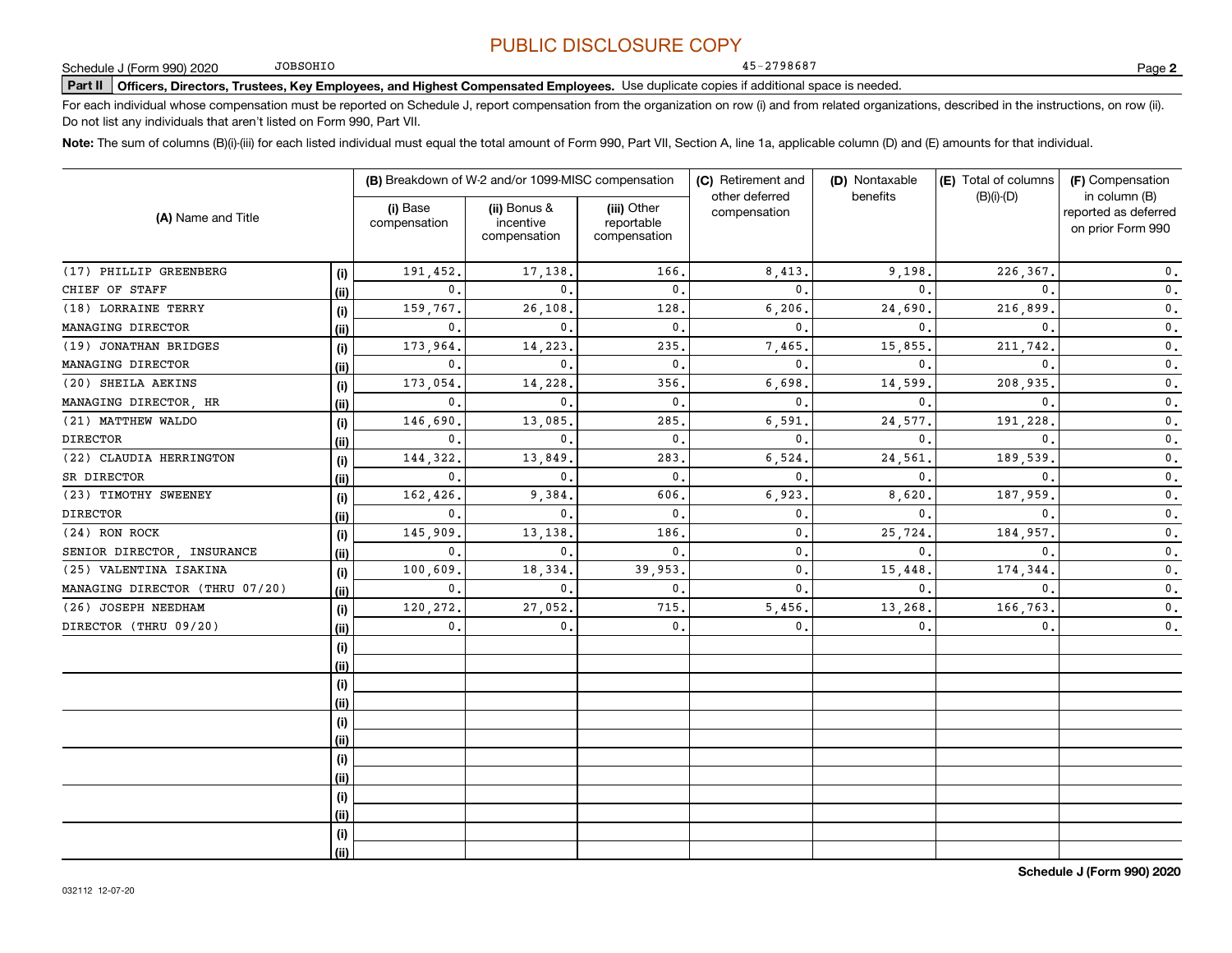Page 3

#### **Part III Supplemental Information**

Schedule J (Form 990) 2020 JOBSOHIO<br> **Part III** Supplemental Information<br>
Provide the information, explanation, or descriptions required for Part I, lines 1a, 1b, 3, 4a, 4b, 4c, 5a, 5b, 6a, 6b, 7, and 8, and for Part II. A

PART I, LINE 1A:

HEALTH OR SOCIAL CLUB DUES - SOCIAL CLUB DUES WERE PAID FOR THE PRESIDENT &

#### CIO. THESE DUES WERE NOT TREATED AS TAXABLE COMPENSATION.

JOBSOHIO

PART I, LINE 4A:

UNDER A VOLUNTARY TERMINATION AGREEMENT ENTERED INTO BY THE EMPLOYEE AND

THE ORGANIZATION OR UPON A QUALIFYING TERMINATION DEFINED AS AN INVOLUNTARY

SEPARATION FROM SERVICE OTHER THAN FOR CAUSE, AN EMPLOYEE MAY BE ENTITLED

TO SEVERANCE PAY. THE TERMS AND CONDITIONS TO RECEIVE SEVERANCE PAYMENTS

REQUIRE THE EMPLOYEE TO SIGN A RELEASE OF CLAIMS FORM THAT COVERS ALL

SITUATIONS SURROUNDING THE EMPLOYEE'S EMPLOYMENT AND SEPARATION FROM THE

ORGANIZATION.

SEVERANCE PAYMENTS WERE MADE DURING THE YEAR TO THE FOLLOWING LISTED PERSON

IN PART VII:

VALENTINA ISAKINA - \$39,746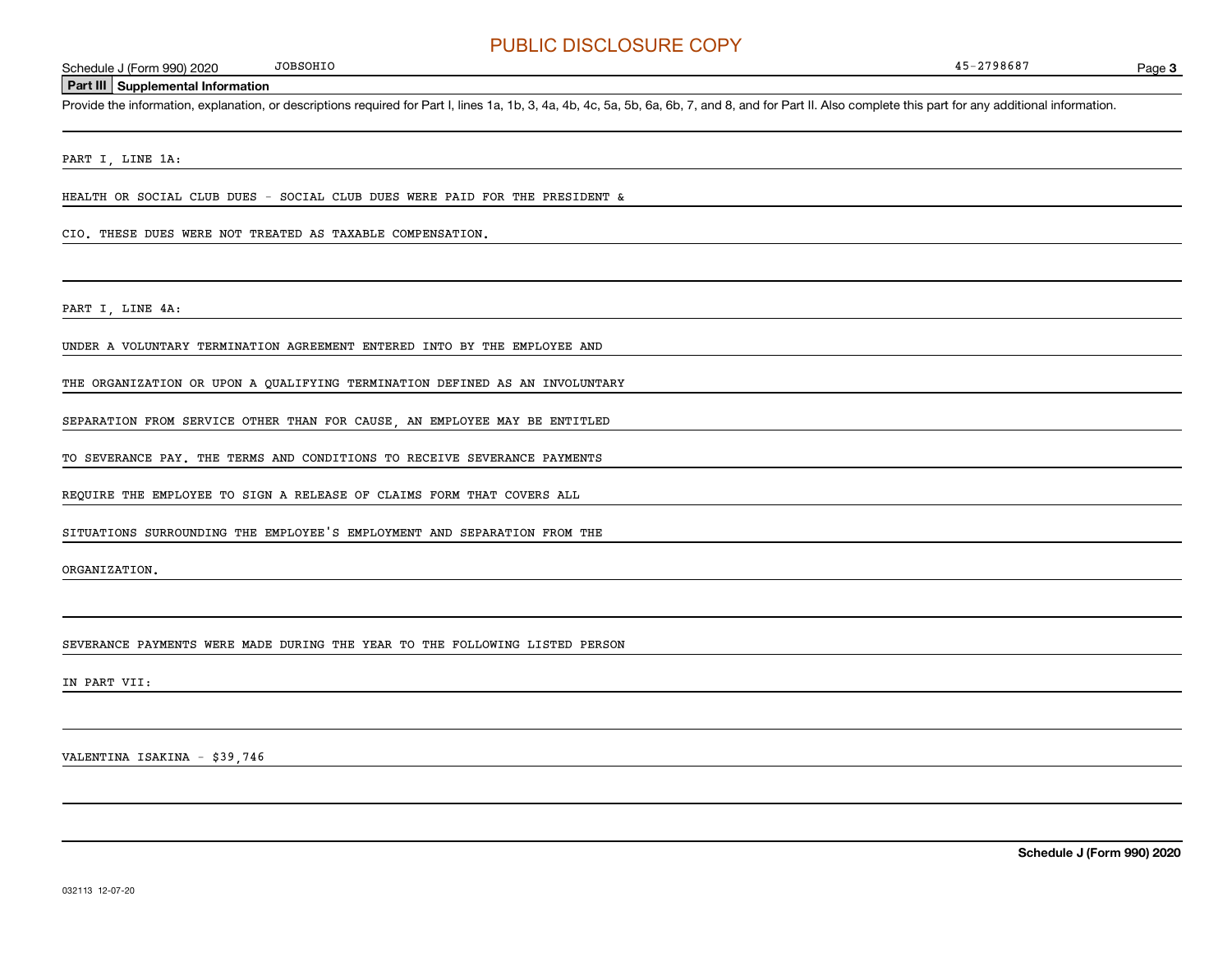**(Form 990 or 990-EZ)**

Department of the Treasury Internal Revenue Service

Name of the organization

PUBLIC DISCLOSURE COPY

**Complete to provide information for responses to specific questions on Form 990 or 990-EZ or to provide any additional information. | Attach to Form 990 or 990-EZ. SCHEDULE O Supplemental Information to Form 990 or 990-EZ**

**| Go to www.irs.gov/Form990 for the latest information.**



**Employer identification number** 45-2798687

**JOBSOHIO** 

FORM 990, PART I, LINE 1, DESCRIPTION OF ORGANIZATION MISSION:

AND THE RETENTION OF CURRENT AND RECRUITMENT OF NEW BUSINESS TO OHIO.

FORM 990, PART VI, SECTION A, LINE 4:

THE FOLLOWING SIGNIFICANT CHANGES WERE MADE TO THE ORGANIZATION'S ARTICLES

OF INCORPORATION:

REMOVAL FROM THE ARTICLES OF INCORPORATION THE REQUIREMENT THAT ALL

OFFICERS OF JOBSOHIO MUST BE DIRECTORS

PERMIT THE CHIEF INVESTMENT OFFICER TO USE THE TITLE OF CHIEF EXECUTIVE

OFFICER

- CHANGE THE NAME OF THE COMPENSATION COMMITTEE TO THE COMPENSATION AND

WORKFORCE COMMITTEE, AND TO EXPAND THE COMMITTEE'S AUTHORITY AS STATED IN

ITS CHARTER

FORM 990, PART VI, SECTION A, LINE 7A:

THE GOVERNING BODY IS APPOINTED BY THE GOVERNOR ACCORDING TO OHIO STATE

LAW, CHAPTER 187, REVISED CODE.

FORM 990, PART VI, SECTION B, LINE 11B:

THE FORM 990 IS SUBMITTED TO THE CHIEF FINANCIAL OFFICER FOR HIS REVIEW.

SUBSEQUENT TO HIS APPROVAL, IT IS SUBMITTED TO THE PRESIDENT AND CHIEF

INVESTMENT OFFICER FOR REVIEW AND APPROVAL. COPIES OF THE FORM 990 ARE

PROVIDED TO THE BOARD OF DIRECTORS FOR REVIEW PRIOR TO FILING THE RETURN.

ADDITIONALLY, JOBSOHIO EMPLOYS DELOITTE TO REVIEW THE RETURN AND PROVIDE

GUIDANCE IN IDENTIFYING ERRORS IN THE RETURN SUBMISSION AND FEEDBACK ON

032211 11-20-20 LHA For Paperwork Reduction Act Notice, see the Instructions for Form 990 or 990-EZ. Schedule O (Form 990 or 990-EZ) 2020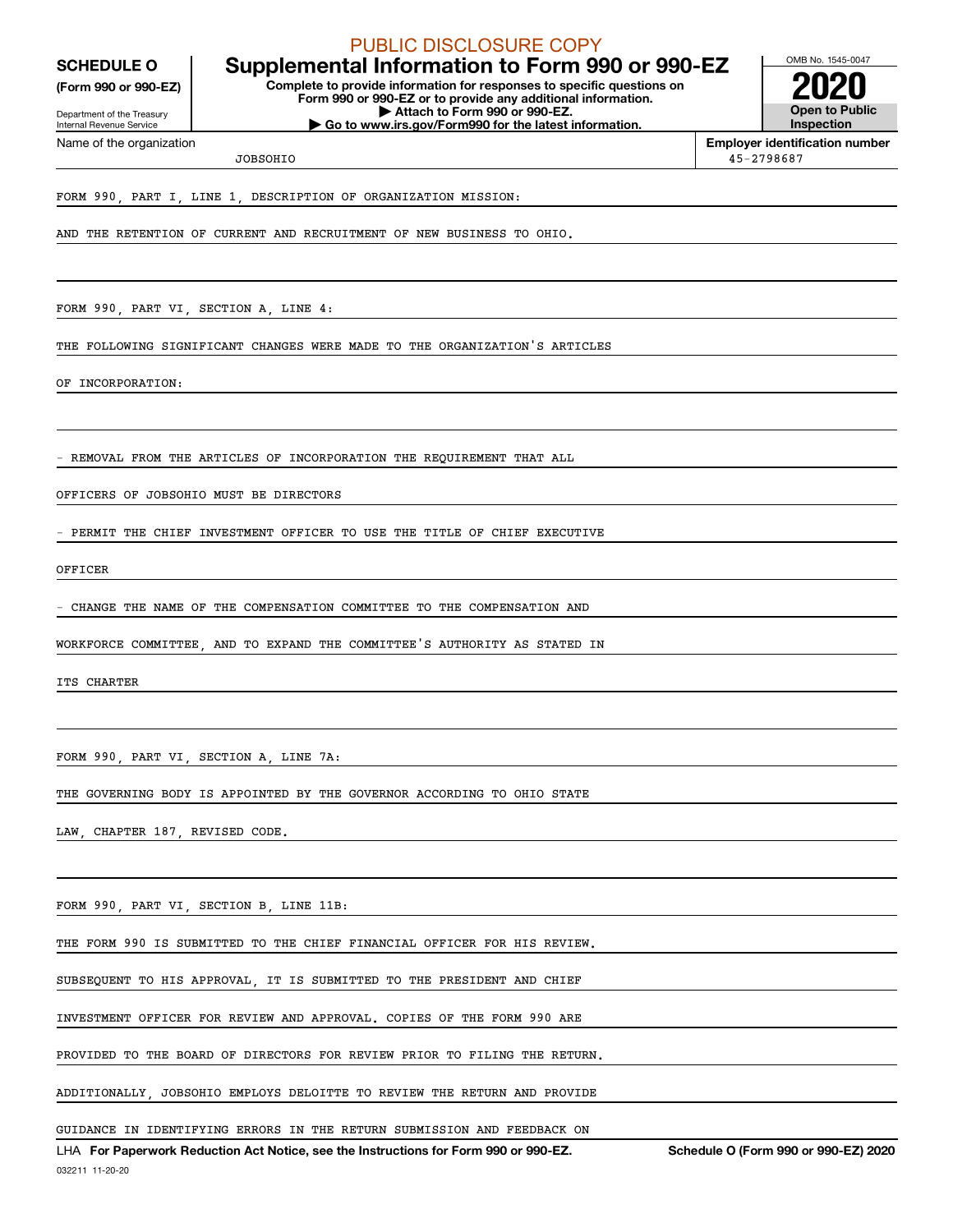JOBSOHIO

QUANTITATIVE AND QUALITATIVE RESPONSES.

FORM 990, PART VI, SECTION B, LINE 12C:

JOBSOHIO'S CONFLICTS OF INTEREST POLICY IS INTENDED TO PROTECT THE

CORPORATION'S INTEREST WHEN IT IS CONSIDERING A TRANSACTION OR ARRANGEMENT

THAT MIGHT BENEFIT THE PRIVATE INTEREST OF A DIRECTOR OR OFFICER OR

EMPLOYEE OF THE CORPORATION OR MIGHT DIRECTLY BENEFIT THAT INDIVIDUAL IN

OTHER THAN A DE MINIMIS MANNER. THIS POLICY SUPPLEMENTS, BUT DOES NOT

REPLACE, OHIO LAWS GOVERNING CONFLICTS OF INTEREST APPLICABLE TO THE

CORPORATION.

UNDER JOBSOHIO'S CONFLICTS OF INTEREST POLICY, DIRECTORS, OFFICERS AND

EMPLOYEES OF THE CORPORATION ARE CONSIDERED TO BE INTERESTED INDIVIDUALS

WHERE THEY HAVE, DIRECTLY OR INDIRECTLY, THROUGH BUSINESS, INVESTMENT, OR

FAMILY:

(A) A NON DE MINIMIS OWNERSHIP OR INVESTMENT INTEREST IN ANY PERSON WITH

WHICH THE CORPORATION HAS A TRANSACTION OR ARRANGEMENT;

(B) A COMPENSATION ARRANGEMENT WITH THE CORPORATION OR ANY PERSON WITH

WHICH THE CORPORATION HAS A TRANSACTION OR ARRANGEMENT; OR

(C) A NON DE MINIMIS POTENTIAL OWNERSHIP OR INVESTMENT INTEREST IN, OR

POTENTIAL COMPENSATION ARRANGEMENT WITH, ANY PERSON WITH WHICH THE

CORPORATION IS NEGOTIATING A TRANSACTION OR ARRANGEMENT.

COMPENSATION INCLUDES DIRECT OR INDIRECT REMUNERATION AS WELL AS MATERIAL

GIFTS OR FAVORS.

IN CONNECTION WITH ANY ACTUAL OR POSSIBLE CONFLICTS OF INTEREST WITH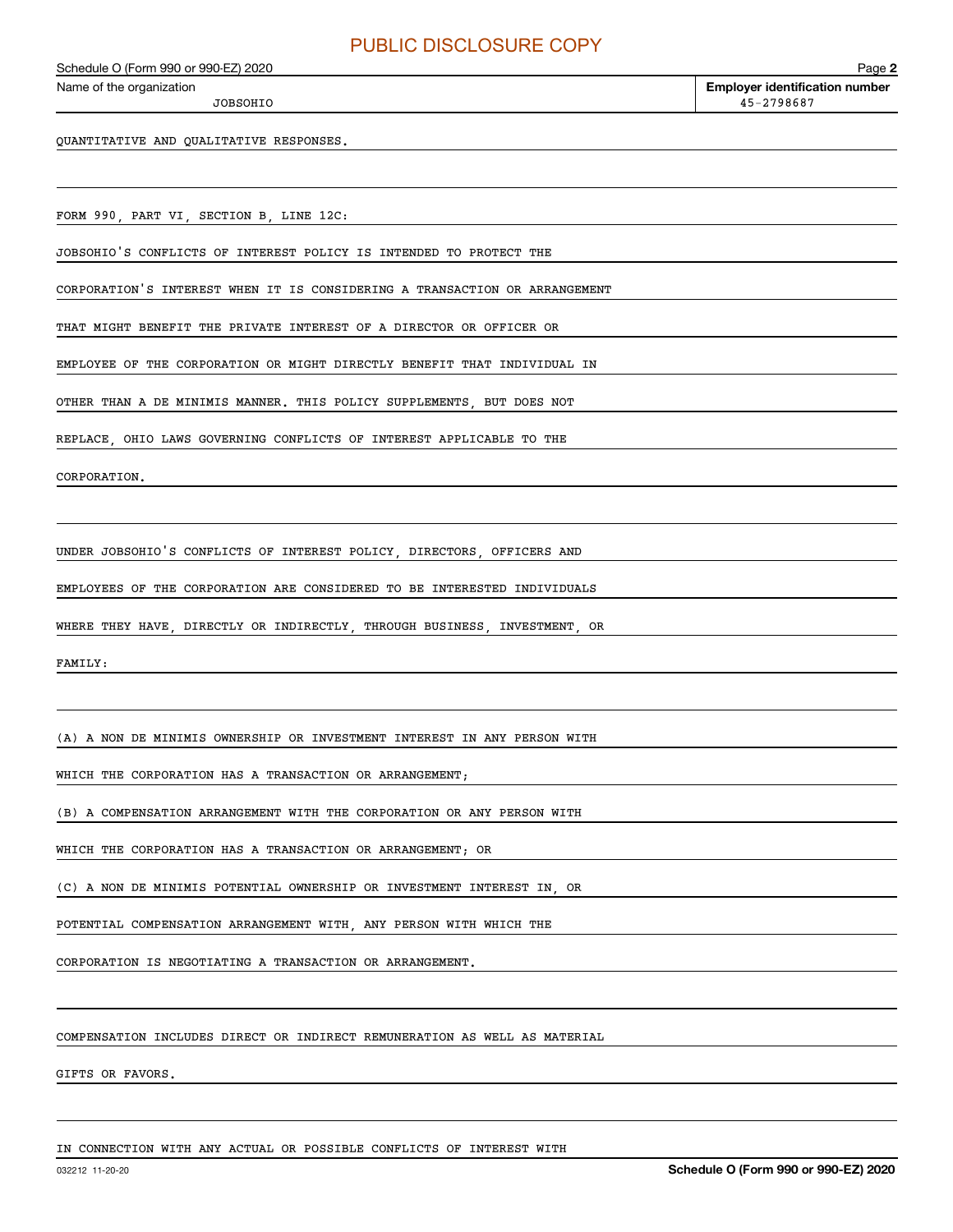Echedule O (Form 990 or 990-EZ) 2020<br>Name of the organization **number** Name of the organization **number** 

JOBSOHIO

**2**45-2798687

RESPECT TO A SPECIFIC TRANSACTION OR ARRANGEMENT BETWEEN AN INTERESTED

INDIVIDUAL AND THE CORPORATION, AN INTERESTED INDIVIDUAL MUST DISCLOSE THE

EXISTENCE AND NATURE OF THE FINANCIAL INTEREST AND ALL MATERIAL FACTS TO

THE DIRECTOR OF COMPLIANCE, BOARD, AND MEMBERS OF ANY COMMITTEES OR

INDIVIDUALS WITH BOARD-DELEGATED POWERS THAT ARE CONSIDERING THE PROPOSED

TRANSACTION OR ARRANGEMENT.

AFTER DISCLOSURE OF THE FINANCIAL INTEREST AND ALL MATERIAL FACTS AND ANY

DISCUSSION WITH THE INTERESTED INDIVIDUAL, THE INTERESTED INDIVIDUAL MUST

LEAVE THE BOARD OR OTHER MEETING WHILE A DETERMINATION IS MADE AS TO

WHETHER A CONFLICT OF INTEREST EXISTS. THE BOARD SHALL DECIDE IF A CONFLICT

OF INTEREST EXISTS.

IF THE BOARD DECIDES BY A MAJORITY VOTE OF THE DISINTERESTED DIRECTORS THAT

A CONFLICT EXISTS, THE DISINTERESTED DIRECTORS MUST DETERMINE WHETHER THE

CORPORATION CAN OBTAIN, WITH REASONABLE EFFORTS, A MORE ADVANTAGEOUS

TRANSACTION OR ARRANGEMENT FROM A PERSON THAT WOULD NOT GIVE RISE TO A

CONFLICT OF INTEREST.

IF A MORE ADVANTAGEOUS TRANSACTION OR ARRANGEMENT IS NOT REASONABLY

AVAILABLE UNDER CIRCUMSTANCES THAT WOULD NOT GIVE RISE TO A CONFLICT OF

INTEREST, THE BOARD MUST DETERMINE BY A MAJORITY VOTE OF THE DISINTERESTED

DIRECTORS WHETHER THE TRANSACTION OR ARRANGEMENT IS IN THE CORPORATION'S

BEST INTEREST, FOR ITS OWN BENEFIT, AND WHETHER THE TRANSACTION OR

ARRANGEMENT IS FAIR AND REASONABLE.

IF THE BOARD HAS REASONABLE CAUSE TO BELIEVE THAT A DIRECTOR OR OFFICER HAS

FAILED TO DISCLOSE AN ACTUAL OR POSSIBLE CONFLICT OF INTEREST, IT WILL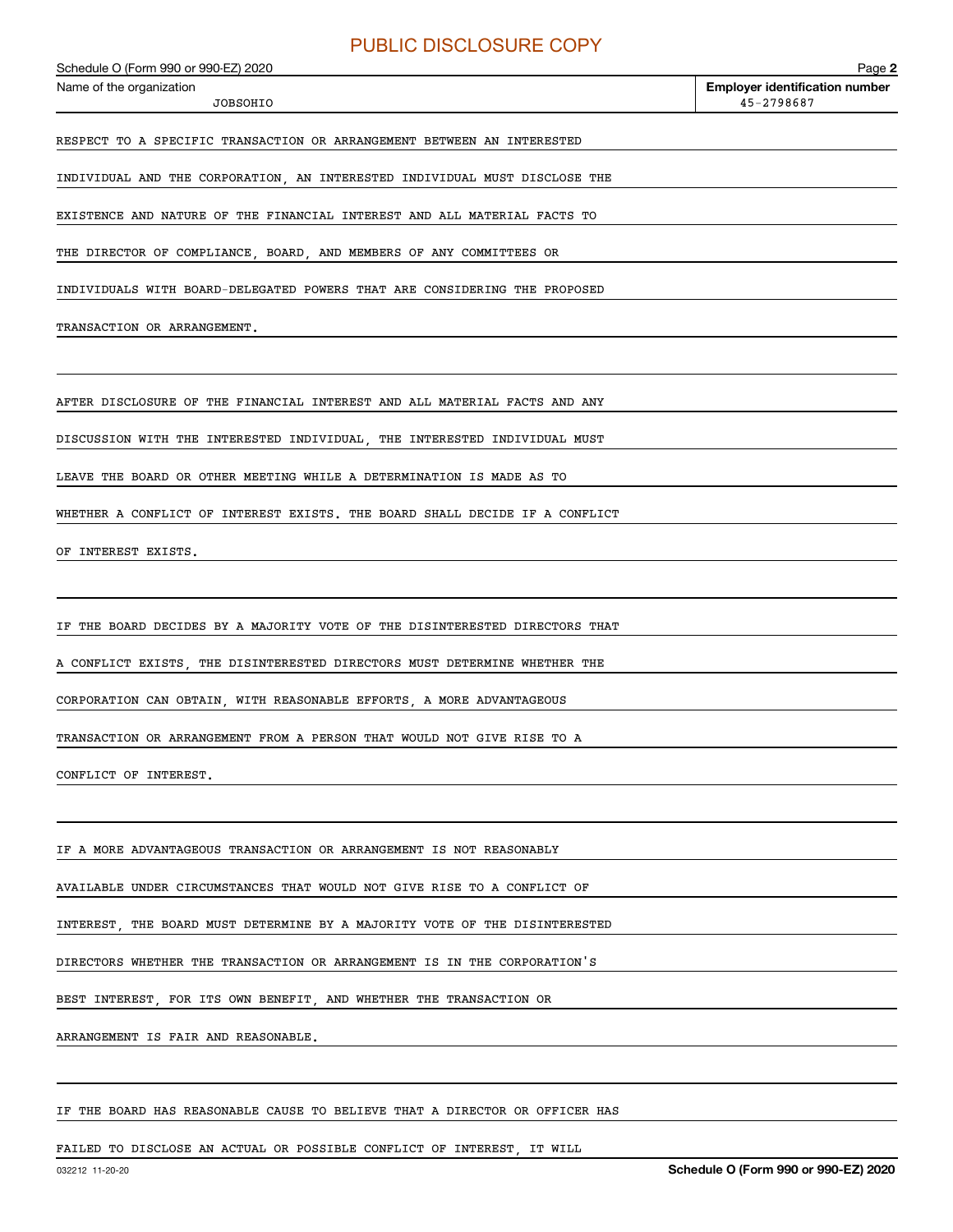JOBSOHIO

INFORM THE INDIVIDUAL OF THE BASIS FOR SUCH BELIEF AND PROVIDE THE

INDIVIDUAL WITH AN OPPORTUNITY TO EXPLAIN THE ALLEGED FAILURE TO DISCLOSE.

IF, AFTER HEARING THE RESPONSE OF THE DIRECTOR OR OFFICER AND MAKING SUCH

FURTHER INVESTIGATION AS MAY BE WARRANTED IN THE CIRCUMSTANCES, THE BOARD

DETERMINES THAT THE DIRECTOR OR OFFICER HAS IN FACT FAILED TO DISCLOSE AN

ACTUAL OR POSSIBLE CONFLICT OF INTEREST, IT MUST TAKE APPROPRIATE

DISCIPLINARY AND CORRECTIVE ACTION, INCLUDING, WITHOUT LIMITATION,

INITIATING AN ACTION FOR BREACH OF FIDUCIARY DUTY. THE MINUTES OF THE BOARD

MEETINGS CONSIDERING POSSIBLE OR ACTUAL CONFLICTS OF INTEREST SHALL BE KEPT

AND SHALL CONTAIN BOTH OF THE FOLLOWING:

(A) THE NAMES OF THE INDIVIDUALS WHO DISCLOSED OR OTHERWISE WERE FOUND TO

HAVE A FINANCIAL INTEREST IN CONNECTION WITH AN ACTUAL OR POSSIBLE CONFLICT

OF INTEREST, THE NATURE OF THE FINANCIAL INTEREST, ANY ACTION TAKEN TO

DETERMINE WHETHER A CONFLICT OF INTEREST WAS PRESENT, AND THE BOARD'S

DECISION AS TO WHETHER A CONFLICT OF INTEREST EXISTED; AND

(B) THE NAMES OF THE INDIVIDUALS WHO WERE PRESENT FOR DISCUSSIONS AND VOTES

RELATING TO THE TRANSACTION OR ARRANGEMENT, THE CONTENT OF THE DISCUSSION,

INCLUDING ANY ALTERNATIVES TO THE PROPOSED TRANSACTION OR ARRANGEMENT, AND

A RECORD OF ANY VOTES TAKEN IN CONNECTION THEREWITH.

IN ADDITION TO THE FOREGOING, ANY OFFICER OR EMPLOYEE OF THE CORPORATION

WHOSE RESPONSIBILITY INCLUDES COMPENSATION MATTERS AND WHO RECEIVES

COMPENSATION DIRECTLY OR INDIRECTLY FROM THE CORPORATION IS PRECLUDED FROM

VOTING OR PROVIDING INFORMATION TO ANY COMPENSATION COMMITTEE ON MATTERS

PERTAINING TO THAT INDIVIDUAL'S COMPENSATION.

DIRECTORS MAY NOT SOLICIT OR ACCEPT EMPLOYMENT WITH ANY PERSON THAT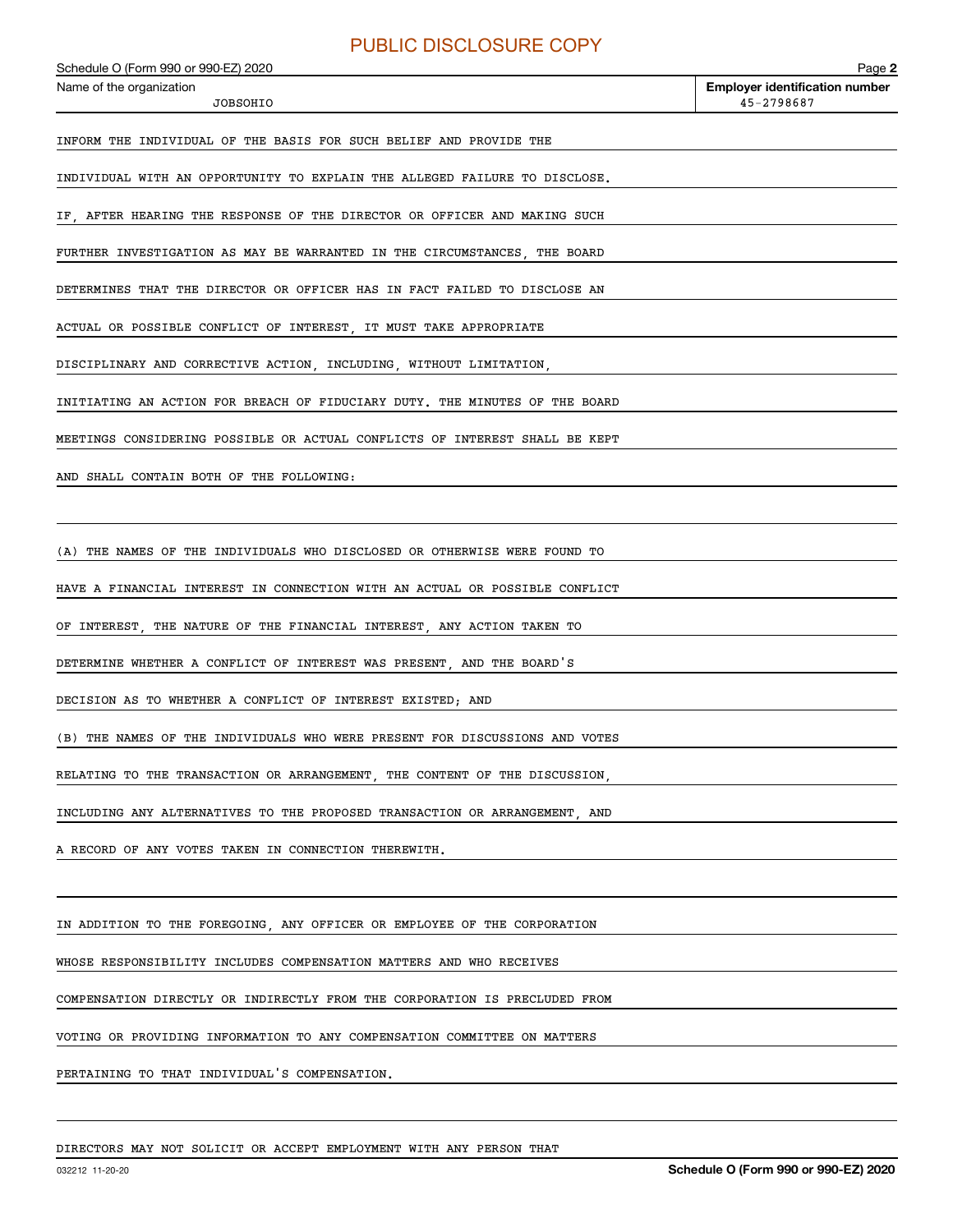JOBSOHIO

RECEIVES OR HAS RECEIVED AN INCENTIVE OR OTHER ASSISTANCE AS A RESULT OF A

DECISION THAT SUCH DIRECTOR PARTICIPATED IN AS A DIRECTOR OF THE

CORPORATION.

EACH DIRECTOR, OFFICER AND EMPLOYEE IS REQUIRED TO ANNUALLY SIGN A

STATEMENT AFFIRMING THAT SUCH INDIVIDUAL:

(A) HAS RECEIVED A COPY OF THE POLICY;

(B) HAS READ AND UNDERSTANDS THE POLICY;

(C) HAS AGREED TO COMPLY WITH THE POLICY; AND

(D) UNDERSTANDS THE CORPORATION'S STATUTORY PURPOSE AND THAT IT IS A

NONPROFIT CORPORATION.

TO ENSURE THAT THE CORPORATION OPERATES IN A MANNER CONSISTENT WITH ITS

STATUTORY AND CHARITABLE PURPOSES OR CONTRACTUAL OBLIGATIONS AND THAT IT

DOES NOT ENGAGE IN ACTIVITIES THAT COULD JEOPARDIZE THE STATUS OF THE

CORPORATION AS AN ORGANIZATION EXEMPT FROM FEDERAL INCOME TAX, PERIODIC

REVIEWS OF ITS OPERATIONS ARE PERFORMED. THE PERIODIC REVIEWS, AT A

MINIMUM, DETERMINE ALL OF THE FOLLOWING:

(A) WHETHER COMPENSATION ARRANGEMENTS AND BENEFITS ARE REASONABLE, BASED

UPON COMPETENT SURVEY INFORMATION, AND ARE THE RESULT OF ARM'S LENGTH

#### BARGAINING;

(B) WHETHER THE CORPORATION'S OPERATIONS ARE CONSISTENT WITH THE ARTICLES

THIS CODE OF REGULATIONS AND CONTRACTUAL OBLIGATIONS, AND ARE PROPERLY

DOCUMENTED; AND

(C) WHETHER TRANSACTIONS ARE FAIR TO THE CORPORATION, REFLECT REASONABLE

INVESTMENT OR PAYMENTS FOR GOODS AND SERVICES, FURTHER THE CORPORATION'S

STATUTORY AND CHARITABLE PURPOSES OR CONTRACTUAL OBLIGATIONS, AND DO NOT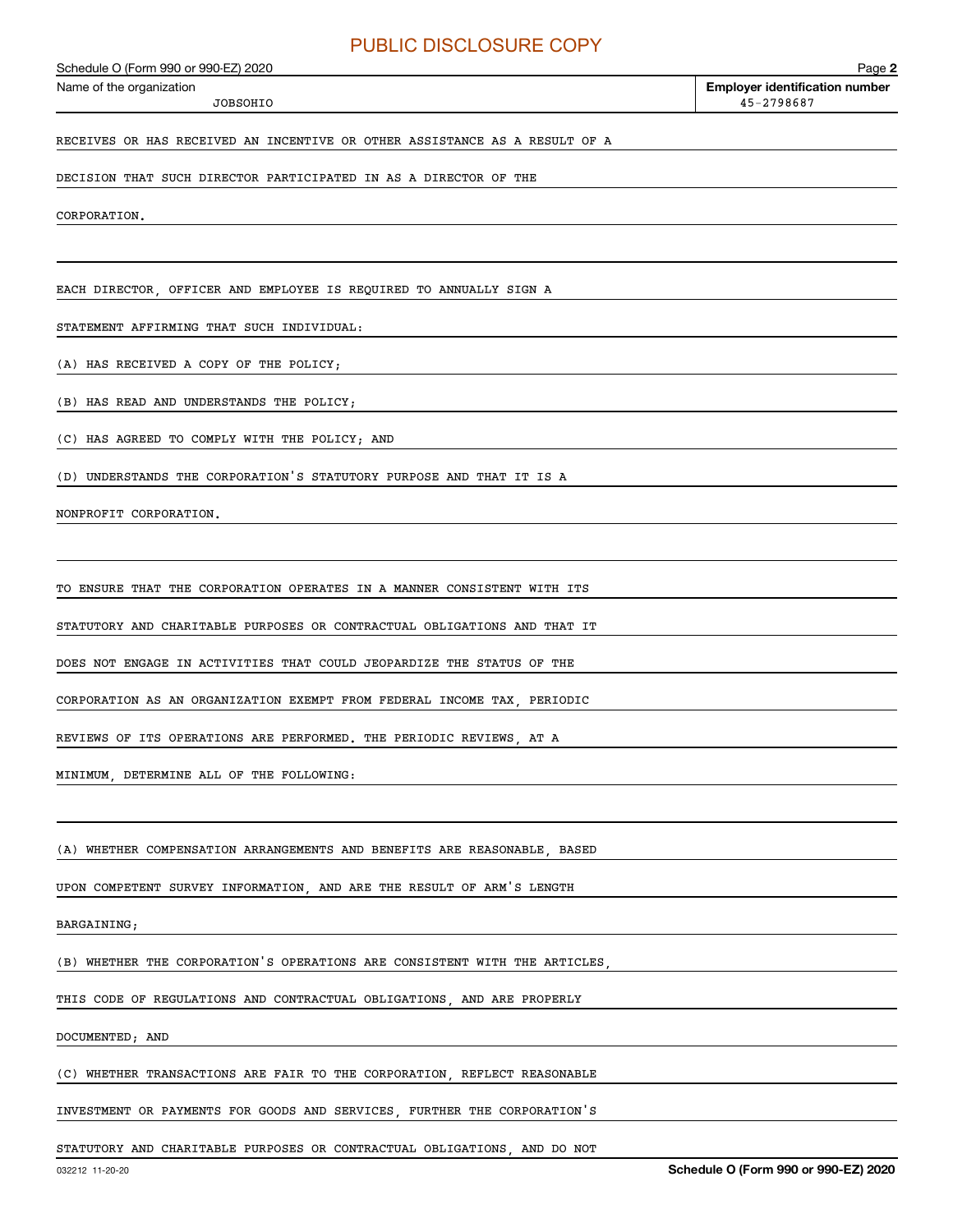JOBSOHIO

**2**Echedule O (Form 990 or 990-EZ) 2020<br>Name of the organization **number** Name of the organization **number** 45-2798687

RESULT IN DIRECT PRIVATE BENEFIT TO DIRECTORS, OFFICERS OR OTHER PERSONS

#### IN OTHER THAN A DE MINIMIS MANNER.

A MAJORITY OF THE DISINTERESTED DIRECTORS MAY REMOVE ANY DIRECTOR FOR

MISCONDUCT. MISCONDUCT INCLUDES ANY BEHAVIOR BY A DIRECTOR THAT INDICATES

THE DIRECTOR HAS FAILED TO PERFORM HIS OR HER FIDUCIARY DUTIES TO THE

CORPORATION; TO COMPLY WITH THE REQUIREMENTS OF THE ARTICLES, THIS CODE OF

REGULATIONS, OR ANY CORPORATE CONFLICTS OF INTEREST OR ETHICAL POLICIES; TO

MEET HIS OR HER OBLIGATIONS AS A DIRECTOR UNDER OHIO LAW; HAS BEEN

CONVICTED OF A FELONY; OR HAS OTHERWISE ENGAGED, THROUGH ACT OR OMISSION,

IN SIMILAR BEHAVIOR THAT A MAJORITY OF THE DISINTERESTED DIRECTORS

DETERMINES WARRANTS REMOVAL FOR MISCONDUCT. A MAJORITY OF THE DISINTERESTED

DIRECTORS HAVE SOLE AUTHORITY TO DETERMINE WHETHER A DIRECTOR SHOULD BE

REMOVED FROM OFFICE ON THE BASIS OF MISCONDUCT.

EFFECTIVE OCTOBER 1, 2013, JOBSOHIO'S BOARD OF DIRECTORS CREATED AN

INDEPENDENT REVIEW PANEL TO, AMONG OTHER THINGS, ASSESS THE ADEQUACY OF

JOBSOHIO'S REVIEW PROCESS REGARDING POTENTIAL CONFLICTS OF INTEREST.

THE DIRECTOR OF COMPLIANCE HAS COMPILED A LIST OF FINANCIAL AND FIDUCIARY

INTERESTS FROM THE FINANCIAL DISCLOSURE STATEMENTS THAT ALL JOBSOHIO BOARD

OF DIRECTORS AND NUMEROUS JOBSOHIO STAFF MEMBERS MUST FILL OUT AND SUBMIT

TO THE OHIO ETHICS COMMISSION. IN THE FALL OF 2013, JOBSOHIO BUILT INTO ITS

CUSTOMER RELATIONSHIP MANAGEMENT SOFTWARE SYSTEM A ROBUST POTENTIAL

CONFLICT IDENTIFICATION SYSTEM (PCIS) THAT AUTOMATICALLY SEARCHES FOR

MATCHES OF DISCLOSED FINANCIAL AND FIDUCIARY INTERESTS OF BOARD MEMBERS AND

EMPLOYEES WITH ANY COMPANY THAT SEEKS AN ECONOMIC DEVELOPMENT INCENTIVE

FROM JOBSOHIO. AT THREE POINTS IN THE PROJECT DEVELOPMENT PROCESS, THE PCIS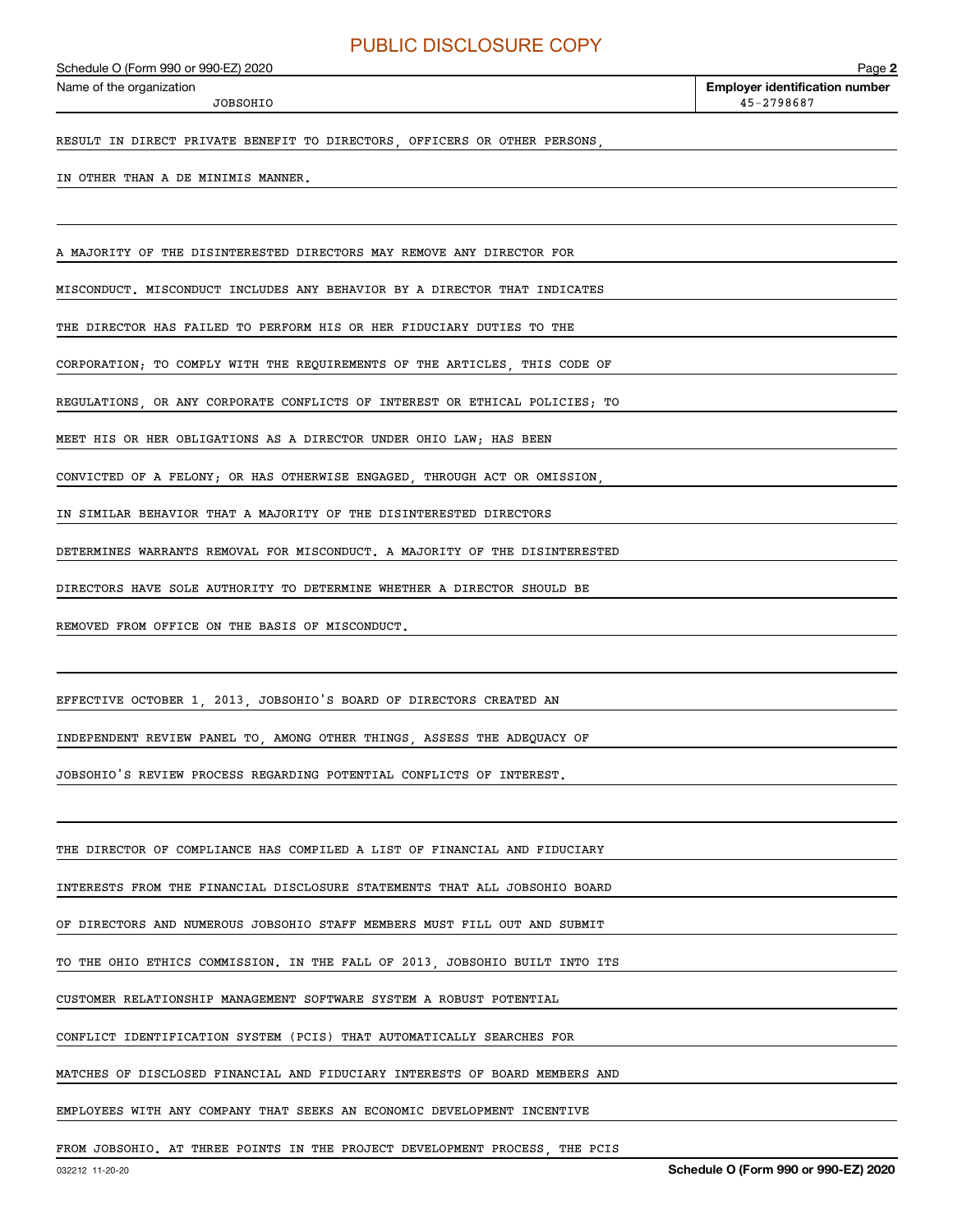JOBSOHIO

ALERTS JOBSOHIO'S GENERAL COUNSEL OF ANY POTENTIAL CONFLICTS AND REQUIRES

THOSE POTENTIAL CONFLICTS OF INTEREST TO BE CLEARED OR MANAGED BEFORE THE

PROJECT MAY PROCEED TO APPROVAL.

IN TANDEM WITH THE AUTOMATED PCIS PROCESS AND TWICE A WEEK, THE DIRECTOR OF

COMPLIANCE PERFORMS AN INDEPENDENT REVIEW OF THE AGENDAS FOR THE PROJECT

TEAM MEETINGS TO CHECK FOR POTENTIAL CONFLICTS OF INTEREST IN ADVANCE OF

THOSE MEETINGS.

FORM 990, PART VI, SECTION B, LINE 15:

PURSUANT TO ARTICLE 5.1 (A) OF THE JOBSOHIO ARTICLES OF INCORPORATION, THE

JOBSOHIO BOARD OF DIRECTORS (BOARD) IS TO APPROVE BY RESOLUTION THE

COMPENSATION OF THE CHIEF INVESTMENT OFFICER. PURSUANT TO ARTICLE 5.1 (B)

THEREOF, THE BOARD IS TO APPROVE A COMPENSATION PLAN FOR THE CORPORATION.

UNDER ARTICLE 6.4 OF THE JOBSOHIO ARTICLES OF INCORPORATION, A COMPENSATION

COMMITTEE (COMMITTEE) IS ELECTED BY THE BOARD. THE COMMITTEE IS RESPONSIBLE

FOR REVIEWING ANY PLAN FOR THE COMPENSATION OF THE CORPORATION'S EMPLOYEES

RECOMMENDED BY THE CHIEF INVESTMENT OFFICER AND FOR MAKING RECOMMENDATIONS

REGARDING ANY SUCH PLAN OF COMPENSATION TO THE BOARD FOR THEIR ACTION. IN

ADDITION, THE COMMITTEE IS TO REVIEW COMPENSATION ARRANGEMENTS WITH BOTH

EMPLOYEES AND INDEPENDENT CONTRACTORS OF THE CORPORATION.

DURING THE TAX YEAR THE COMPENSATION COMMITTEE RETAINED THE SERVICES OF A

COMPENSATION CONSULTANT AND DEVELOPED AND REVIEWED A COMPENSATION PLAN FOR

THE CORPORATION, EXCLUDING THE PRESIDENT/CHIEF INVESTMENT OFFICER. THE

COMMITTEE WAS PROVIDED WITH AND CONSIDERED SUPPORTING DATA AND

DOCUMENTATION, INCLUDING COMPARISONS, AND APPROVED THE COMPENSATION PLAN.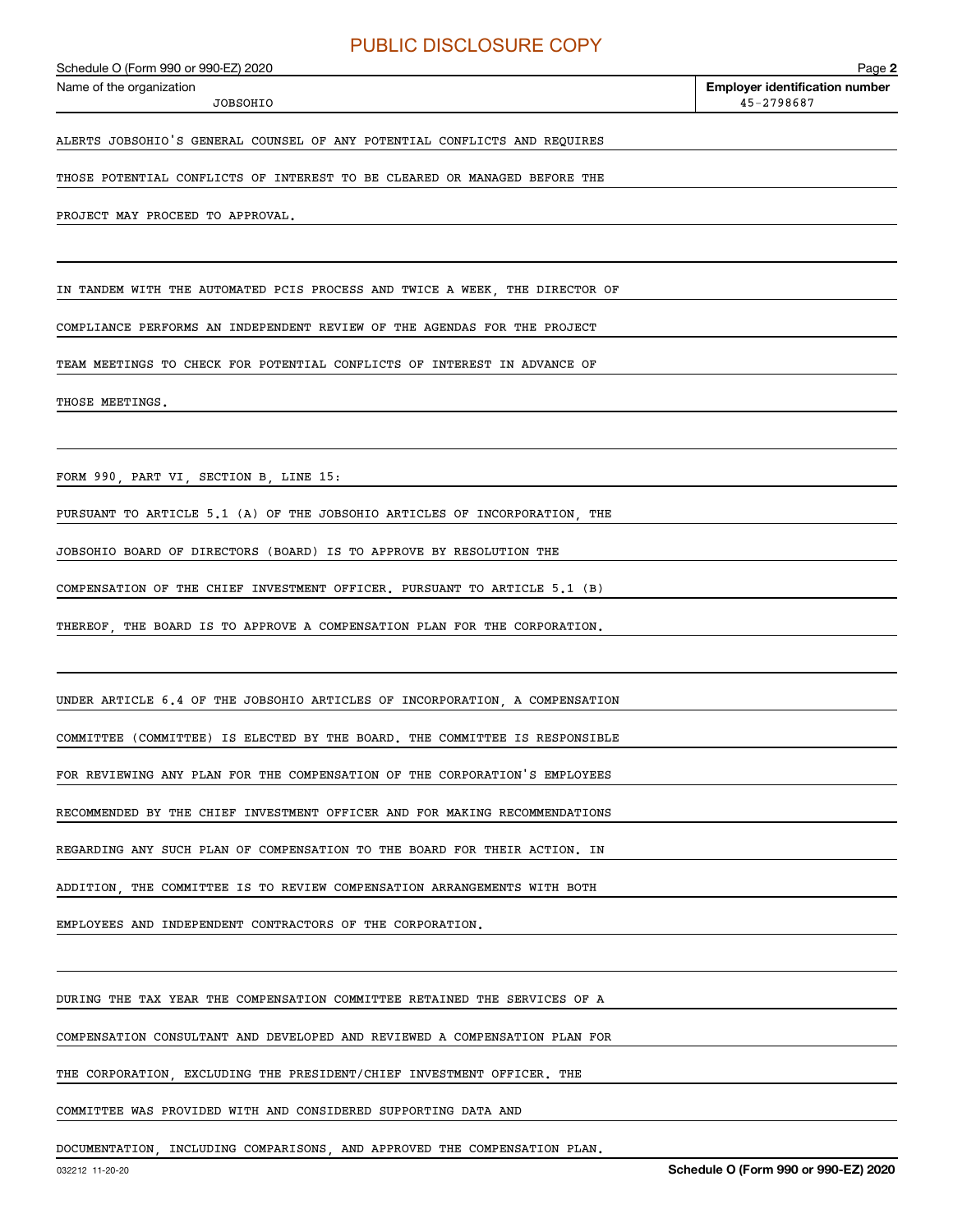JOBSOHIO

THE COMMITTEE SEPARATELY REVIEWED AND APPROVED A PROPOSAL FOR THE

COMPENSATION OF THE PRESIDENT/CHIEF INVESTMENT OFFICER.

OFFICERS AND EMPLOYEES THAT WERE THE SUBJECT OF THE COMPENSATION

DETERMINATIONS INCLUDING THE PRESIDENT/CHIEF INVESTMENT OFFICER WERE NOT

PRESENT FOR THE DISCUSSION AND VOTING ON THEIR COMPENSATION. THE ACTIONS OF

THE COMPENSATION COMMITTEE WERE CONTEMPORANEOUSLY DOCUMENTED IN COMMITTEE

MINUTES. THE ACTIONS OF THE COMPENSATION COMMITTEE WERE FORWARDED TO THE

BOARD OF DIRECTORS FOR APPROVAL OF THAT BODY.

FORM 990, PART VI, SECTION C, LINE 19:

THE CORPORATION'S ARTICLES OF INCORPORATION ARE FILED WITH THE OFFICE OF

THE OHIO SECRETARY OF STATE AND ARE A MATTER OF PUBLIC RECORD AVAILABLE

ONLINE. THE CORPORATION'S CONFLICT OF INTEREST POLICY AND AUDITED FINANCIAL

STATEMENTS ARE FILED WITH THE OHIO DEVELOPMENT SERVICES AGENCY AND ARE

PUBLIC RECORDS AVAILABLE TO THE GENERAL PUBLIC UPON REQUEST.

THE FOLLOWING DOCUMENTS ARE AVAILABLE ON THE JOBSOHIO WEBSITE: ARTICLES OF

INCORPORATION, CODE OF REGULATIONS, CONFLICTS OF INTEREST POLICY, STANDARDS

OF CONDUCT POLICY, EMPLOYEE GIFT POLICY, ETHICAL ANNUAL CONDUCT PLEDGE,

ANNUAL ETHICS TRAINING, ANNUAL AUDITED FINANCIAL STATEMENTS, QUARTERLY

REVIEWED FINANCIAL STATEMENTS, AND IRS FORM 990.

FORM 990, PART IX, LINE 24A:

NETWORK PARTNER SERVICE FEES ARE AMOUNTS PAID TO JOBSOHIO REGIONAL

PARTNERS IN SUPPORT OF ACHIEVING THE MISSION TO PROMOTE ECONOMIC

DEVELOPMENT IN THE STATE. THE SIX REGIONAL PARTNERS WITHIN THIS

JOBSOHIO NETWORK FOCUS THEIR EFFORTS ON ECONOMIC DEVELOPMENT WITHIN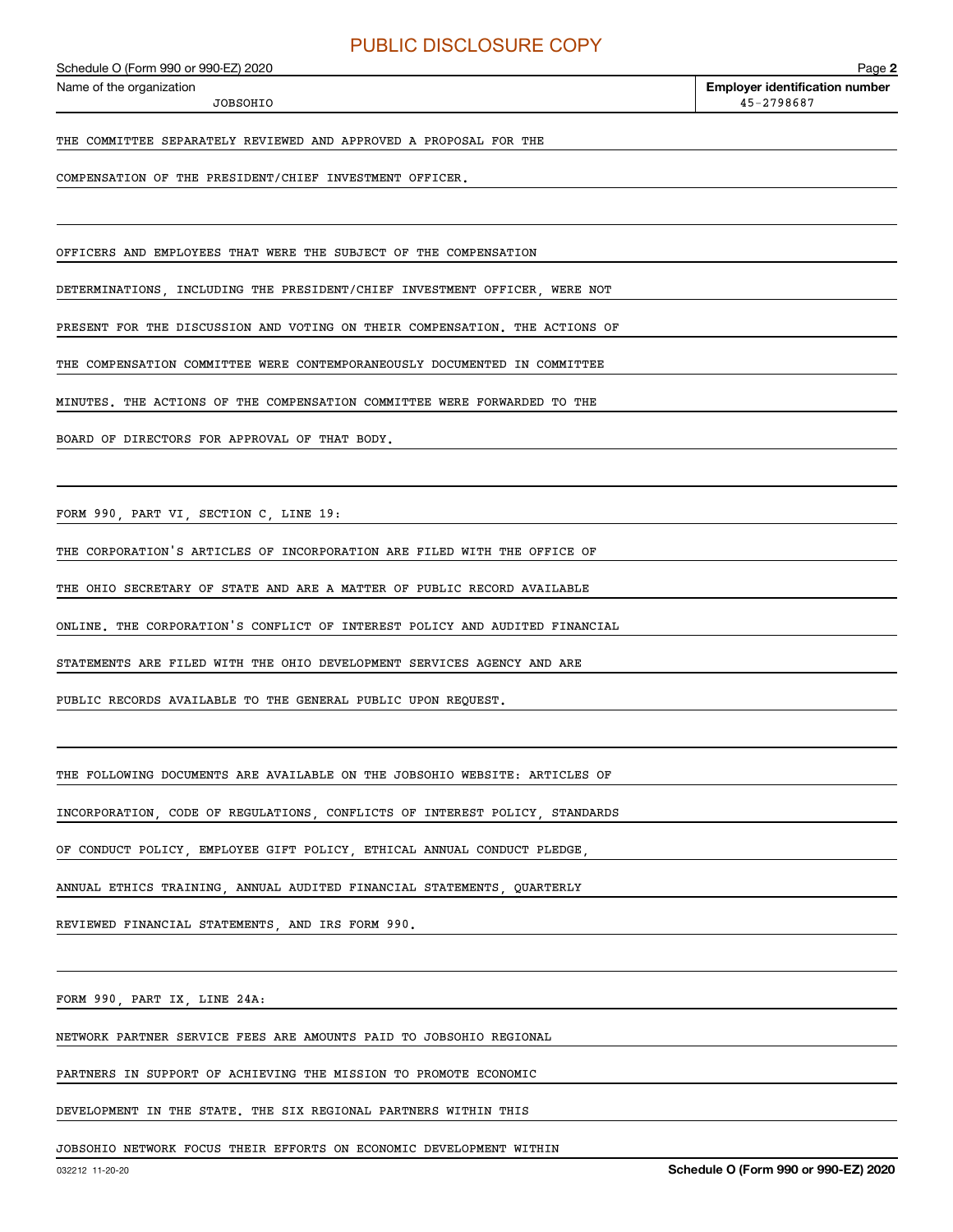| <b>PUBLIC DISCLOSURE COPY</b>                                                |                                                                   |
|------------------------------------------------------------------------------|-------------------------------------------------------------------|
| Schedule O (Form 990 or 990-EZ) 2020<br>Name of the organization<br>JOBSOHIO | Page 2<br><b>Employer identification number</b><br>$45 - 2798687$ |
| THEIR AREA.                                                                  |                                                                   |
|                                                                              |                                                                   |
|                                                                              |                                                                   |
|                                                                              |                                                                   |
|                                                                              |                                                                   |
|                                                                              |                                                                   |
|                                                                              |                                                                   |
|                                                                              |                                                                   |
|                                                                              |                                                                   |
|                                                                              |                                                                   |
|                                                                              |                                                                   |
|                                                                              |                                                                   |
|                                                                              |                                                                   |
|                                                                              |                                                                   |
|                                                                              |                                                                   |
|                                                                              |                                                                   |
|                                                                              |                                                                   |
|                                                                              |                                                                   |
|                                                                              |                                                                   |
|                                                                              |                                                                   |
|                                                                              |                                                                   |
|                                                                              |                                                                   |
|                                                                              |                                                                   |
|                                                                              |                                                                   |
|                                                                              |                                                                   |
|                                                                              |                                                                   |
|                                                                              |                                                                   |
|                                                                              |                                                                   |
|                                                                              |                                                                   |
|                                                                              |                                                                   |
|                                                                              |                                                                   |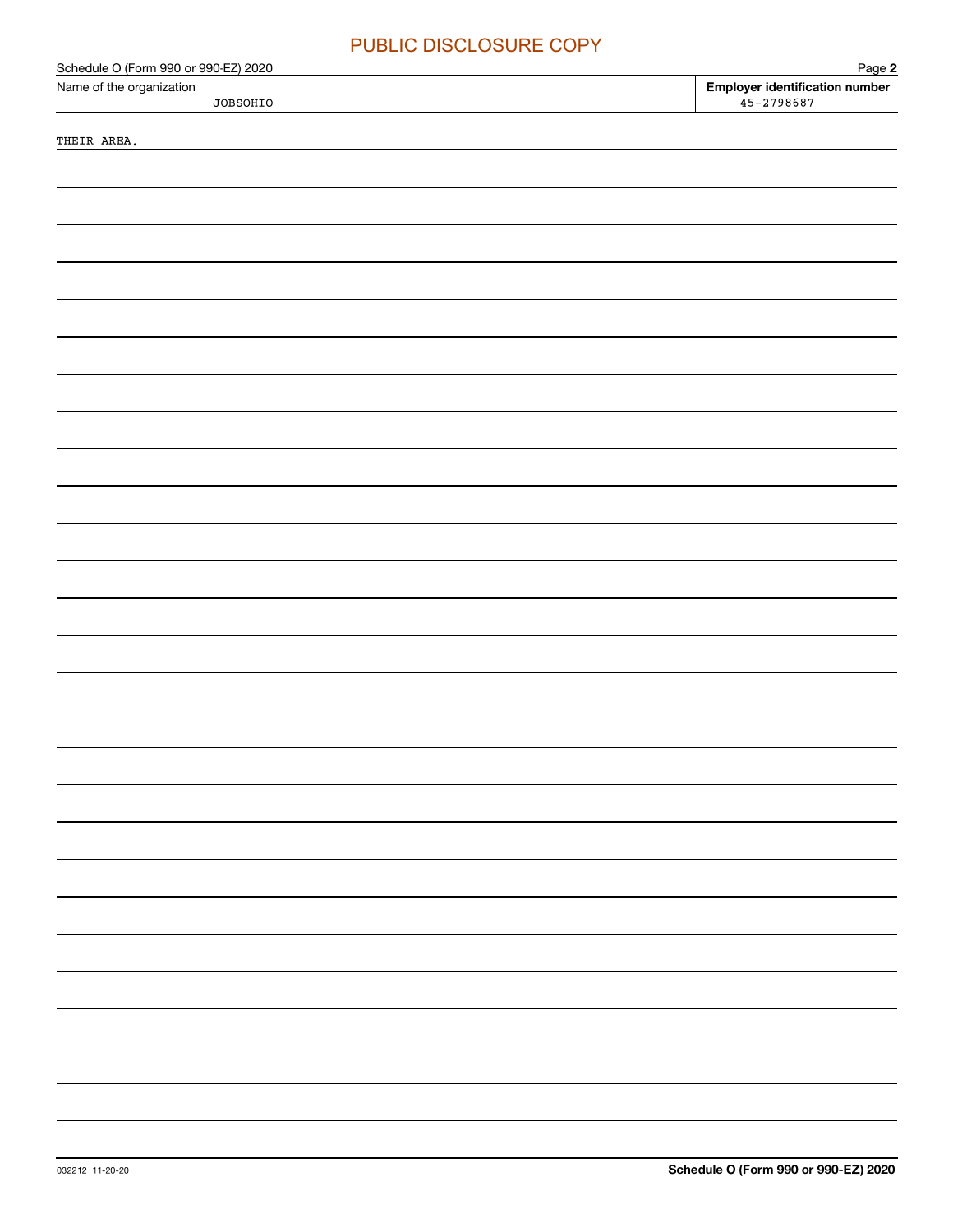### **SCHEDULE R**

**(Form 990)**

### **Related Organizations and Unrelated Partnerships**

**Complete if the organization answered "Yes" on Form 990, Part IV, line 33, 34, 35b, 36, or 37.** |

**Attach to Form 990.**  |

**| Go to www.irs.gov/Form990 for instructions and the latest information. Inspection**

**2020**

OMB No. 1545-0047

**Open to Public**

Name of the organization

Department of the Treasury Internal Revenue Service

JOBSOHIO

**Employer identification number** 45-2798687

**Part I Identification of Disregarded Entities.**  Complete if the organization answered "Yes" on Form 990, Part IV, line 33.

| (a)                                                             | (b)                  | (c)                                          | (d)<br>Total income | (e)                 | (f)                          |
|-----------------------------------------------------------------|----------------------|----------------------------------------------|---------------------|---------------------|------------------------------|
| Name, address, and EIN (if applicable)<br>of disregarded entity | Primary activity     | Legal domicile (state or<br>foreign country) |                     | End-of-year assets  | Direct controlling<br>entity |
| JOBSOHIO GROWTH CAPITAL, LLC - 86-3628664                       |                      |                                              |                     |                     |                              |
| 41 SOUTH HIGH STREET, SUITE 1500                                |                      |                                              |                     |                     |                              |
| COLUMBUS, OH 43215                                              | ECONOMIC DEVELOPMENT | OHIO                                         | $-108,889.$         | 53,486,211.JOBSOHIO |                              |
|                                                                 |                      |                                              |                     |                     |                              |
|                                                                 |                      |                                              |                     |                     |                              |
|                                                                 |                      |                                              |                     |                     |                              |

**Identification of Related Tax-Exempt Organizations.** Complete if the organization answered "Yes" on Form 990, Part IV, line 34, because it had one or more related tax-exempt **Part II** organizations during the tax year.

| (a)<br>Name, address, and EIN<br>of related organization | (b)<br>(c)<br>Primary activity<br>Legal domicile (state or<br>foreign country) |             | (d)<br><b>Exempt Code</b><br>section | (e)<br>Public charity<br>status (if section | (f)<br>Direct controlling<br>entity |     | $(g)$<br>Section 512(b)(13)<br>controlled<br>entity? |
|----------------------------------------------------------|--------------------------------------------------------------------------------|-------------|--------------------------------------|---------------------------------------------|-------------------------------------|-----|------------------------------------------------------|
|                                                          |                                                                                |             |                                      | 501(c)(3))                                  |                                     | Yes | No                                                   |
| JOBSOHIO BEVERAGE SYSTEM - 20-1255734                    |                                                                                |             |                                      |                                             |                                     |     |                                                      |
| 41 SOUTH HIGH STREET, SUITE 1500                         |                                                                                |             |                                      |                                             |                                     |     |                                                      |
| COLUMBUS, OH 43215                                       | ECONOMIC DEVELOPMENT                                                           | <b>DHIO</b> | 501(C)(3)                            | 10                                          | <b>JOBSOHIO</b>                     | x   |                                                      |
|                                                          |                                                                                |             |                                      |                                             |                                     |     |                                                      |
|                                                          |                                                                                |             |                                      |                                             |                                     |     |                                                      |
|                                                          |                                                                                |             |                                      |                                             |                                     |     |                                                      |

**For Paperwork Reduction Act Notice, see the Instructions for Form 990. Schedule R (Form 990) 2020**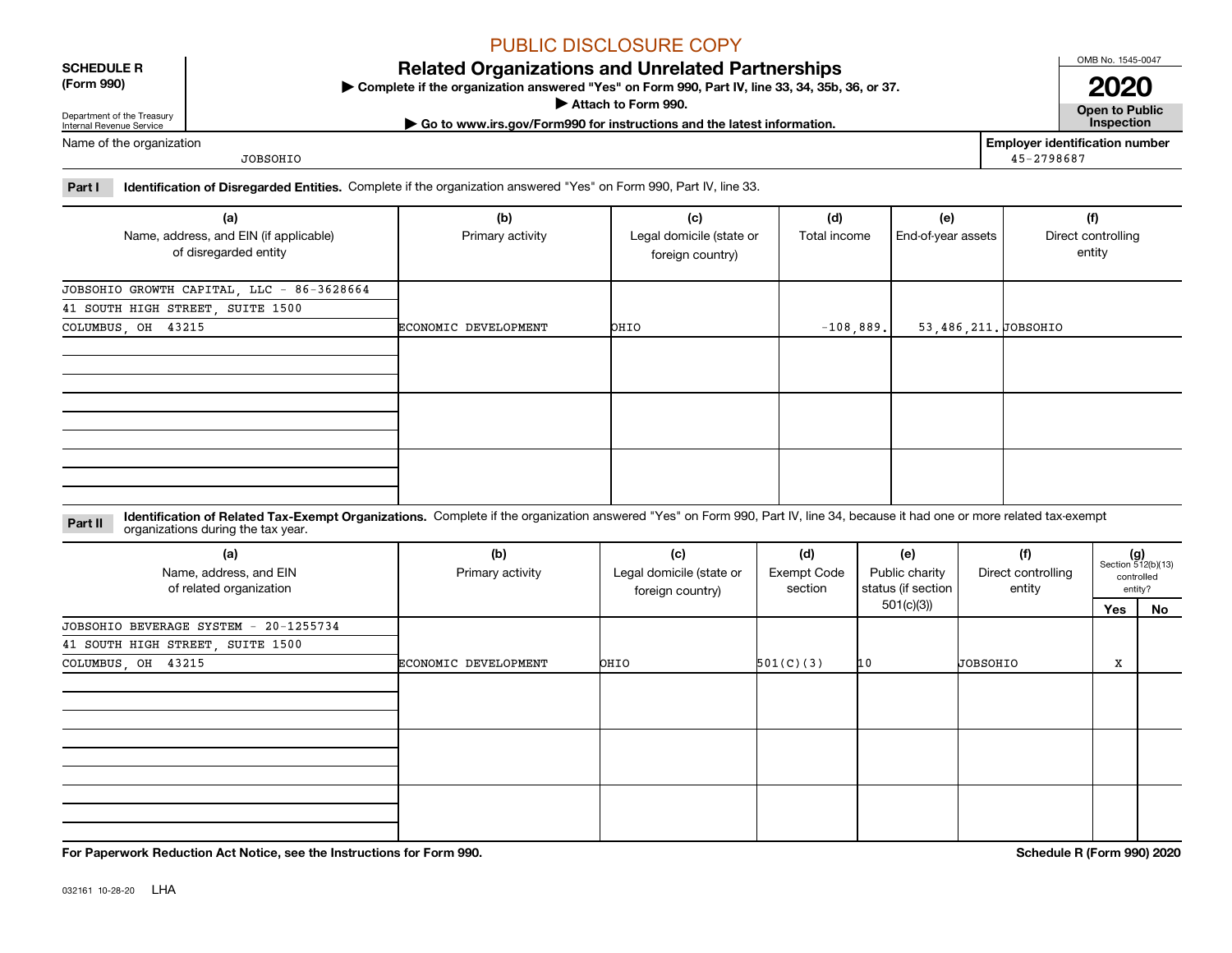Schedule R (Form 990) 2020 DDBSOHIO And the Schedule R (Form 990) 2020 DDBSOHIO JOBSOHIO

**Identification of Related Organizations Taxable as a Partnership.** Complete if the organization answered "Yes" on Form 990, Part IV, line 34, because it had one or more related **Part III** organizations treated as a partnership during the tax year.

| (a)<br>Name, address, and EIN<br>of related organization | (b)<br>Primary activity | (c)<br>Legal<br>domicile<br>(state or<br>foreign<br>country) | (d)<br>Direct controlling<br>entity | (e)<br>Predominant income<br>(related, unrelated,<br>excluded from tax under<br>sections 512-514) | (f)<br>Share of total<br>income | (g)<br>Share of<br>end-of-year<br>assets | (h)<br>Yes $ $ | Disproportionate<br>allocations?<br>No | (i)<br>Code V-UBI<br>amount in box<br>20 of Schedule<br>K-1 (Form 1065) <b>Yes No</b> | (i) | (k)<br>General or Percentage<br>managing<br>partner?<br>partner? |
|----------------------------------------------------------|-------------------------|--------------------------------------------------------------|-------------------------------------|---------------------------------------------------------------------------------------------------|---------------------------------|------------------------------------------|----------------|----------------------------------------|---------------------------------------------------------------------------------------|-----|------------------------------------------------------------------|
|                                                          |                         |                                                              |                                     |                                                                                                   |                                 |                                          |                |                                        |                                                                                       |     |                                                                  |
|                                                          |                         |                                                              |                                     |                                                                                                   |                                 |                                          |                |                                        |                                                                                       |     |                                                                  |
|                                                          |                         |                                                              |                                     |                                                                                                   |                                 |                                          |                |                                        |                                                                                       |     |                                                                  |
|                                                          |                         |                                                              |                                     |                                                                                                   |                                 |                                          |                |                                        |                                                                                       |     |                                                                  |

**Identification of Related Organizations Taxable as a Corporation or Trust.** Complete if the organization answered "Yes" on Form 990, Part IV, line 34, because it had one or more related **Part IV** organizations treated as a corporation or trust during the tax year.

| (a)<br>Name, address, and EIN<br>of related organization | (b)<br>Primary activity |          | (d)<br>Direct controlling<br>Legal domicile<br>entity | (e)<br>Type of entity<br>(C corp, S corp,<br>or trust) | (f)<br>Share of total<br>income | (g)<br>Share of<br>end-of-year<br>assets | (h)<br>Percentage<br>ownership | $(i)$ Section<br>512(b)(13)<br>controlled<br>entity? |          |
|----------------------------------------------------------|-------------------------|----------|-------------------------------------------------------|--------------------------------------------------------|---------------------------------|------------------------------------------|--------------------------------|------------------------------------------------------|----------|
|                                                          |                         | country) |                                                       |                                                        |                                 |                                          |                                |                                                      | Yes   No |
|                                                          |                         |          |                                                       |                                                        |                                 |                                          |                                |                                                      |          |
|                                                          |                         |          |                                                       |                                                        |                                 |                                          |                                |                                                      |          |
|                                                          |                         |          |                                                       |                                                        |                                 |                                          |                                |                                                      |          |
|                                                          |                         |          |                                                       |                                                        |                                 |                                          |                                |                                                      |          |
|                                                          |                         |          |                                                       |                                                        |                                 |                                          |                                |                                                      |          |
|                                                          |                         |          |                                                       |                                                        |                                 |                                          |                                |                                                      |          |
|                                                          |                         |          |                                                       |                                                        |                                 |                                          |                                |                                                      |          |
|                                                          |                         |          |                                                       |                                                        |                                 |                                          |                                |                                                      |          |
|                                                          |                         |          |                                                       |                                                        |                                 |                                          |                                |                                                      |          |
|                                                          |                         |          |                                                       |                                                        |                                 |                                          |                                |                                                      |          |
|                                                          |                         |          |                                                       |                                                        |                                 |                                          |                                |                                                      |          |
|                                                          |                         |          |                                                       |                                                        |                                 |                                          |                                |                                                      |          |
|                                                          |                         |          |                                                       |                                                        |                                 |                                          |                                |                                                      |          |
|                                                          |                         |          |                                                       |                                                        |                                 |                                          |                                |                                                      |          |
|                                                          |                         |          |                                                       |                                                        |                                 |                                          |                                |                                                      |          |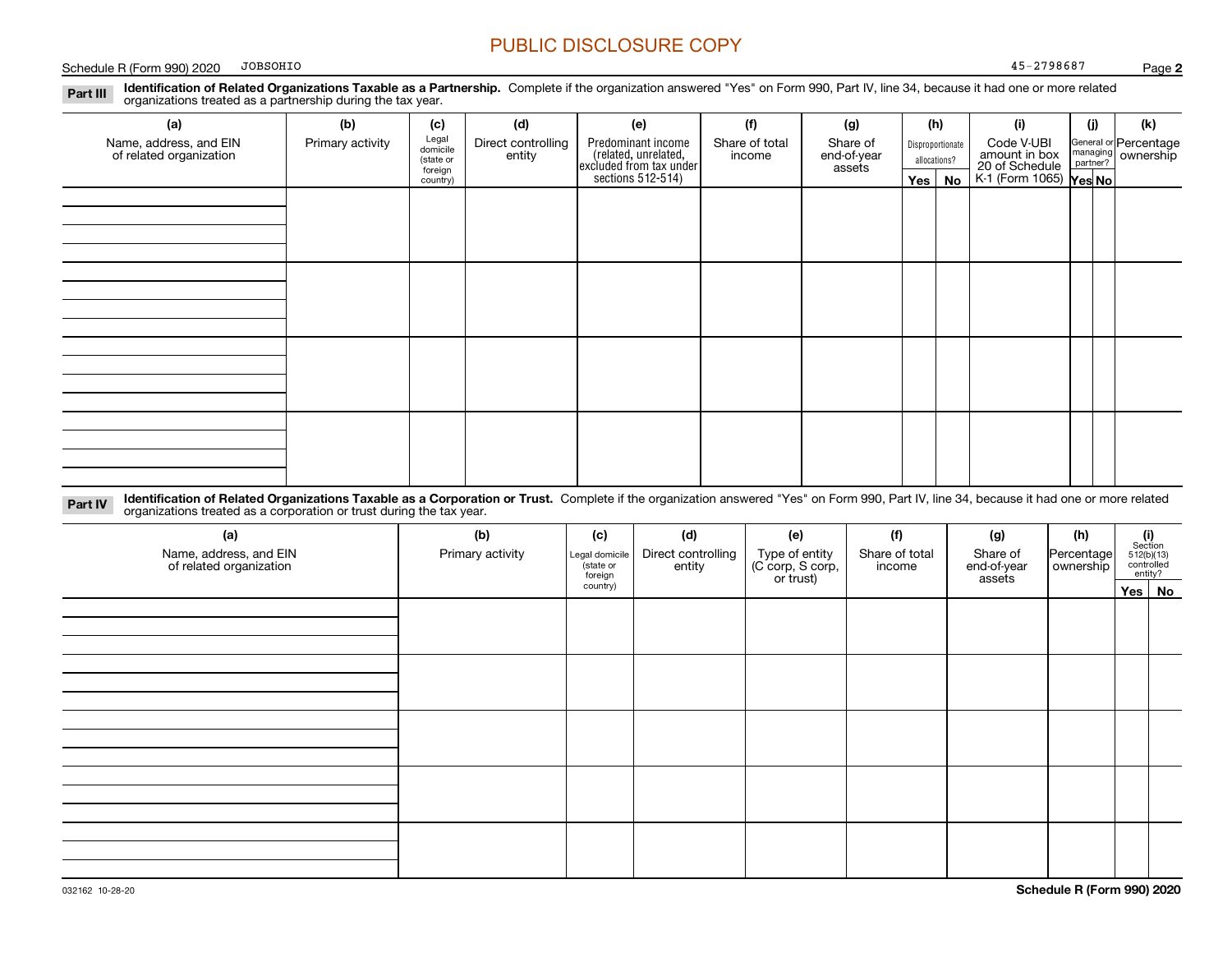**3**Schedule R (Form 990) 2020 DBSOHIO And the Schedule R (Form 990) 2020 DBSOHIO 45-2798687

| Part V | Transactions With Related Organizations. Complete if the organization answered "Yes" on Form 990, Part IV, line 34, 35b, or 36. |  |
|--------|---------------------------------------------------------------------------------------------------------------------------------|--|
|        |                                                                                                                                 |  |

JOBSOHIO

| Note: Complete line 1 if any entity is listed in Parts II, III, or IV of this schedule.                                                                                                                                        |                | Yes | No |
|--------------------------------------------------------------------------------------------------------------------------------------------------------------------------------------------------------------------------------|----------------|-----|----|
| 1 During the tax year, did the organization engage in any of the following transactions with one or more related organizations listed in Parts II-IV?                                                                          |                |     |    |
|                                                                                                                                                                                                                                | 1a             |     | x  |
| b Gift, grant, or capital contribution to related organization(s) manufactured contains and contribution to related organization(s) manufactured contribution to related organization(s)                                       | 1 <sub>b</sub> |     | X  |
| c Gift, grant, or capital contribution from related organization(s) matches contains and contribution from related organization(s) matches contains and contribution from related organization(s) matches contains and contrib | 1 <sub>c</sub> | X   |    |
|                                                                                                                                                                                                                                | 1d             |     | x  |
|                                                                                                                                                                                                                                | 1e             |     | X  |
|                                                                                                                                                                                                                                |                |     |    |
| f Dividends from related organization(s) www.communicallycommunicallycommunicallycommunicallycommunicallycommunicallycommunicallycommunicallycommunicallycommunicallycommunicallycommunicallycommunicallycommunicallycommunica | 1f             |     | X  |
| g Sale of assets to related organization(s) www.assettion.com/www.assettion.com/www.assettion.com/www.assettion.com/www.assettion.com/www.assettion.com/www.assettion.com/www.assettion.com/www.assettion.com/www.assettion.co | 1g             |     | X  |
| h Purchase of assets from related organization(s) manufactured manufactured manufactured manufactured manufactured manufactured manufactured manufactured manufactured manufactured manufactured manufactured manufactured man | 1 <sub>h</sub> |     | X  |
| Exchange of assets with related organization(s) www.andron.com/www.andron.com/www.andron.com/www.andron.com/www.andron.com/www.andron.com/www.andron.com/www.andron.com/www.andron.com/www.andron.com/www.andron.com/www.andro | 1i.            |     | X  |
| Lease of facilities, equipment, or other assets to related organization(s) [11] manufaction(s) [11] manufaction(s) and all manufaction manufaction (s) and a set of facilities, equipment, or other assets to related organiza | 1i.            | x   |    |
|                                                                                                                                                                                                                                |                |     |    |
| k Lease of facilities, equipment, or other assets from related organization(s) manufaction content and content to the assets from related organization(s) manufaction content and content and content and content and content  | 1k             |     | x  |
| I Performance of services or membership or fundraising solicitations for related organization(s)                                                                                                                               | 11             | X   |    |
| m Performance of services or membership or fundraising solicitations by related organization(s)                                                                                                                                | 1 <sub>m</sub> |     | X  |
|                                                                                                                                                                                                                                | 1n             | X   |    |
|                                                                                                                                                                                                                                | 1o             | X   |    |
|                                                                                                                                                                                                                                |                |     |    |
| p Reimbursement paid to related organization(s) for expenses [111] and the material content of the set of the set of the set of the set of the set of the set of the set of the set of the set of the set of the set of the se | 1p             |     | x  |
|                                                                                                                                                                                                                                | 1 <sub>q</sub> | X   |    |
|                                                                                                                                                                                                                                |                |     |    |
| r Other transfer of cash or property to related organization(s)                                                                                                                                                                | 1r             |     | x  |
|                                                                                                                                                                                                                                | 1s             |     | X  |

**2**If the answer to any of the above is "Yes," see the instructions for information on who must complete this line, including covered relationships and transaction thresholds.

| (a)<br>Name of related organization | (b)<br>Transaction<br>type (a-s) | (c)<br>Amount involved | (d)<br>Method of determining amount involved |
|-------------------------------------|----------------------------------|------------------------|----------------------------------------------|
| (1) JOBSOHIO BEVERAGE SYSTEM        | C                                | 265,000,000. CASH      |                                              |
| (2) JOBSOHIO BEVERAGE SYSTEM        | L                                | 8,403,203. REVENUE     |                                              |
| (3) JOBSOHIO BEVERAGE SYSTEM        |                                  | 950,919. COST          |                                              |
| (4)                                 |                                  |                        |                                              |
| (5)                                 |                                  |                        |                                              |
| (6)                                 |                                  |                        |                                              |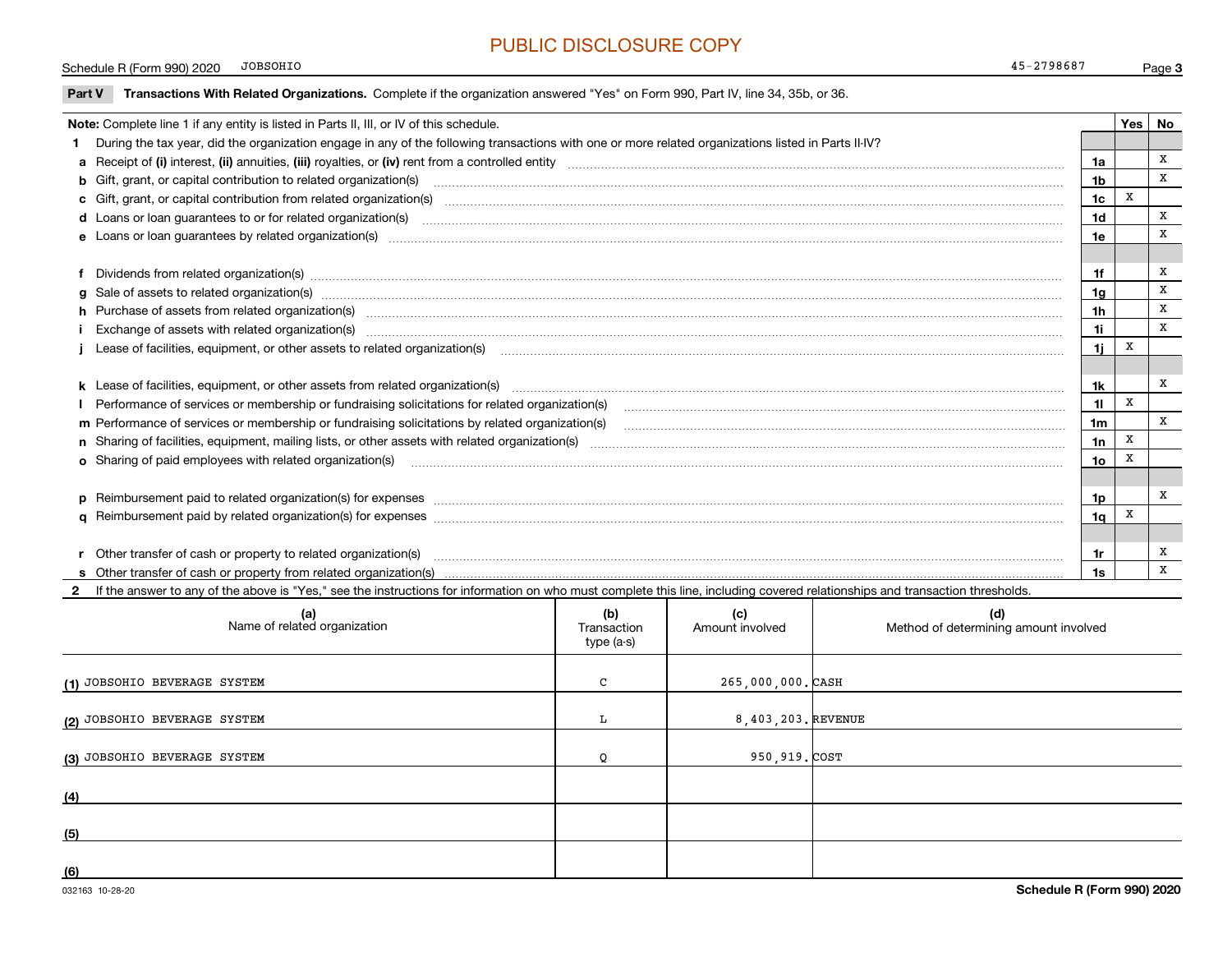Schedule R (Form 990) 2020 DBSOHIO And the Schedule R (Form 990) 2020 DBSOHIO JOBSOHIO

**Part VI Unrelated Organizations Taxable as a Partnership.**  Complete if the organization answered "Yes" on Form 990, Part IV, line 37.

Provide the following information for each entity taxed as a partnership through which the organization conducted more than five percent of its activities (measured by total assets or gross revenue) that was not a related organization. See instructions regarding exclusion for certain investment partnerships.

| that was not a related erganization. Occ included bile regarding exclusion for coltain investment partnerships.<br>(a)<br>Name, address, and EIN<br>of entity | (b)<br>Primary activity | (c)<br>Legal domicile<br>(state or foreign<br>country) | (d)<br>Predominant income<br>(related, unrelated,<br>excluded from tax under<br>sections 512-514) | (e)<br>Are all<br>$\begin{array}{c}\n\text{partners} & \text{sec.} \\ 501(c)(3) & \text{orgs.?} \n\end{array}$<br>Yes No | (f)<br>Share of<br>total<br>income | (g)<br>Share of<br>end-of-year<br>assets | (h)<br>Disproportionate<br>allocations?<br>Yes No | (i)<br>Code V-UBI<br>amount in box 20 managing<br>of Schedule K-1<br>(Form 1065)<br>$\overline{Yes}$ No | (i)<br>Yes No | (k) |
|---------------------------------------------------------------------------------------------------------------------------------------------------------------|-------------------------|--------------------------------------------------------|---------------------------------------------------------------------------------------------------|--------------------------------------------------------------------------------------------------------------------------|------------------------------------|------------------------------------------|---------------------------------------------------|---------------------------------------------------------------------------------------------------------|---------------|-----|
|                                                                                                                                                               |                         |                                                        |                                                                                                   |                                                                                                                          |                                    |                                          |                                                   |                                                                                                         |               |     |
|                                                                                                                                                               |                         |                                                        |                                                                                                   |                                                                                                                          |                                    |                                          |                                                   |                                                                                                         |               |     |
|                                                                                                                                                               |                         |                                                        |                                                                                                   |                                                                                                                          |                                    |                                          |                                                   |                                                                                                         |               |     |
|                                                                                                                                                               |                         |                                                        |                                                                                                   |                                                                                                                          |                                    |                                          |                                                   |                                                                                                         |               |     |
|                                                                                                                                                               |                         |                                                        |                                                                                                   |                                                                                                                          |                                    |                                          |                                                   |                                                                                                         |               |     |
|                                                                                                                                                               |                         |                                                        |                                                                                                   |                                                                                                                          |                                    |                                          |                                                   |                                                                                                         |               |     |
|                                                                                                                                                               |                         |                                                        |                                                                                                   |                                                                                                                          |                                    |                                          |                                                   |                                                                                                         |               |     |
|                                                                                                                                                               |                         |                                                        |                                                                                                   |                                                                                                                          |                                    |                                          |                                                   |                                                                                                         |               |     |

**Schedule R (Form 990) 2020**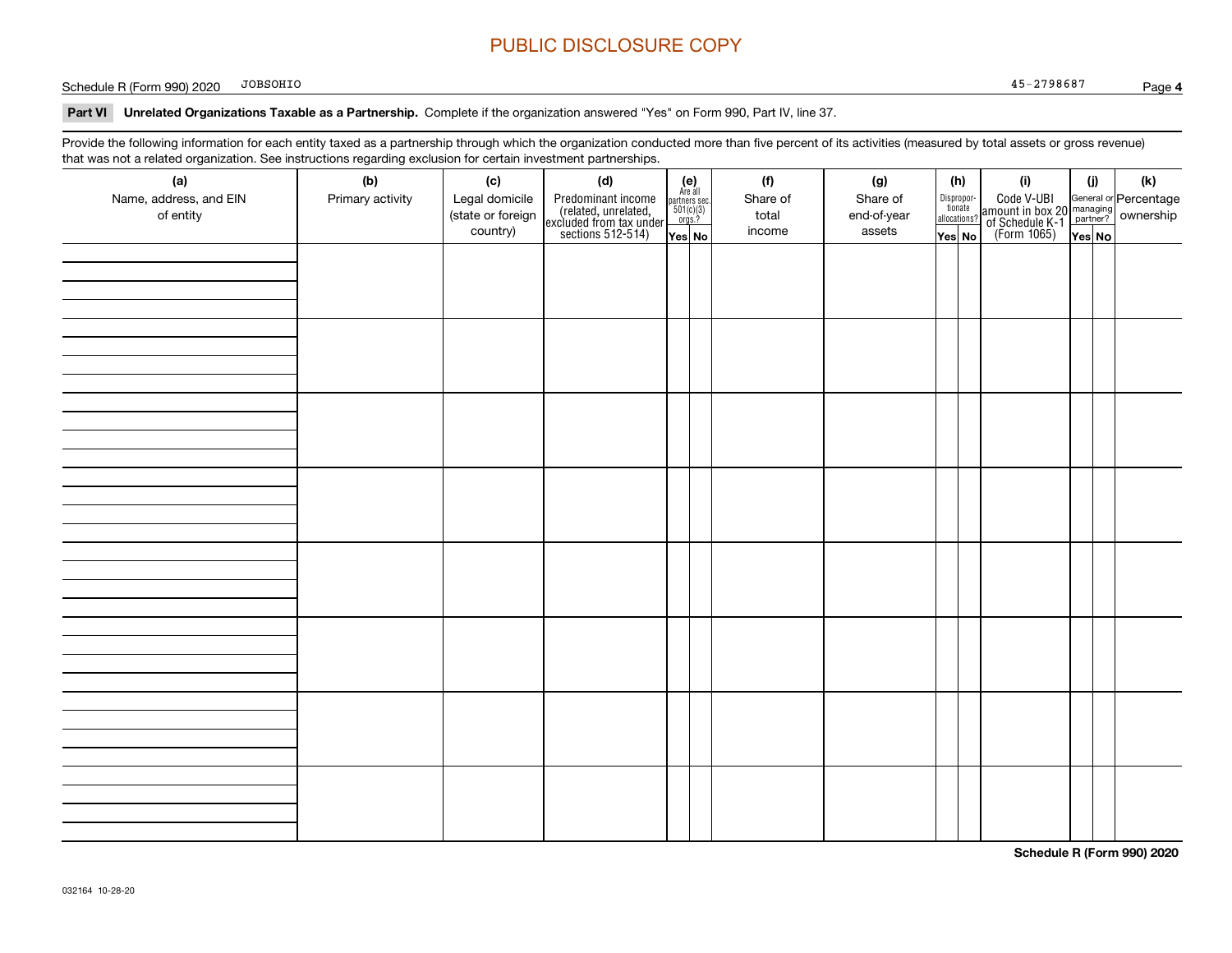| JOBSOHIO                                                                                   | 45-2798687 | Page 5 |
|--------------------------------------------------------------------------------------------|------------|--------|
| Schedule R (Form 990) 2020 JOBSOH<br><b>Part VII</b> Supplemental Information              |            |        |
| Provide additional information for responses to questions on Schedule R. See instructions. |            |        |
|                                                                                            |            |        |
|                                                                                            |            |        |
|                                                                                            |            |        |
|                                                                                            |            |        |
|                                                                                            |            |        |
|                                                                                            |            |        |
|                                                                                            |            |        |
|                                                                                            |            |        |
|                                                                                            |            |        |
|                                                                                            |            |        |
|                                                                                            |            |        |
|                                                                                            |            |        |
|                                                                                            |            |        |
|                                                                                            |            |        |
|                                                                                            |            |        |
|                                                                                            |            |        |
|                                                                                            |            |        |
|                                                                                            |            |        |
|                                                                                            |            |        |
|                                                                                            |            |        |
|                                                                                            |            |        |
|                                                                                            |            |        |
|                                                                                            |            |        |
|                                                                                            |            |        |
|                                                                                            |            |        |
|                                                                                            |            |        |
|                                                                                            |            |        |
|                                                                                            |            |        |
|                                                                                            |            |        |
|                                                                                            |            |        |
|                                                                                            |            |        |
|                                                                                            |            |        |
|                                                                                            |            |        |
|                                                                                            |            |        |
|                                                                                            |            |        |
|                                                                                            |            |        |
|                                                                                            |            |        |
|                                                                                            |            |        |
|                                                                                            |            |        |
|                                                                                            |            |        |
|                                                                                            |            |        |
|                                                                                            |            |        |
|                                                                                            |            |        |
|                                                                                            |            |        |
|                                                                                            |            |        |
|                                                                                            |            |        |
|                                                                                            |            |        |
|                                                                                            |            |        |
|                                                                                            |            |        |
|                                                                                            |            |        |
|                                                                                            |            |        |
|                                                                                            |            |        |
|                                                                                            |            |        |
|                                                                                            |            |        |
|                                                                                            |            |        |
|                                                                                            |            |        |
|                                                                                            |            |        |
|                                                                                            |            |        |
|                                                                                            |            |        |
|                                                                                            |            |        |
|                                                                                            |            |        |
|                                                                                            |            |        |
|                                                                                            |            |        |
|                                                                                            |            |        |
|                                                                                            |            |        |
|                                                                                            |            |        |
|                                                                                            |            |        |
|                                                                                            |            |        |
|                                                                                            |            |        |